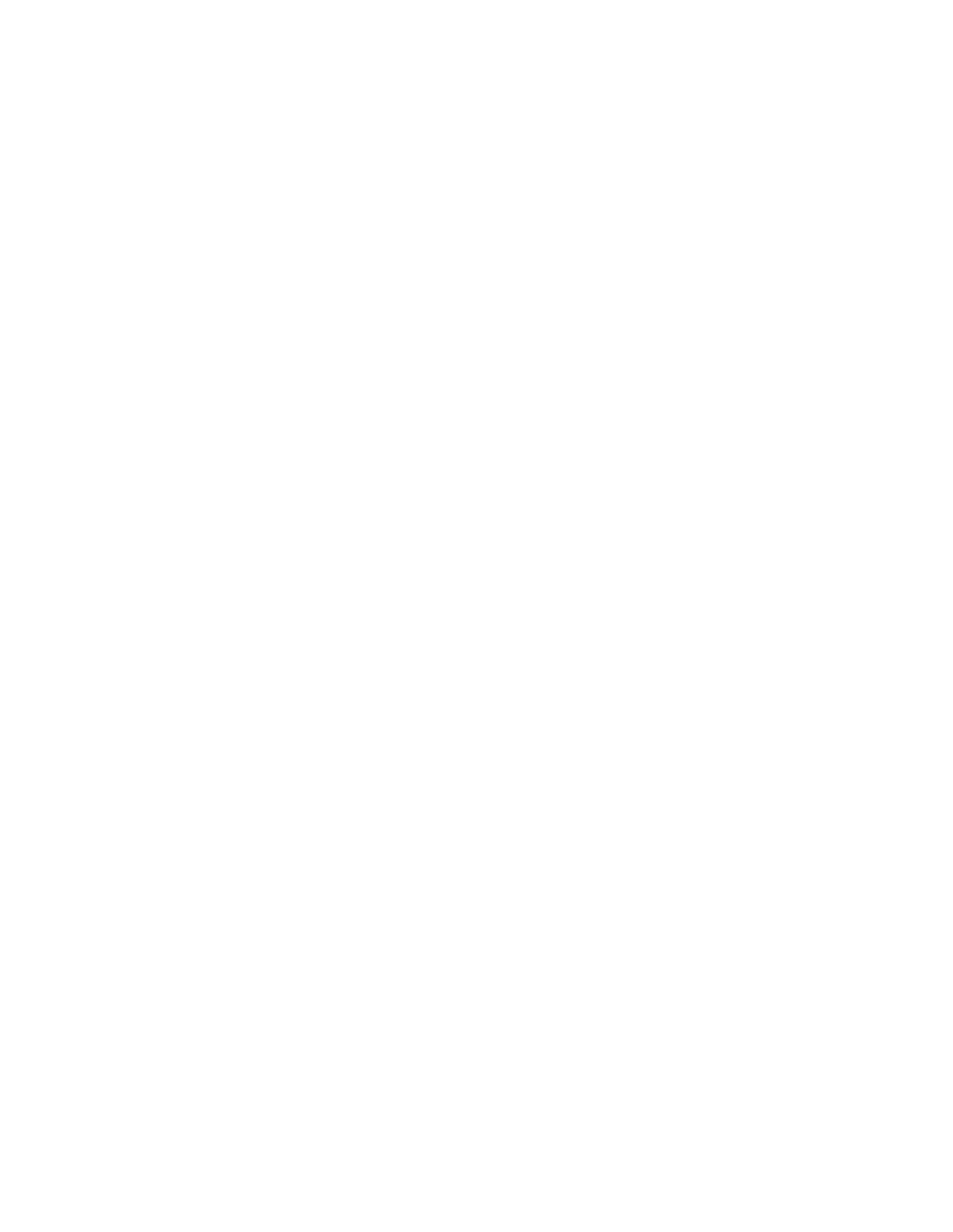|                                              |          |        |          |                      |          |          |         |          |          |          |          |        | <b>Totals</b> |                  |
|----------------------------------------------|----------|--------|----------|----------------------|----------|----------|---------|----------|----------|----------|----------|--------|---------------|------------------|
|                                              | 2015     | 2016   | 2017     | 2018                 | 2019     | 2020     | 2021    | 2022     | 2023     | 2024     | 2025     | 2026   | 2017-<br>2021 | $2017 -$<br>2026 |
| <b>Budget Totals in Billions of Dollars:</b> |          |        |          |                      |          |          |         |          |          |          |          |        |               |                  |
|                                              | 3,250    | 3,336  | 3,644    | 3,899                | 4,095    | 4,346    | 4,572   | 4,756    | 4,949    | 5,177    | 5,411    | 5,669  | 20,555        | 46,517           |
|                                              | 3,688    | 3,951  | 4,147    | 4,352                | 4,644    | 4,880    | 5,124   | 5,415    | 5,626    | 5,827    | 6,152    | 6,462  | 23,148        | 52,630           |
|                                              | 438      | 616    | 503      | 454                  | 549      | 534      | 552     | 660      | 677      | 650      | 741      | 793    | 2,593         | 6,113            |
|                                              | 13,117   | 14,129 | 14,763   | 15,324               | 15,982   | 16,615   | 17,264  | 18,016   | 18,793   | 19,548   | 20,396   | 21,302 |               |                  |
|                                              | 11,882   | 12,498 | 13,001   | 13,454               | 14,003   | 14,537   | 15,089  | 15,748   | 16,424   | 17,074   | 17,814   | 18,607 |               |                  |
|                                              | 17,803   | 18,472 | 19,303   | 20,130               | 21,013   | 21,921   | 22,875  | 23,872   | 24,912   | 25,995   | 27,123   | 28,301 |               |                  |
| <b>Budget Totals as a Percent of GDP:</b>    |          |        |          |                      |          |          |         |          |          |          |          |        |               |                  |
|                                              | 18.3%    | 18.1%  | 18.9%    | 19.4%                | 19.5%    | 19.8%    | 20.0%   | 19.9%    | 19.9%    | 19.9%    | 20.0%    | 20.0%  | 19.5%         | 19.7%            |
|                                              | 20.7%    | 21.4%  | $21.5\%$ | $2\underline{1.6\%}$ | $22.1\%$ | $22.3\%$ | 22.4%   | 22.7%    | 22.6%    | $22.4\%$ | $22.7\%$ | 22.8%  | 22.0%         | $22.3\%$         |
|                                              | 2.5%     | 3.3%   | 2.6%     | $2.3\%$              | $2.6\%$  | 2.4%     | $2.4\%$ | $2.8\%$  | 2.7%     | 2.5%     | 2.7%     | 2.8%   | $2.5\%$       | 2.6%             |
|                                              | $73.7\%$ | 76.5%  | 76.5%    | 76.1%                | 76.1%    | 75.8%    | 75.5%   | $75.5\%$ | 75.4%    | 75.2%    | 75.2%    | 75.3%  |               |                  |
|                                              | 66.7%    | 67.7%  | 67.4%    | 66.8%                | 66.6%    | $66.3\%$ | 66.0%   | 66.0%    | $65.9\%$ | 65.7%    | 65.7%    | 65.7%  |               |                  |
|                                              |          |        |          |                      |          |          |         |          |          |          |          |        |               |                  |
|                                              |          |        |          |                      |          |          |         |          |          |          |          |        |               |                  |
|                                              |          |        |          |                      |          |          |         |          |          |          |          |        |               |                  |
|                                              |          |        |          |                      |          |          |         |          |          |          |          |        |               |                  |
|                                              |          |        |          |                      |          |          |         |          |          |          |          |        |               |                  |
|                                              |          |        |          |                      |          |          |         |          |          |          |          |        |               |                  |
|                                              |          |        |          |                      |          |          |         |          |          |          |          |        |               |                  |
|                                              |          |        |          |                      |          |          |         |          |          |          |          |        |               |                  |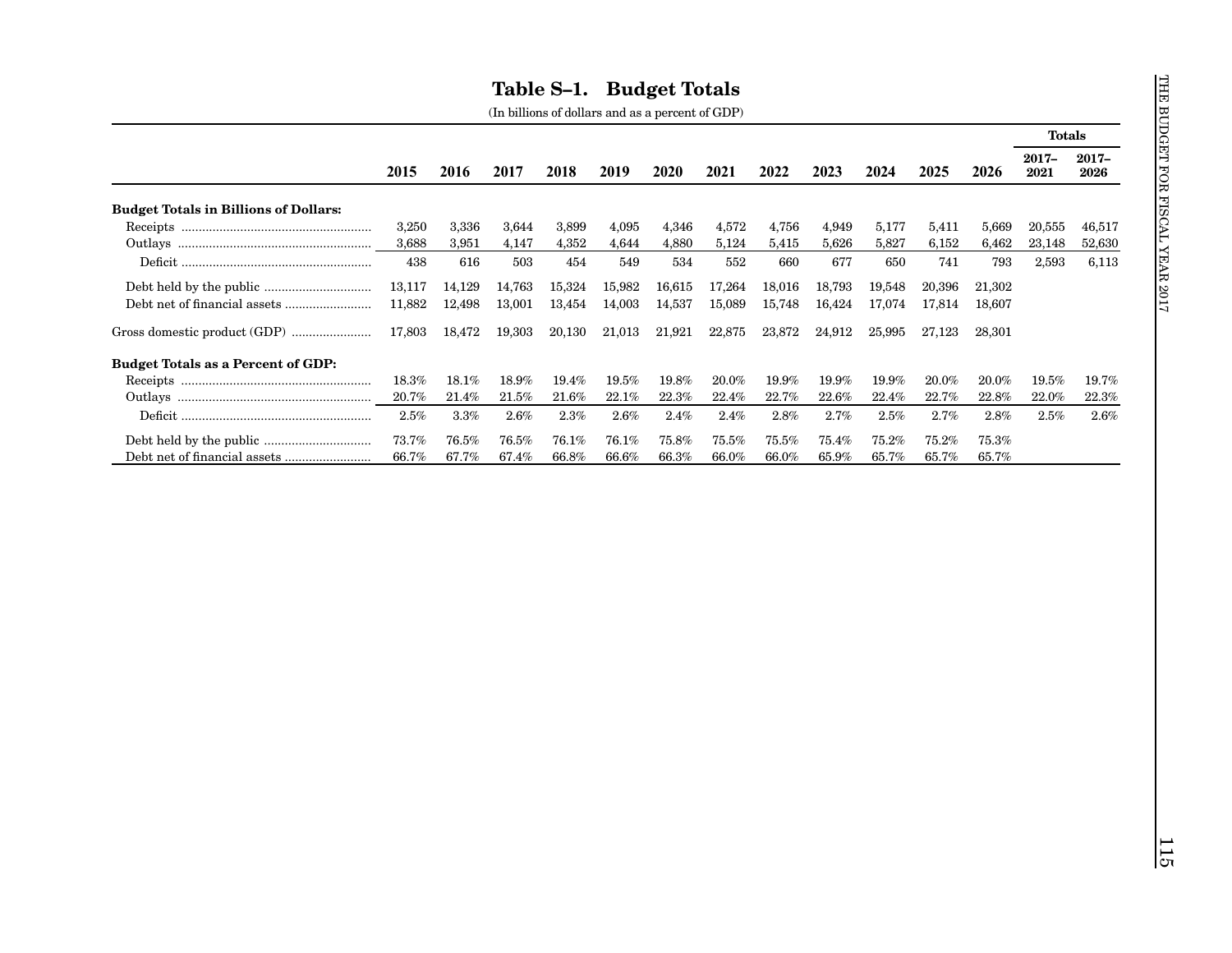|                                                                                                                                                                                                                                                                                                                                                                                                       |                |                |                |                |                 |                |               |               |               |               |               | <b>Totals</b> |               |
|-------------------------------------------------------------------------------------------------------------------------------------------------------------------------------------------------------------------------------------------------------------------------------------------------------------------------------------------------------------------------------------------------------|----------------|----------------|----------------|----------------|-----------------|----------------|---------------|---------------|---------------|---------------|---------------|---------------|---------------|
|                                                                                                                                                                                                                                                                                                                                                                                                       | 2016           | 2017           | 2018           | 2019           | 2020            | 2021           | 2022          | 2023          | 2024          | 2025          | 2026          | 2017-<br>2021 | 2017-<br>2026 |
|                                                                                                                                                                                                                                                                                                                                                                                                       | 616<br>$3.3\%$ | 612<br>3.2%    | 655<br>$3.3\%$ | 785<br>3.7%    | 814<br>3.7%     | 881<br>$3.9\%$ | 1,055<br>4.4% | 1,120<br>4.5% | 1,143<br>4.4% | 1,273<br>4.7% | 1,415<br>5.0% | 3,748<br>3.5% | 9,753<br>4.1% |
| Proposals in the 2017 Budget: <sup>2</sup><br>Tax reforms and investments in innovation,<br>opportunity, and economic growth:                                                                                                                                                                                                                                                                         |                |                |                |                |                 |                |               |               |               |               |               |               |               |
|                                                                                                                                                                                                                                                                                                                                                                                                       |                |                |                | -1             | 2               | 3              | 4             | 4             | 5             | 5             | 5             | 6             | 29            |
|                                                                                                                                                                                                                                                                                                                                                                                                       |                | 7              | 18             | 27             | 36              | 43             | 44            | 42            | 38            | 32            | 26            | 130           | 312           |
|                                                                                                                                                                                                                                                                                                                                                                                                       | .              | $-7$           | $-14$          | $-22$          | $-28$           | $-35\,$        | $-41$         | $-42$         | $-43$         | $-43$         | $-43$         | $-107$        | $-319$        |
|                                                                                                                                                                                                                                                                                                                                                                                                       | .              | $-36$          | $-60$          | $-60$          | $-60$           | $-60$          | -24           |               |               |               |               | $-275$        | $-299$        |
|                                                                                                                                                                                                                                                                                                                                                                                                       | $\ast$         | $-33$          | -61            | –60            | -56             | -55            | -55           | -56           | –56           | -58           | -59           | $-265$        | $-549$        |
|                                                                                                                                                                                                                                                                                                                                                                                                       |                | 6              | 25             | 24             | 25              | 26             | 26            | 27            | 28            | 29            | 30            | 105           | 246           |
| Child care for all low-and moderate-income families with                                                                                                                                                                                                                                                                                                                                              | .              | $\ast$         | 1              | $\overline{2}$ | 3               | $\overline{4}$ | 5             | 6             | 9             | 14            | 17            | 9             | 61            |
|                                                                                                                                                                                                                                                                                                                                                                                                       |                | 3              | 4              | 5              | 6               | 7              | 8             | 9             | 11            | 12            | 14            | 24            | 78            |
| Focus retirement tax incentives on working and middle-                                                                                                                                                                                                                                                                                                                                                |                | $-15$          | -25            | $-21$          | $-22$           | $-23$          | $-23$         | $-25$         | $-26$         | $-27$         | $-29$         | $-105$        | $-235$        |
|                                                                                                                                                                                                                                                                                                                                                                                                       |                | $-2$           | $-2$           | $-2$           | $-3$            | $-3$           | $-3$          | $-3$          | $-4$          | $-4$          | $-4$          | $-12$         | $-30$         |
|                                                                                                                                                                                                                                                                                                                                                                                                       |                | $-6$           | -11            | $-11$          | $-11$           | $-11$          | $-12$         | $-12$         | $-12$         | $-13$         | $-13$         | $-50$         | $-111$        |
| Investments in early education and children's health <sup>6</sup>                                                                                                                                                                                                                                                                                                                                     |                | $\ast$         | $\mathbf{1}$   | 3              | $6\phantom{1}6$ | 8              | 10            | 11            | 12            | 12            | 11            | 19            | 76            |
|                                                                                                                                                                                                                                                                                                                                                                                                       |                | $-10$          | $-13$          | $^{-13}$       | $-13$           | $-12$          | $-12$         | $-11$         | $-11$         | $-10$         | $-10$         | $-61$         | $-115$        |
|                                                                                                                                                                                                                                                                                                                                                                                                       |                | 10             | 18             | 19             | 20              | 21             | 23            | 24            | 25            | 35            | 7             | 88            | 202           |
| Additional discretionary proposals, including investments in<br>education, infrastructure, innovation, and security                                                                                                                                                                                                                                                                                   |                | 18             | 44             | 52             | 49              | 41             | –19           | -48           | -62           | –72           | –80           | 204           | $-77$         |
|                                                                                                                                                                                                                                                                                                                                                                                                       | .<br>$-1$      | $\overline{4}$ | $-15$          | $-20$          | $-25$           | $-31$          | $-38$         | $-41$         | $-40$         | $-42$         | $-45$         | $-86$         | $-292$        |
|                                                                                                                                                                                                                                                                                                                                                                                                       | $-^*$          | $-1$           | $-3$           | $-6$           | $-10$           | $^{-13}$       | $-17$         | $-21$         | $-26$         | $-31$         | $-37$         | $-32$         | $-164$        |
| Total, tax reforms and investments in innovation, oppor-                                                                                                                                                                                                                                                                                                                                              | $-1$           | $-62$          | -93            | $-82$          | $-81$           | -91            | $-124$        | $-135$        | $-151$        | $-160$        | $-209$        | $-409$        | $-1,189$      |
| Additional deficit reduction from health, tax, and immi-<br>gration reform:                                                                                                                                                                                                                                                                                                                           |                |                |                |                |                 |                |               |               |               |               |               |               |               |
| $\label{thm:main} \textbf{Health savings} \quad \rule{2.0mm}{2.0mm} \ldots \rule{2.0mm}{2.0mm} \ldots \rule{2.0mm}{2.0mm} \ldots \rule{2.0mm}{2.0mm} \ldots \rule{2.0mm}{2.0mm} \ldots \rule{2.0mm}{2.0mm} \ldots \rule{2.0mm}{2.0mm} \ldots \rule{2.0mm}{2.0mm} \ldots \rule{2.0mm}{2.0mm} \ldots \rule{2.0mm}{2.0mm} \ldots \rule{2.0mm}{2.0mm} \ldots \rule{2.0mm}{2.0mm} \ldots \rule{2.0mm}{2.0$ |                | 6              | 1              |                |                 | –33            | –43           | $-54$         | -64           | -71           | $-90$         | $-56$         | $-378$        |
| Curbing inefficient tax breaks for the wealthy and closing                                                                                                                                                                                                                                                                                                                                            |                | -56            | $-74$          | -81            | $-89$           | -95            | $-101$        | $-106$        | $-112$        | $-118$        | $-124$        | $-394$        | $-955$        |
|                                                                                                                                                                                                                                                                                                                                                                                                       |                | 4              | 3              | $-5$           | $-10$           | $-20$          | $-20$         | $-25$         | $-29$         | $-34$         | $-34$         | $-28$         | $-170$        |
|                                                                                                                                                                                                                                                                                                                                                                                                       |                | $-^*$          | $-2$           | $-5$           | $-10$           | $-15$          | $^{-21}$      | $-28$         | $-36$         | $-44$         | $-54$         | $-33$         | $-216$        |
|                                                                                                                                                                                                                                                                                                                                                                                                       |                | $-46$          | $-71$          | $-97$          | $-132$          | $-164$         | $-185$        | $-213$        | $-241$        | $-268$        | $-301$        | $-510$        | $-1,719$      |
| Subtotal, tax reforms, investments, and additional                                                                                                                                                                                                                                                                                                                                                    | $-1$           | $-108$         | -165           | -179           | $-213$          | -254           | $-309$        | -349          | -392          | -427          | $-511$        | $-920$        | $-2,908$      |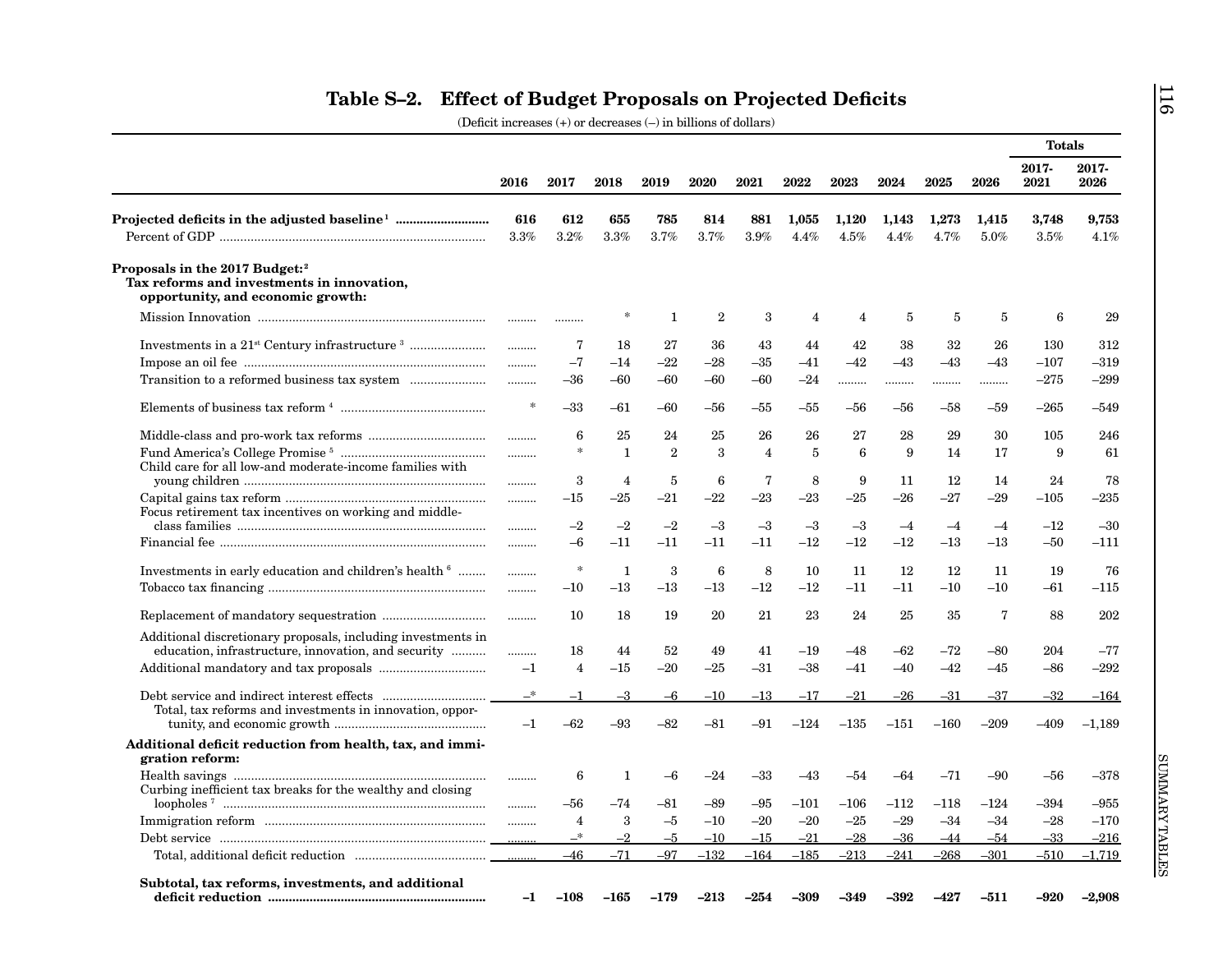| 2017-<br>2017-<br>2023<br>2021<br>2026<br>2016<br>2017<br>2018<br>2019<br>2020<br>2021<br>2022<br>2024<br>2025<br>2026<br>Other changes to deficits:<br>$-63$<br>—*<br>-37<br>$-55$<br>-67<br>$-76$<br>$-81$<br>$-84$<br>-86<br>$-88$<br>$-221$<br>.<br>$\overline{\phantom{0}}^*$<br>—*<br>$-2$<br>$-7$<br>$-13$<br>$-16$<br>$-20$<br>$-23$<br>$-14$<br>$-10$<br>$-4$<br>$\overline{\phantom{a}}^*$<br>$-37$<br>$-67$<br>$-74$<br>$-94$<br>$-100$<br>$-57$<br>$-86$<br>$-105$<br>$-111$<br>$-235$<br>$-236$<br>$-280$<br>$-329$<br>$-395$<br>$-492$<br>$-533$<br>$-622$<br>$-1$<br>-109<br>$-202$<br>-443<br>$-1,155$<br>503<br>534<br>677<br>793<br>616<br>454<br>549<br>552<br>660<br>650<br>741<br>2,593<br>$2.6\%$<br>$2.3\%$<br>$2.6\%$<br>$2.4\%$<br>$2.8\%$<br>$2.7\%$<br>$2.5\%$<br>$2.7\%$<br>$2.5\%$<br>3.3%<br>2.4%<br>2.8%<br>Memorandum:<br>15,620<br>16,502 17,399<br>18,360 19,490<br>20,690 21,917 23,278 24,788<br>$76.5\%$<br>$77.0\%$<br>77.6%<br>78.5%<br>$79.4\%$<br>80.3%<br>81.6%<br>$83.1\%$<br>84.3%<br>85.8%<br>$87.6\%$<br>14,129 14,763 15,324 15,982 16,615 17,264 18,016 18,793 19,548 20,396 21,302<br>76.5%<br>76.5%<br>76.1%<br>76.1%<br>75.8%<br>$75.5\%$<br>Percent of GDP<br>75.5%<br>$75.4\%$<br>$75.2\%$<br>75.2%<br>75.3%<br>* \$500 million or less.<br><sup>1</sup> See Tables S-4 and S-8 for information on the adjusted baseline.<br><sup>2</sup> For cumulative deficit reduction since January 2011, see Table S-3.<br><sup>3</sup> Investments in a 21st Century infrastructure include \$385 billion in new resources over 10 years for investments in a more innovative, cleaner, and safer transportation<br>system through the 21st Century Clean Transportation Plan and assistance to families with burdensome energy costs. These investments, and an existing \$110 billion<br>Highway Trust Fund solvency gap, are fully paid for, including outlays outside the 10-year budget window, with \$319 billion in net revenues from a new oil fee and \$176<br>billion in transition revenues from business tax reform. The remaining \$123 billion of transition revenues would be available for deficit reduction.<br><sup>4</sup> The cost of business-related tax provisions enacted in December 2015 is projected to be nearly \$500 billion over the 2016 to 2026 period.<br><sup>5</sup> Including grants to Historically Black Colleges and Universities, Hispanic-Serving Institutions, and other Minority-Serving Institutions.<br><sup>6</sup> Includes proposals to expand home visiting and enact Preschool for All. | $-636$<br>$-96$<br>$-732$<br>-3,640<br>6,113<br>2.6%<br><sup>7</sup> Includes proposals to implement the Buffett Rule by imposing a new "Fair Share Tax," rationalize Net Investment Income and Self-Employment Contributions Act (SECA)<br>taxes, and reduce the value of certain tax expenditures. |  |  |  |  |  |  | <b>Totals</b> |  |
|----------------------------------------------------------------------------------------------------------------------------------------------------------------------------------------------------------------------------------------------------------------------------------------------------------------------------------------------------------------------------------------------------------------------------------------------------------------------------------------------------------------------------------------------------------------------------------------------------------------------------------------------------------------------------------------------------------------------------------------------------------------------------------------------------------------------------------------------------------------------------------------------------------------------------------------------------------------------------------------------------------------------------------------------------------------------------------------------------------------------------------------------------------------------------------------------------------------------------------------------------------------------------------------------------------------------------------------------------------------------------------------------------------------------------------------------------------------------------------------------------------------------------------------------------------------------------------------------------------------------------------------------------------------------------------------------------------------------------------------------------------------------------------------------------------------------------------------------------------------------------------------------------------------------------------------------------------------------------------------------------------------------------------------------------------------------------------------------------------------------------------------------------------------------------------------------------------------------------------------------------------------------------------------------------------------------------------------------------------------------------------------------------------------------------------------------------------------------------------------------------------------------------------------------------------------------------------------|------------------------------------------------------------------------------------------------------------------------------------------------------------------------------------------------------------------------------------------------------------------------------------------------------|--|--|--|--|--|--|---------------|--|
|                                                                                                                                                                                                                                                                                                                                                                                                                                                                                                                                                                                                                                                                                                                                                                                                                                                                                                                                                                                                                                                                                                                                                                                                                                                                                                                                                                                                                                                                                                                                                                                                                                                                                                                                                                                                                                                                                                                                                                                                                                                                                                                                                                                                                                                                                                                                                                                                                                                                                                                                                                                        |                                                                                                                                                                                                                                                                                                      |  |  |  |  |  |  |               |  |
|                                                                                                                                                                                                                                                                                                                                                                                                                                                                                                                                                                                                                                                                                                                                                                                                                                                                                                                                                                                                                                                                                                                                                                                                                                                                                                                                                                                                                                                                                                                                                                                                                                                                                                                                                                                                                                                                                                                                                                                                                                                                                                                                                                                                                                                                                                                                                                                                                                                                                                                                                                                        |                                                                                                                                                                                                                                                                                                      |  |  |  |  |  |  |               |  |
|                                                                                                                                                                                                                                                                                                                                                                                                                                                                                                                                                                                                                                                                                                                                                                                                                                                                                                                                                                                                                                                                                                                                                                                                                                                                                                                                                                                                                                                                                                                                                                                                                                                                                                                                                                                                                                                                                                                                                                                                                                                                                                                                                                                                                                                                                                                                                                                                                                                                                                                                                                                        |                                                                                                                                                                                                                                                                                                      |  |  |  |  |  |  |               |  |
|                                                                                                                                                                                                                                                                                                                                                                                                                                                                                                                                                                                                                                                                                                                                                                                                                                                                                                                                                                                                                                                                                                                                                                                                                                                                                                                                                                                                                                                                                                                                                                                                                                                                                                                                                                                                                                                                                                                                                                                                                                                                                                                                                                                                                                                                                                                                                                                                                                                                                                                                                                                        |                                                                                                                                                                                                                                                                                                      |  |  |  |  |  |  |               |  |
|                                                                                                                                                                                                                                                                                                                                                                                                                                                                                                                                                                                                                                                                                                                                                                                                                                                                                                                                                                                                                                                                                                                                                                                                                                                                                                                                                                                                                                                                                                                                                                                                                                                                                                                                                                                                                                                                                                                                                                                                                                                                                                                                                                                                                                                                                                                                                                                                                                                                                                                                                                                        |                                                                                                                                                                                                                                                                                                      |  |  |  |  |  |  |               |  |
|                                                                                                                                                                                                                                                                                                                                                                                                                                                                                                                                                                                                                                                                                                                                                                                                                                                                                                                                                                                                                                                                                                                                                                                                                                                                                                                                                                                                                                                                                                                                                                                                                                                                                                                                                                                                                                                                                                                                                                                                                                                                                                                                                                                                                                                                                                                                                                                                                                                                                                                                                                                        |                                                                                                                                                                                                                                                                                                      |  |  |  |  |  |  |               |  |
|                                                                                                                                                                                                                                                                                                                                                                                                                                                                                                                                                                                                                                                                                                                                                                                                                                                                                                                                                                                                                                                                                                                                                                                                                                                                                                                                                                                                                                                                                                                                                                                                                                                                                                                                                                                                                                                                                                                                                                                                                                                                                                                                                                                                                                                                                                                                                                                                                                                                                                                                                                                        |                                                                                                                                                                                                                                                                                                      |  |  |  |  |  |  |               |  |
|                                                                                                                                                                                                                                                                                                                                                                                                                                                                                                                                                                                                                                                                                                                                                                                                                                                                                                                                                                                                                                                                                                                                                                                                                                                                                                                                                                                                                                                                                                                                                                                                                                                                                                                                                                                                                                                                                                                                                                                                                                                                                                                                                                                                                                                                                                                                                                                                                                                                                                                                                                                        |                                                                                                                                                                                                                                                                                                      |  |  |  |  |  |  |               |  |
|                                                                                                                                                                                                                                                                                                                                                                                                                                                                                                                                                                                                                                                                                                                                                                                                                                                                                                                                                                                                                                                                                                                                                                                                                                                                                                                                                                                                                                                                                                                                                                                                                                                                                                                                                                                                                                                                                                                                                                                                                                                                                                                                                                                                                                                                                                                                                                                                                                                                                                                                                                                        |                                                                                                                                                                                                                                                                                                      |  |  |  |  |  |  |               |  |
|                                                                                                                                                                                                                                                                                                                                                                                                                                                                                                                                                                                                                                                                                                                                                                                                                                                                                                                                                                                                                                                                                                                                                                                                                                                                                                                                                                                                                                                                                                                                                                                                                                                                                                                                                                                                                                                                                                                                                                                                                                                                                                                                                                                                                                                                                                                                                                                                                                                                                                                                                                                        |                                                                                                                                                                                                                                                                                                      |  |  |  |  |  |  |               |  |
|                                                                                                                                                                                                                                                                                                                                                                                                                                                                                                                                                                                                                                                                                                                                                                                                                                                                                                                                                                                                                                                                                                                                                                                                                                                                                                                                                                                                                                                                                                                                                                                                                                                                                                                                                                                                                                                                                                                                                                                                                                                                                                                                                                                                                                                                                                                                                                                                                                                                                                                                                                                        |                                                                                                                                                                                                                                                                                                      |  |  |  |  |  |  |               |  |
|                                                                                                                                                                                                                                                                                                                                                                                                                                                                                                                                                                                                                                                                                                                                                                                                                                                                                                                                                                                                                                                                                                                                                                                                                                                                                                                                                                                                                                                                                                                                                                                                                                                                                                                                                                                                                                                                                                                                                                                                                                                                                                                                                                                                                                                                                                                                                                                                                                                                                                                                                                                        |                                                                                                                                                                                                                                                                                                      |  |  |  |  |  |  |               |  |
|                                                                                                                                                                                                                                                                                                                                                                                                                                                                                                                                                                                                                                                                                                                                                                                                                                                                                                                                                                                                                                                                                                                                                                                                                                                                                                                                                                                                                                                                                                                                                                                                                                                                                                                                                                                                                                                                                                                                                                                                                                                                                                                                                                                                                                                                                                                                                                                                                                                                                                                                                                                        |                                                                                                                                                                                                                                                                                                      |  |  |  |  |  |  |               |  |
|                                                                                                                                                                                                                                                                                                                                                                                                                                                                                                                                                                                                                                                                                                                                                                                                                                                                                                                                                                                                                                                                                                                                                                                                                                                                                                                                                                                                                                                                                                                                                                                                                                                                                                                                                                                                                                                                                                                                                                                                                                                                                                                                                                                                                                                                                                                                                                                                                                                                                                                                                                                        |                                                                                                                                                                                                                                                                                                      |  |  |  |  |  |  |               |  |
|                                                                                                                                                                                                                                                                                                                                                                                                                                                                                                                                                                                                                                                                                                                                                                                                                                                                                                                                                                                                                                                                                                                                                                                                                                                                                                                                                                                                                                                                                                                                                                                                                                                                                                                                                                                                                                                                                                                                                                                                                                                                                                                                                                                                                                                                                                                                                                                                                                                                                                                                                                                        |                                                                                                                                                                                                                                                                                                      |  |  |  |  |  |  |               |  |
|                                                                                                                                                                                                                                                                                                                                                                                                                                                                                                                                                                                                                                                                                                                                                                                                                                                                                                                                                                                                                                                                                                                                                                                                                                                                                                                                                                                                                                                                                                                                                                                                                                                                                                                                                                                                                                                                                                                                                                                                                                                                                                                                                                                                                                                                                                                                                                                                                                                                                                                                                                                        |                                                                                                                                                                                                                                                                                                      |  |  |  |  |  |  |               |  |
|                                                                                                                                                                                                                                                                                                                                                                                                                                                                                                                                                                                                                                                                                                                                                                                                                                                                                                                                                                                                                                                                                                                                                                                                                                                                                                                                                                                                                                                                                                                                                                                                                                                                                                                                                                                                                                                                                                                                                                                                                                                                                                                                                                                                                                                                                                                                                                                                                                                                                                                                                                                        |                                                                                                                                                                                                                                                                                                      |  |  |  |  |  |  |               |  |
|                                                                                                                                                                                                                                                                                                                                                                                                                                                                                                                                                                                                                                                                                                                                                                                                                                                                                                                                                                                                                                                                                                                                                                                                                                                                                                                                                                                                                                                                                                                                                                                                                                                                                                                                                                                                                                                                                                                                                                                                                                                                                                                                                                                                                                                                                                                                                                                                                                                                                                                                                                                        |                                                                                                                                                                                                                                                                                                      |  |  |  |  |  |  |               |  |
|                                                                                                                                                                                                                                                                                                                                                                                                                                                                                                                                                                                                                                                                                                                                                                                                                                                                                                                                                                                                                                                                                                                                                                                                                                                                                                                                                                                                                                                                                                                                                                                                                                                                                                                                                                                                                                                                                                                                                                                                                                                                                                                                                                                                                                                                                                                                                                                                                                                                                                                                                                                        |                                                                                                                                                                                                                                                                                                      |  |  |  |  |  |  |               |  |
|                                                                                                                                                                                                                                                                                                                                                                                                                                                                                                                                                                                                                                                                                                                                                                                                                                                                                                                                                                                                                                                                                                                                                                                                                                                                                                                                                                                                                                                                                                                                                                                                                                                                                                                                                                                                                                                                                                                                                                                                                                                                                                                                                                                                                                                                                                                                                                                                                                                                                                                                                                                        |                                                                                                                                                                                                                                                                                                      |  |  |  |  |  |  |               |  |
|                                                                                                                                                                                                                                                                                                                                                                                                                                                                                                                                                                                                                                                                                                                                                                                                                                                                                                                                                                                                                                                                                                                                                                                                                                                                                                                                                                                                                                                                                                                                                                                                                                                                                                                                                                                                                                                                                                                                                                                                                                                                                                                                                                                                                                                                                                                                                                                                                                                                                                                                                                                        |                                                                                                                                                                                                                                                                                                      |  |  |  |  |  |  |               |  |
|                                                                                                                                                                                                                                                                                                                                                                                                                                                                                                                                                                                                                                                                                                                                                                                                                                                                                                                                                                                                                                                                                                                                                                                                                                                                                                                                                                                                                                                                                                                                                                                                                                                                                                                                                                                                                                                                                                                                                                                                                                                                                                                                                                                                                                                                                                                                                                                                                                                                                                                                                                                        |                                                                                                                                                                                                                                                                                                      |  |  |  |  |  |  |               |  |
|                                                                                                                                                                                                                                                                                                                                                                                                                                                                                                                                                                                                                                                                                                                                                                                                                                                                                                                                                                                                                                                                                                                                                                                                                                                                                                                                                                                                                                                                                                                                                                                                                                                                                                                                                                                                                                                                                                                                                                                                                                                                                                                                                                                                                                                                                                                                                                                                                                                                                                                                                                                        |                                                                                                                                                                                                                                                                                                      |  |  |  |  |  |  |               |  |
|                                                                                                                                                                                                                                                                                                                                                                                                                                                                                                                                                                                                                                                                                                                                                                                                                                                                                                                                                                                                                                                                                                                                                                                                                                                                                                                                                                                                                                                                                                                                                                                                                                                                                                                                                                                                                                                                                                                                                                                                                                                                                                                                                                                                                                                                                                                                                                                                                                                                                                                                                                                        |                                                                                                                                                                                                                                                                                                      |  |  |  |  |  |  |               |  |
|                                                                                                                                                                                                                                                                                                                                                                                                                                                                                                                                                                                                                                                                                                                                                                                                                                                                                                                                                                                                                                                                                                                                                                                                                                                                                                                                                                                                                                                                                                                                                                                                                                                                                                                                                                                                                                                                                                                                                                                                                                                                                                                                                                                                                                                                                                                                                                                                                                                                                                                                                                                        |                                                                                                                                                                                                                                                                                                      |  |  |  |  |  |  |               |  |
|                                                                                                                                                                                                                                                                                                                                                                                                                                                                                                                                                                                                                                                                                                                                                                                                                                                                                                                                                                                                                                                                                                                                                                                                                                                                                                                                                                                                                                                                                                                                                                                                                                                                                                                                                                                                                                                                                                                                                                                                                                                                                                                                                                                                                                                                                                                                                                                                                                                                                                                                                                                        |                                                                                                                                                                                                                                                                                                      |  |  |  |  |  |  |               |  |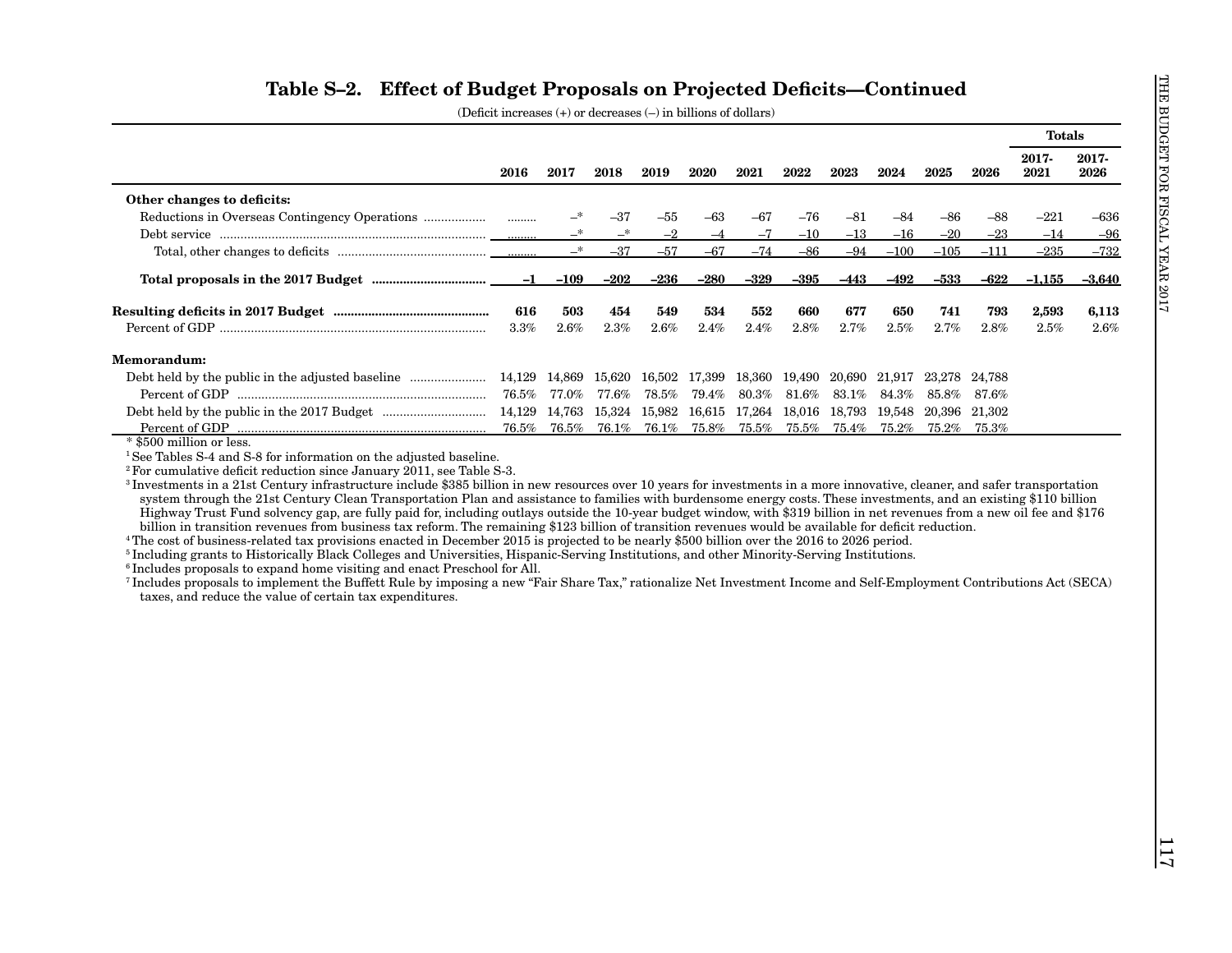| 2026<br><b>Operations (OCO):</b><br>Enacted deficit reduction excluding pending Joint Committee enforcement:<br>$-157$<br>$-814$<br>Subtotal, enacted deficit reduction excluding pending Joint Committee enforcement  -3,790<br>Pending Joint Committee enforcement: <sup>2</sup><br>$-354$<br>$-202$<br>$-125$<br>29<br>312<br>$-319$<br>$-299$<br>$-549$<br>246<br>61<br>78<br>$-235$<br>$-30$<br>$-111$<br>76<br>$-115$<br>202<br>Additional discretionary proposals, including investments in education, infrastructure,<br>$-77$<br>$-292$<br>$-164$<br>Total, tax reforms and investments in innovation, opportunity, and economic growth $\ldots$ -1,189<br>Additional deficit reduction from health, tax, and immigration reform: <sup>5</sup><br>$-378$<br>$-955$<br>$-170$ |                                                                                 | $2017 -$ |
|---------------------------------------------------------------------------------------------------------------------------------------------------------------------------------------------------------------------------------------------------------------------------------------------------------------------------------------------------------------------------------------------------------------------------------------------------------------------------------------------------------------------------------------------------------------------------------------------------------------------------------------------------------------------------------------------------------------------------------------------------------------------------------------|---------------------------------------------------------------------------------|----------|
|                                                                                                                                                                                                                                                                                                                                                                                                                                                                                                                                                                                                                                                                                                                                                                                       |                                                                                 |          |
|                                                                                                                                                                                                                                                                                                                                                                                                                                                                                                                                                                                                                                                                                                                                                                                       | Deficit reduction achieved through January 2016, excluding Overseas Contingency |          |
|                                                                                                                                                                                                                                                                                                                                                                                                                                                                                                                                                                                                                                                                                                                                                                                       |                                                                                 |          |
|                                                                                                                                                                                                                                                                                                                                                                                                                                                                                                                                                                                                                                                                                                                                                                                       |                                                                                 |          |
|                                                                                                                                                                                                                                                                                                                                                                                                                                                                                                                                                                                                                                                                                                                                                                                       |                                                                                 |          |
|                                                                                                                                                                                                                                                                                                                                                                                                                                                                                                                                                                                                                                                                                                                                                                                       |                                                                                 |          |
|                                                                                                                                                                                                                                                                                                                                                                                                                                                                                                                                                                                                                                                                                                                                                                                       |                                                                                 |          |
|                                                                                                                                                                                                                                                                                                                                                                                                                                                                                                                                                                                                                                                                                                                                                                                       |                                                                                 |          |
|                                                                                                                                                                                                                                                                                                                                                                                                                                                                                                                                                                                                                                                                                                                                                                                       |                                                                                 |          |
|                                                                                                                                                                                                                                                                                                                                                                                                                                                                                                                                                                                                                                                                                                                                                                                       |                                                                                 |          |
|                                                                                                                                                                                                                                                                                                                                                                                                                                                                                                                                                                                                                                                                                                                                                                                       |                                                                                 |          |
|                                                                                                                                                                                                                                                                                                                                                                                                                                                                                                                                                                                                                                                                                                                                                                                       |                                                                                 |          |
|                                                                                                                                                                                                                                                                                                                                                                                                                                                                                                                                                                                                                                                                                                                                                                                       |                                                                                 |          |
|                                                                                                                                                                                                                                                                                                                                                                                                                                                                                                                                                                                                                                                                                                                                                                                       |                                                                                 |          |
|                                                                                                                                                                                                                                                                                                                                                                                                                                                                                                                                                                                                                                                                                                                                                                                       | Tax reforms and investments in innovation, opportunity, and economic growth: 3  |          |
|                                                                                                                                                                                                                                                                                                                                                                                                                                                                                                                                                                                                                                                                                                                                                                                       |                                                                                 |          |
|                                                                                                                                                                                                                                                                                                                                                                                                                                                                                                                                                                                                                                                                                                                                                                                       |                                                                                 |          |
|                                                                                                                                                                                                                                                                                                                                                                                                                                                                                                                                                                                                                                                                                                                                                                                       |                                                                                 |          |
|                                                                                                                                                                                                                                                                                                                                                                                                                                                                                                                                                                                                                                                                                                                                                                                       |                                                                                 |          |
|                                                                                                                                                                                                                                                                                                                                                                                                                                                                                                                                                                                                                                                                                                                                                                                       |                                                                                 |          |
|                                                                                                                                                                                                                                                                                                                                                                                                                                                                                                                                                                                                                                                                                                                                                                                       |                                                                                 |          |
|                                                                                                                                                                                                                                                                                                                                                                                                                                                                                                                                                                                                                                                                                                                                                                                       |                                                                                 |          |
|                                                                                                                                                                                                                                                                                                                                                                                                                                                                                                                                                                                                                                                                                                                                                                                       |                                                                                 |          |
|                                                                                                                                                                                                                                                                                                                                                                                                                                                                                                                                                                                                                                                                                                                                                                                       |                                                                                 |          |
|                                                                                                                                                                                                                                                                                                                                                                                                                                                                                                                                                                                                                                                                                                                                                                                       |                                                                                 |          |
|                                                                                                                                                                                                                                                                                                                                                                                                                                                                                                                                                                                                                                                                                                                                                                                       |                                                                                 |          |
|                                                                                                                                                                                                                                                                                                                                                                                                                                                                                                                                                                                                                                                                                                                                                                                       |                                                                                 |          |
|                                                                                                                                                                                                                                                                                                                                                                                                                                                                                                                                                                                                                                                                                                                                                                                       |                                                                                 |          |
|                                                                                                                                                                                                                                                                                                                                                                                                                                                                                                                                                                                                                                                                                                                                                                                       |                                                                                 |          |
|                                                                                                                                                                                                                                                                                                                                                                                                                                                                                                                                                                                                                                                                                                                                                                                       |                                                                                 |          |
|                                                                                                                                                                                                                                                                                                                                                                                                                                                                                                                                                                                                                                                                                                                                                                                       |                                                                                 |          |
|                                                                                                                                                                                                                                                                                                                                                                                                                                                                                                                                                                                                                                                                                                                                                                                       |                                                                                 |          |
|                                                                                                                                                                                                                                                                                                                                                                                                                                                                                                                                                                                                                                                                                                                                                                                       |                                                                                 |          |
|                                                                                                                                                                                                                                                                                                                                                                                                                                                                                                                                                                                                                                                                                                                                                                                       |                                                                                 |          |
|                                                                                                                                                                                                                                                                                                                                                                                                                                                                                                                                                                                                                                                                                                                                                                                       |                                                                                 |          |
|                                                                                                                                                                                                                                                                                                                                                                                                                                                                                                                                                                                                                                                                                                                                                                                       |                                                                                 |          |
|                                                                                                                                                                                                                                                                                                                                                                                                                                                                                                                                                                                                                                                                                                                                                                                       |                                                                                 | $-216$   |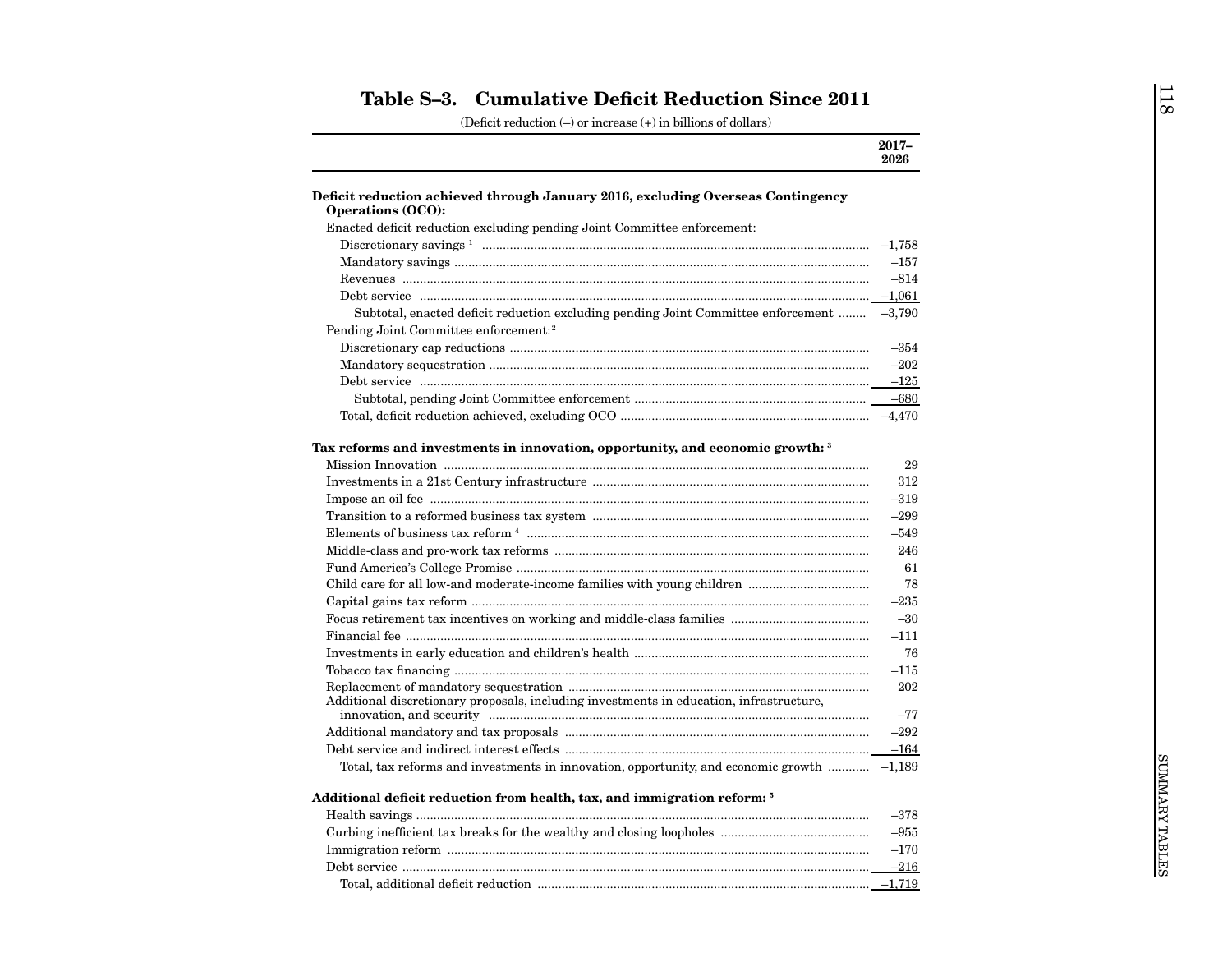| (Deficit reduction $(-)$ or increase $(+)$ in billions of dollars)                                                                                                                                                                                                                                                                                                                                                                                                                                                                                                                                                        |                                        |                                |
|---------------------------------------------------------------------------------------------------------------------------------------------------------------------------------------------------------------------------------------------------------------------------------------------------------------------------------------------------------------------------------------------------------------------------------------------------------------------------------------------------------------------------------------------------------------------------------------------------------------------------|----------------------------------------|--------------------------------|
|                                                                                                                                                                                                                                                                                                                                                                                                                                                                                                                                                                                                                           | $2017 -$<br>2026                       |                                |
| Subtotal, tax reforms, investments, and additional deficit reduction …………………………………………………………………………………                                                                                                                                                                                                                                                                                                                                                                                                                                                                                                                      |                                        | HE BUDGET FOR FISCAL YEAR 2017 |
|                                                                                                                                                                                                                                                                                                                                                                                                                                                                                                                                                                                                                           |                                        |                                |
| <b>Memoranda:</b>                                                                                                                                                                                                                                                                                                                                                                                                                                                                                                                                                                                                         |                                        |                                |
| Revenue and outlay effects of achieved and proposed deficit reduction:<br>Savings in Overseas Contingency Operations (OCO):<br>$1$ Excludes savings from reductions in OCO.<br>$2$ Consists of mandatory sequestration for 2017–2025 and discretionary cap reductions for 2018–2021.<br><sup>3</sup> See Table S-2 for details on tax reform and investment proposals.<br><sup>4</sup> The cost of business-related tax provisions enacted in December 2015 is projected to be nearly \$500<br>billion over the 2016 to 2026 period.<br><sup>5</sup> See Table S-2 for details on additional deficit reduction proposals. | $-170$<br>$-636$<br>$-401$<br>$-2.087$ |                                |
|                                                                                                                                                                                                                                                                                                                                                                                                                                                                                                                                                                                                                           |                                        | $\overline{119}$               |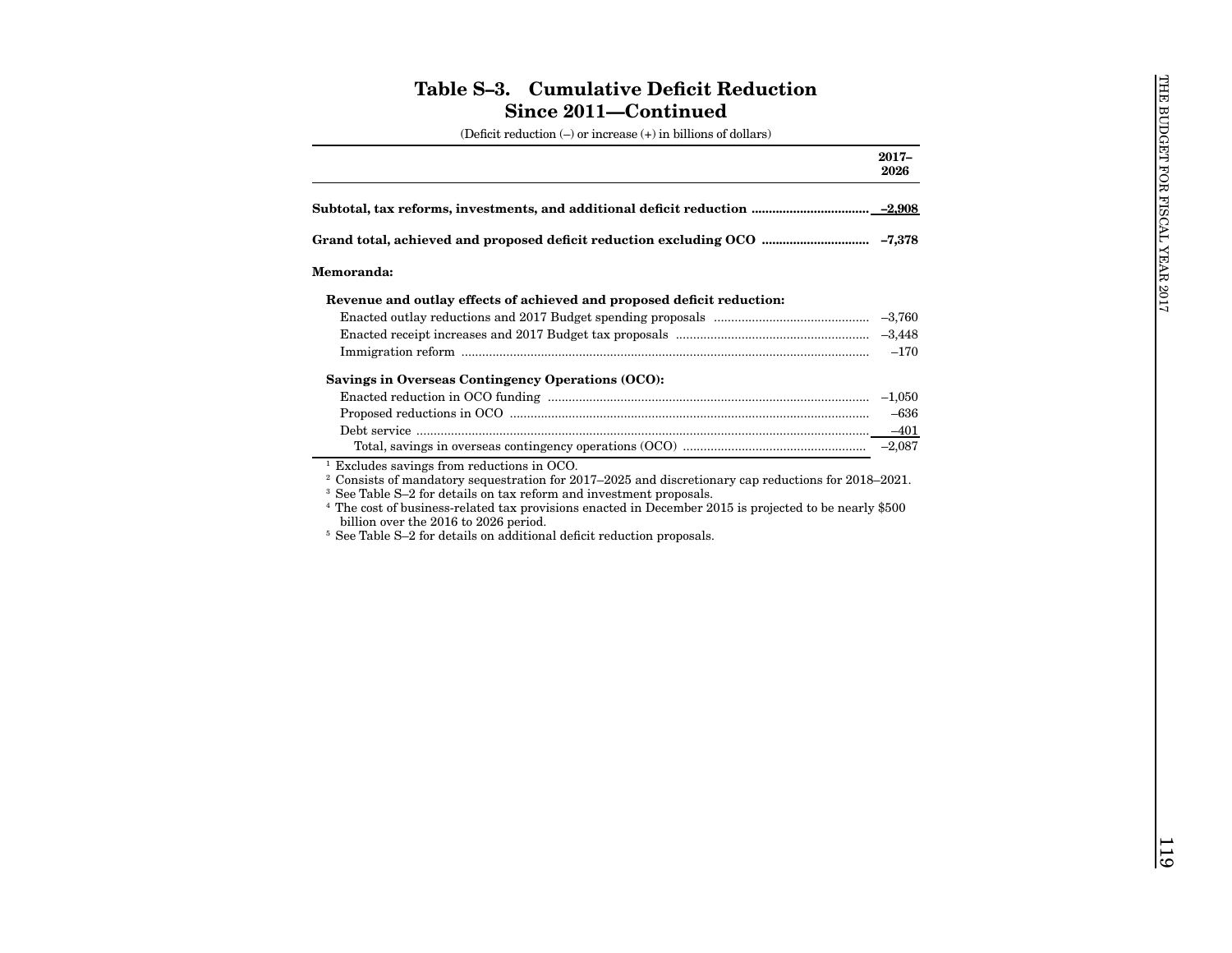|                                           |       |                |       |       |       |        |        |       |       |       |       |       | <b>Totals</b>       |              |
|-------------------------------------------|-------|----------------|-------|-------|-------|--------|--------|-------|-------|-------|-------|-------|---------------------|--------------|
|                                           | 2015  | 2016           | 2017  | 2018  | 2019  | 2020   | 2021   | 2022  | 2023  | 2024  | 2025  | 2026  | 2017-2017-<br>2021  | 2026         |
| Outlays:                                  |       |                |       |       |       |        |        |       |       |       |       |       |                     |              |
| Appropriated ("discretionary") programs:  |       |                |       |       |       |        |        |       |       |       |       |       |                     |              |
|                                           | 583   | 595            | 601   | 638   | 666   | 683    | 696    | 702   | 719   | 736   | 753   | 771   | 3,275               | 6,954        |
|                                           | 581   | 627            | 614   | 626   | 638   | 648    | 660    | 674   | 689   | 705   | 721   | 738   | 3,186               | 6,713        |
|                                           | 1,165 | 1,223          | 1,215 | 1,265 | 1,304 | 1,330  | 1,356  | 1,376 | 1,408 | 1,441 | 1,474 | 1,509 |                     | 6,461 13,667 |
| Mandatory programs:                       |       |                |       |       |       |        |        |       |       |       |       |       |                     |              |
|                                           | 882   | 924            | 967   | 1.025 | 1.089 | 1.157  | 1.224  | 1.297 | 1.373 | 1.454 | 1.538 | 1.626 |                     | 5.463 12.750 |
|                                           | 540   | 589            | 602   | 611   | 674   | 725    | 781    | 879   | 912   | 936   | 1,046 | 1,114 | 3,393               | 8,281        |
|                                           | 350   | 367            | 377   | 398   | 424   | 444    | 469    | 496   | 525   | 555   | 589   | 632   | 2,112               | 4,908        |
|                                           | 529   | 608            | 629   | 647   | 692   | 712    | 742    | 786   | 791   | 794   | 828   | 878   | 3,422               | 7,497        |
|                                           | 2,301 | 2,487          | 2,574 | 2,681 | 2,879 | 3,038  | 3,217  | 3,457 | 3,601 | 3,738 | 4,000 |       | 4,250 14,389 33,436 |              |
|                                           | 223   | 240            | 304   | 390   | 473   | 547    | 609    | 669   | 729   | 783   | 838   | 901   | 2,323               | 6,243        |
|                                           |       | $\overline{2}$ | 6     | 8     | 8     | 9      | 9      | 10    | 10    | 10    | 10    | 10    | 40                  | 90           |
|                                           |       | .              | $-9$  | $-73$ | $-96$ | $-104$ | $-107$ | $-56$ | $-36$ | $-29$ | $-36$ | $-7$  | $-390$              | $-554$       |
|                                           |       | 3,952          | 4,089 | 4,270 | 4,568 | 4,820  | 5,085  | 5,455 | 5,713 | 5,943 | 6,286 |       | 6,662 22,832 52,890 |              |
| Receipts:                                 |       |                |       |       |       |        |        |       |       |       |       |       |                     |              |
|                                           | 1,541 | 1,628          | 1,724 | 1,793 | 1,878 | 1,988  | 2,095  | 2.205 | 2,319 | 2.437 | 2,559 | 2,688 |                     | 9,478 21,686 |
|                                           | 344   | 293            | 343   | 364   | 401   | 454    | 461    | 467   | 471   | 478   | 486   | 495   | 2.023               | 4,419        |
| Social insurance and retirement receipts: |       |                |       |       |       |        |        |       |       |       |       |       |                     |              |
|                                           | 770   | 798            | 827   | 864   | 899   | 934    | 983    | 1,031 | 1,075 | 1,127 | 1,176 | 1,236 |                     | 4,507 10,152 |
|                                           | 234   | 244            | 253   | 264   | 276   | 287    | 302    | 317   | 331   | 347   | 362   | 381   | 1,383               | 3,122        |
|                                           | 51    | 50             | 49    | 46    | 46    | 47     | 48     | 48    | 49    | 50    | 51    | 52    | 235                 | 486          |
|                                           | 10    | 10             | 10    | 11    | 11    | 12     | 12     | 13    | 13    | 14    | 15    | 16    | 56                  | 127          |
|                                           | 98    | 97             | 86    | 105   | 106   | 108    | 114    | 117   | 120   | 124   | 128   | 134   | 520                 | 1,142        |
|                                           | 19    | 21             | 22    | 24    | 25    | 26     | 28     | 30    | 31    | 33    | 36    | 38    | 126                 | 294          |
|                                           | 35    | 37             | 40    | 42    | 44    | 46     | 48     | 49    | 51    | 53    | 54    | 56    | 219                 | 483          |
|                                           | 96    | 116            | 65    | 44    | 38    | 42     | 48     | 55    | 60    | 65    | 69    | 74    | 237                 | 560          |
|                                           | 51    | 43             | 58    | 57    | 59    | 62     | 65     | 68    | 71    | 74    | 75    | 78    | 302                 | 667          |
|                                           |       | 3,336          | 3,477 | 3,615 | 3,783 | 4,006  | 4,204  | 4,400 | 4,593 | 4,801 | 5,012 |       | 5,247 19,084 43,137 |              |
| Deficit …………………………………………………………………………………   | 438   | 616            | 612   | 655   | 785   | 814    | 881    | 1,055 | 1,120 | 1,143 | 1,273 | 1,415 | 3,748               | 9,753        |
|                                           | 223   | 240            | 304   | 390   | 473   | 547    | 609    | 669   | 729   | 783   | 838   | 901   | 2.323               | 6,243        |
|                                           | 215   | 376            | 308   | 265   | 312   | 267    | 272    | 386   | 390   | 359   | 435   | 514   | 1,425               | 3,510        |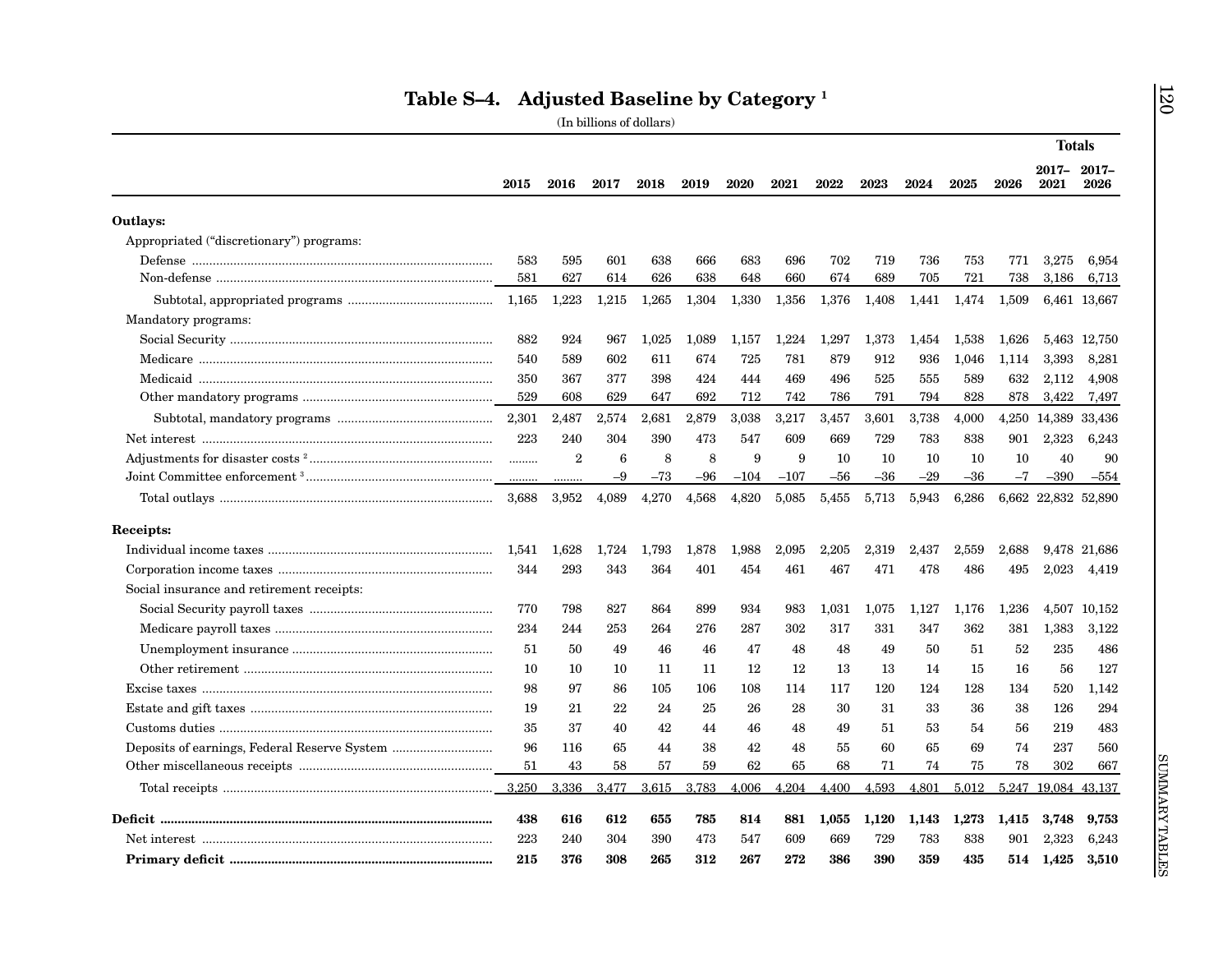|  |  | (In billions of dollars) |
|--|--|--------------------------|
|--|--|--------------------------|

|                                                                  |       |             |                |       |       |       |                   |       |       |       |       |       | <b>Totals</b>      |              |
|------------------------------------------------------------------|-------|-------------|----------------|-------|-------|-------|-------------------|-------|-------|-------|-------|-------|--------------------|--------------|
|                                                                  | 2015  | 2016        | 2017           | 2018  | 2019  | 2020  | 2021              | 2022  | 2023  | 2024  | 2025  | 2026  | 2017-2017-<br>2021 | 2026         |
|                                                                  | 466   | 623         | 608            | 634   | 741   | 737   | 788               | 939   | 972   | 966   | 1,064 | 1,179 | 3,508              | 8,628        |
|                                                                  | $-27$ | $-7$        | $\overline{4}$ | 21    | 45    | 77    | $\boldsymbol{93}$ | 116   | 148   | 176   | 210   | 236   | 239                | 1,125        |
| Memorandum, budget authority for appropriated pro-<br>grams: $4$ |       |             |                |       |       |       |                   |       |       |       |       |       |                    |              |
|                                                                  | 586   | 607         | 611            | 664   | 678   | 693   | 709               | 726   | 743   | 761   | 780   | 798   | 3,346              | 7,154        |
|                                                                  | 527   | 556         | 531            | 566   | 579   | 591   | 603               | 618   | 633   | 649   | 665   | 681   | 2,871              | 6,116        |
|                                                                  |       | 1,113 1,163 | 1,142          | 1,230 | 1,257 | 1,285 | 1,312             | 1,344 | 1,376 | 1,410 | 1,444 | 1,479 |                    | 6,216 13,270 |
|                                                                  |       |             |                |       |       |       |                   |       |       |       |       |       |                    |              |
|                                                                  |       |             |                |       |       |       |                   |       |       |       |       |       |                    |              |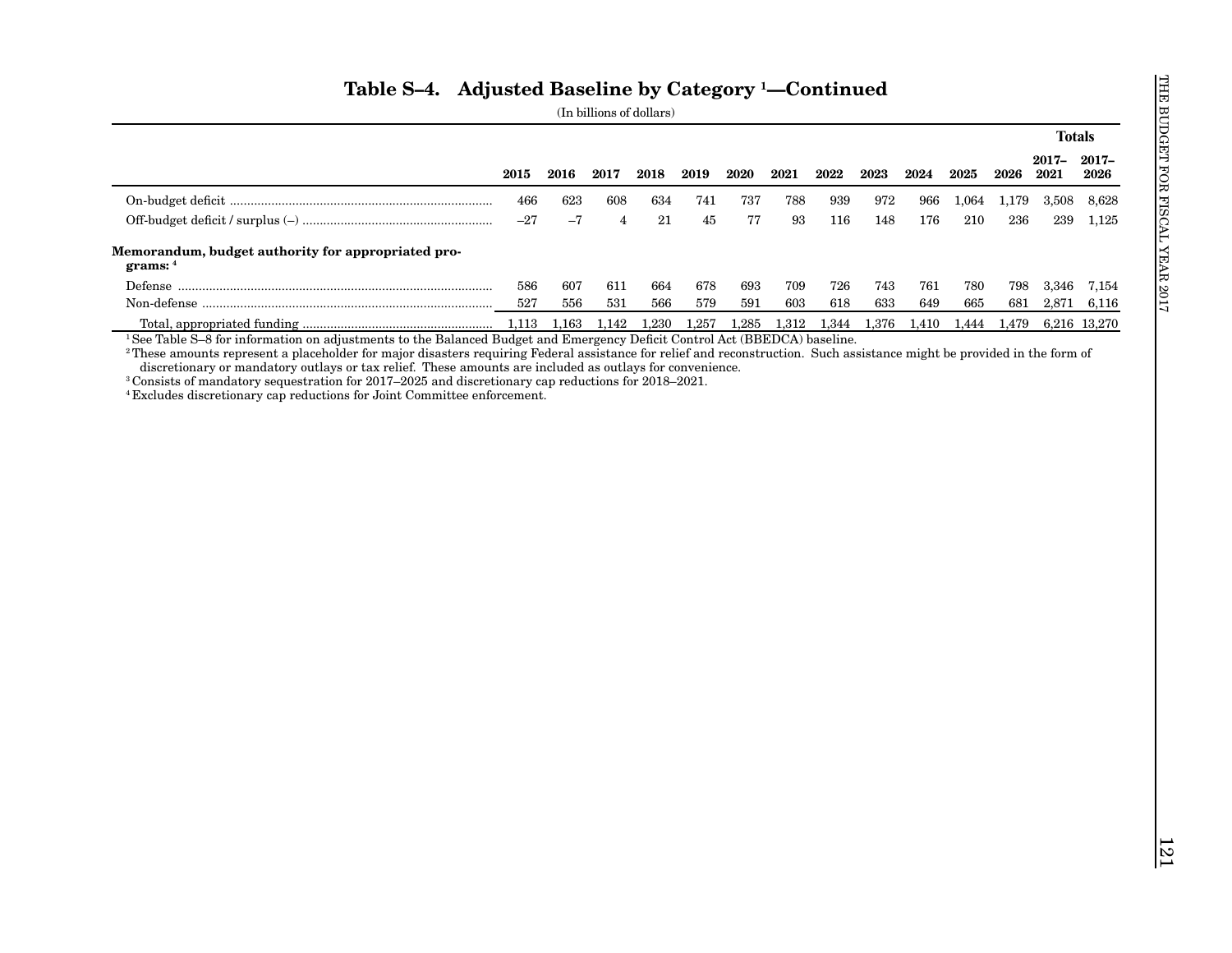|                                                                                                                                                                                                                                                                                                                                                                                                                                                                                                                                                                                   |       |                |                |       |       |       |       |       |       |       |       |       | <b>Totals</b>           |              |
|-----------------------------------------------------------------------------------------------------------------------------------------------------------------------------------------------------------------------------------------------------------------------------------------------------------------------------------------------------------------------------------------------------------------------------------------------------------------------------------------------------------------------------------------------------------------------------------|-------|----------------|----------------|-------|-------|-------|-------|-------|-------|-------|-------|-------|-------------------------|--------------|
|                                                                                                                                                                                                                                                                                                                                                                                                                                                                                                                                                                                   | 2015  |                | 2016 2017 2018 |       | 2019  | 2020  | 2021  | 2022  | 2023  | 2024  | 2025  | 2026  | $2017 - 2017 -$<br>2021 | 2026         |
| Outlays:                                                                                                                                                                                                                                                                                                                                                                                                                                                                                                                                                                          |       |                |                |       |       |       |       |       |       |       |       |       |                         |              |
| Appropriated ("discretionary") programs:                                                                                                                                                                                                                                                                                                                                                                                                                                                                                                                                          |       |                |                |       |       |       |       |       |       |       |       |       |                         |              |
|                                                                                                                                                                                                                                                                                                                                                                                                                                                                                                                                                                                   | 583   | 595            | 608            | 589   | 591   | 597   | 603   | 602   | 614   | 626   | 638   | 650   | 2,987                   | 6,117        |
|                                                                                                                                                                                                                                                                                                                                                                                                                                                                                                                                                                                   | 581   | 627            | 625            | 629   | 635   | 639   | 646   | 651   | 660   | 671   | 684   | 698   | 3,175                   | 6,538        |
|                                                                                                                                                                                                                                                                                                                                                                                                                                                                                                                                                                                   | 1,165 | 1,223          | 1,233          | 1,219 | 1,226 | 1,236 | 1,249 | 1,253 | 1,274 | 1,297 | 1,322 | 1,348 |                         | 6,162 12,655 |
| Mandatory programs:                                                                                                                                                                                                                                                                                                                                                                                                                                                                                                                                                               |       |                |                |       |       |       |       |       |       |       |       |       |                         |              |
|                                                                                                                                                                                                                                                                                                                                                                                                                                                                                                                                                                                   | 882   | 924            | 967            | 1,025 | 1,089 | 1,156 | 1,223 | 1,295 | 1,375 | 1,452 | 1,536 | 1.624 |                         | 5,461 12,740 |
|                                                                                                                                                                                                                                                                                                                                                                                                                                                                                                                                                                                   | 540   | 589            | 598            | 601   | 656   | 695   | 744   | 833   | 857   | 870   | 974   | 1,030 | 3,294                   | 7,858        |
|                                                                                                                                                                                                                                                                                                                                                                                                                                                                                                                                                                                   | 350   | 367            | 386            | 405   | 426   | 450   | 474   | 501   | 528   | 559   | 593   | 631   | 2,140                   | 4,952        |
|                                                                                                                                                                                                                                                                                                                                                                                                                                                                                                                                                                                   | 529   | 607            | 651            | 700   | 764   | 790   | 831   | 878   | 887   | 897   | 934   | 983   | 3,737                   | 8,315        |
|                                                                                                                                                                                                                                                                                                                                                                                                                                                                                                                                                                                   |       | .              | 5              | 10    | 15    | 20    | 20    | 25    | 30    | 35    | 40    | 50    | 70                      | 250          |
|                                                                                                                                                                                                                                                                                                                                                                                                                                                                                                                                                                                   | 2,301 | 2,487          | 2,606          | 2,741 | 2,950 | 3,112 | 3,292 | 3,532 | 3,675 | 3,813 | 4,077 |       | 4,318 14,702 34,116     |              |
|                                                                                                                                                                                                                                                                                                                                                                                                                                                                                                                                                                                   | 223   | 240            | 303            | 385   | 460   | 523   | 574   | 621   | 668   | 706   | 744   | 787   | 2,244                   | 5,769        |
|                                                                                                                                                                                                                                                                                                                                                                                                                                                                                                                                                                                   | .     | $\overline{2}$ | 6              | 8     | 8     | 9     | 9     | 10    | 10    | 10    | 10    | 10    | 40                      | 90           |
|                                                                                                                                                                                                                                                                                                                                                                                                                                                                                                                                                                                   | 3.688 | 3,951          | 4,147          | 4,352 | 4,644 | 4,880 | 5,124 | 5,415 | 5,626 | 5,827 | 6,152 |       | 6,462 23,148 52,630     |              |
|                                                                                                                                                                                                                                                                                                                                                                                                                                                                                                                                                                                   |       |                |                |       |       |       |       |       |       |       |       |       |                         |              |
| Receipts:                                                                                                                                                                                                                                                                                                                                                                                                                                                                                                                                                                         |       |                |                |       |       |       |       |       |       |       |       |       |                         |              |
|                                                                                                                                                                                                                                                                                                                                                                                                                                                                                                                                                                                   | 1.541 | 1,628          | 1,788          | 1,891 | 1,985 | 2.106 | 2.222 | 2,339 | 2.461 | 2.586 | 2,716 | 2,853 |                         | 9,992 22,948 |
|                                                                                                                                                                                                                                                                                                                                                                                                                                                                                                                                                                                   | 344   | 293            | 419            | 493   | 525   | 575   | 582   | 554   | 537   | 546   | 556   | 568   | 2,594                   | 5,355        |
| Social insurance and retirement receipts:                                                                                                                                                                                                                                                                                                                                                                                                                                                                                                                                         |       |                |                |       |       |       |       |       |       |       |       |       |                         |              |
|                                                                                                                                                                                                                                                                                                                                                                                                                                                                                                                                                                                   | 770   | 798            | 827            | 863   | 898   | 932   | 980   | 1,028 | 1,072 | 1,124 | 1,173 | 1,232 | 4,500                   | 10,129       |
|                                                                                                                                                                                                                                                                                                                                                                                                                                                                                                                                                                                   | 234   | 244            | 254            | 265   | 278   | 289   | 304   | 319   | 333   | 349   | 364   | 383   | 1,389                   | 3,137        |
|                                                                                                                                                                                                                                                                                                                                                                                                                                                                                                                                                                                   | 51    | 50             | 50             | 52    | 53    | 54    | 56    | 57    | 60    | 60    | 61    | 64    | 265                     | 568          |
| $\label{thm:main} \textbf{Other retirement} \textcolor{black}{} \textcolor{black}{} \textcolor{black}{} \textcolor{black}{} \textcolor{black}{} \textcolor{black}{} \textcolor{black}{} \textcolor{black}{} \textcolor{black}{} \textcolor{black}{} \textcolor{black}{} \textcolor{black}{} \textcolor{black}{} \textcolor{black}{} \textcolor{black}{} \textcolor{black}{} \textcolor{black}{} \textcolor{black}{} \textcolor{black}{} \textcolor{black}{} \textcolor{black}{} \textcolor{black}{} \textcolor{black}{} \textcolor{black}{} \textcolor{black}{} \textcolor{black$ | 10    | 10             | 10             | 11    | 11    | 12    | 12    | 13    | 13    | 14    | 15    | 16    | 56                      | 127          |
|                                                                                                                                                                                                                                                                                                                                                                                                                                                                                                                                                                                   | 98    | 97             | 110            | 143   | 153   | 165   | 178   | 189   | 193   | 196   | 201   | 206   | 748                     | 1,734        |
|                                                                                                                                                                                                                                                                                                                                                                                                                                                                                                                                                                                   | 19    | 21             | 22             | 32    | 34    | 37    | 40    | 43    | 47    | 51    | 55    | 60    | 164                     | 421          |
|                                                                                                                                                                                                                                                                                                                                                                                                                                                                                                                                                                                   | 35    | 37             | 40             | 40    | 41    | 42    | 44    | 45    | 47    | 48    | 49    | 50    | 207                     | 445          |
|                                                                                                                                                                                                                                                                                                                                                                                                                                                                                                                                                                                   | 96    | 116            | 65             | 44    | 38    | 42    | 48    | 55    | 60    | 65    | 69    | 74    | 237                     | 560          |
|                                                                                                                                                                                                                                                                                                                                                                                                                                                                                                                                                                                   | 51    | 43             | 58             | 58    | 60    | 63    | 66    | 69    | 71    | 74    | 76    | 78    | 304                     | 673          |
|                                                                                                                                                                                                                                                                                                                                                                                                                                                                                                                                                                                   | .     |                | 1              | 7     | 20    | 30    | 40    | 45    | 55    | 64    | 74    | 84    | 98                      | 420          |
|                                                                                                                                                                                                                                                                                                                                                                                                                                                                                                                                                                                   | 3.250 | 3.336          | 3,644          | 3,899 | 4,095 | 4.346 | 4.572 | 4,756 | 4.949 | 5,177 | 5,411 |       | 5,669 20,555 46,517     |              |
|                                                                                                                                                                                                                                                                                                                                                                                                                                                                                                                                                                                   |       |                |                |       |       |       |       |       |       |       |       |       |                         |              |
|                                                                                                                                                                                                                                                                                                                                                                                                                                                                                                                                                                                   | 438   | 616            | 503            | 454   | 549   | 534   | 552   | 660   | 677   | 650   | 741   | 793   | 2,593                   | 6,113        |
|                                                                                                                                                                                                                                                                                                                                                                                                                                                                                                                                                                                   | 223   | 240            | 303            | 385   | 460   | 523   | 574   | 621   | 668   | 706   | 744   | 787   | 2,244                   | 5,769        |
|                                                                                                                                                                                                                                                                                                                                                                                                                                                                                                                                                                                   | 215   | 376            | 201            | 69    | 90    | 11    | $-22$ | 39    | 9     | -56   | $-3$  | 6     | 349                     | 344          |
|                                                                                                                                                                                                                                                                                                                                                                                                                                                                                                                                                                                   | 466   | 624            | 502            | 433   | 506   | 458   | 460   | 544   | 529   | 475   | 532   | 558   | 2,358                   | 4,997        |
|                                                                                                                                                                                                                                                                                                                                                                                                                                                                                                                                                                                   | $-27$ | $-8$           | $\overline{2}$ | 21    | 44    | 76    | 92    | 115   | 147   | 175   | 209   | 235   | 235                     | 1,116        |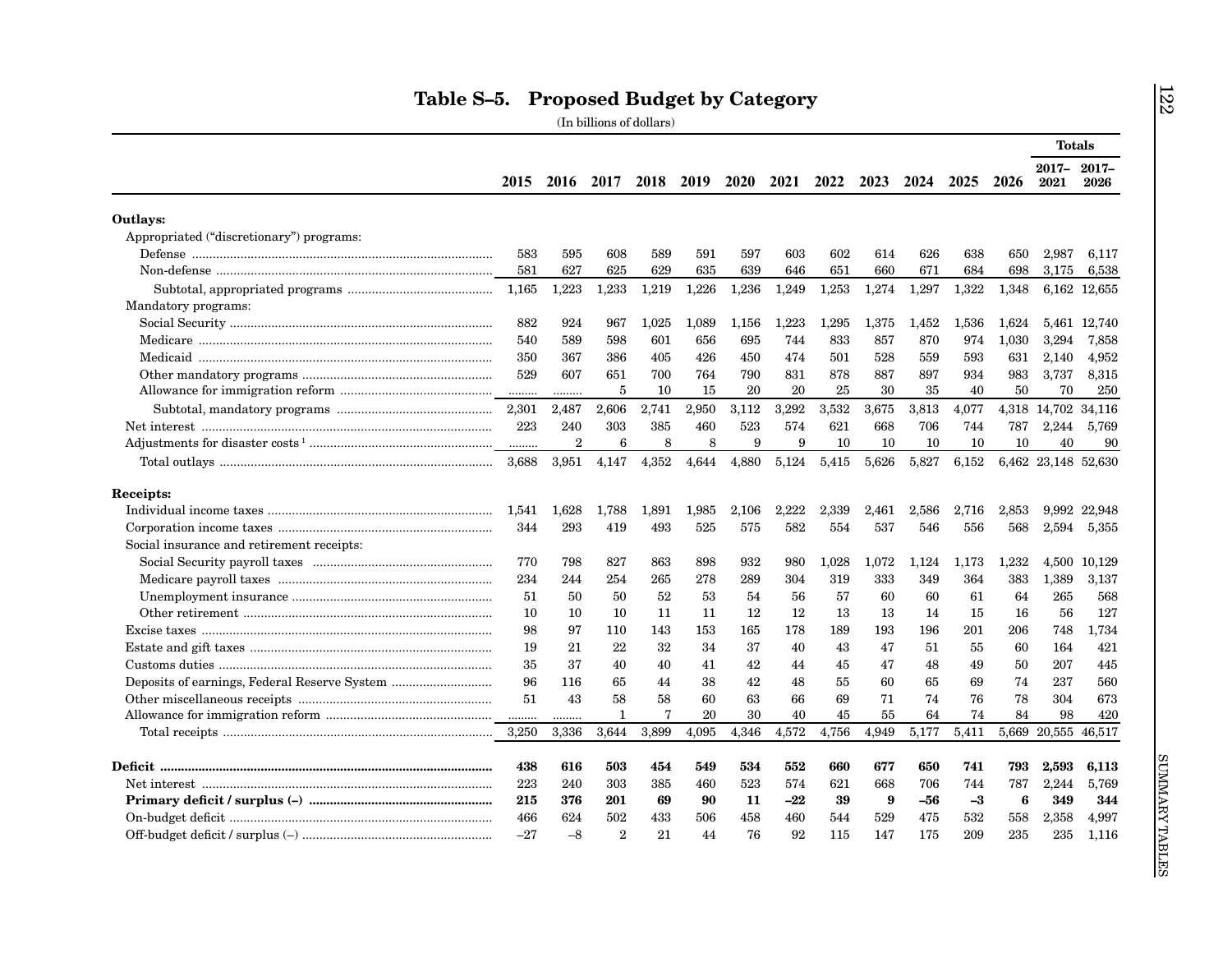|                                                              |           |         |       |       |                          |         |       |                                    |       |       |       |       | <b>Totals</b>                |              |
|--------------------------------------------------------------|-----------|---------|-------|-------|--------------------------|---------|-------|------------------------------------|-------|-------|-------|-------|------------------------------|--------------|
|                                                              |           |         |       |       | 2015 2016 2017 2018 2019 |         |       | 2020 2021 2022 2023 2024 2025 2026 |       |       |       |       | $2017 - 2017 -$<br>2021 2026 |              |
| Memorandum, budget authority for appropriated pro-<br>grams: |           |         |       |       |                          |         |       |                                    |       |       |       |       |                              |              |
|                                                              | 586       | 607     | 610   | 584   | 593                      | 599     | 614   | 624                                | 636   | 648   | 661   | 674   | 3,000                        | 6,243        |
|                                                              | 527       | $556\,$ | 540   | 561   | 570                      | $575\,$ | 590   | 589                                | 601   | 613   | 626   | 639   | 2,836                        | 5,904        |
|                                                              | $1,\!113$ | 1,163   | 1,149 | 1,145 | 1,163                    | 1,174   | 1,205 | 1,213                              | 1,237 | 1,261 | 1,287 | 1,313 |                              | 5,836 12,147 |
|                                                              |           |         |       |       |                          |         |       |                                    |       |       |       |       |                              |              |
|                                                              |           |         |       |       |                          |         |       |                                    |       |       |       |       |                              |              |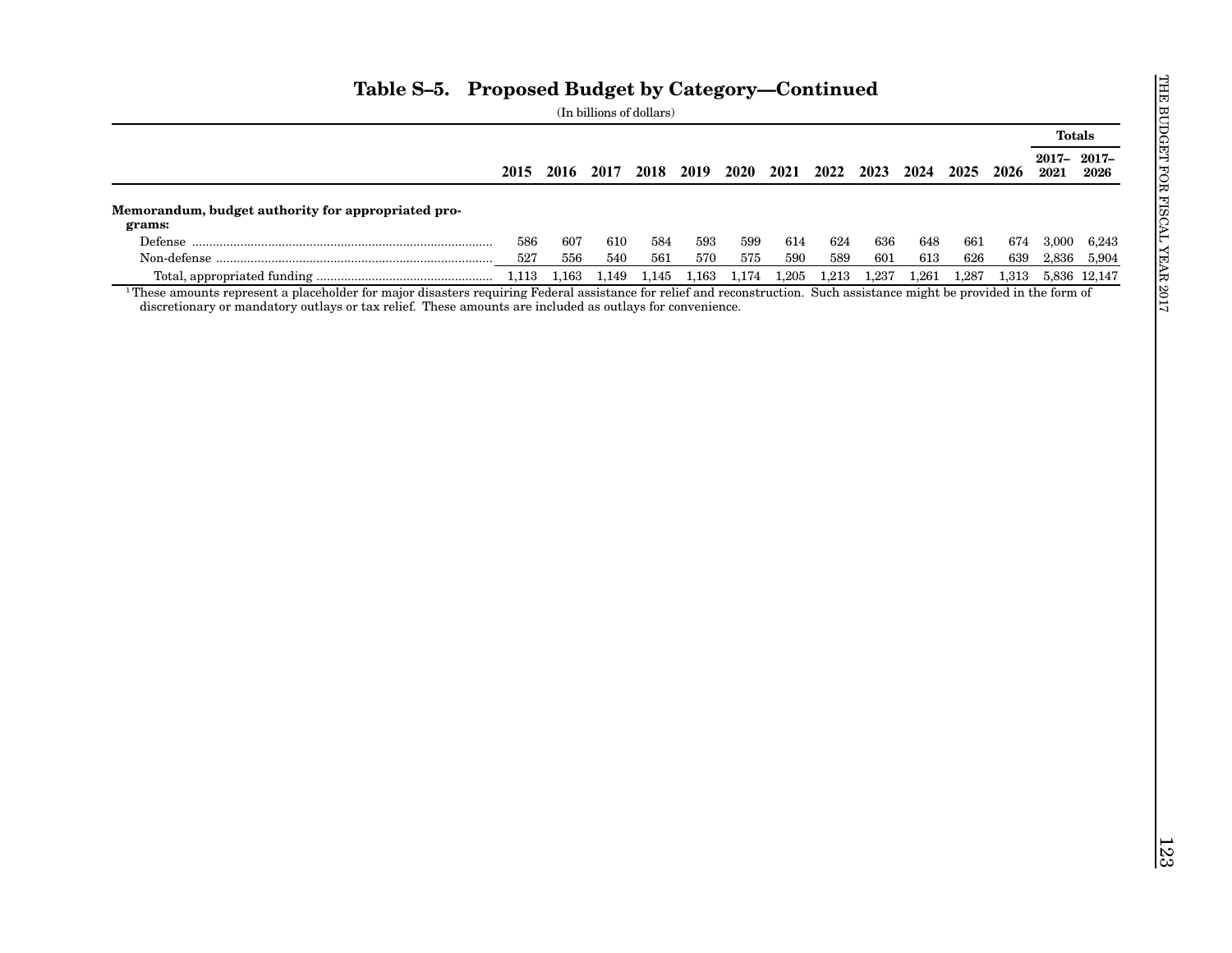|                                           |         |         |               |         |        |         |        |        |        |        |           |         | <b>Averages</b>    |         |
|-------------------------------------------|---------|---------|---------------|---------|--------|---------|--------|--------|--------|--------|-----------|---------|--------------------|---------|
|                                           | 2015    | 2016    | 2017          | 2018    | 2019   | 2020    | 2021   | 2022   | 2023   | 2024   | 2025      | 2026    | 2017-2017-<br>2021 | 2026    |
| Outlays:                                  |         |         |               |         |        |         |        |        |        |        |           |         |                    |         |
| Appropriated ("discretionary") programs:  |         |         |               |         |        |         |        |        |        |        |           |         |                    |         |
|                                           | 3.3     | $3.2\,$ | 3.1           | 2.9     | 2.8    | 2.7     | 2.6    | 2.5    | 2.5    | 2.4    | 2.4       | 2.3     | 2.8                | 2.6     |
|                                           | 3.3     | 3.4     | $3.2\,$       | 3.1     | 3.0    | 2.9     | 2.8    | 2.7    | 2.6    | 2.6    | 2.5       | 2.5     | 3.0                | $2.8\,$ |
|                                           | 6.5     | 6.6     | 6.4           | 6.1     | 5.8    | 5.6     | 5.5    | 5.2    | 5.1    | 5.0    | 4.9       | 4.8     | 5.9                | 5.4     |
| Mandatory programs:                       |         |         |               |         |        |         |        |        |        |        |           |         |                    |         |
|                                           | 5.0     | 5.0     | 5.0           | 5.1     | 5.2    | 5.3     | 5.3    | 5.4    | 5.5    | 5.6    | 5.7       | 5.7     | 5.2                | 5.4     |
|                                           | 3.0     | 3.2     | 3.1           | 3.0     | 3.1    | 3.2     | 3.3    | 3.5    | 3.4    | 3.3    | 3.6       | 3.6     | 3.1                | 3.3     |
|                                           | 2.0     | 2.0     | 2.0           | 2.0     | 2.0    | 2.1     | 2.1    | 2.1    | 2.1    | 2.2    | $2.2\,$   | 2.2     | 2.0                | 2.1     |
|                                           | 3.0     | 3.3     | 3.4           | 3.5     | 3.6    | 3.6     | 3.6    | 3.7    | 3.6    | 3.4    | 3.4       | 3.5     | 3.5                | 3.5     |
|                                           |         | .       | $\frac{1}{2}$ | $\ast$  | 0.1    | 0.1     | 0.1    | 0.1    | 0.1    | 0.1    | 0.1       | 0.2     | 0.1                | 0.1     |
|                                           | 12.9    | 13.5    | 13.5          | 13.6    | 14.0   | 14.2    | 14.4   | 14.8   | 14.8   | 14.7   | 15.0      | 15.3    | 13.9               | 14.4    |
|                                           | 1.3     | 1.3     | 1.6           | 1.9     | 2.2    | 2.4     | 2.5    | 2.6    | 2.7    | 2.7    | 2.7       | 2.8     | 2.1                | 2.4     |
|                                           | .       | $\ast$  | $\ast$        | $\star$ | $\ast$ | $\star$ | $\ast$ | $\ast$ | $\ast$ | $\ast$ | $\approx$ | $\ast$  | $\star$            | $\ast$  |
|                                           | 20.7    | 21.4    | 21.5          | 21.6    | 22.1   | 22.3    | 22.4   | 22.7   | 22.6   | 22.4   | 22.7      | 22.8    | 22.0               | 22.3    |
|                                           |         |         |               |         |        |         |        |        |        |        |           |         |                    |         |
| Receipts:                                 |         |         |               |         |        |         |        |        |        |        |           |         |                    |         |
|                                           | 8.7     | 8.8     | 9.3           | 9.4     | 9.4    | 9.6     | 9.7    | 9.8    | 9.9    | 9.9    | 10.0      | 10.1    | 9.5                | 9.7     |
|                                           | 1.9     | 1.6     | 2.2           | 2.4     | 2.5    | 2.6     | 2.5    | 2.3    | 2.2    | 2.1    | 2.1       | 2.0     | 2.5                | 2.3     |
| Social insurance and retirement receipts: |         |         |               |         |        |         |        |        |        |        |           |         |                    |         |
|                                           | 4.3     | 4.3     | 4.3           | 4.3     | 4.3    | 4.3     | 4.3    | 4.3    | 4.3    | 4.3    | 4.3       | 4.4     | 4.3                | 4.3     |
|                                           | $1.3\,$ | 1.3     | $1.3\,$       | 1.3     | 1.3    | 1.3     | 1.3    | 1.3    | 1.3    | 1.3    | $1.3\,$   | 1.4     | 1.3                | 1.3     |
|                                           | 0.3     | 0.3     | 0.3           | 0.3     | 0.3    | 0.2     | 0.2    | 0.2    | 0.2    | 0.2    | 0.2       | 0.2     | 0.3                | 0.2     |
|                                           | 0.1     | 0.1     | 0.1           | 0.1     | 0.1    | 0.1     | 0.1    | 0.1    | 0.1    | 0.1    | 0.1       | 0.1     | 0.1                | 0.1     |
|                                           | 0.6     | 0.5     | 0.6           | 0.7     | 0.7    | 0.8     | 0.8    | 0.8    | 0.8    | 0.8    | 0.7       | 0.7     | 0.7                | 0.7     |
|                                           | 0.1     | 0.1     | 0.1           | $0.2\,$ | 0.2    | $0.2\,$ | 0.2    | 0.2    | 0.2    | 0.2    | 0.2       | $0.2\,$ | 0.2                | 0.2     |
|                                           | 0.2     | 0.2     | 0.2           | 0.2     | 0.2    | 0.2     | 0.2    | 0.2    | 0.2    | 0.2    | 0.2       | $0.2\,$ | 0.2                | 0.2     |
|                                           | 0.5     | 0.6     | 0.3           | 0.2     | 0.2    | 0.2     | 0.2    | 0.2    | 0.2    | 0.2    | 0.3       | 0.3     | 0.2                | 0.2     |
|                                           | 0.3     | 0.2     | 0.3           | 0.3     | 0.3    | 0.3     | 0.3    | 0.3    | 0.3    | 0.3    | 0.3       | 0.3     | 0.3                | 0.3     |
|                                           |         | .       | $\ast$        | $\ast$  | 0.1    | 0.1     | 0.2    | 0.2    | 0.2    | 0.2    | $0.3\,$   | 0.3     | 0.1                | 0.2     |
|                                           | 18.3    | 18.1    | 18.9          | 19.4    | 19.5   | 19.8    | 20.0   | 19.9   | 19.9   | 19.9   | 20.0      | 20.0    | 19.5               | 19.7    |
|                                           |         |         |               |         |        |         |        |        |        |        |           |         |                    |         |
|                                           | 2.5     | 3.3     | 2.6           | 2.3     | 2.6    | 2.4     | 2.4    | 2.8    | 2.7    | 2.5    | 2.7       | 2.8     | 2.5                | 2.6     |
|                                           | 1.3     | $1.3\,$ | 1.6           | 1.9     | 2.2    | 2.4     | 2.5    | 2.6    | 2.7    | 2.7    | 2.7       | 2.8     | 2.1                | 2.4     |
|                                           | $1.2\,$ | 2.0     | 1.0           | 0.3     | 0.4    | 0.1     | $-0.1$ | 0.2    | $\ast$ | $-0.2$ | $-$ *     | $\ast$  | 0.4                | 0.2     |
|                                           | $2.6\,$ | 3.4     | 2.6           | 2.1     | 2.4    | 2.1     | 2.0    | 2.3    | 2.1    | 1.8    | $2.0\,$   | 2.0     | 2.3                | 2.1     |
|                                           | $-0.2$  | $-$ *   | $\frac{1}{2}$ | 0.1     | 0.2    | 0.3     | 0.4    | 0.5    | 0.6    | 0.7    | 0.8       | 0.8     | 0.2                | 0.4     |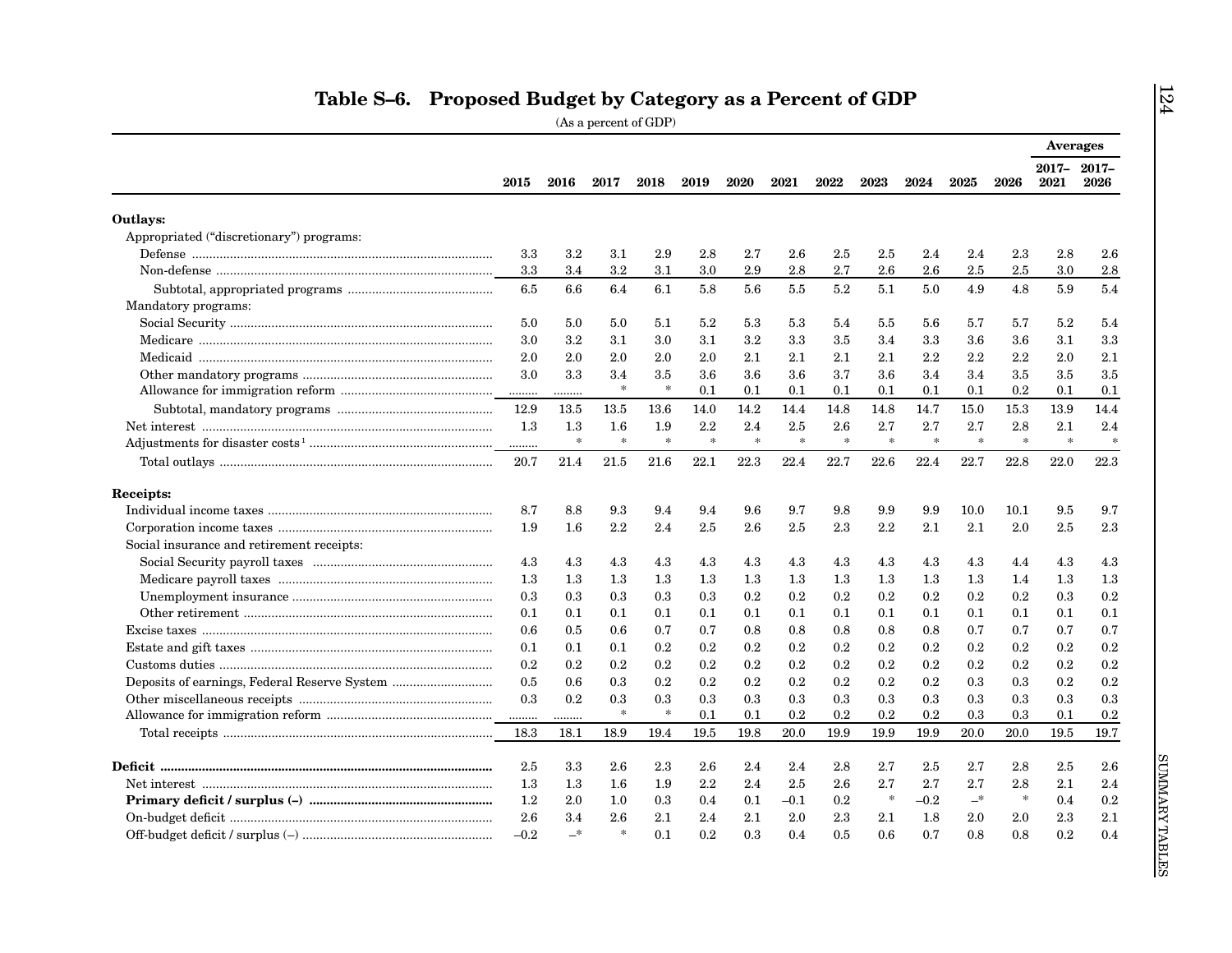|                                                            |           |         |           |         |         |         |         |         |         |         |         |         | <b>Averages</b> |                    |
|------------------------------------------------------------|-----------|---------|-----------|---------|---------|---------|---------|---------|---------|---------|---------|---------|-----------------|--------------------|
|                                                            | 2015      | 2016    | 2017      | 2018    | 2019    | 2020    | 2021    | 2022    | 2023    | 2024    | 2025    | 2026    | 2021            | 2017-2017-<br>2026 |
| Memorandum, budget authority for<br>appropriated programs: |           |         |           |         |         |         |         |         |         |         |         |         |                 |                    |
|                                                            | $\!3.3\,$ | $3.3\,$ | $\!3.2\!$ | $2.9\,$ | 2.8     | $2.7\,$ | 2.7     | $2.6\,$ | $2.6\,$ | $2.5\,$ | 2.4     | $2.4\,$ | $2.9\,$         | $2.7\,$            |
|                                                            | 3.0       | $3.0\,$ | 2.8       | $2.8\,$ | $2.7\,$ | 2.6     | $2.6\,$ | $2.5\,$ | 2.4     | 2.4     | $2.3\,$ | $2.3\,$ | 2.7             | $2.5\,$            |
|                                                            | 6.2       | $6.3\,$ | $6.0\,$   | 5.7     | $5.5\,$ | 5.4     | $5.3\,$ | 5.1     | $5.0\,$ | $4.9\,$ | 4.7     | $4.6\,$ | 5.6             | $5.2\,$            |
|                                                            |           |         |           |         |         |         |         |         |         |         |         |         |                 |                    |
|                                                            |           |         |           |         |         |         |         |         |         |         |         |         |                 |                    |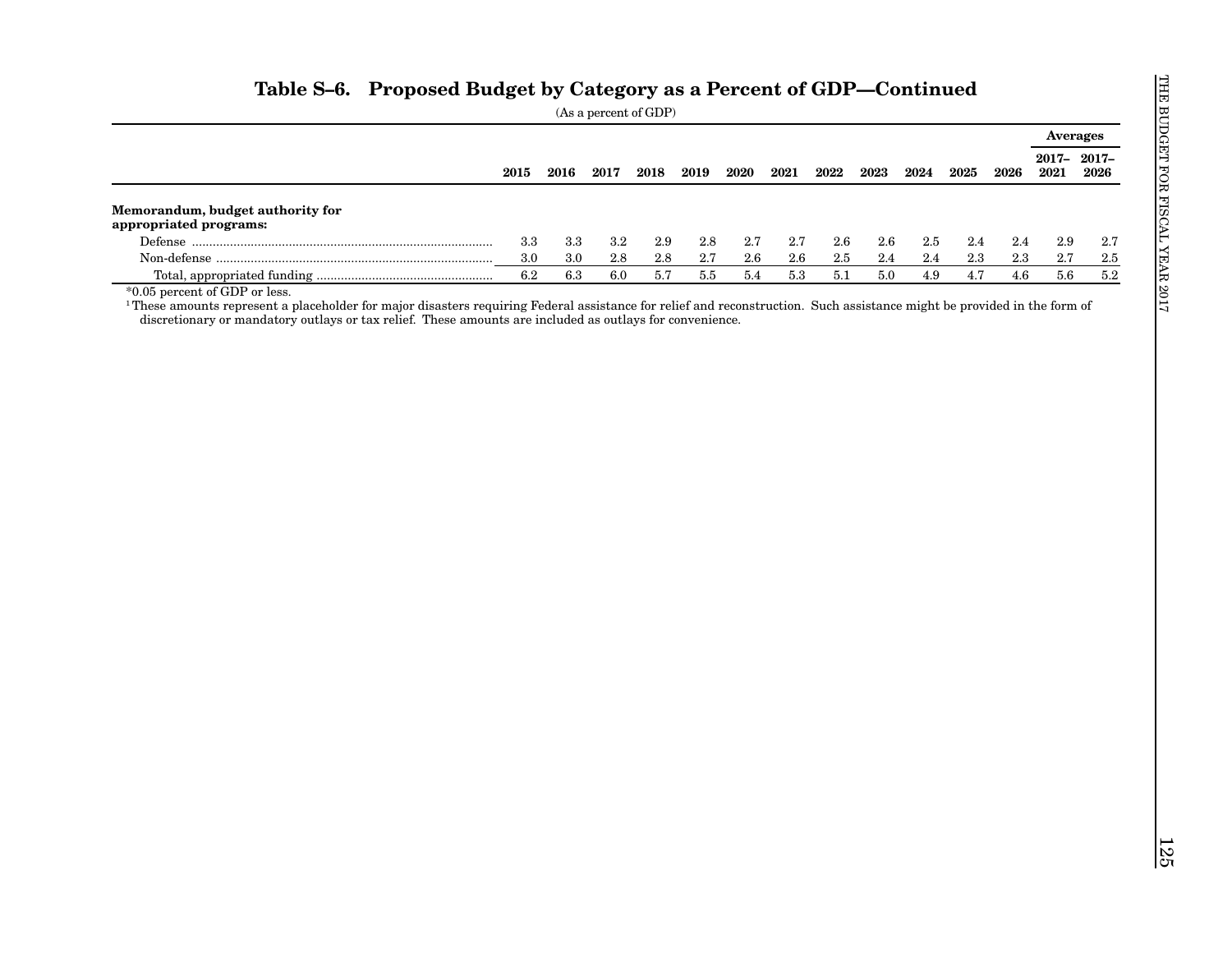|                                          | 2017            | 2018  | 2019  | 2020  | 2021  | 2022  | 2023  | 2024  | 2025  | 2026  |
|------------------------------------------|-----------------|-------|-------|-------|-------|-------|-------|-------|-------|-------|
| Outlays:                                 |                 |       |       |       |       |       |       |       |       |       |
| Appropriated ("discretionary") programs: |                 |       |       |       |       |       |       |       |       |       |
|                                          | 608             | 572   | 556   | 544   | 533   | 515   | 509   | 504   | 498   | 492   |
|                                          | 625             | 611   | 598   | 583   | 571   | 557   | 547   | 540   | 534   | 528   |
|                                          | 1,233           | 1,183 | 1,153 | 1,127 | 1,103 | 1,072 | 1,056 | 1,044 | 1,031 | 1,020 |
| Mandatory programs:                      |                 |       |       |       |       |       |       |       |       |       |
|                                          | 967             | 996   | 1,025 | 1,054 | 1,082 | 1,108 | 1,138 | 1,168 | 1,199 | 1,230 |
|                                          | 598             | 583   | 617   | 634   | 657   | 713   | 711   | 700   | 760   | 779   |
|                                          | 386             | 393   | 400   | 410   | 419   | 429   | 438   | 450   | 463   | 478   |
|                                          | 651             | 680   | 719   | 721   | 734   | 752   | 736   | 721   | 728   | 744   |
|                                          | 5               | 10    | 14    | 18    | 18    | 21    | 25    | 28    | 31    | 38    |
|                                          | 2,606           | 2,662 | 2,776 | 2,837 | 2,907 | 3,023 | 3,048 | 3,067 | 3,181 | 3,268 |
|                                          | 303             | 373   | 432   | 477   | 507   | 531   | 554   | 568   | 580   | 596   |
|                                          | $6\phantom{1}6$ | 7     | 8     | 8     | 8     | 8     | 8     | 8     | 8     | 8     |
|                                          | 4,147           | 4,226 | 4,370 | 4,449 | 4,526 | 4,635 | 4,667 | 4,687 | 4,800 | 4,892 |
| Receipts:                                |                 |       |       |       |       |       |       |       |       |       |
|                                          | 1,788           | 1,836 | 1,868 | 1,920 | 1,963 | 2,002 | 2,041 | 2,080 | 2,119 | 2,160 |
|                                          | 419             | 478   | 494   | 524   | 514   | 474   | 445   | 439   | 434   | 430   |
| Social insurance and retirement receipts |                 |       |       |       |       |       |       |       |       |       |
|                                          | 827             | 838   | 845   | 850   | 866   | 879   | 889   | 904   | 915   | 933   |
|                                          | 254             | 258   | 261   | 263   | 268   | 273   | 276   | 281   | 284   | 290   |
|                                          | 50              | 50    | 50    | 50    | 49    | 49    | 50    | 48    | 48    | 48    |
|                                          | 10              | 10    | 10    | 11    | 11    | 11    | 11    | 11    | 12    | 12    |
|                                          | 110             | 139   | 144   | 150   | 157   | 162   | 160   | 158   | 157   | 156   |
|                                          | 22              | 31    | 32    | 33    | 35    | 37    | 39    | 41    | 43    | 46    |
|                                          | 40              | 39    | 39    | 39    | 39    | 39    | 39    | 38    | 38    | 38    |
|                                          | 65              | 43    | 36    | 38    | 42    | 47    | 50    | 52    | 54    | 56    |
|                                          | 58              | 56    | 56    | 57    | 58    | 59    | 59    | 60    | 59    | 59    |
|                                          | 1               | 7     | 19    | 27    | 35    | 39    | 46    | 51    | 58    | 64    |
|                                          | 3,644           | 3,786 | 3,853 | 3,962 | 4,038 | 4,070 | 4,105 | 4,164 | 4,222 | 4,292 |
|                                          | 503             | 440   | 517   | 487   | 488   | 565   | 562   | 523   | 578   | 600   |
|                                          | 303             | 373   | 432   | 477   | 507   | 531   | 554   | 568   | 580   | 596   |
|                                          | 201             | 67    | 84    | 10    | -19   | 33    | 8     | $-45$ | $-2$  | 5     |
|                                          | 502             | 420   | 476   | 417   | 407   | 466   | 439   | 382   | 415   | 423   |
|                                          | $\overline{2}$  | 20    | 41    | 70    | 81    | 99    | 122   | 141   | 163   | 178   |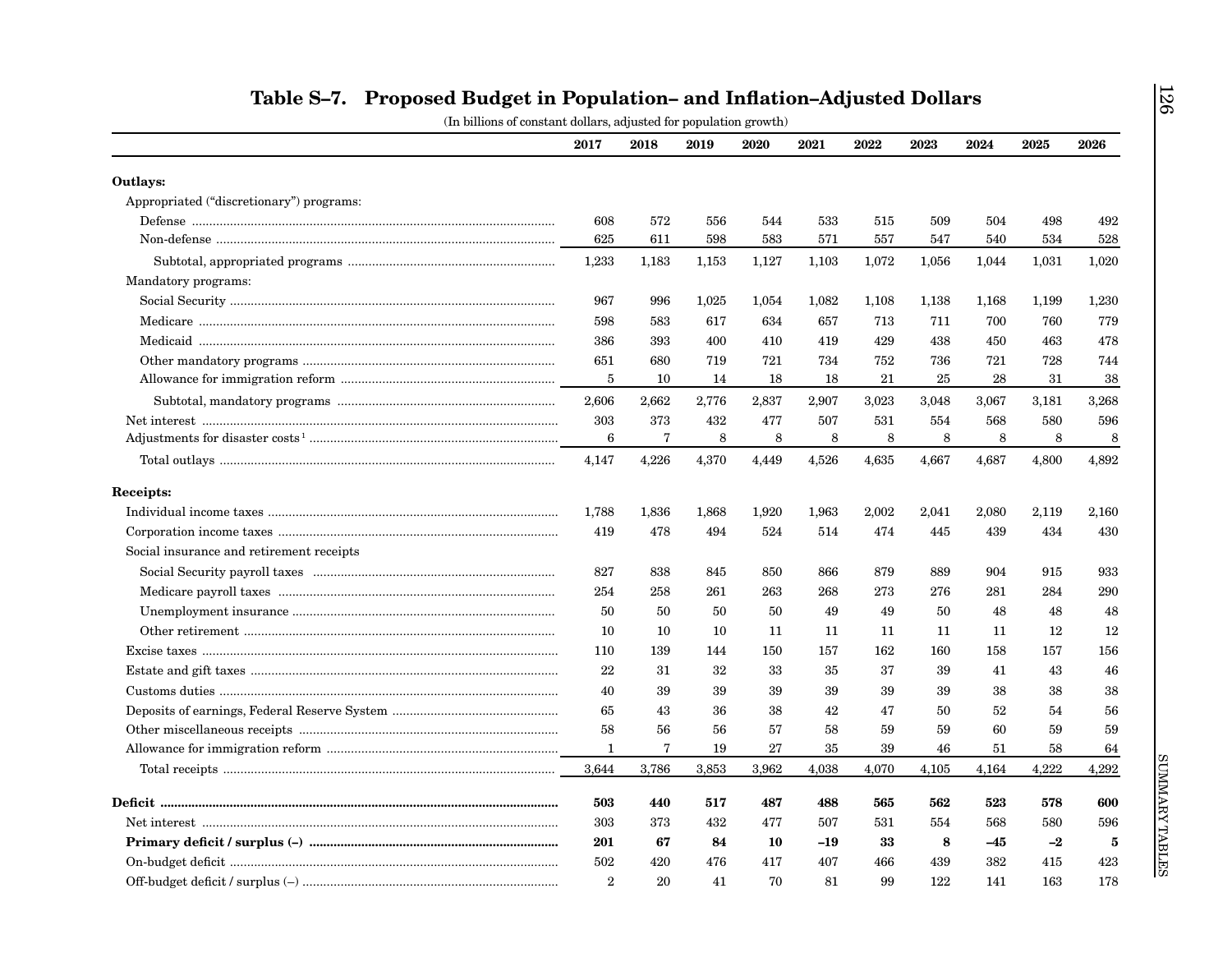|                                                         | 2017  | 2018  | 2019  | 2020  | 2021  | 2022     | 2023  | 2024     | 2025  | 2026 |
|---------------------------------------------------------|-------|-------|-------|-------|-------|----------|-------|----------|-------|------|
| Memorandum, budget authority for appropriated programs: |       |       |       |       |       |          |       |          |       |      |
|                                                         | 610   | 568   | 558   | 546   | 543   | 534      | 528   | 521      | 516   | 510  |
|                                                         | 540   | 544   | 536   | 525   | 521   | 504      | 499   | 493      | 488   | 484  |
|                                                         | 1,149 | 1,112 | 1,094 | 1,070 | 1,064 | 1,038    | 1,026 | 1,014    | 1,004 | 994  |
| Memorandum, population and inflation indexes:           |       |       |       |       |       |          |       |          |       |      |
|                                                         | 1.00  | 1.01  | 1.02  | 1.03  | 1.04  | $1.05\,$ | 1.06  | $1.07\,$ | 1.07  | 1.08 |
|                                                         | 1.00  | 1.02  | 1.04  | 1.07  | 1.09  | 1.12     | 1.14  | 1.17     | 1.19  | 1.22 |
|                                                         | 1.00  | 1.03  | 1.06  | 1.10  | 1.13  | 1.17     | 1.21  | 1.24     | 1.28  | 1.32 |
|                                                         |       |       |       |       |       |          |       |          |       |      |
|                                                         |       |       |       |       |       |          |       |          |       |      |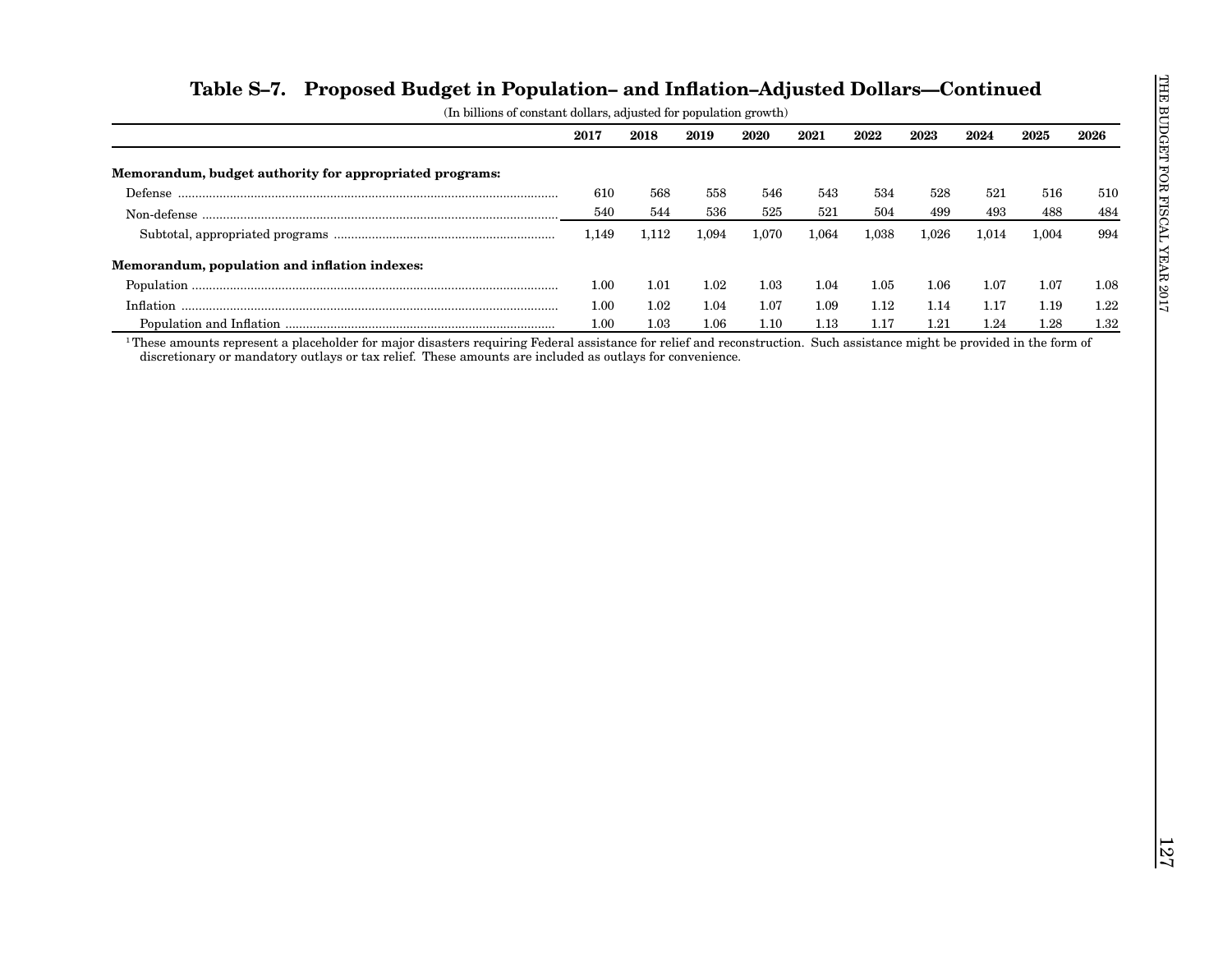|                                                                                                                                                                                                                                                                                                                                                                         |                |                |                |                |            |                |             |                           |                |            |                |                          | <b>Totals</b>      |              |
|-------------------------------------------------------------------------------------------------------------------------------------------------------------------------------------------------------------------------------------------------------------------------------------------------------------------------------------------------------------------------|----------------|----------------|----------------|----------------|------------|----------------|-------------|---------------------------|----------------|------------|----------------|--------------------------|--------------------|--------------|
|                                                                                                                                                                                                                                                                                                                                                                         | 2015           | 2016           | 2017           | 2018           | 2019       | 2020           | 2021        | 2022                      | 2023           | 2024       | 2025           | 2026                     | 2016-2016-<br>2020 | 2025         |
|                                                                                                                                                                                                                                                                                                                                                                         | 438            | 615            | 636            | 719            | 875        | 917            | 994         |                           | 1,121 1,167    |            | 1,185 1,325    | 1,440                    |                    | 4,141 10,380 |
| Adjustments for provisions contained in the Budget Con-<br>trol Act:                                                                                                                                                                                                                                                                                                    |                |                |                |                |            |                |             |                           |                |            |                |                          |                    |              |
|                                                                                                                                                                                                                                                                                                                                                                         |                |                | $-27$<br>.     | $-3$<br>$-64$  | 7<br>$-96$ | 7<br>$-104$    | 5<br>$-107$ | $\overline{4}$<br>$-56\,$ | 4<br>$-36$     | 3<br>$-29$ | 3<br>$-36$     | $\boldsymbol{2}$<br>$-7$ | $-11$<br>$-371$    | 5<br>$-535$  |
|                                                                                                                                                                                                                                                                                                                                                                         |                |                | $-27$          | $-67$          | $-89$      | $-97$          | $-102$      | $-52$                     | $-32$          | $-26$      | $-33$          | $-5$                     | $-381$             | $-530$       |
| Adjustments for emergency and disaster costs:                                                                                                                                                                                                                                                                                                                           |                |                |                |                |            |                |             |                           |                |            |                |                          |                    |              |
|                                                                                                                                                                                                                                                                                                                                                                         |                |                | $-2$           | -3             | -6         | -8             | -8          | $-8$                      | -8             | $-9$       | -9             | $-9$                     | -26                | $-70$        |
|                                                                                                                                                                                                                                                                                                                                                                         |                | $\overline{2}$ | $\bf 6$        | 8              | 8          | 9              | 9           | 10                        | 10             | 10         | 10             | 10                       | 40                 | 90           |
| Reclassify surface transportation outlays:                                                                                                                                                                                                                                                                                                                              |                |                |                |                |            |                |             |                           |                |            |                |                          |                    |              |
|                                                                                                                                                                                                                                                                                                                                                                         | $-4$           | -4             | $^{-4}$        | -5             | $-5$       | -5             | -5          | $-5$                      | -5             | -5         | $-5$           | $-5$                     | $-24$              | $-48$        |
|                                                                                                                                                                                                                                                                                                                                                                         | $\overline{4}$ | $\overline{4}$ | $\overline{4}$ | $\overline{5}$ | $\bf 5$    | $\overline{5}$ | 5           | 5                         | $\overline{5}$ | 5          | $\overline{5}$ | 5                        | 24                 | 48           |
|                                                                                                                                                                                                                                                                                                                                                                         |                |                | .              | .              | .          | .              | .           |                           | .              | .          | .              | .                        |                    |              |
|                                                                                                                                                                                                                                                                                                                                                                         |                | $\mathbf{2}$   | $-24$          | $-62$          | $-86$      | $-95$          | $-101$      | $-51$                     | $-30$          | $-24$      | $-32$          | $-4$                     | $-368$             | $-510$       |
|                                                                                                                                                                                                                                                                                                                                                                         |                |                | —*             | $^{\rm -1}$    | $-4$       | -8             | $-12$       | $-15$                     | $-17$          | $-18$      | $-20$          | $^{-21}$                 | $-26$              | $-117$       |
|                                                                                                                                                                                                                                                                                                                                                                         |                | $\overline{2}$ | $-24$          | $-64$          | $-90$      | $-103$         | $-113$      | $-66$                     | $-47$          | $-43$      | $-52$          | $-25$                    | $-394$             | $-627$       |
|                                                                                                                                                                                                                                                                                                                                                                         | 438            | 616            | 612            | 655            | 785        | 814            | 881         | 1,055                     | 1,120          | 1,143      | 1,273          | 1,415                    | $3{,}748$          | $9{,}753$    |
| *\$500 million or less.<br><sup>1</sup> Includes adjustments for discretionary and mandatory program integrity.<br><sup>2</sup> Consists of mandatory sequestration for 2018–2025 and discretionary cap reductions for 2018–2021.<br><sup>3</sup> These amounts represent a placeholder for major disasters requiring Federal assistance for relief and reconstruction. |                |                |                |                |            |                |             |                           |                |            |                |                          |                    |              |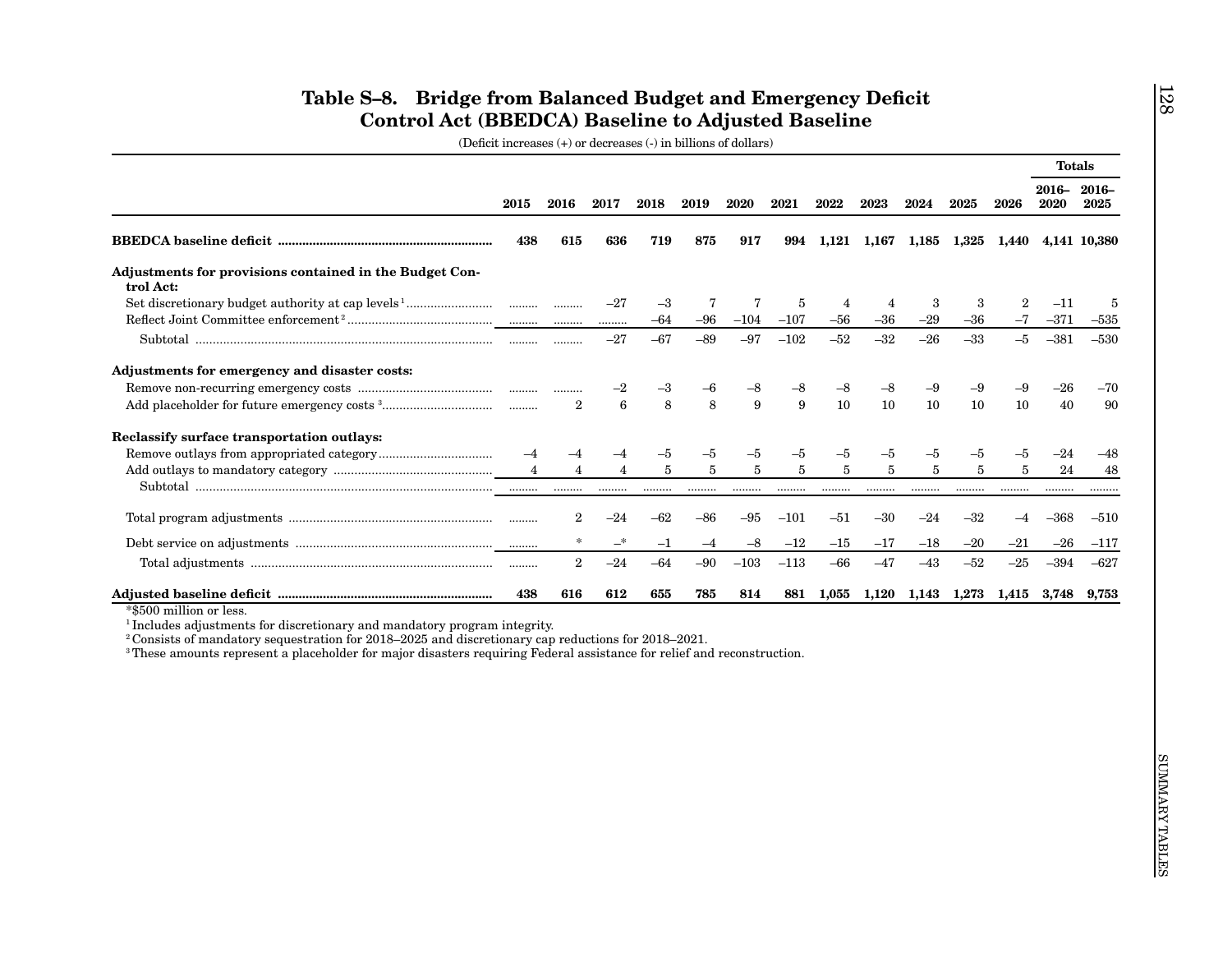| <b>Mandatory Initiatives and Savings:</b><br>Legislative Branch:<br>Provide additional funding for the World War | 2016 | 2017     | 2018        |            |          |          |                |          |          |          |           |                     |           |
|------------------------------------------------------------------------------------------------------------------|------|----------|-------------|------------|----------|----------|----------------|----------|----------|----------|-----------|---------------------|-----------|
|                                                                                                                  |      |          |             | 2019       | 2020     | 2021     | 2022           | 2023     | 2024     | 2025     | 2026      | 2017-2021 2017-2026 |           |
|                                                                                                                  |      |          |             |            |          |          |                |          |          |          |           |                     |           |
|                                                                                                                  |      |          |             |            |          |          |                |          |          |          |           |                     |           |
|                                                                                                                  |      |          |             |            |          |          |                |          |          |          |           |                     |           |
|                                                                                                                  |      | 6        | $\mathbf 7$ | 6          |          |          |                |          |          |          |           | 19                  | 19        |
| Agriculture:                                                                                                     |      |          |             |            |          |          |                |          |          |          |           |                     |           |
| Reduce premium subsidies for harvest price<br>revenue protection and improve prevented                           |      |          |             |            |          |          |                |          |          |          |           |                     |           |
|                                                                                                                  |      | $-1,259$ | $-1,575$    | $-1,794$   | $-1,843$ | $-1,878$ | $-1,891$       | $-1,910$ | $-1,937$ | $-1,961$ | $-1,963$  | $-8,349$            | $-18,011$ |
| Reauthorize Secure Rural Schools                                                                                 |      | 178      | 188         | 105        | 63       | 40       | $\overline{7}$ |          |          |          |           | 574                 | 581       |
| Enact Food Safety and Inspection Service                                                                         | .    | $-4$     | $-4$        | $-4$       | $-5$     | $-5$     | $-5$           | <br>-5   | <br>$-5$ | <br>$-5$ | .<br>$-5$ | $-22$               | $-47$     |
|                                                                                                                  |      |          |             |            |          |          |                |          |          |          |           |                     |           |
|                                                                                                                  |      |          | .           |            |          |          | .              |          |          |          | .         | .                   |           |
| Enact Grain Inspection, Packers, and Stock-<br>yards Administration (GIPSA) fee                                  |      | $-30$    | -30         | $-30$      | $-30$    | $-30$    | $-30$          | $-30$    | $-30$    | $-30$    | $-30$     | $-150$              | $-300$    |
| <b>Enact Animal Plant and Health Inspection</b>                                                                  |      |          |             |            |          |          |                |          |          |          |           |                     |           |
|                                                                                                                  | .    | $-20$    | $-27$       | $-27$      | $-28$    | $-29$    | $-30$          | $-31$    | $-32$    | $-33$    | $-34$     | $-131$              | $-291$    |
| <b>Enact Natural Resource and Conservation</b>                                                                   |      |          |             |            |          |          |                |          |          |          |           |                     |           |
| Service (NRCS) Conservation User Fee                                                                             |      | .        |             |            |          |          |                |          |          |          | .         |                     |           |
| Establish Rural Housing Service Guaranteed                                                                       |      |          |             |            |          |          |                |          |          |          |           |                     |           |
|                                                                                                                  |      |          |             |            |          |          |                | .        |          |          | .         | .                   | .         |
| Fund the Agriculture and Food Research                                                                           |      |          |             |            |          |          |                |          |          |          |           |                     |           |
| Initiative at the authorized level of \$700                                                                      |      |          |             |            |          |          |                |          |          |          |           |                     |           |
|                                                                                                                  |      | 16       | 114         | 114        | 81       |          |                |          |          |          |           | 325                 | 325       |
| Create State option to improve Supplemental                                                                      |      |          |             |            |          |          |                |          |          |          |           |                     |           |
| Nutrition Assistance Program (SNAP)                                                                              |      |          |             |            |          |          |                |          |          |          |           |                     |           |
| Establish a summer Electronic Benefits                                                                           |      | 10       | 23          | 36         | 44       | 50       | 57             | 64       | 71       | 77       | 85        | 163                 | 517       |
|                                                                                                                  |      | 127      | 214         | 326        | 462      | 625      | 1,053          | 1,521    | 2,038    | 2,595    | 3,209     | 1,754               | 12,170    |
| Increase The Emergency Food Assistance                                                                           | .    |          |             |            |          |          |                |          |          |          |           |                     |           |
| Program funding to equal 2015 levels                                                                             | .    | 30       | 35          | 50         | 50       | 50       | 50             | 50       | 50       | 50       | 50        | 215                 | 465       |
| Modify SNAP simplified reporting require-                                                                        |      |          |             |            |          |          |                |          |          |          |           |                     |           |
| ments to include out-of-State moves                                                                              |      |          |             |            |          |          |                |          |          |          |           |                     |           |
|                                                                                                                  |      | $-952$   | $-1,062$    | $-1,224$   | $-1,206$ | $-1.177$ | $-789$         | $-341$   | 155      | 693      | 1,312     | $-5.621$            | $-4,591$  |
| Commerce:                                                                                                        |      |          |             |            |          |          |                |          |          |          |           |                     |           |
| Enact Scale-Up Manufacturing Investment                                                                          |      |          |             |            |          |          |                |          |          |          |           |                     |           |
|                                                                                                                  |      |          | 155         | 365        | 365      | 365      | .              |          |          |          |           | 1,250               | 1,250     |
| Create National Network for Manufacturing                                                                        |      |          |             |            |          |          |                |          |          |          |           |                     |           |
|                                                                                                                  |      |          | 100         | 200        | 300      | 350      | 350            | 300      | 200      | 90       | .         | 950                 | 1,890     |
| Recapitalize National Oceanic and Atmo-                                                                          |      |          |             |            |          |          |                |          |          |          |           |                     |           |
| spheric Administration research fleet                                                                            |      | 70       | 25          | 5          | .        | .        | .              | .        |          |          | .         | 100                 | 100       |
| Renovate lab facilities at the National Insti-                                                                   |      |          |             |            |          |          |                |          |          |          |           |                     |           |
| tute of Standards and Technology (NIST).                                                                         |      | 12       | -14         | 16         | 32       | 16       | 10             |          |          |          | .         | 90                  | 100       |
| Support Lab to Market efforts in the Eco-                                                                        |      | 30       | 15          | $\sqrt{2}$ |          |          |                |          |          |          |           | 50                  | 50        |
|                                                                                                                  |      | 112      | 309         | 591        | 697      | 731      | 360            | 300      | 200      | 90       | .         | 2,440               | 3,390     |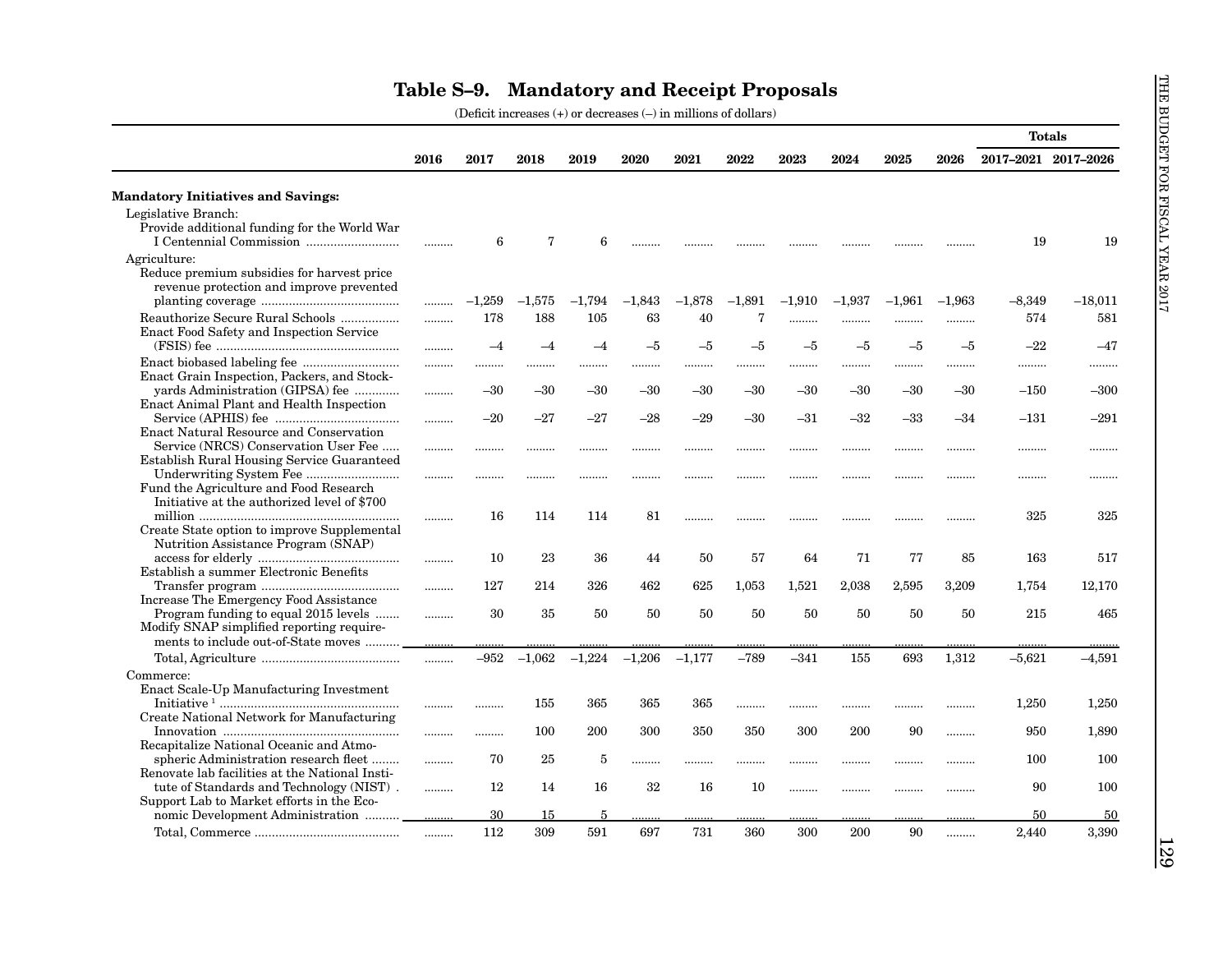|                                                                                                                                                                                 |       |          |          |          |          |          |          |          |          |          |          | <b>Totals</b>       |                |
|---------------------------------------------------------------------------------------------------------------------------------------------------------------------------------|-------|----------|----------|----------|----------|----------|----------|----------|----------|----------|----------|---------------------|----------------|
|                                                                                                                                                                                 | 2016  | 2017     | 2018     | 2019     | 2020     | 2021     | 2022     | 2023     | 2024     | 2025     | 2026     | 2017-2021 2017-2026 |                |
| Education:                                                                                                                                                                      |       |          |          |          |          |          |          |          |          |          |          |                     |                |
|                                                                                                                                                                                 |       | 130      | 1,235    | 3,110    | 5,456    | 7,360    | 8,773    | 9,787    | 10,560   | 10,275   | 9,356    | 17,291              | 66,042         |
| Enact RESPECT: Best Job in the World                                                                                                                                            | .     | 50       | 200      | 300      | 300      | 150      | .        | .        | .        |          |          | 1,000               | 1,000          |
| Create Computer Science for All                                                                                                                                                 |       | 40       | 720      | 1,070    | 1,200    | 660      | 280      | 30       |          |          |          | 3,690               | 4,000          |
| Fund America's College Promise, including<br>grants to Historically Black Colleges and<br>Universities, Hispanic-Serving Institu-<br>tions, and other Minority-Serving Institu- |       |          |          |          |          |          |          |          |          |          |          |                     |                |
|                                                                                                                                                                                 |       | 38       | 847      | 1,616    | 2,887    | 3,911    | 5,249    | 6,033    | 9,189    | 14,362   | 16,669   | 9,299               | 60,801         |
| Enact Pell completion and reform policies<br>Shift mandatory funds to support Pell poli-                                                                                        | .     | 65       | 248      | 238      | 235      | 255      | 277      | 307      | 325      | 336      | 349      | 1,041               | 2,635          |
|                                                                                                                                                                                 |       | $-65$    | $-248$   | $-238$   | $-235$   | $-255$   | $-277$   | $-307$   | $-325$   | $-336$   | $-349$   | $-1,041$            | $-2,635$       |
|                                                                                                                                                                                 | .     | .        | 186      | 920      | 1,721    | 2,600    | 3,528    | 4,492    | 5,522    | 6,609    | 7,746    | 5,427               | 33,324         |
| Implement College Opportunity and Gradua-                                                                                                                                       |       |          |          |          |          |          |          |          |          |          |          |                     |                |
|                                                                                                                                                                                 |       | 104      | 307      | 420      | 600      | 635      | 668      | 699      | 731      | 765      | 801      | 2,066               | 5,730          |
| Reform student loan Income-Based Repay-                                                                                                                                         |       | $-1,151$ | $-2,220$ | $-3,294$ | $-4.294$ | $-5,083$ | $-5,668$ | $-6,149$ | $-6,713$ | $-7,058$ | $-7,234$ | $-16,042$           | $-48,864$      |
|                                                                                                                                                                                 | .     |          |          |          |          | 112      | 249      | 301      | 322      | 337      | 358      | 112                 |                |
| Reform teacher loan forgiveness benefits<br>Limit Federal revenue to 85 percent of total<br>revenue at for-profit universities (loan                                            | <br>. | <br>     | .<br>    | .<br>    | <br>$-1$ | $-4$     | 1        | $-4$     | $-2$     | 3        | $-7$     | $-5$                | 1,679<br>$-14$ |
| Reform and expand Perkins loan program                                                                                                                                          |       | $-305$   | $-795$   | $-595$   | $-497$   | $-431$   | $-404$   | $-408$   | $-409$   | $-392$   | $-339$   | $-2.623$            | $-4,575$       |
|                                                                                                                                                                                 | .     | $-1,094$ | 480      | 3,547    | 7,372    | 9,910    | 12,676   | 14,781   | 19,200   | 24,901   | 27,350   | 20,215              | 119,123        |
|                                                                                                                                                                                 |       |          |          |          |          |          |          |          |          |          |          |                     |                |
| Energy:                                                                                                                                                                         |       |          |          |          |          |          |          |          |          |          |          |                     |                |
| Enact nuclear waste management program<br>Reauthorize special assessment from domes-                                                                                            | .     |          | 56       | 94       | 107      | 169      | 267      | 233      | 317      | 1,115    | $-1,656$ | 426                 | 702            |
|                                                                                                                                                                                 |       | $-208$   | $-212$   | $-217$   | $-222$   | $-227$   | $-232$   | $-237$   | $-243$   | $-248$   | $-254$   | $-1,086$            | $-2,300$       |
| Allow the United States Enrichment Cor-<br>poration Fund to use balances to support                                                                                             |       |          |          |          |          |          |          |          |          |          |          |                     |                |
| Uranium Enrichment Decontamination                                                                                                                                              |       |          |          |          |          |          |          |          |          |          |          |                     |                |
|                                                                                                                                                                                 |       | 472      | 674      | 394      | 82       | .        |          |          |          |          |          | 1,622               | 1,622          |
| Provide additional research and development                                                                                                                                     |       |          |          |          |          |          |          |          |          |          |          |                     |                |
| (R&D) funding for Advanced Research                                                                                                                                             |       | 8        | 39       | 102      | 186      | 304      | 384      | 371      | 276      | 174      | 6        | 639                 | 1,850          |
| Provide additional R&D funding for Office of                                                                                                                                    |       |          |          |          |          |          |          |          |          |          |          |                     |                |
|                                                                                                                                                                                 |       | 45       | 45       | 7        | 3        | .        |          |          | .        |          |          | 100                 | 100            |
| Establish Southwestern Power Administra-                                                                                                                                        |       |          |          |          |          |          |          |          |          |          |          |                     |                |
| tion Purchase Power Drought Fund <sup>4</sup>                                                                                                                                   |       | $^{-15}$ | $^{-15}$ | 5        | -15      | $-2$     |          |          |          | 24       | $^{-15}$ | $-42$               | $-33$          |
|                                                                                                                                                                                 | .     | 302      | 587      | 385      | 141      | 244      | 419      | 367      | 350      | 1,065    | $-1,919$ | 1,659               | 1,941          |
| Health and Human Services:                                                                                                                                                      |       |          |          |          |          |          |          |          |          |          |          |                     |                |
| HHS health savings:                                                                                                                                                             |       |          |          |          |          |          |          |          |          |          |          |                     |                |
| Medicare providers:                                                                                                                                                             |       |          |          |          |          |          |          |          |          |          |          |                     |                |
| Encourage delivery system reform:                                                                                                                                               |       |          |          |          |          |          |          |          |          |          |          |                     |                |
| Allow the Secretary to introduce                                                                                                                                                |       |          |          |          |          |          |          |          |          |          |          |                     |                |
| primary care payments under the<br>Physician Fee Schedule in a budget                                                                                                           |       |          |          |          |          |          |          |          |          |          |          |                     |                |
|                                                                                                                                                                                 |       |          |          |          |          |          |          |          |          |          |          |                     |                |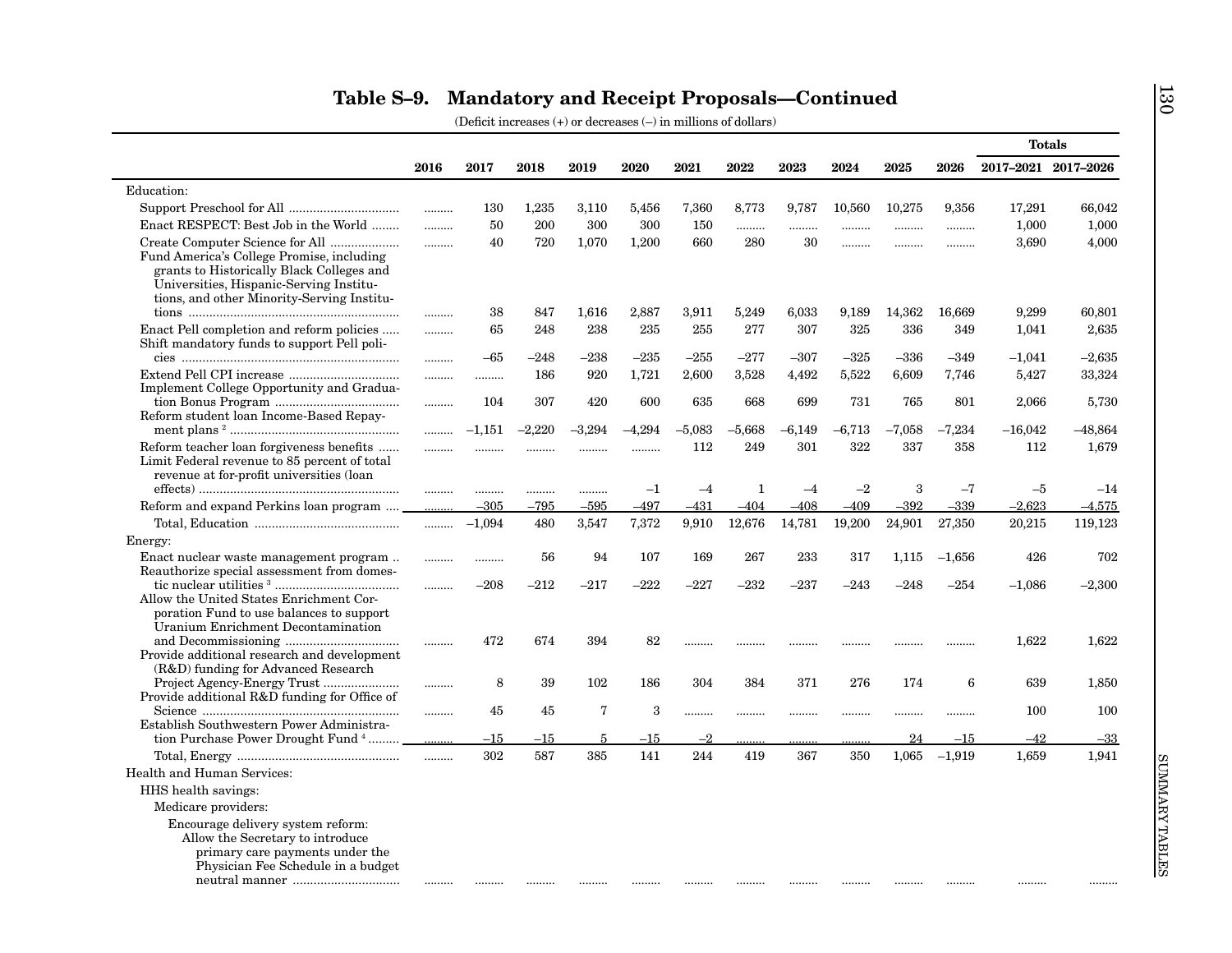|                                        |      |      |                   |          |          |          |          |          |                                                  |          |          | <b>Totals</b>       |           |
|----------------------------------------|------|------|-------------------|----------|----------|----------|----------|----------|--------------------------------------------------|----------|----------|---------------------|-----------|
|                                        | 2016 | 2017 | 2018              | 2019     | 2020     | 2021     | 2022     | 2023     | 2024                                             | 2025     | 2026     | 2017-2021 2017-2026 |           |
| Allow Accountable Care Organiza-       |      |      |                   |          |          |          |          |          |                                                  |          |          |                     |           |
| tions (ACOs) to pay beneficiaries      |      |      |                   |          |          |          |          |          |                                                  |          |          |                     |           |
| for primary care visits up to the      |      |      |                   |          |          |          |          |          |                                                  |          |          |                     |           |
| applicable Medicare cost sharing       |      |      |                   |          |          |          |          |          |                                                  |          |          |                     |           |
|                                        |      |      | $-10$             | $-10$    | $-10$    | $^{-10}$ | $^{-10}$ | $-10$    |                                                  |          | $-10$    | -40                 | $-70$     |
| Allow Centers for Medicare and         |      |      |                   |          |          |          |          |          |                                                  |          |          |                     |           |
| Medicaid Services (CMS) to assign      |      |      |                   |          |          |          |          |          |                                                  |          |          |                     |           |
| beneficiaries to Federally Qualified   |      |      |                   |          |          |          |          |          |                                                  |          |          |                     |           |
| Health Centers (FQHCs) and Rural       |      |      |                   |          |          |          |          |          |                                                  |          |          |                     |           |
| Health Centers (RHCs) partic-          |      |      |                   |          |          |          |          |          |                                                  |          |          |                     |           |
| ipating in the Medicare Shared         |      |      |                   |          |          |          |          |          |                                                  |          |          |                     |           |
| Savings Program                        |      |      |                   | .        | $-10$    | $^{-10}$ | $-10$    | $-10$    | $-10$                                            | $-10$    | $-20$    | $-20$               | $-80$     |
| Expand basis for beneficiary assign-   |      |      |                   |          |          |          |          |          |                                                  |          |          |                     |           |
| ment for ACOs to include Nurse         |      |      |                   |          |          |          |          |          |                                                  |          |          |                     |           |
| Practitioners, Physician Assistants,   |      |      |                   |          |          |          |          |          |                                                  |          |          |                     |           |
| and Clinical Nurse Specialists         |      |      | .                 | $-10$    | $-10$    | $-20$    | $-20$    | $-20$    | $-20$                                            | $-20$    | $-30$    | –40                 | $-150$    |
| Establish quality bonus payments for   |      |      |                   |          |          |          |          |          |                                                  |          |          |                     |           |
| high-performing Part D plans           | .    |      | .                 |          |          |          |          |          |                                                  |          |          |                     |           |
| Implement bundled payment for post-    |      |      |                   |          |          |          |          |          |                                                  |          |          |                     |           |
|                                        |      |      | .                 |          |          | -470     | $-1,080$ | $-1,790$ | $-2,010$                                         | $-2,170$ | $-2,330$ | $-470$              | $-9,850$  |
| Implement value-based purchasing       |      |      |                   |          |          |          |          |          |                                                  |          |          |                     |           |
| for skilled nursing facilities (SNFs), |      |      |                   |          |          |          |          |          |                                                  |          |          |                     |           |
| home health agencies (HHAs), am-       |      |      |                   |          |          |          |          |          |                                                  |          |          |                     |           |
| bulatory surgical centers (ASCs),      |      |      |                   |          |          |          |          |          |                                                  |          |          |                     |           |
| hospital outpatient departments        |      |      |                   |          |          |          |          |          |                                                  |          |          |                     |           |
| (HOPDs), and community mental          |      |      |                   |          |          |          |          |          |                                                  |          |          |                     |           |
|                                        |      |      |                   |          |          |          |          |          |                                                  |          |          |                     |           |
| Establish a hospital-wide readmis-     |      |      |                   | .        |          |          |          |          |                                                  |          |          |                     |           |
| sions reduction measure                |      | .    |                   |          |          |          | .        | .        |                                                  |          | .        | .                   |           |
| Extend accountability for hospital-ac- |      |      |                   |          |          |          |          |          |                                                  |          |          |                     |           |
|                                        | .    |      |                   |          |          |          |          |          |                                                  |          |          |                     |           |
| Encourage workforce development        |      |      |                   |          |          |          |          |          |                                                  |          |          |                     |           |
| through targeted and more accu-        |      |      |                   |          |          |          |          |          |                                                  |          |          |                     |           |
| rate indirect medical education        |      |      |                   |          |          |          |          |          |                                                  |          |          |                     |           |
|                                        |      |      | $-1,170$ $-1,400$ | $-1,490$ | $-1,590$ | $-1,700$ | $-1,830$ | $-1,960$ | $-2,090$                                         | $-2,220$ | $-2,350$ | $-7,350$            | $-17,800$ |
| Allow the Secretary to determine       |      |      |                   |          |          |          |          |          |                                                  |          |          |                     |           |
| Hospital-Acquired Condition Re-        |      |      |                   |          |          |          |          |          |                                                  |          |          |                     |           |
| duction Program penalty amounts        |      |      |                   |          |          |          |          |          |                                                  |          |          |                     |           |
| and distribution                       |      |      |                   |          |          |          |          |          |                                                  |          |          |                     |           |
| Establish a bonus payment for hospi-   |      |      |                   |          |          |          |          |          |                                                  |          |          |                     | .         |
| tals cooperating with certain alter-   |      |      |                   |          |          |          |          |          |                                                  |          |          |                     |           |
| native payment models (APMs)           |      |      |                   |          |          |          |          |          |                                                  |          |          |                     |           |
| Enhance competition in Medicare Ad-    |      |      |                   |          |          |          |          |          |                                                  |          |          |                     |           |
| vantage $(MA)$ :                       |      |      |                   |          |          |          |          |          |                                                  |          |          |                     |           |
| Reform MA payments to increase the     |      |      |                   |          |          |          |          |          |                                                  |          |          |                     |           |
| efficiency and sustainability of the   |      |      |                   |          |          |          |          |          |                                                  |          |          |                     |           |
|                                        |      |      | -960              | $-2,620$ | $-7,160$ | $-9,170$ |          |          | $-9.910$ $-10.580$ $-11.350$ $-12.130$ $-13.360$ |          |          | $-19,910$           | $-77,240$ |
| Improve beneficiary access:            |      |      |                   |          |          |          |          |          |                                                  |          |          |                     |           |
| Eliminate the 190-day lifetime limit   |      |      |                   |          |          |          |          |          |                                                  |          |          |                     |           |
| on inpatient psychiatric facility      |      |      |                   |          |          |          |          |          |                                                  |          |          |                     |           |
|                                        |      |      |                   |          |          |          |          |          |                                                  |          |          |                     |           |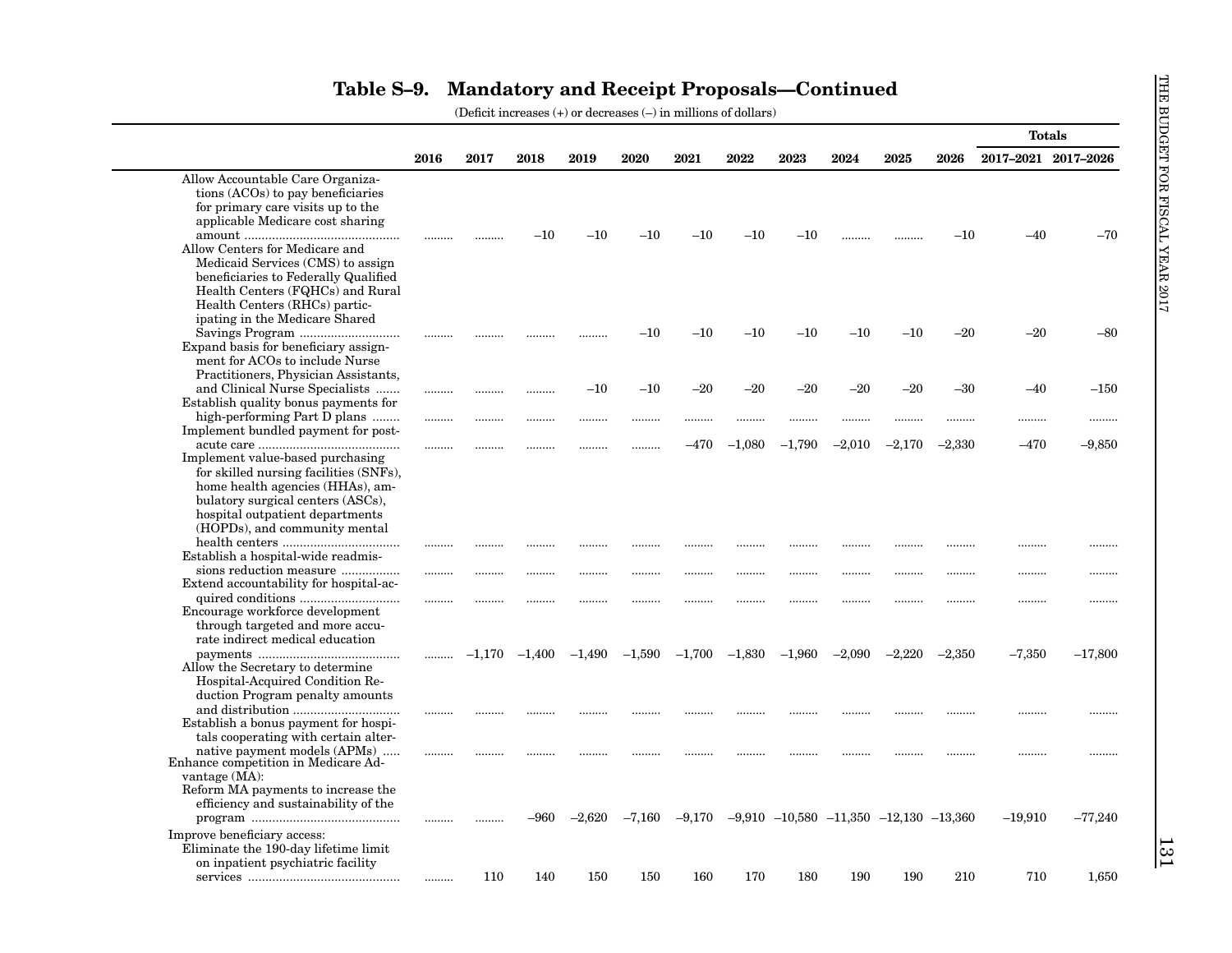|                                                                     |      |      |       |       |       |        |        |        |        |        |        |                     | <b>Totals</b> |
|---------------------------------------------------------------------|------|------|-------|-------|-------|--------|--------|--------|--------|--------|--------|---------------------|---------------|
|                                                                     | 2016 | 2017 | 2018  | 2019  | 2020  | 2021   | 2022   | 2023   | 2024   | 2025   | 2026   | 2017-2021 2017-2026 |               |
| Repeal the rental cap for oxygen                                    |      |      |       |       |       |        |        |        |        |        |        |                     |               |
|                                                                     |      |      |       |       |       |        |        |        |        |        |        |                     |               |
| Eliminate beneficiary coinsurance for                               |      |      |       |       |       |        |        |        |        |        |        |                     |               |
| screening colonoscopies with polyp                                  |      |      |       |       |       |        |        |        |        |        |        |                     |               |
| Expand the ability of Medicare                                      | .    | 160  | 170   | 190   | 200   | 230    | 250    | 270    | 290    | 320    | 350    | 950                 | 2,430         |
| Advantage organizations to pay for                                  |      |      |       |       |       |        |        |        |        |        |        |                     |               |
| services delivered via telehealth                                   |      |      |       | $-20$ | $-20$ | $-20$  | $-20$  | $-20$  | $-20$  | $-20$  | $-20$  | $-60$               | $-160$        |
| Establish RHC and FQHC telehealth                                   |      |      |       |       |       |        |        |        |        |        |        |                     |               |
|                                                                     |      |      |       |       | .     |        |        |        |        |        | .      |                     |               |
| $% \mathcal{N}$ $% \mathcal{N}$ cut waste, fraud, and improper pay- |      |      |       |       |       |        |        |        |        |        |        |                     |               |
| ments in Medicare:                                                  |      |      |       |       |       |        |        |        |        |        |        |                     |               |
| Suspend coverage and payment for                                    |      |      |       |       |       |        |        |        |        |        |        |                     |               |
| questionable Part D prescriptions and                               |      |      |       |       |       |        |        |        |        |        |        |                     |               |
| incomplete clinical information<br>Retain a portion of Medicare Re- |      |      | $-70$ | $-60$ | $-70$ | -80    | -80    | $-90$  | $-100$ | $-110$ | $-120$ | $-280$              | $-780$        |
| covery Audit Contractor (RAC)                                       |      |      |       |       |       |        |        |        |        |        |        |                     |               |
| recoveries to implement actions                                     |      |      |       |       |       |        |        |        |        |        |        |                     |               |
| that prevent fraud and abuse                                        |      | 110  | 130   | 70    | $-20$ | $-120$ | $-150$ | $-180$ | $-200$ | $-210$ | $-230$ | 170                 | $-800$        |
| Allow prior authorization for Medi-                                 |      |      |       |       |       |        |        |        |        |        |        |                     |               |
| care fee-for-service items                                          | .    | $-5$ | $-5$  | $-5$  | $-5$  | $-5$   | $-10$  | $-10$  | $-10$  | $-10$  | $-10$  | $-25$               | $-75$         |
| Permit exclusion from Federal Health                                |      |      |       |       |       |        |        |        |        |        |        |                     |               |
| Care Programs if affiliated with                                    |      |      |       |       |       |        |        |        |        |        |        |                     |               |
|                                                                     |      |      |       |       | $-10$ | $-10$  | $-10$  | $-10$  | $-10$  | $-10$  | $-10$  | $-20$               | $-70$         |
| Protect program integrity algorithms                                |      | $-9$ | $-9$  | $-9$  | $-9$  | $-9$   | $-9$   | $-9$   | $-9$   | $-9$   | $-9$   |                     |               |
| Allow the Secretary to reject claims                                |      |      |       |       |       |        |        |        |        |        |        | $-45$               | $-90$         |
| for new providers and suppliers                                     |      |      |       |       |       |        |        |        |        |        |        |                     |               |
| located outside moratorium areas                                    |      | $-5$ | -5    | $-5$  | -5    | $-5$   | -5     | -5     | -5     | $-5$   | $-5$   | $-25$               | $-50$         |
| Allow civil monetary penalties for                                  |      |      |       |       |       |        |        |        |        |        |        |                     |               |
| providers and suppliers who fail to                                 |      |      |       |       |       |        |        |        |        |        |        |                     |               |
| update enrollment records                                           |      | $-2$ | $-2$  | $-3$  | $-3$  | $-3$   | -3     |        |        |        | -4     | $-13$               | $-32$         |
| Allow collection of application fees                                |      |      |       |       |       |        |        |        |        |        |        |                     |               |
| from individual providers and                                       |      |      |       |       |       |        |        |        |        |        |        |                     |               |
|                                                                     |      |      |       |       |       |        |        | .      | .      |        |        |                     |               |
| Assess a fee on physicians and                                      |      |      |       |       |       |        |        |        |        |        |        |                     |               |
| practitioners who order services or                                 |      |      |       |       |       |        |        |        |        |        |        |                     |               |
| supplies without proper documen-                                    |      |      |       |       |       |        |        |        |        |        |        |                     |               |
| Establish gifting authority for the                                 |      |      |       |       |       |        |        |        |        |        |        |                     |               |
| Healthcare Fraud Prevention Part-                                   |      |      |       |       |       |        |        |        |        |        |        |                     |               |
|                                                                     |      |      |       |       |       |        |        |        |        |        |        |                     |               |
| Establish registration process for                                  |      |      |       |       |       |        |        |        |        |        |        |                     |               |
| clearinghouses and billing agents                                   | .    |      |       |       |       |        |        |        | .      |        |        | .                   |               |
| Pay recovery auditor after a Quali-                                 |      |      |       |       |       |        |        |        |        |        |        |                     |               |
| fied Independent Contractor (QIC)                                   |      |      |       |       |       |        |        |        |        |        |        |                     |               |
| decision on appealed claims                                         | .    |      |       |       |       |        |        |        |        |        |        |                     |               |
| Publish the National Provider Iden-                                 |      |      |       |       |       |        |        |        |        |        |        |                     |               |
| tifier for covered recipients in the                                |      |      |       |       |       |        |        |        |        |        |        |                     |               |
| Open Payments Program                                               |      |      |       |       |       |        |        |        |        |        |        |                     |               |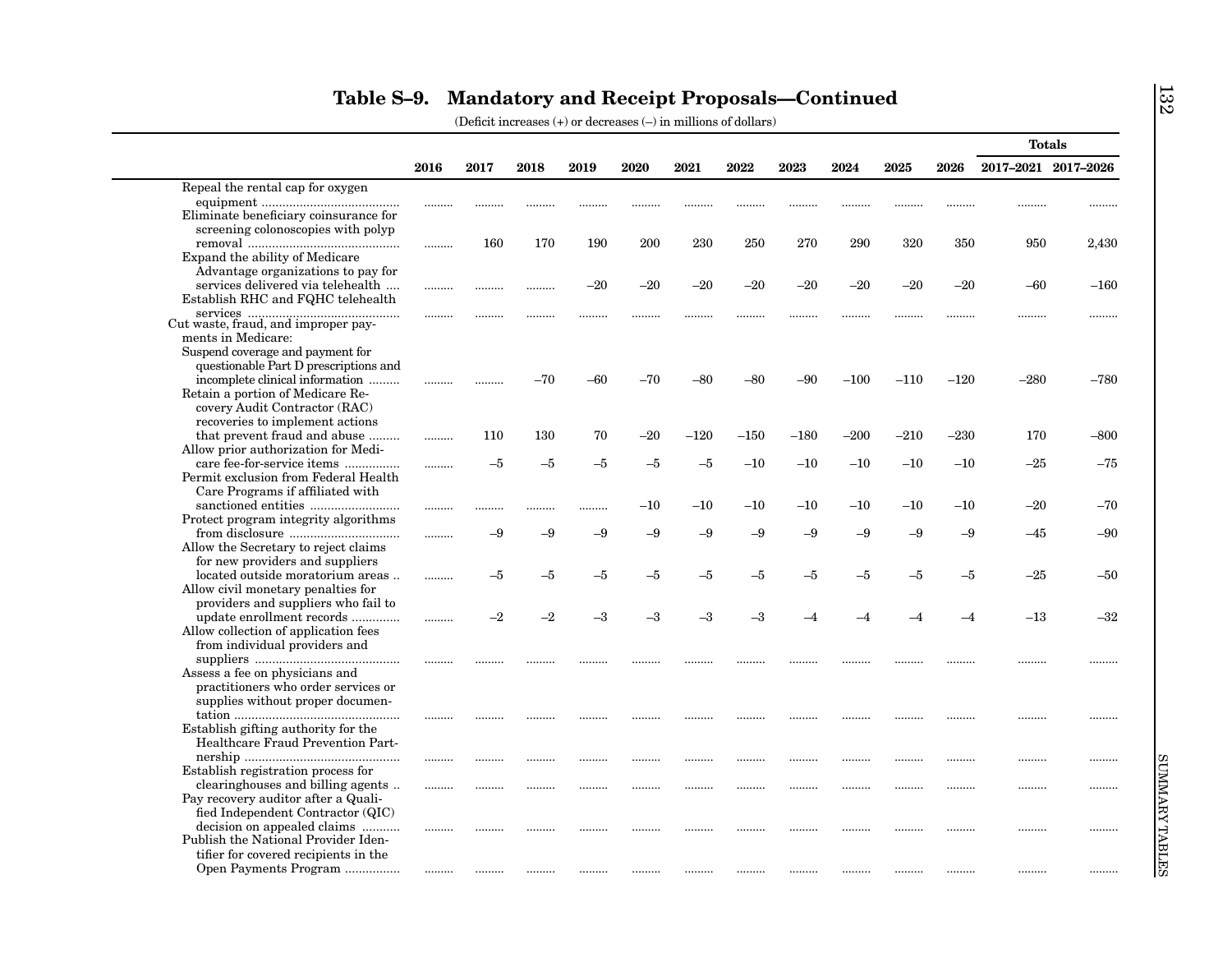|                                                                       |      |          |          |          |          |                                                                      |          |                                                  |          |          |          | <b>Totals</b>       |            |
|-----------------------------------------------------------------------|------|----------|----------|----------|----------|----------------------------------------------------------------------|----------|--------------------------------------------------|----------|----------|----------|---------------------|------------|
|                                                                       | 2016 | 2017     | 2018     | 2019     | 2020     | 2021                                                                 | 2022     | 2023                                             | 2024     | 2025     | 2026     | 2017-2021 2017-2026 |            |
| Require a surety bond or escrow ac-                                   |      |          |          |          |          |                                                                      |          |                                                  |          |          |          |                     |            |
| count to cover overturned recovery                                    |      |          |          |          |          |                                                                      |          |                                                  |          |          |          |                     |            |
|                                                                       |      |          |          |          |          |                                                                      |          |                                                  |          |          |          |                     | .          |
| Address the rising cost of pharmaceu-                                 |      |          |          |          |          |                                                                      |          |                                                  |          |          |          |                     |            |
| ticals:                                                               |      |          |          |          |          |                                                                      |          |                                                  |          |          |          |                     |            |
| Align Medicare drug payment policies                                  |      |          |          |          |          |                                                                      |          |                                                  |          |          |          |                     |            |
| with Medicaid policies for low-in-                                    |      |          |          |          |          |                                                                      |          |                                                  |          |          |          |                     |            |
|                                                                       |      |          | $-2,930$ | $-7,040$ |          | $-8,800$ $-10,740$ $-12,420$ $-15,150$ $-18,450$ $-20,920$ $-24,800$ |          |                                                  |          |          |          | $-29,510$           | $-121,250$ |
| Accelerate manufacturer discounts                                     |      |          |          |          |          |                                                                      |          |                                                  |          |          |          |                     |            |
| for brand drugs to provide relief<br>to Medicare beneficiaries in the |      |          |          |          |          |                                                                      |          |                                                  |          |          |          |                     |            |
|                                                                       |      |          |          |          |          |                                                                      |          |                                                  |          |          |          |                     |            |
| Require mandatory reporting of other                                  |      | .        | $-250$   | $-640$   | $-1,100$ | $-1,270$                                                             | $-1,390$ | $-1,330$                                         | $-1,250$ | $-1,460$ | $-1,520$ | $-3,260$            | $-10,210$  |
| prescription drug coverage                                            |      | $-10$    | $-30$    | $-40$    | -40      | -50                                                                  | -50      | $-60$                                            | $-60$    | $-70$    | $-70$    | $-170$              | $-480$     |
| Establish authority for a program to                                  | .    |          |          |          |          |                                                                      |          |                                                  |          |          |          |                     |            |
| prevent prescription drug abuse in                                    |      |          |          |          |          |                                                                      |          |                                                  |          |          |          |                     |            |
| Medicare Part D                                                       |      |          |          |          |          |                                                                      |          |                                                  |          |          |          |                     |            |
| Allow the Secretary to negotiate                                      |      |          |          |          |          |                                                                      |          |                                                  |          |          |          |                     |            |
| prices for biologics and high cost                                    |      |          |          |          |          |                                                                      |          |                                                  |          |          |          |                     |            |
|                                                                       |      |          |          |          |          |                                                                      |          |                                                  |          |          |          |                     |            |
| Modify reimbursement of Part B                                        |      |          |          |          |          |                                                                      |          |                                                  |          |          |          |                     |            |
|                                                                       |      |          | $-380$   | $-680$   | $-740$   | $-800$                                                               | $-870$   | $-950$                                           | $-1,020$ | $-1,110$ | $-1,200$ | $-2,600$            | $-7,750$   |
| Require evidence development for                                      |      |          |          |          |          |                                                                      |          |                                                  |          |          |          |                     |            |
| coverage of high cost drugs                                           |      |          |          |          |          |                                                                      |          |                                                  |          |          |          |                     |            |
| Increase Part D plan sponsors' risk                                   |      |          |          |          |          |                                                                      |          |                                                  |          |          |          |                     |            |
| for catastrophic drug costs                                           |      | .        |          |          | .        |                                                                      |          |                                                  |          |          |          | .                   |            |
| Change the Part D coverage gap                                        |      |          |          |          |          |                                                                      |          |                                                  |          |          |          |                     |            |
| discount program agreements from                                      |      |          |          |          |          |                                                                      |          |                                                  |          |          |          |                     |            |
|                                                                       |      |          |          |          |          |                                                                      |          |                                                  |          |          |          | .                   |            |
| program:                                                              |      |          |          |          |          |                                                                      |          |                                                  |          |          |          |                     |            |
| Reduce Medicare coverage of bad                                       |      |          |          |          |          |                                                                      |          |                                                  |          |          |          |                     |            |
|                                                                       |      | –410     | $-1,370$ | $-2,620$ | $-3,330$ | $-3,590$                                                             | $-3,820$ | $-4,060$                                         | $-4,310$ | $-4,570$ | $-4,840$ | $-11,320$           | $-32,920$  |
| Adjust payment updates for certain                                    |      |          |          |          |          |                                                                      |          |                                                  |          |          |          |                     |            |
| post-acute care providers                                             |      | $-1,600$ | $-2,100$ | $-3,490$ | $-5,120$ | $-6,850$                                                             |          | $-9,120$ $-11,250$ $-13,420$ $-15,760$ $-17,870$ |          |          |          | $-19,160$           | $-86,580$  |
| Encourage appropriate use of                                          |      |          |          |          |          |                                                                      |          |                                                  |          |          |          |                     |            |
| inpatient rehabilitation hospitals                                    |      |          |          |          |          |                                                                      |          |                                                  |          |          |          |                     |            |
| by requiring that 75 percent of                                       |      |          |          |          |          |                                                                      |          |                                                  |          |          |          |                     |            |
| inpatient rehabilitation facility                                     |      |          |          |          |          |                                                                      |          |                                                  |          |          |          |                     |            |
| (IRF) patients require intensive                                      |      |          |          |          |          |                                                                      |          |                                                  |          |          |          |                     |            |
| rehabilitation services                                               |      | $-160$   | $-190$   | $-200$   | $-200$   | $-210$                                                               | $-220$   | $-230$                                           | $-240$   | $-250$   | $-250$   | $-960$              | $-2,150$   |
| Exclude certain services from the                                     |      |          |          |          |          |                                                                      |          |                                                  |          |          |          |                     |            |
| in-office ancillary services excep-                                   |      |          |          |          |          |                                                                      |          |                                                  |          |          |          |                     |            |
|                                                                       |      |          | $-280$   | $-440$   | –500     | $-530$                                                               | $-570$   | $-610$                                           | $-650$   | $-680$   | $-720$   | $-1,750$            | $-4,980$   |
| Reform Medicare hospice payments                                      |      |          | $-170$   | $-510$   | $-910$   | $-1,000$                                                             | $-1,100$ | $-1,210$                                         | $-1,340$ | $-1,430$ | $-1,580$ | $-2,590$            | $-9,250$   |
| Recoup initial Clinical Laboratory                                    |      |          |          |          |          |                                                                      |          |                                                  |          |          |          |                     |            |
| Fee Schedule payments for ad-                                         |      |          |          |          |          |                                                                      |          |                                                  |          |          |          |                     |            |
| vanced diagnostic laboratory tests                                    |      |          |          |          |          |                                                                      |          |                                                  |          |          |          |                     |            |
| in excess of 100 percent of the final                                 |      |          |          |          |          |                                                                      |          |                                                  |          |          |          |                     |            |
|                                                                       |      |          |          |          |          |                                                                      |          |                                                  |          |          |          |                     |            |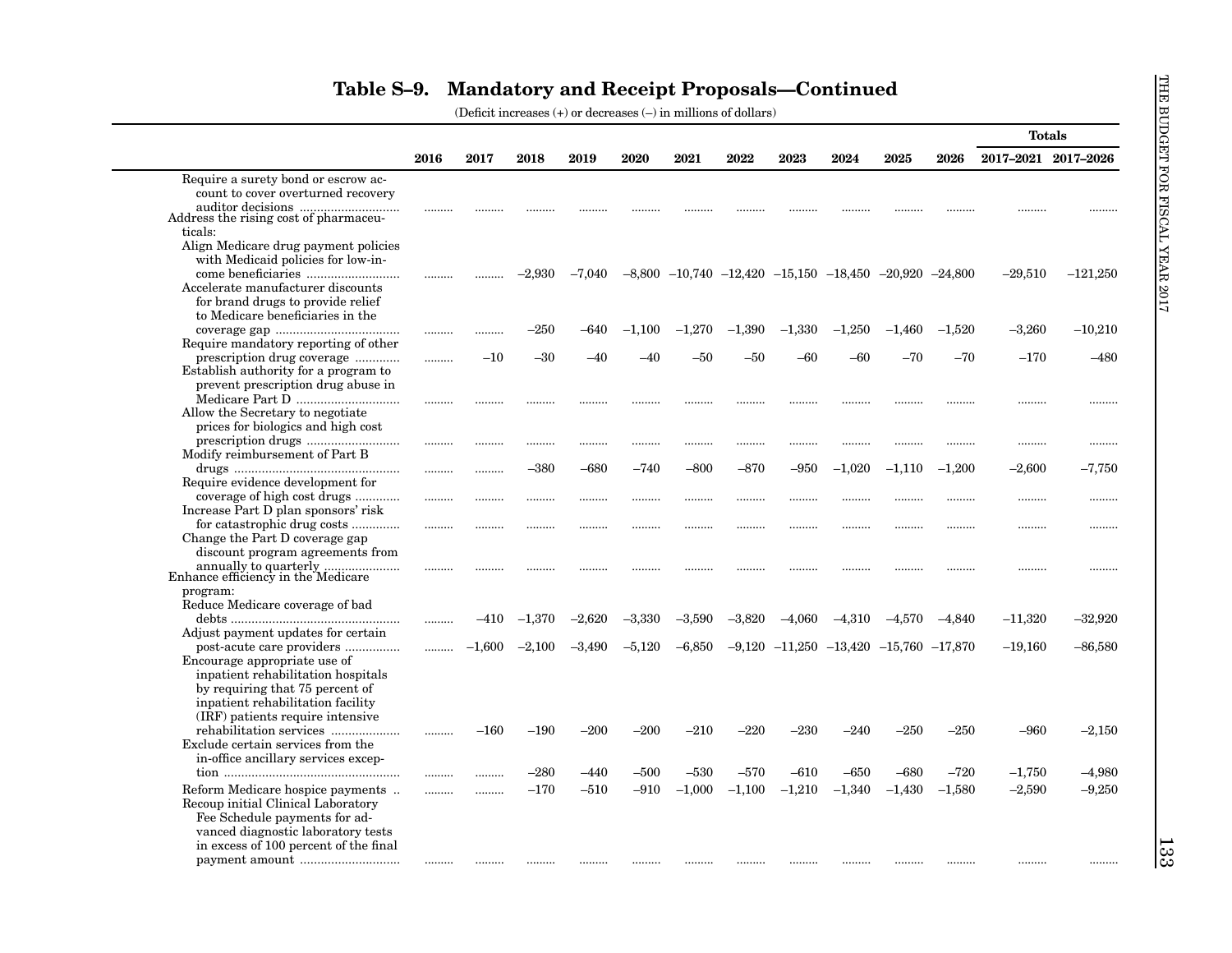|                                                                                                                                                                                                                                                                                                                                                                                                                                                                                                                                           |      |          |        |                                                                                          |          |          |          |          |           |                              |          |                     | <b>Totals</b> |
|-------------------------------------------------------------------------------------------------------------------------------------------------------------------------------------------------------------------------------------------------------------------------------------------------------------------------------------------------------------------------------------------------------------------------------------------------------------------------------------------------------------------------------------------|------|----------|--------|------------------------------------------------------------------------------------------|----------|----------|----------|----------|-----------|------------------------------|----------|---------------------|---------------|
|                                                                                                                                                                                                                                                                                                                                                                                                                                                                                                                                           | 2016 | 2017     | 2018   | 2019                                                                                     | 2020     | 2021     | 2022     | 2023     | 2024      | 2025                         | 2026     | 2017-2021 2017-2026 |               |
| Provide authority to expand compet-                                                                                                                                                                                                                                                                                                                                                                                                                                                                                                       |      |          |        |                                                                                          |          |          |          |          |           |                              |          |                     |               |
| itive bidding for certain durable                                                                                                                                                                                                                                                                                                                                                                                                                                                                                                         |      |          |        |                                                                                          |          |          |          |          |           |                              |          |                     |               |
|                                                                                                                                                                                                                                                                                                                                                                                                                                                                                                                                           |      |          |        | –240                                                                                     | $-400$   | -430     | –460     | $-500$   | $-530$    | –570                         | $-620$   | $-1,070$            | $-3,750$      |
| Reduce Critical Access Hospital<br>(CAH) payments from 101 percent                                                                                                                                                                                                                                                                                                                                                                                                                                                                        |      |          |        |                                                                                          |          |          |          |          |           |                              |          |                     |               |
| of reasonable costs to 100 percent                                                                                                                                                                                                                                                                                                                                                                                                                                                                                                        |      |          |        |                                                                                          |          |          |          |          |           |                              |          |                     |               |
|                                                                                                                                                                                                                                                                                                                                                                                                                                                                                                                                           | .    | $-110$   | $-130$ | $-140$                                                                                   | $-150$   | $-160$   | $-170$   | $-180$   | $-190$    | $-210$                       | $-230$   | $-690$              | $-1,670$      |
| Prohibit CAH designation for facil-                                                                                                                                                                                                                                                                                                                                                                                                                                                                                                       |      |          |        |                                                                                          |          |          |          |          |           |                              |          |                     |               |
| ities that are less than 10 miles                                                                                                                                                                                                                                                                                                                                                                                                                                                                                                         |      |          |        |                                                                                          |          |          |          |          |           |                              |          |                     |               |
| from the nearest hospital                                                                                                                                                                                                                                                                                                                                                                                                                                                                                                                 | .    | -60      | $-70$  | $-70$                                                                                    | $-80$    | -80      | -90      | $-90$    | $-100$    | $-110$                       | $-130$   | $-360$              | $-880$        |
| Other Medicare:                                                                                                                                                                                                                                                                                                                                                                                                                                                                                                                           |      |          |        |                                                                                          |          |          |          |          |           |                              |          |                     |               |
| Strengthen the Independent Payment                                                                                                                                                                                                                                                                                                                                                                                                                                                                                                        |      |          |        |                                                                                          |          |          |          |          |           |                              |          |                     |               |
| Advisory Board (IPAB) to reduce                                                                                                                                                                                                                                                                                                                                                                                                                                                                                                           |      |          |        |                                                                                          |          |          |          |          |           |                              |          |                     |               |
| long-term drivers of Medicare cost                                                                                                                                                                                                                                                                                                                                                                                                                                                                                                        |      |          |        |                                                                                          |          |          |          |          |           |                              |          |                     |               |
| Clarify the calculation of the late                                                                                                                                                                                                                                                                                                                                                                                                                                                                                                       |      |          |        |                                                                                          |          | $-1,067$ | $-1,417$ | $-6,940$ |           | $-6,021$ $-10,127$ $-10,822$ |          | $-1,067$            | $-36,394$     |
| enrollment penalty for Medicare                                                                                                                                                                                                                                                                                                                                                                                                                                                                                                           |      |          |        |                                                                                          |          |          |          |          |           |                              |          |                     |               |
|                                                                                                                                                                                                                                                                                                                                                                                                                                                                                                                                           | .    |          |        |                                                                                          |          |          |          |          |           |                              |          |                     |               |
| Clarify the Medicare Fraction in the                                                                                                                                                                                                                                                                                                                                                                                                                                                                                                      |      |          |        |                                                                                          |          |          |          |          |           |                              |          |                     |               |
| Medicare Disproportional Share                                                                                                                                                                                                                                                                                                                                                                                                                                                                                                            |      |          |        |                                                                                          |          |          |          |          |           |                              |          |                     |               |
| Hospital (DSH) statute                                                                                                                                                                                                                                                                                                                                                                                                                                                                                                                    |      | .        |        |                                                                                          |          |          |          |          |           |                              | .        |                     |               |
| Update Medicare Disproportionate                                                                                                                                                                                                                                                                                                                                                                                                                                                                                                          |      |          |        |                                                                                          |          |          |          |          |           |                              |          |                     |               |
| Share formula for hospitals in                                                                                                                                                                                                                                                                                                                                                                                                                                                                                                            |      |          |        |                                                                                          | 10       | 10       | 10       | 10       | 10        | 10                           | 10       | 20                  | 70            |
| Allow beneficiaries to pay a sum cer-                                                                                                                                                                                                                                                                                                                                                                                                                                                                                                     |      |          |        | .                                                                                        |          |          |          |          |           |                              |          |                     |               |
| tain to Medicare for future medical                                                                                                                                                                                                                                                                                                                                                                                                                                                                                                       |      |          |        |                                                                                          |          |          |          |          |           |                              |          |                     |               |
|                                                                                                                                                                                                                                                                                                                                                                                                                                                                                                                                           |      |          | -5     | $-20$                                                                                    | $-20$    | $-20$    |          |          |           |                              |          | $-65$               | $-65$         |
| Modernize funding for End Stage                                                                                                                                                                                                                                                                                                                                                                                                                                                                                                           |      |          |        |                                                                                          |          |          |          |          |           |                              |          |                     |               |
| Renal Disease Networks                                                                                                                                                                                                                                                                                                                                                                                                                                                                                                                    |      |          |        |                                                                                          |          |          |          |          |           |                              |          |                     |               |
| Total, Medicare providers                                                                                                                                                                                                                                                                                                                                                                                                                                                                                                                 | .    | $-3,161$ |        | $-9,926$ $-19,952$ $-29,952$ $-38,029$ $-44,414$ $-56,798$ $-62,929$ $-73,675$ $-82,590$ |          |          |          |          |           |                              |          | $-101,020$          | $-421,426$    |
| Medicare structural reforms:                                                                                                                                                                                                                                                                                                                                                                                                                                                                                                              |      |          |        |                                                                                          |          |          |          |          |           |                              |          |                     |               |
| Increase income-related premiums                                                                                                                                                                                                                                                                                                                                                                                                                                                                                                          |      |          |        |                                                                                          |          |          |          |          |           |                              |          |                     |               |
| under Medicare Parts B and D                                                                                                                                                                                                                                                                                                                                                                                                                                                                                                              | .    |          |        | .                                                                                        | $-1,870$ | $-3,390$ | $-4,660$ | $-6,240$ | $-8,040$  | $-7,840$                     | $-9,190$ | $-5,260$            | $-41,230$     |
| Modify the Part B deductible for new                                                                                                                                                                                                                                                                                                                                                                                                                                                                                                      |      |          |        |                                                                                          | -60      | $-80$    | $-320$   | $-450$   | $-970$    | $-1,130$                     | $-1,220$ | $-140$              | $-4,230$      |
| Introduce home health copayments for                                                                                                                                                                                                                                                                                                                                                                                                                                                                                                      |      |          | .      |                                                                                          |          |          |          |          |           |                              |          |                     |               |
|                                                                                                                                                                                                                                                                                                                                                                                                                                                                                                                                           |      |          |        |                                                                                          | $-30$    | $-70$    | $-120$   | $-170$   | $-230$    | $-300$                       | $-380$   | $-100$              | $-1,300$      |
| Encourage the use of generic drugs by                                                                                                                                                                                                                                                                                                                                                                                                                                                                                                     |      |          |        |                                                                                          |          |          |          |          |           |                              |          |                     |               |
|                                                                                                                                                                                                                                                                                                                                                                                                                                                                                                                                           | .    |          | -580   | -830                                                                                     | $-920$   | $-1.000$ | $-1.080$ | $-1.170$ | $-1.260$  | $-1.340$                     | $-1.450$ | $-3.330$            | $-9.630$      |
| Total, Medicare structural reforms                                                                                                                                                                                                                                                                                                                                                                                                                                                                                                        | .    |          | $-580$ | $-830$                                                                                   | $-2,880$ | $-4,540$ | $-6,180$ | $-8,030$ | $-10,500$ | $-10,610$ $-12,240$          |          | $-8,830$            | $-56,390$     |
| $\label{eq:interactions} \begin{minipage}{0.9\linewidth} Interactions \end{minipage} \begin{minipage}{0.9\linewidth} \vspace{-0.5cm} \begin{minipage}{0.9\linewidth} \vspace{-0.5cm} \textbf{Interactions} \end{minipage} \begin{minipage}{0.9\linewidth} \vspace{-0.5cm} \begin{minipage}{0.9\linewidth} \vspace{-0.5cm} \textbf{Interactions} \end{minipage} \end{minipage} \begin{minipage}{0.9\linewidth} \vspace{-0.5cm} \begin{minipage}{0.9\linewidth} \vspace{-0.5cm} \textbf{Interactions} \end{minipage} \end{minipage} \begin$ |      | 33       | 1,171  | 3,511                                                                                    | 4,583    | 6,362    | 6,268    | 11,969   | 10,317    | 14,410                       | 12,704   | 15,660              | 71,328        |
| Medicaid and Children's Health Insurance                                                                                                                                                                                                                                                                                                                                                                                                                                                                                                  |      |          |        |                                                                                          |          |          |          |          |           |                              |          |                     |               |
| Program (CHIP):                                                                                                                                                                                                                                                                                                                                                                                                                                                                                                                           |      |          |        |                                                                                          |          |          |          |          |           |                              |          |                     |               |
| Improve access to coverage and services:                                                                                                                                                                                                                                                                                                                                                                                                                                                                                                  |      |          |        |                                                                                          |          |          |          |          |           |                              |          |                     |               |
| Ensure access to enhanced Federal                                                                                                                                                                                                                                                                                                                                                                                                                                                                                                         |      |          |        |                                                                                          |          |          |          |          |           |                              |          |                     |               |
| match for all Medicaid Expansion                                                                                                                                                                                                                                                                                                                                                                                                                                                                                                          |      |          |        |                                                                                          |          |          |          |          |           |                              |          |                     |               |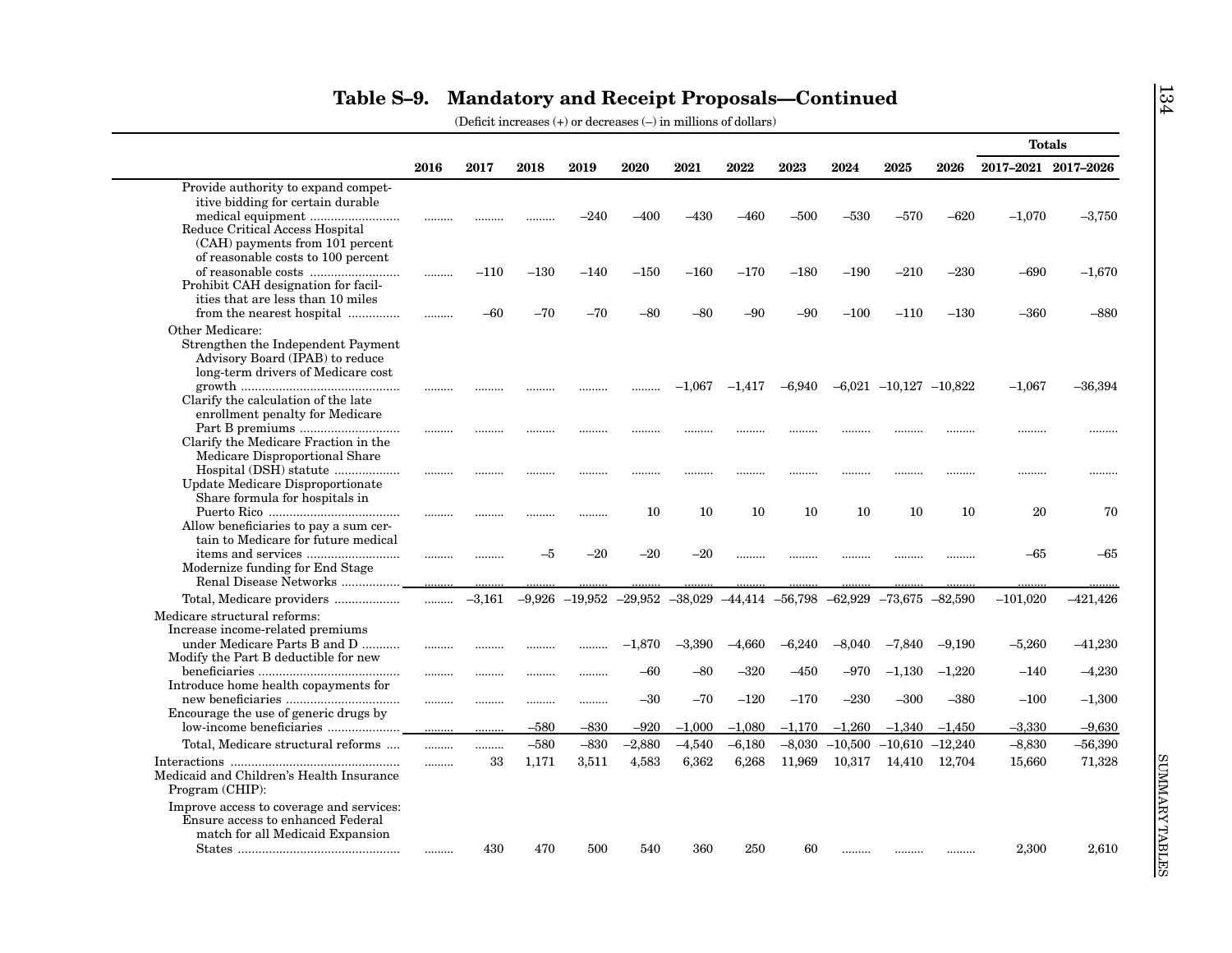|                                                                                                                                                                                                                      |      |       |                 |                |                |       |       |       |       |       |       |                     | <b>Totals</b> |
|----------------------------------------------------------------------------------------------------------------------------------------------------------------------------------------------------------------------|------|-------|-----------------|----------------|----------------|-------|-------|-------|-------|-------|-------|---------------------|---------------|
|                                                                                                                                                                                                                      | 2016 | 2017  | 2018            | 2019           | 2020           | 2021  | 2022  | 2023  | 2024  | 2025  | 2026  | 2017-2021 2017-2026 |               |
| Strengthen Medicaid in Puerto Rico                                                                                                                                                                                   |      |       |                 |                |                |       |       |       |       |       |       |                     |               |
| and other U.S. Territories                                                                                                                                                                                           | .    | 320   | 1,433           | 1,771          | 2,791          | 3,000 | 3,219 | 3,468 | 3,998 | 4,297 | 5,347 | 9,315               | 29,644        |
| Permanently extend Express Lane                                                                                                                                                                                      |      |       |                 |                |                |       |       |       |       |       |       |                     |               |
| Eligibility (ELE) for children<br>Require full coverage of preventive                                                                                                                                                |      |       | 30              | 50             | 70             | 85    | 100   | 115   | 125   | 140   | 155   | 235                 | 870           |
| health and tobacco cessation                                                                                                                                                                                         |      |       |                 |                |                |       |       |       |       |       |       |                     |               |
| services for adults in traditional                                                                                                                                                                                   |      |       |                 |                |                |       |       |       |       |       |       |                     |               |
|                                                                                                                                                                                                                      |      | 99    | 95              | 91             | 85             | 80    | 75    | 70    | 67    | 64    | 63    | 450                 | 789           |
| Require coverage of Early and Pe-                                                                                                                                                                                    |      |       |                 |                |                |       |       |       |       |       |       |                     |               |
| riodic Screening, Diagnostic, and                                                                                                                                                                                    |      |       |                 |                |                |       |       |       |       |       |       |                     |               |
| Treatment program for children<br>in inpatient psychiatric treatment                                                                                                                                                 |      |       |                 |                |                |       |       |       |       |       |       |                     |               |
|                                                                                                                                                                                                                      |      | 35    | 40              | 45             | 45             | 50    | 50    | 55    | 60    | 60    | 65    | 215                 | 505           |
| Create State option to provide                                                                                                                                                                                       |      |       |                 |                |                |       |       |       |       |       |       |                     |               |
| 12-month continuous Medicaid                                                                                                                                                                                         |      |       |                 |                |                |       |       |       |       |       |       |                     |               |
| eligibility for adults <sup>3</sup>                                                                                                                                                                                  | .    | 467   | 851             | 1,300          | 973            | 1,140 | 1,097 | 1,156 | 1,305 | 1,351 | 1,495 | 4,731               | 11,135        |
| Extend 100 percent Federal match to                                                                                                                                                                                  |      |       |                 |                |                |       |       |       |       |       |       |                     |               |
| all Indian health programs<br>Provide full Medicaid coverage to                                                                                                                                                      | .    | 6     | $6\phantom{1}6$ | $\overline{7}$ | $\overline{7}$ | 8     | 8     | 9     | 9     | 10    | 10    | 34                  | 80            |
| pregnant and post-partum benefi-                                                                                                                                                                                     |      |       |                 |                |                |       |       |       |       |       |       |                     |               |
|                                                                                                                                                                                                                      |      | 30    | 30              | 35             | 35             | 35    | 40    | 40    | 40    | 45    | 45    | 165                 | 375           |
| Create demonstration to address                                                                                                                                                                                      |      |       |                 |                |                |       |       |       |       |       |       |                     |               |
| over-prescription of psychotropic                                                                                                                                                                                    |      |       |                 |                |                |       |       |       |       |       |       |                     |               |
| medications for children in foster                                                                                                                                                                                   |      |       |                 |                |                |       |       |       |       |       |       |                     |               |
|                                                                                                                                                                                                                      |      | 119   | 216             | 221            | 228            | 235   | 88    | $-14$ | $-11$ | $-9$  | -6    | 1,019               | 1,067         |
| Streamline certain Medicaid appeals<br>$\label{eq:processes} \textit{processes} \,\, \ldots \,\, \ldots \,\, \ldots \,\, \ldots \,\, \ldots \,\, \ldots \,\, \ldots \,\, \ldots \,\, \ldots \,\, \ldots \,\, \ldots$ |      |       |                 |                |                |       |       |       |       |       |       |                     |               |
| Expand State flexibility to provide                                                                                                                                                                                  |      | .     |                 |                |                |       |       | .     | .     | .     | .     | .                   |               |
| benchmark benefit packages                                                                                                                                                                                           |      |       |                 |                |                |       |       |       |       |       |       |                     |               |
| Preserve coverage in CHIP:                                                                                                                                                                                           |      |       |                 |                |                |       |       |       |       |       |       |                     |               |
| Extend CHIP funding through 2019 <sup>3</sup>                                                                                                                                                                        |      | .     | 514             | 2,158          | $-1,002$       | .     |       |       |       |       |       | 1,670               | 1,670         |
| Extend the performance bonus fund                                                                                                                                                                                    |      | 180   | 350             | 350            | 350            | 170   |       |       |       |       |       | 1,400               | 1,400         |
| Extend the child enrollment contin-                                                                                                                                                                                  | .    |       |                 |                |                |       |       |       |       |       | .     |                     |               |
|                                                                                                                                                                                                                      |      | .     |                 |                | .              | .     |       | .     |       |       | .     |                     | .             |
| Strengthen the integrity of the Medicaid                                                                                                                                                                             |      |       |                 |                |                |       |       |       |       |       |       |                     |               |
| program:                                                                                                                                                                                                             |      |       |                 |                |                |       |       |       |       |       |       |                     |               |
| Expand funding for the Medicaid                                                                                                                                                                                      |      |       |                 |                |                |       |       |       |       |       |       |                     |               |
|                                                                                                                                                                                                                      |      | -60   | -60             | $-65$          | -65            | -65   | -65   | $-70$ | $-70$ | $-75$ | -80   | $-315$              | $-675$        |
| Expand Medicaid Fraud Control Unit                                                                                                                                                                                   |      |       |                 |                |                |       |       |       |       |       |       |                     |               |
| (MFCU) authority review to addi-                                                                                                                                                                                     |      |       | $-6$            | $-6$           | $-7$           | $-7$  | $-7$  | $-8$  | $-8$  | $-8$  | $-9$  | $-32$               | $-72$         |
| Require States to suspend Medicaid                                                                                                                                                                                   |      | -6    |                 |                |                |       |       |       |       |       |       |                     |               |
| payments when there is a signifi-                                                                                                                                                                                    |      |       |                 |                |                |       |       |       |       |       |       |                     |               |
|                                                                                                                                                                                                                      |      |       |                 |                | .              |       |       |       |       |       |       |                     |               |
| Track high prescribers and utilizers                                                                                                                                                                                 |      |       |                 |                |                |       |       |       |       |       |       |                     |               |
| of prescription drugs in Medicaid                                                                                                                                                                                    | .    | $-30$ | $-50$           | $-80$          | -80            | -80   | -90   | -90   | $-90$ | $-90$ | $-90$ | –320                | $-770$        |
| Prevent use of Federal funds to pay                                                                                                                                                                                  |      |       |                 |                |                |       |       |       |       |       |       |                     |               |
| State share of Medicaid or CHIP<br>Consolidate redundant error rate                                                                                                                                                  |      | .     |                 |                |                |       |       |       |       |       |       |                     |               |
| measurement programs                                                                                                                                                                                                 |      |       |                 |                |                | .     |       |       |       |       |       | .                   |               |
|                                                                                                                                                                                                                      |      |       |                 |                |                |       |       |       |       |       |       |                     |               |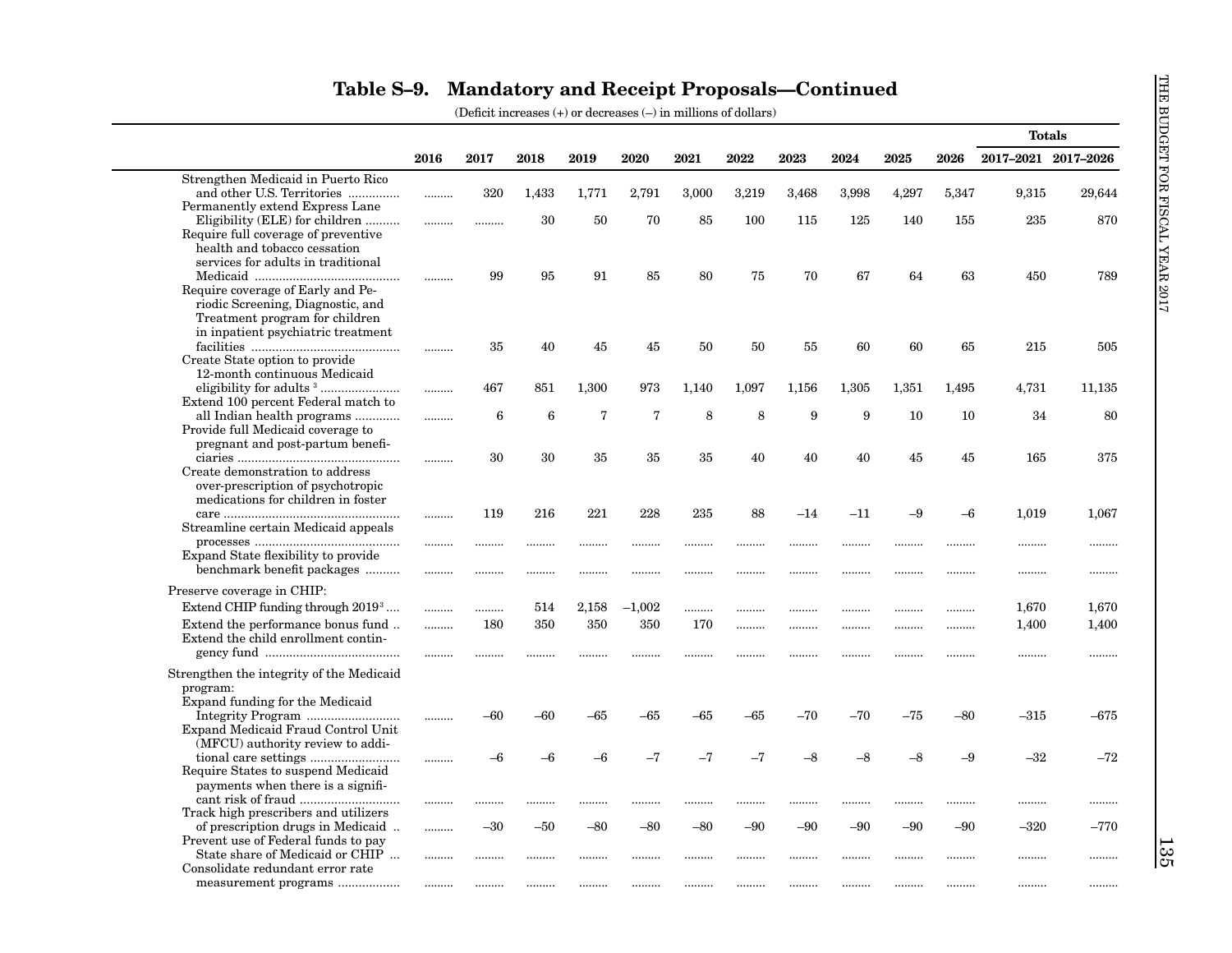|                                                                         |      |       |       |           |              |          |          |             |          |          |          | <b>Totals</b>       |           |
|-------------------------------------------------------------------------|------|-------|-------|-----------|--------------|----------|----------|-------------|----------|----------|----------|---------------------|-----------|
|                                                                         | 2016 | 2017  | 2018  | 2019      | 2020         | 2021     | 2022     | 2023        | 2024     | 2025     | 2026     | 2017-2021 2017-2026 |           |
| Require manufacturers that improp-                                      |      |       |       |           |              |          |          |             |          |          |          |                     |           |
| erly report items for Medicaid drug                                     |      |       |       |           |              |          |          |             |          |          |          |                     |           |
| coverage to fully repay States                                          |      |       |       |           |              |          |          |             |          |          |          |                     |           |
| Increase penalties on drug manufac-                                     |      |       |       |           |              |          |          |             |          |          |          |                     |           |
| turers for fraudulent noncompli-                                        |      |       |       |           |              |          |          |             |          |          |          |                     |           |
| ance with Medicaid drug rebate                                          |      |       |       |           |              |          |          |             |          |          |          |                     |           |
| Require drugs be properly listed with                                   |      |       |       | .         |              |          |          |             |          |          |          |                     |           |
| the Food and Drug Administration                                        |      |       |       |           |              |          |          |             |          |          |          |                     |           |
| (FDA) to receive Medicaid coverage                                      |      |       |       |           |              |          |          |             |          |          |          |                     |           |
| Require drug wholesalers to report                                      |      |       |       |           |              | .        |          |             |          |          |          |                     |           |
| wholesale acquisition costs to CMS                                      |      |       |       |           |              | .        | .        |             |          |          |          |                     |           |
| Enforce manufacturer compliance                                         |      |       |       |           |              |          |          |             |          |          |          |                     |           |
| with drug rebate requirements                                           | .    | .     | .     | .         | .            | .        |          |             | .        |          | .        |                     |           |
| Strengthen CMS compliance tools in                                      |      |       |       |           |              |          |          |             |          |          |          |                     |           |
| Medicaid managed care                                                   |      |       |       |           |              | .        |          |             |          |          |          |                     |           |
| Improve quality and cost-effectiveness:                                 |      |       |       |           |              |          |          |             |          |          |          |                     |           |
| Rebase future Medicaid Dispropor-                                       |      |       |       |           |              |          |          |             |          |          |          |                     |           |
| tionate Share Hospital (DSH)                                            |      |       |       |           |              |          |          |             |          |          |          |                     |           |
|                                                                         |      |       |       |           |              |          |          |             |          |          | $-6,640$ |                     | $-6,640$  |
| Require remittances for medical loss                                    |      |       |       |           |              |          |          |             |          |          |          |                     |           |
| ratios for Medicaid and CHIP man-                                       |      |       |       |           |              |          |          |             |          |          |          |                     |           |
|                                                                         |      |       |       | $^{-100}$ | $-2,100$     | $-2.900$ | $-3,100$ | $^{-3,400}$ | $-3,600$ | $-4,000$ | $-4,300$ | $-5,100$            | $-23,500$ |
| Extend funding for the Adult Health                                     |      |       |       |           |              |          |          |             |          |          |          |                     |           |
| Quality Measures Program                                                |      | 14    | 14    | 14        | 14           | 14       |          |             |          |          |          | 70                  | 70        |
| Encourage delivery system reform:                                       |      |       |       |           |              |          |          |             |          |          |          |                     |           |
| Reestablish the Medicaid primary                                        |      |       |       |           |              |          |          |             |          |          |          |                     |           |
| care payment increase through CY<br>2017 and include additional provid- |      |       |       |           |              |          |          |             |          |          |          |                     |           |
|                                                                         |      | 7,610 | 1,900 |           |              |          |          |             |          |          |          | 9,510               | 9,510     |
| Allow States to develop age-specific                                    |      |       |       |           |              |          | .        | .           |          |          |          |                     |           |
|                                                                         |      | 210   | 210   | 90        | 90           | 90       | 90       | 80          | 80       | 80       | 80       | 690                 | 1,100     |
| Provide home and community-based                                        |      |       |       |           |              |          |          |             |          |          |          |                     |           |
| services (HCBS) to children eligible                                    |      |       |       |           |              |          |          |             |          |          |          |                     |           |
| for psychiatric residential treat-                                      |      |       |       |           |              |          |          |             |          |          |          |                     |           |
|                                                                         |      | .     | 78    | 161       | 169          | 177      | 185      | 194         | 204      | 215      | 226      | 585                 | 1,609     |
| Allow full Medicaid benefits for                                        |      |       |       |           |              |          |          |             |          |          |          |                     |           |
| individuals in a HCBS State plan                                        |      |       |       |           |              |          |          |             |          |          |          |                     |           |
|                                                                         |      |       | 1     | 1         | $\mathbf{1}$ | 1        | 1        | 1           | 1        | 1        | 1        | $\overline{4}$      | 9         |
| Expand eligibility for the 1915(i)                                      |      | 7     | 15    | 24        | 34           | 44       | 46       | 48          | 50       | 52       | 54       | 124                 | 374       |
| HCBS State plan option<br>Expand eligibility under the Commu-           |      |       |       |           |              |          |          |             |          |          |          |                     |           |
| nity First Choice option                                                |      | 255   | 296   | 319       | 343          | 368      | 395      | 424         | 455      | 488      | 523      | 1,581               | 3,866     |
| Pilot comprehensive long-term care                                      |      |       |       |           |              |          |          |             |          |          |          |                     |           |
| State plan option                                                       |      |       | 753   | 779       | 809          | 840      | 872      | .           |          |          |          | 3,181               | 4,053     |
|                                                                         |      |       |       |           |              |          |          |             |          |          |          |                     |           |
| Strengthen Medicaid drug coverage and                                   |      |       |       |           |              |          |          |             |          |          |          |                     |           |
| reimbursement:                                                          |      |       |       |           |              |          |          |             |          |          |          |                     |           |
| Create a Federal-State Medicaid negoti-                                 |      |       |       |           |              |          |          |             |          |          |          |                     |           |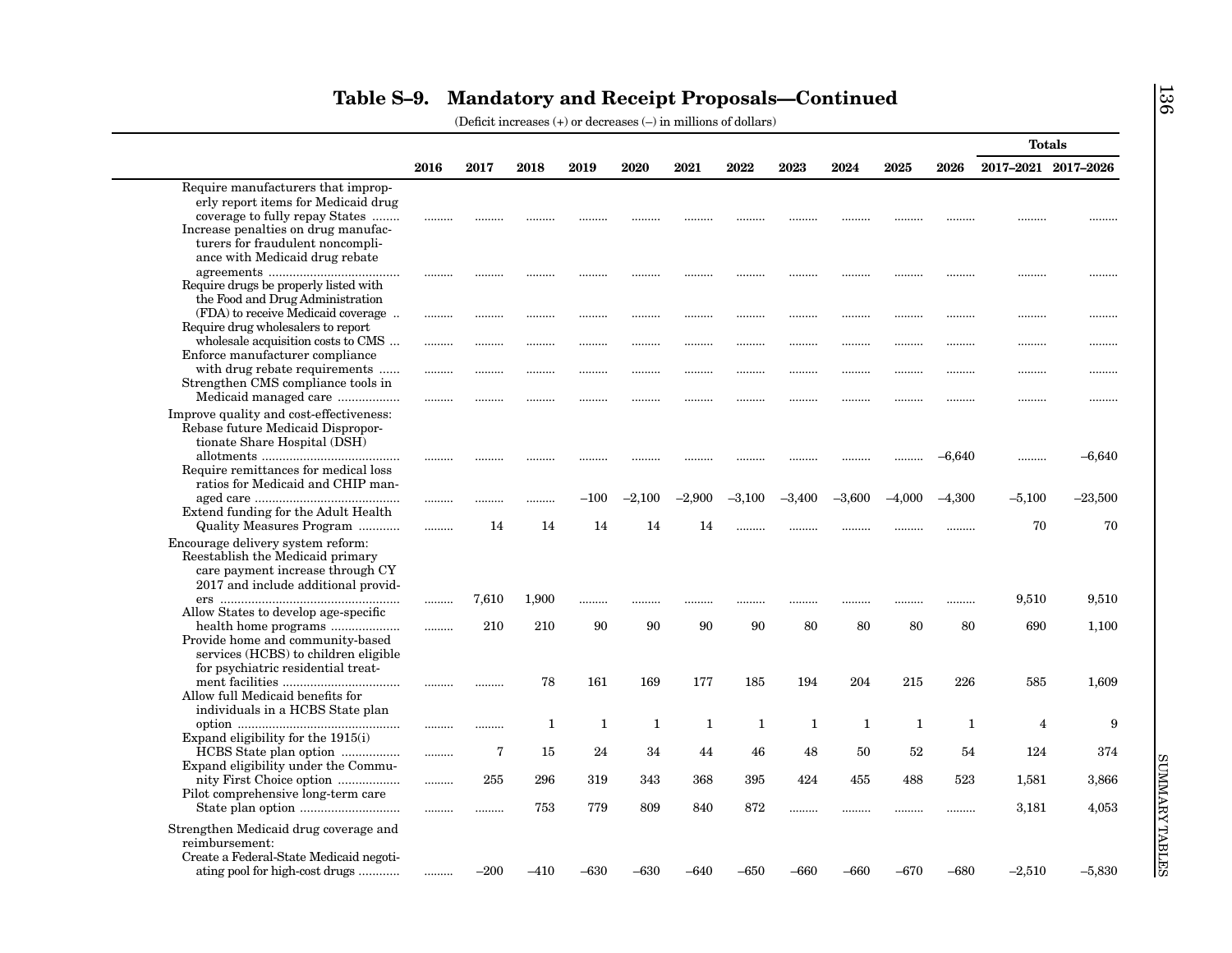|                                               |      |        |          |          |          |          |          |          |          |          |          | <b>Totals</b>       |           |
|-----------------------------------------------|------|--------|----------|----------|----------|----------|----------|----------|----------|----------|----------|---------------------|-----------|
|                                               | 2016 | 2017   | 2018     | 2019     | 2020     | 2021     | 2022     | 2023     | 2024     | 2025     | 2026     | 2017-2021 2017-2026 |           |
| Correct Affordable Care Act (ACA)             |      |        |          |          |          |          |          |          |          |          |          |                     |           |
| Medicaid rebate formula for new               |      |        |          |          |          |          |          |          |          |          |          |                     |           |
| drug formulations and exempt abuse            |      |        |          |          |          |          |          |          |          |          |          |                     |           |
|                                               |      | $-410$ | $-410$   | -415     | $-425$   | –425     | -435     | –440     | -440     | –440     | -445     | $-2,085$            | -4,285    |
| Exclude authorized generics from              |      |        |          |          |          |          |          |          |          |          |          |                     |           |
| Medicaid brand-name rebate                    |      |        |          |          |          |          |          |          |          |          |          |                     |           |
| $\label{eq:1} calculations \hspace{0.05in}\\$ | .    | $-20$  | $-20$    | $-20$    | $-20$    | $-20$    | $-20$    | $-20$    | $-20$    | $-20$    | $-20$    | $-100$              | $-200$    |
| Exclude brand-name and authorized             |      |        |          |          |          |          |          |          |          |          |          |                     |           |
| generic drug prices from Medicaid             |      |        |          |          |          |          |          |          |          |          |          |                     |           |
| Federal upper limit (FUL)                     |      | $-30$  | $-60$    | $-90$    | $-90$    | $-100$   | $-100$   | $-100$   | $-100$   | $-100$   | $-100$   | $-370$              | $-870$    |
| Clarify the Medicaid definition of            |      |        |          |          |          |          |          |          |          |          |          |                     |           |
| brand drugs to prevent inappropri-            |      |        |          |          |          |          |          |          |          |          |          |                     |           |
|                                               |      | $-21$  | $-21$    | $-21$    | $-26$    | $-26$    | $-26$    | $-26$    | $-31$    | $-31$    | $-31$    | $-115$              | $-260$    |
| Additional improvements to the Med-           |      |        |          |          |          |          |          |          |          |          |          |                     |           |
| icaid drug rebate program                     |      |        |          |          |          |          |          |          |          |          |          |                     |           |
| Total, Medicaid and Children's Health         |      |        |          |          |          |          |          |          |          |          |          |                     |           |
|                                               | .    | 9,005  | 6,265    | 6,489    | 2,139    | 2,434    | 2,023    | 892      | 1,364    | 1,360    | $-4,337$ | 26,332              | 27,634    |
| Other health:                                 |      |        |          |          |          |          |          |          |          |          |          |                     |           |
| Medicare-Medicaid enrollees:                  |      |        |          |          |          |          |          |          |          |          |          |                     |           |
|                                               |      |        |          |          |          |          |          |          |          |          |          |                     |           |
| Ensure retroactive Part D coverage of         |      |        |          |          |          |          |          |          |          |          |          |                     |           |
| newly-eligible low-income benefi-             |      |        |          |          |          |          |          |          |          |          |          |                     |           |
|                                               |      |        |          |          | 10       | 10       | 10       | 10       | 20       | 20       | 20       | 20                  | 100       |
| Establish integrated appeals process          |      |        |          |          |          |          |          |          |          |          |          |                     |           |
| for Medicare-Medicaid enrollees               |      |        |          |          |          | .        |          |          |          |          | .        |                     |           |
| Allow for Federal/State coordinated           |      |        |          |          |          |          |          |          |          |          |          |                     |           |
| review of Duals Special Need Plan             |      |        |          |          |          |          |          |          |          |          |          |                     |           |
| Align Medicare Savings Program                |      |        | .        |          |          |          |          |          | .        |          | .        | .                   | .         |
| income and asset definitions with             |      |        |          |          |          |          |          |          |          |          |          |                     |           |
| Part D low-income subsidy defini-             |      |        |          |          |          |          |          |          |          |          |          |                     |           |
|                                               |      | 31     | 32       | 34       | 35       | 38       | 40       | 42       | 45       | 48       | 51       | 170                 | 396       |
|                                               |      |        |          |          |          |          |          |          |          |          |          |                     |           |
| Total, Medicare-Medicaid enrollees            | .    | 31     | 32       | 34       | 45       | 48       | 50       | 52       | 65       | 68       | 71       | 190                 | 496       |
| Pharmaceutical savings:                       |      |        |          |          |          |          |          |          |          |          |          |                     |           |
| Prohibit brand and generic drug               |      |        |          |          |          |          |          |          |          |          |          |                     |           |
| companies from delaying the avail-            |      |        |          |          |          |          |          |          |          |          |          |                     |           |
| ability of new generic drugs and              |      |        |          |          |          |          |          |          |          |          |          |                     |           |
|                                               |      | $-920$ | $-1.010$ | $-1,100$ | $-1,210$ | $-1.290$ | $-1,400$ | $-1,500$ | $-1,610$ | $-1,730$ | $-1,860$ | $-5,530$            | $-13,630$ |
| Modify length of exclusivity to facili-       |      |        |          |          |          |          |          |          |          |          |          |                     |           |
| tate faster development of generic            |      |        |          |          |          |          |          |          |          |          |          |                     |           |
|                                               |      |        |          | $-230$   | -590     | $-780$   | $-870$   | $-1,020$ | $-1,080$ | $-1,140$ | $-1,250$ | $-1,600$            | $-6,960$  |
| Establish transparency and reporting          |      |        |          |          |          |          |          |          |          |          |          |                     |           |
| requirements in pharmaceutical                |      |        |          |          |          |          |          |          |          |          |          |                     |           |
|                                               |      |        |          |          |          |          |          |          |          |          |          | .                   |           |
| Total, pharmaceutical savings                 | .    | $-920$ | $-1,010$ | $-1,330$ | $-1,800$ | $-2,070$ | $-2,270$ | $-2,520$ | $-2,690$ | $-2,870$ | $-3,110$ | $-7,130$            | $-20,590$ |
| Public health and workforce                   |      |        |          |          |          |          |          |          |          |          |          |                     |           |
| investments:                                  |      |        |          |          |          |          |          |          |          |          |          |                     |           |
| <b>Support Teaching Health Centers</b>        |      |        |          |          |          |          |          |          |          |          |          |                     |           |
| Graduate Medical Education                    |      |        |          |          |          |          |          |          |          |          |          |                     |           |
|                                               |      |        | 74       | 214      | 141      | 99       |          |          |          |          |          | 528                 | 528       |
|                                               |      | .      |          |          |          |          |          |          |          |          |          |                     |           |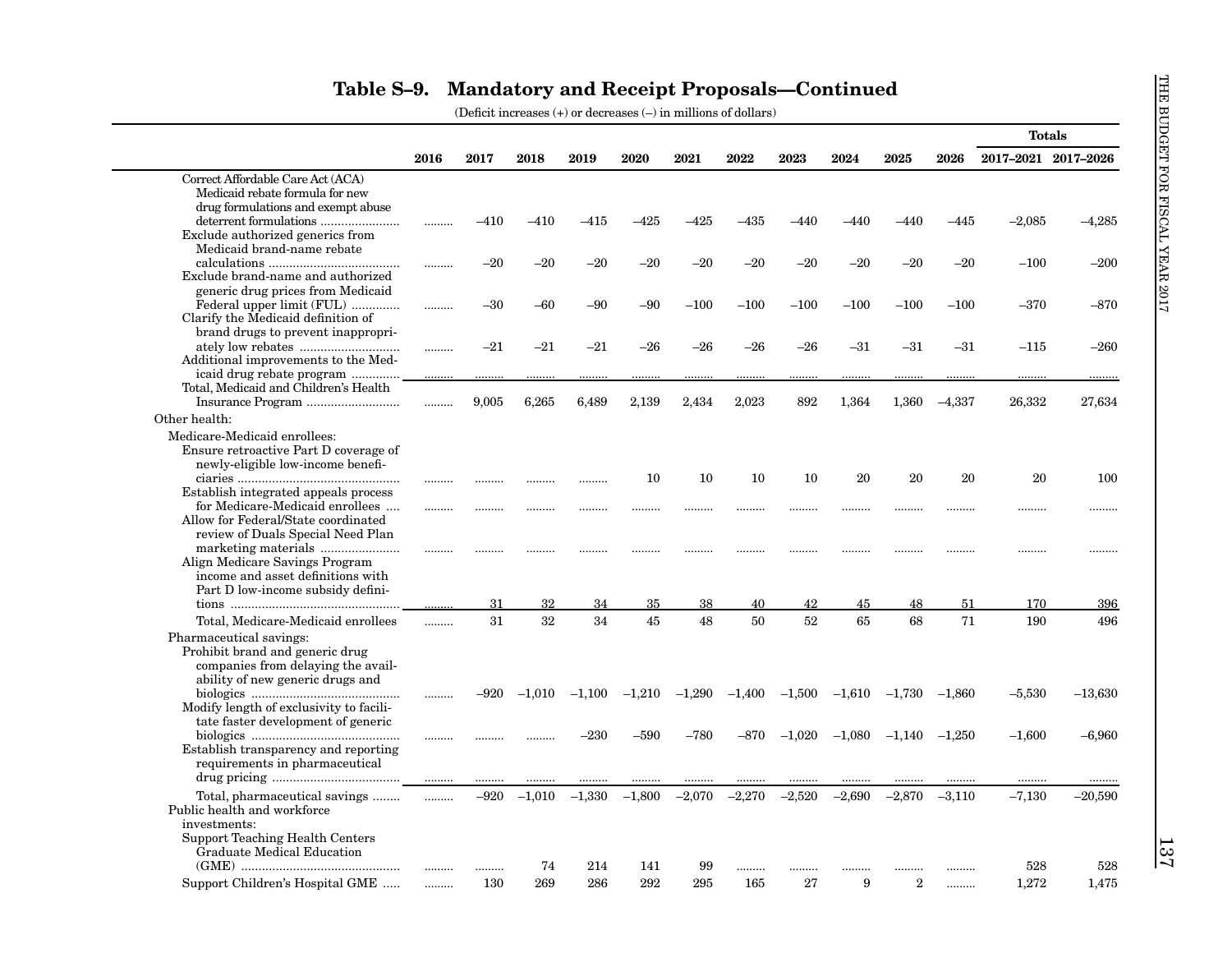|                                                                                                                                                   |      |         |           |         |          |          |         |         |           |         |         | <b>Totals</b>       |           |
|---------------------------------------------------------------------------------------------------------------------------------------------------|------|---------|-----------|---------|----------|----------|---------|---------|-----------|---------|---------|---------------------|-----------|
|                                                                                                                                                   | 2016 | 2017    | 2018      | 2019    | 2020     | 2021     | 2022    | 2023    | 2024      | 2025    | 2026    | 2017-2021 2017-2026 |           |
| Invest in the National Health Service                                                                                                             |      |         |           |         |          |          |         |         |           |         |         |                     |           |
|                                                                                                                                                   |      | .       | 227       | 729     | 770      | 575      | 81      | 40      | 8         |         |         | 2,301               | 2,430     |
| Extend Health Centers<br>Extend special diabetes program at<br>National Institutes of Health (NIH)<br>and the Indian Health Service               |      | 75      | 1,867     | 3,388   | 1.695    | 181      | 108     | 36      |           |         |         | 7,206               | 7,350     |
| Fund a dedicated Mental Health                                                                                                                    |      |         | 180       | 266     | 291      | 296      | 298     | 300     | 300       | 300     | 300     | 1,033               | 2,531     |
| Expand access to treatment for                                                                                                                    |      | 87      | 218       | 150     | 37       | 8        |         | .       |           |         | .       | 500                 | 500       |
| prescription drug abuse and heroin                                                                                                                |      | 154     | 426       | 321     | 68       | 25       | 6       | .       |           |         | .       | 994                 | 1,000     |
| Total, public health and workforce                                                                                                                |      | 446     | 3,261     | 5,354   | 3,294    | 1,479    | 658     | 403     | 317       | 302     | 300     | 13,834              | 15,814    |
| Medicare appeals:<br>Provide Office of Medicare Hearings<br>and Appeals and Department Ap-<br>peals Board authority to use RAC                    |      |         |           |         |          |          |         |         |           |         |         |                     |           |
| Establish Medicare appeals refund-                                                                                                                |      | 127     | 127       | 127     | 127      | 127      | 127     | 127     | 127       | 127     | 127     | 635                 | 1,270     |
| Remand appeals to the redetermina-<br>tion level with the introduction of                                                                         |      |         | .         |         |          |          |         |         |           |         |         |                     |           |
| Sample and consolidate similar claims<br>for administrative efficiency                                                                            |      | <br>    |           |         | <br>.    |          |         |         |           |         | <br>    | .<br>               |           |
| Increase minimum amount in contro-<br>versy for administrative law judge<br>(ALJ) adjudication of claims to<br>equal amount required for judicial |      |         |           |         |          |          |         |         |           |         |         |                     |           |
| Establish magistrate adjudication for<br>claims with amount in controversy<br>below new ALJ amount in contro-                                     |      |         |           |         |          |          |         |         |           |         |         |                     |           |
| Expedite procedures for claims with<br>no material fact in dispute                                                                                |      |         |           | .       |          | .        |         |         |           |         |         |                     |           |
| Total, Medicare appeals                                                                                                                           |      | <br>127 | .<br>127  | <br>127 | .<br>127 | .<br>127 | <br>127 | <br>127 | <br>127   | <br>127 | <br>127 | .<br>635            | <br>1,270 |
| Health information technology (IT):<br>Add certain behavioral health provid-<br>ers to the Electronic Health Record                               | .    |         |           |         |          |          |         |         |           |         |         |                     |           |
| (EHR) Incentive Programs<br>Establish health IT governance certi-                                                                                 | <br> | <br>    | 1,710<br> | 910<br> | 910<br>  | 920<br>  | 490<br> | 270<br> | $-10$<br> | <br>    | <br>    | 4,450<br>           | 5,200<br> |
| Prohibit information blocking and<br>associated business practices                                                                                |      |         |           |         |          |          |         |         |           |         |         |                     |           |
| Require health IT transparency                                                                                                                    | <br> |         |           |         |          |          |         |         |           |         |         |                     |           |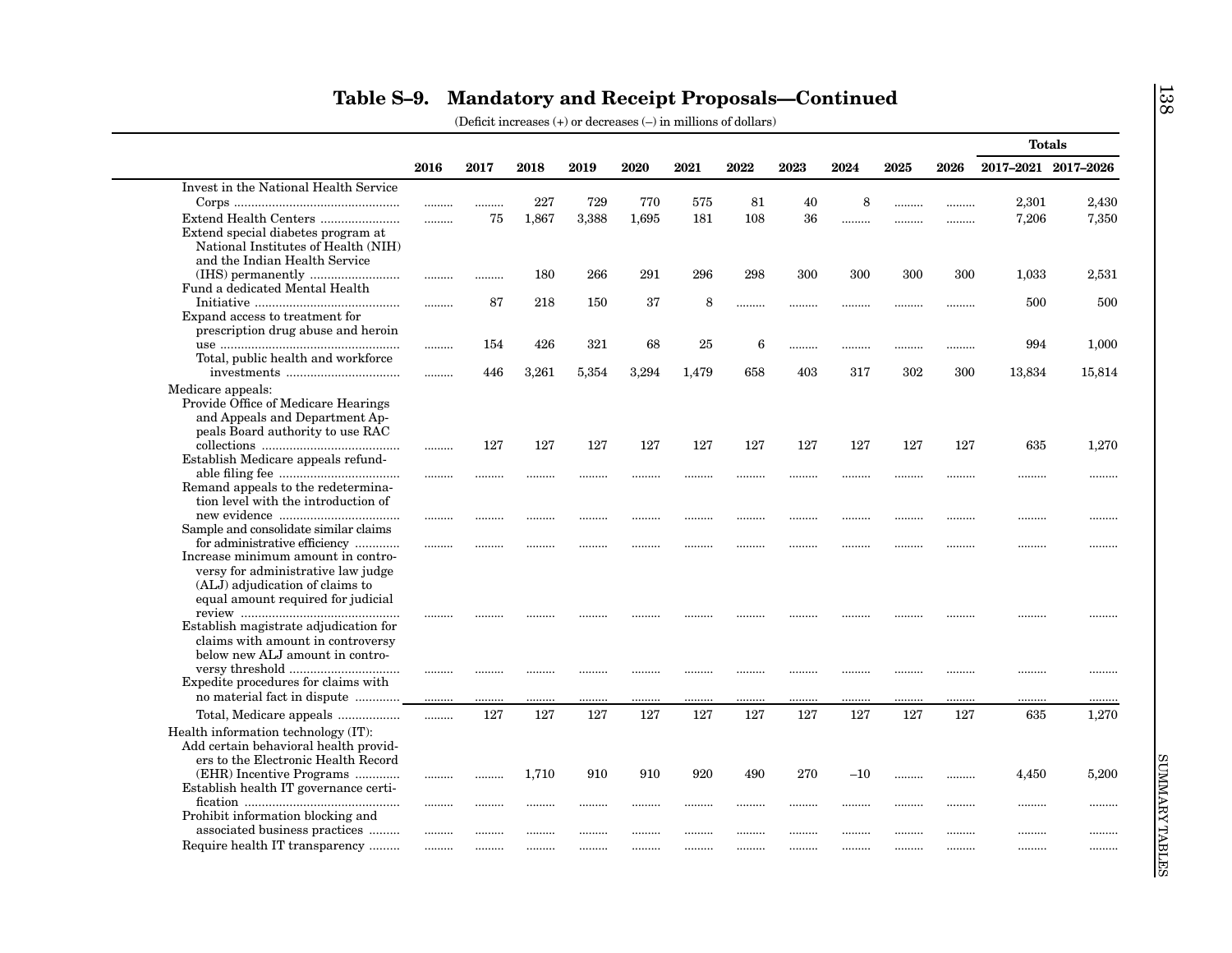|                                                                           |      |       |        |        |                |              |        |                                                                                |        |              |              | <b>Totals</b>       |            |
|---------------------------------------------------------------------------|------|-------|--------|--------|----------------|--------------|--------|--------------------------------------------------------------------------------|--------|--------------|--------------|---------------------|------------|
|                                                                           | 2016 | 2017  | 2018   | 2019   | 2020           | 2021         | 2022   | 2023                                                                           | 2024   | 2025         | 2026         | 2017-2021 2017-2026 |            |
| Provide the Office of the National                                        |      |       |        |        |                |              |        |                                                                                |        |              |              |                     |            |
| Coordinator for Health IT (ONC)                                           |      |       |        |        |                |              |        |                                                                                |        |              |              |                     |            |
| authority to use contracts, grants,                                       |      |       |        |        |                |              |        |                                                                                |        |              |              |                     |            |
| or cooperative agreements to estab-<br>lish a Health IT Safety Collabora- |      |       |        |        |                |              |        |                                                                                |        |              |              |                     |            |
| tive and provide adequate confiden-                                       |      |       |        |        |                |              |        |                                                                                |        |              |              |                     |            |
|                                                                           |      |       |        |        |                |              |        |                                                                                |        |              |              |                     |            |
| Total, Health information                                                 |      |       |        |        |                |              |        |                                                                                |        |              |              |                     |            |
|                                                                           | .    | .     | 1,710  | 910    | 910            | 920          | 490    | 270                                                                            | $-10$  |              |              | 4,450               | 5,200      |
| Program implementation investments:                                       |      |       |        |        |                |              |        |                                                                                |        |              |              |                     |            |
| Provide CMS Program Management                                            |      |       |        |        |                |              |        |                                                                                |        |              |              |                     |            |
| implementation funding                                                    | .    | 25    | 300    | 75     |                |              |        |                                                                                |        |              |              | 400                 | 400        |
| Allow CMS to reinvest civil monetary<br>penalties recovered from home     |      |       |        |        |                |              |        |                                                                                |        |              |              |                     |            |
|                                                                           | .    | 1     | 1      | 1      | 1              | $\mathbf{1}$ | 1      | 1                                                                              | 1      | $\mathbf{1}$ | 1            | 5                   | 10         |
| Allow CMS to assess a fee on Medi-                                        |      |       |        |        |                |              |        |                                                                                |        |              |              |                     |            |
| care providers for payments subject                                       |      |       |        |        |                |              |        |                                                                                |        |              |              |                     |            |
| to the Federal Payment Levy                                               |      |       |        |        |                |              |        |                                                                                |        |              |              |                     |            |
|                                                                           |      |       |        |        |                |              |        |                                                                                |        |              |              |                     |            |
| Total, program implementation                                             |      | 26    | 301    | 76     | 1              | $\mathbf{1}$ | 1      | 1                                                                              | 1      | 1            | $\mathbf{1}$ | 405                 | 410        |
|                                                                           |      |       |        |        |                |              |        |                                                                                |        |              |              |                     |            |
| Private health insurance:<br>Standardize definition of American           |      |       |        |        |                |              |        |                                                                                |        |              |              |                     |            |
| Indian and Alaska Native in the                                           |      |       |        |        |                |              |        |                                                                                |        |              |              |                     |            |
|                                                                           |      | 30    | 40     | 50     | 50             | 50           | 50     | 60                                                                             | 60     | 60           | 70           | 220                 | 520        |
| Increase access to consumer protec-                                       |      |       |        |        |                |              |        |                                                                                |        |              |              |                     |            |
| tions in non-Federal governmental                                         |      |       |        |        |                |              |        |                                                                                |        |              |              |                     |            |
| self-insured health plans                                                 | .    | .     |        |        |                |              | .      | .                                                                              |        |              |              |                     |            |
| Eliminate surprise out-of-network                                         |      |       |        |        |                |              |        |                                                                                |        |              |              |                     |            |
| health care charges for privately                                         |      |       |        |        |                |              |        |                                                                                |        |              |              |                     |            |
| Develop uniform and transparent                                           |      | .     |        |        |                |              |        | .                                                                              |        |              |              | .                   | .          |
| consumer health care bills                                                | .    | .     |        |        | .              | .            |        | .                                                                              | .      |              |              | .                   | .          |
| Total, private health insurance                                           | .    | 30    | 40     | 50     | 50             | 50           | 50     | 60                                                                             | 60     | 60           | 70           | 220                 | 520        |
| Total, HHS health savings <sup>5</sup>                                    |      | 5,617 | 1,391  |        |                |              |        | $-5,561$ $-23,483$ $-33,218$ $-43,197$ $-53,574$ $-63,878$ $-70,827$ $-89,004$ |        |              |              | $-55,254$           | $-375,734$ |
| Provide mandatory funding for tribal con-                                 |      |       |        |        |                |              |        |                                                                                |        |              |              |                     |            |
| tract support costs:                                                      |      |       |        |        |                |              |        |                                                                                |        |              |              |                     |            |
|                                                                           | .    |       | 111    | 269    | 453            | .            | .      |                                                                                |        |              |              | 833                 | 833        |
|                                                                           | .    |       | 814    | 831    | 847            | 864          | 882    | 899                                                                            | 917    | 935          | 954          | 3,356               | 7,943      |
| Total, provide mandatory funding for                                      |      |       |        |        |                |              |        |                                                                                |        |              |              |                     |            |
| tribal contract support costs                                             |      |       | 925    | 1,100  | 1,300          | 864          | 882    | 899                                                                            | 917    | 935          | 954          | 4,189               | 8,776      |
| Annual reduction to discretionary spend-                                  |      |       | $-814$ | $-831$ | $-847$         | -864         | $-882$ | $-899$                                                                         | $-917$ | -935         | -954         | $-3,356$            | $-7,943$   |
| Support medical research and development                                  |      |       |        |        |                |              |        |                                                                                |        |              |              |                     |            |
| at the National Institutes of Health and                                  |      |       |        |        |                |              |        |                                                                                |        |              |              |                     |            |
|                                                                           |      | 562   | 1,004  | 252    | 48             | 26           | 8      | .                                                                              | .      |              |              | 1,892               | 1,900      |
|                                                                           |      | 76    | 45     | 20     | $\overline{7}$ | -9           | $-23$  | $-36$                                                                          | -44    | $-52$        | $-52$        | 139                 | $-68$      |
| Enhance support for tribal child welfare                                  |      |       |        |        |                |              |        |                                                                                |        |              |              |                     |            |
|                                                                           |      | 37    | 34     | 38     | 32             | 27           | 14     | 14                                                                             | 16     | 16           | 14           | 168                 | 242        |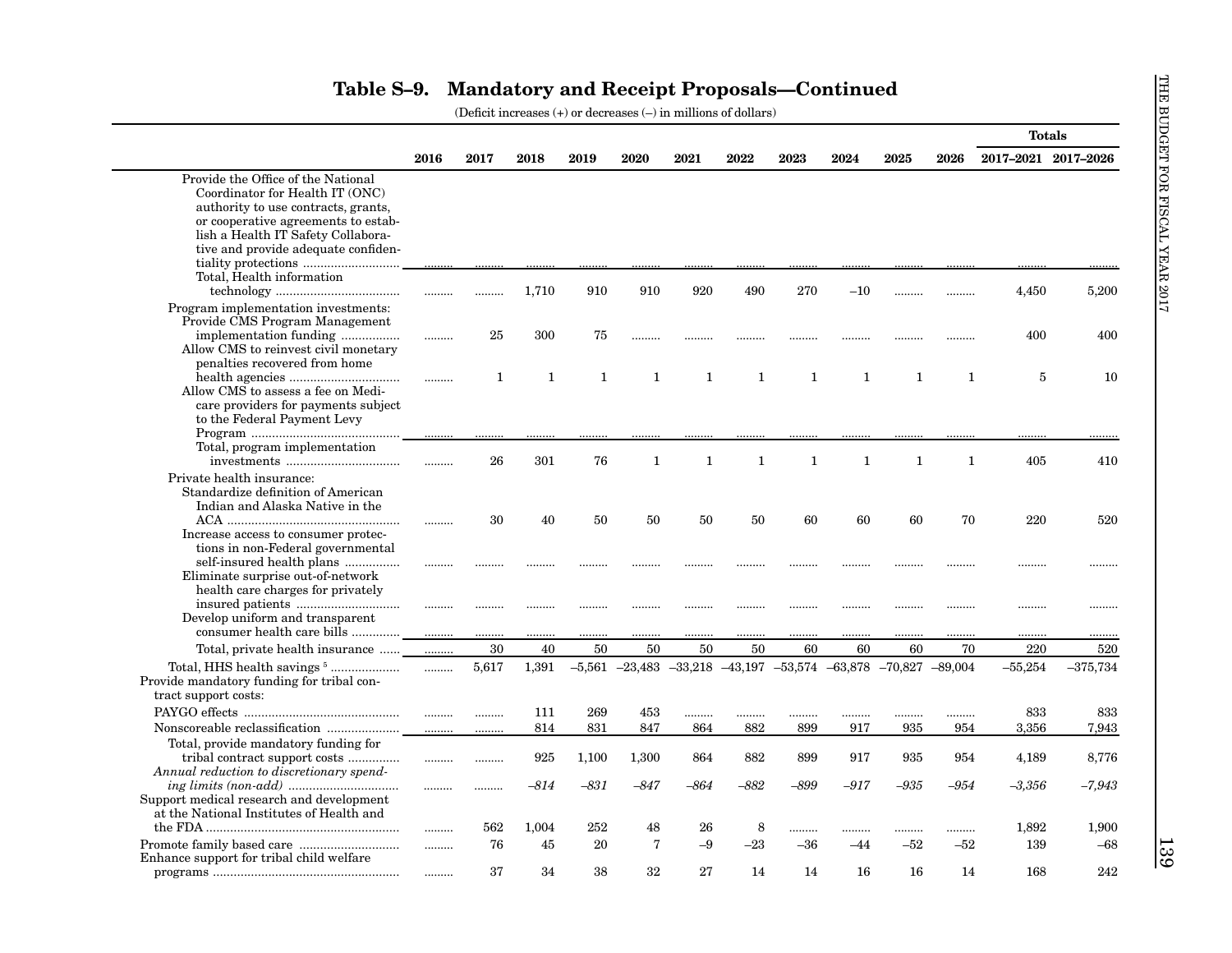|                                                                                                                                                 |      |              |                |                |                |                |       |       |        |                |              |                     | <b>Totals</b> |
|-------------------------------------------------------------------------------------------------------------------------------------------------|------|--------------|----------------|----------------|----------------|----------------|-------|-------|--------|----------------|--------------|---------------------|---------------|
|                                                                                                                                                 | 2016 | 2017         | 2018           | 2019           | 2020           | 2021           | 2022  | 2023  | 2024   | 2025           | 2026         | 2017-2021 2017-2026 |               |
| Extend and Expand the Maternal, Infant,                                                                                                         |      |              |                |                |                |                |       |       |        |                |              |                     |               |
| and Early Childhood Home Visiting                                                                                                               |      |              |                |                |                |                |       |       |        |                |              |                     |               |
| Establish Title IV-E funding for prevention                                                                                                     |      |              | 20             | 135            | 450            | 745            | 1,340 | 1,585 | 1,910  | 1,995          | 2,135        | 1,350               | 10,315        |
|                                                                                                                                                 | .    | 29           | 40             | 41             | 52             | 59             | 61    | 59    | 65     | 91             | 119          | 221                 | 616           |
| Expand eligibility through age 23 for Chafee                                                                                                    |      |              |                |                |                |                |       |       |        |                |              |                     |               |
| Foster Care Independence Program                                                                                                                |      | 1            | $\overline{4}$ | $\overline{4}$ | $\overline{4}$ | $\overline{4}$ | 3     |       |        |                |              | 17                  | 20            |
| Reauthorize Family Connection Grants                                                                                                            | .    | $\mathbf{1}$ | 10             | 14             | 15             | 15             | 14    | 5     | 1      |                |              | 55                  | 75            |
| Reauthorize the Personal Responsibility                                                                                                         |      |              |                |                |                |                |       |       |        |                |              |                     |               |
| Education Program (PREP)                                                                                                                        |      |              | $\overline{2}$ | 24             | 57             | 74             | 75    | 73    | 51     | 18             | $\mathbf{1}$ | 157                 | 375           |
| Reauthorize Health Profession and Opportu-                                                                                                      |      |              |                |                |                |                |       |       |        |                |              |                     |               |
|                                                                                                                                                 |      |              | 4              | 46             | 78             | 85             | 85    | 81    | 39     | 7              | .            | 213                 | 425           |
| Support demonstration to address over-pre-<br>scription of psychotropic drugs for children                                                      |      |              |                |                |                |                |       |       |        |                |              |                     |               |
|                                                                                                                                                 |      | 1            | 20             | 55             | 71             | 52             | 28    | 16    | 6      | 1              | 1            | 199                 | 251           |
| Expand access to high-quality, affordable                                                                                                       |      |              |                |                |                |                |       |       |        |                |              |                     |               |
|                                                                                                                                                 | .    | 2,969        | 3,889          | 4,632          | 5,599          | 6,639          | 7,709 | 9,205 | 10,787 | 12,476         | 14,422       | 23,728              | 78,327        |
| Establish Low Income Home Energy Assis-                                                                                                         |      |              |                |                |                |                |       |       |        |                |              |                     |               |
| tance Program (LIHEAP) contingency                                                                                                              |      |              |                |                |                |                |       |       |        |                |              |                     |               |
|                                                                                                                                                 | .    | 560          | 377            | 63             | .              |                |       |       |        |                |              | 1,000               | 1,000         |
|                                                                                                                                                 |      | 300          | 300            | 300            | 300            | 300            |       |       |        |                |              | 1,500               | 1,500         |
| Apply Child Care and Development Fund                                                                                                           |      |              |                |                |                |                |       |       |        |                |              |                     |               |
| health and safety standards to Temporary                                                                                                        |      |              |                |                |                |                |       |       |        |                |              |                     |               |
| Assistance for Needy Families- (TANF)<br>and Social Services Block Grant-funded                                                                 |      |              |                |                |                |                |       |       |        |                |              |                     |               |
|                                                                                                                                                 |      |              |                |                |                |                |       |       |        |                |              |                     |               |
| Apply set-asides in the Child Care and De-                                                                                                      | .    |              |                |                |                |                |       |       |        |                |              |                     |               |
| velopment Block Grant to the Child Care                                                                                                         |      |              |                |                |                |                |       |       |        |                |              |                     |               |
|                                                                                                                                                 |      |              |                |                |                |                |       |       |        |                |              |                     |               |
| Enhance Title IV-E administrative costs for                                                                                                     |      |              |                |                |                |                |       |       |        |                |              |                     |               |
| IT systems updates $\ldots\ldots\ldots\ldots\ldots\ldots\ldots\ldots\ldots\ldots\ldots\ldots$                                                   |      | 13           | 13             | 14             | 13             | 13             | 13    | 13    | 13     | 13             | 13           | 66                  | 131           |
| Invest in child welfare workforce develop-                                                                                                      |      |              |                |                |                |                |       |       |        |                |              |                     |               |
| Promote responsible parenthood by modern-                                                                                                       |      | 50           | 59             | 64             | 70             | 80             | 141   | 162   | 193    | 222            | 799          | 323                 | 1,840         |
|                                                                                                                                                 | .    | 54           | 75             | 179            | 203            | 274            | 313   | 354   | 355    | 352            | 228          | 785                 | 2,387         |
| Strengthen Child Support enforcement                                                                                                            |      | -22          | $-35$          | $-53$          | $-68$          | $-85$          | $-86$ | $-87$ | $-90$  | -90            | $-91$        | $-263$              | $-707$        |
| Establish a Child Support Technology Fund.                                                                                                      | .    | $-78$        | $-89$          | $-85$          | $-86$          | $-100$         | $-6$  | $-10$ | $-16$  | $\overline{4}$ | $-1$         | $-438$              | $-467$        |
|                                                                                                                                                 | .    |              |                |                |                |                |       |       |        |                |              |                     |               |
| Establish a Child Support Research Fund                                                                                                         |      | 100          | 100            | 100            | 100            | 100            | 100   | 100   | 100    | 100            | 100          | 500                 | 1,000         |
| Eliminate Abstinence Education Program                                                                                                          | .    | $-1$         | $-50$          | -23            | $^{-1}$        | .              | .     |       |        |                | .            | $-75$               | $-75$         |
| Expand Child Welfare Regional Partnership<br>Grants and the Tribal Court Improvement                                                            |      |              |                |                |                |                |       |       |        |                |              |                     |               |
| $\begin{minipage}{.4\linewidth} \textbf{Program} \end{minipage} \begin{minipage}{.4\linewidth} \textbf{Program} \end{minipage} \vspace{-0.1cm}$ |      | 1            | 25             | 38             | 41             | 42             | 43    | 43    | 43     | 43             | 43           | 147                 | 362           |
| Repurpose TANF contingency fund to sup-                                                                                                         | .    |              |                |                |                |                |       |       |        |                |              |                     |               |
|                                                                                                                                                 | .    | .            |                |                |                |                |       | .     | .      | .              |              | .                   |               |
| Increase TANF Block Grant                                                                                                                       | .    | 585          | 1,087          | 1,567          | 1,862          | 2,130          | 445   | 132   | 102    | 65             | 22           | 7,231               | 7,997         |
| Establish TANF Economic Response Fund                                                                                                           | .    | 29           | 96             | 148            | 168            | 195            | .     | .     | .      | .              |              | 636                 | 636           |
| Fund Emergency Aid and Service Connection                                                                                                       |      |              |                |                |                |                |       |       |        |                |              |                     |               |
|                                                                                                                                                 |      |              |                |                |                |                |       |       |        |                |              |                     |               |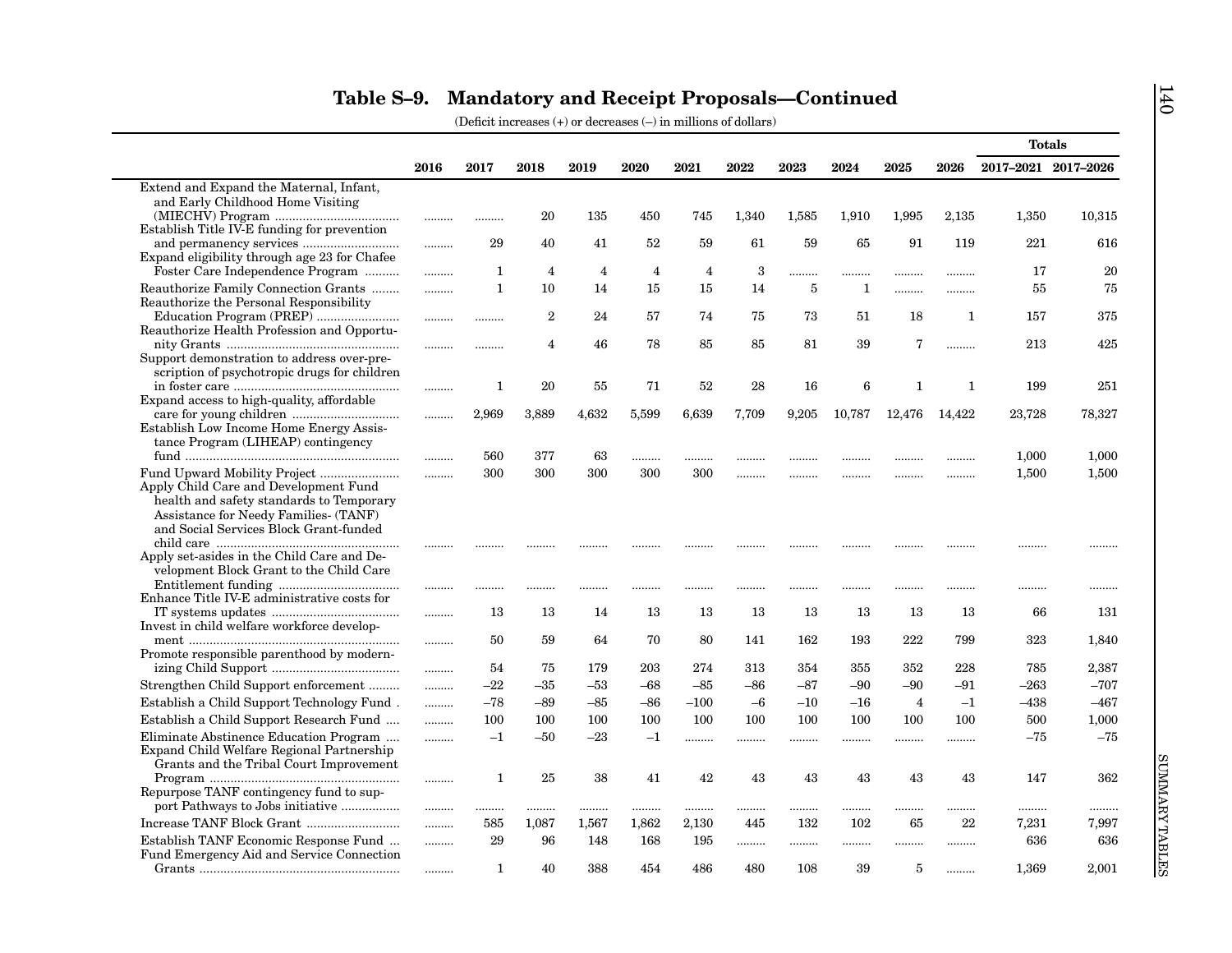|                                                                                                                                                                              |       |                |                |                  |                  |                  |                  |                                                                 |                  |                  |                  | <b>Totals</b>        |                      |
|------------------------------------------------------------------------------------------------------------------------------------------------------------------------------|-------|----------------|----------------|------------------|------------------|------------------|------------------|-----------------------------------------------------------------|------------------|------------------|------------------|----------------------|----------------------|
|                                                                                                                                                                              | 2016  | 2017           | 2018           | 2019             | 2020             | 2021             | 2022             | 2023                                                            | 2024             | 2025             | 2026             | 2017-2021 2017-2026  |                      |
| Provide grants for Statewide Human Ser-                                                                                                                                      |       |                |                |                  |                  |                  |                  |                                                                 |                  |                  |                  |                      |                      |
|                                                                                                                                                                              |       | $\overline{5}$ | 25             | 37               | 45               | 50               | 45               | 25                                                              | 12               | $\overline{5}$   |                  | 162                  | 249                  |
| Total, Health and Human Services                                                                                                                                             | .     | 10.890         | 9,411          |                  |                  |                  |                  | $3,537$ -12,669 -21,152 -31,513 -40,833 -49,379 -54,621 -70,297 |                  |                  |                  | $-9.983$             | $-256,626$           |
| Homeland Security:<br>Reform the aviation passenger security user<br>fee to more accurately reflect the costs of                                                             |       |                |                | $-490$           | $-550$           |                  |                  | $-390$                                                          |                  |                  |                  |                      |                      |
|                                                                                                                                                                              |       |                | $-410$         |                  |                  | $-410$           | –400             |                                                                 | $-380$           | $-370$           | $-2,000$         | $-1,860$             | $-5,400$             |
|                                                                                                                                                                              |       | $-86$          | $-93$          | $-102$           | $-112$           | $-125$           | $-135$           | $-146$                                                          | $-158$           | $-170$           |                  | $-518$               | $-1,127$             |
| Increase immigration inspection user fees                                                                                                                                    |       |                |                |                  |                  | .                |                  |                                                                 |                  |                  |                  |                      | .                    |
| Increase Express Consignment Courier fees 6<br>Establish user fee for Electronic Visa Update                                                                                 |       | $-6$           | $-6$           | $-7$             | $-7$             | $-9$             | $-9$             | $-10$                                                           | $-10$            | $-10$            |                  | $-35$                | $-74$                |
|                                                                                                                                                                              | .     | $-92$          | $-509$         | $-599$           | $-669$           | $-544$           | $-544$           | $-546$                                                          | $-548$           | $-550$           | $-2,000$         | $-2,413$             | $-6,601$             |
| Housing and Urban Development:<br>Provide funding for grants to reduce local                                                                                                 |       |                |                |                  |                  |                  |                  |                                                                 |                  |                  |                  |                      |                      |
|                                                                                                                                                                              |       | 6              | 30             | 45               | 81               | 81               | 51               | 6                                                               |                  |                  |                  | 243                  | 300                  |
|                                                                                                                                                                              | .     | 79             | 359            | 616              | 813              | 998              | 1,204            | 1,410                                                           | 1,618            | 1,829            | 2,041            | 2,865                | 10,967               |
| Total, Housing and Urban Development                                                                                                                                         |       | 85             | 389            | 661              | 894              | 1,079            | 1,255            | 1,416                                                           | 1,618            | 1,829            | 2,041            | 3,108                | 11,267               |
| Interior:<br>Provide a fair return to taxpayers for the use<br>of public resources:<br>Enact Federal oil and gas management<br>Reform hardrock mining on public lands        | .     | $-20$          | -70<br>$-2$    | $-90$<br>$-4$    | $-110$<br>$-5$   | $-120$<br>$-5$   | $-140$<br>$-6$   | $-150$<br>$-6$                                                  | $-170$<br>$-11$  | $-180$<br>$-17$  | $-190$<br>$-24$  | $-410$<br>$-16$      | $-1,240$<br>$-80$    |
|                                                                                                                                                                              |       |                |                |                  |                  |                  |                  |                                                                 |                  |                  |                  |                      |                      |
| Repeal geothermal payments to counties                                                                                                                                       |       | $-4$           | $-4$           | $-4$             | $-4$             | $-4$             | $-4$             | $-4$                                                            | $-4$             | $-4$             | $-5$             | $-20$                | $-41$                |
| Enact offshore energy revenue reform<br>Total, provide a fair return to taxpayers<br>for the use of public resources<br>Ensure industry is held responsible for lega-        | <br>. | <br>$-24$      | $-286$<br>–362 | $-310$<br>$-408$ | $-339$<br>$-458$ | $-376$<br>$-505$ | $-376$<br>$-526$ | $-380$<br>$-540$                                                | $-384$<br>$-569$ | $-393$<br>$-594$ | $-410$<br>$-629$ | $-1,311$<br>$-1,757$ | $-3,254$<br>$-4,615$ |
| cy pollution and risks to safety:<br>Establish an Abandoned Mine Lands<br>(AML) hardrock reclamation fund 3                                                                  |       |                | $-200$         | $-150$           | $-100$           | $-50$            |                  |                                                                 |                  |                  | .                | $-500$               | $-500$               |
| Increase coal AML fee to pre-2006 levels 3<br>Terminate AML payments to certified                                                                                            |       | -49            | $-38$          | $-25$            | $-15$            | $-8$             | 52               | 40                                                              | 23               | 13               | 5                | $-135$               | $-2$                 |
| Fund abandoned mine lands reclamation                                                                                                                                        | .     | -6             | $-31$          | $-63$            | $-82$            | -90              | -92              | -73                                                             | $-41$            | $-28$            | $-14$            | $-272$               | $-520$               |
|                                                                                                                                                                              | .     | 50             | 112            | 152              | 182              | 200              | 150              | 88                                                              | 48               | 18               | .                | 696                  | 1,000                |
| Total, ensure industry is held responsi-<br>ble for legacy pollution and risks to<br>Conserve natural resources for future gen-<br>erations and provide recreation access to |       | -5             | $-157$         | $-86$            | $-15$            | 52               | 110              | 55                                                              | 30               | 3                | -9               | $-211$               | $-22$                |
| the public:<br>Establish dedicated funding for Land<br>and Water Conservation Fund (LWCF)                                                                                    |       | 129            | 474            | 988              | 977              | 918              | 900              | 900                                                             | 900              | 900              | 900              | 3,486                | 7,986                |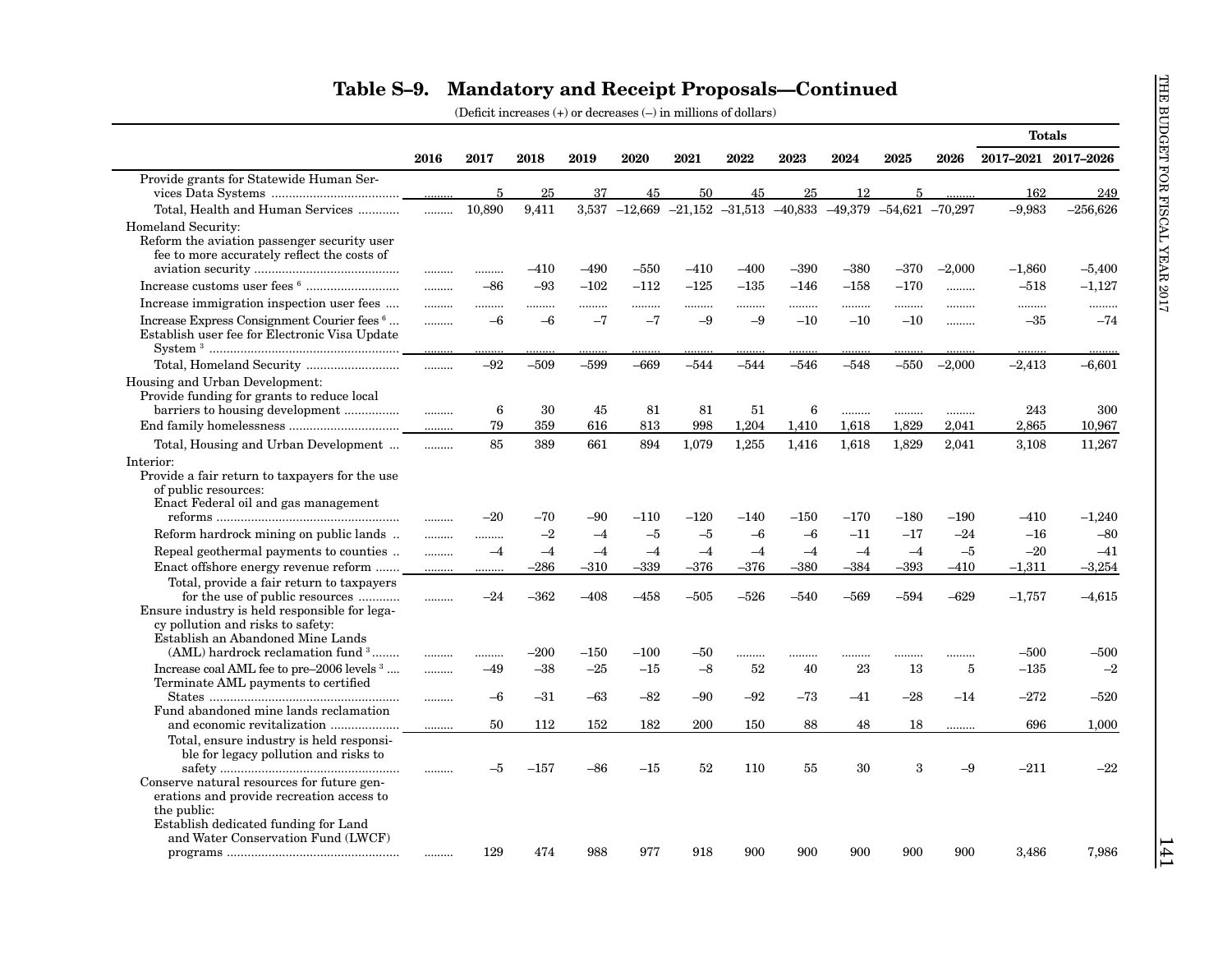|                                                                         |      |          |          |          |          |          |          |          |          |          |          | <b>Totals</b>       |           |
|-------------------------------------------------------------------------|------|----------|----------|----------|----------|----------|----------|----------|----------|----------|----------|---------------------|-----------|
|                                                                         | 2016 | 2017     | 2018     | 2019     | 2020     | 2021     | 2022     | 2023     | 2024     | 2025     | 2026     | 2017-2021 2017-2026 |           |
| Establish a dedicated Coastal Climate                                   |      |          |          |          |          |          |          |          |          |          |          |                     |           |
| Resilience Fund from offshore energy                                    |      |          |          |          |          |          |          |          |          |          |          |                     |           |
|                                                                         |      | 40       | 100      | 140      | 170      | 200      | 200      | 200      | 200      | 200      | 200      | 650                 | 1,650     |
| Reauthorize the Federal Land Transaction                                |      |          |          |          |          |          |          |          |          |          |          |                     |           |
| Facilitation Act of 2000 (FLTFA)                                        | .    | $-5$     | $-6$     | $-10$    | $-12$    | $^{-3}$  | .        |          |          |          | .        | $-36$               | $-36$     |
| Permanently reauthorize the Federal<br>Lands Recreation Enhancement Act |      |          |          |          |          |          |          |          |          |          |          |                     |           |
| ${\rm (FLREA)}\;\\$                                                     |      |          |          |          |          |          |          |          |          |          |          |                     |           |
| Provide funding for a National Park Ser-                                |      |          | .        |          |          |          |          |          |          |          |          |                     |           |
|                                                                         |      | 28       | 275      | 473      | 431      | 177      | $-1$     | -9       | $-9$     | $-8$     | $-4$     | 1.384               | 1,353     |
| Total, conserve natural resources for                                   |      |          |          |          |          |          |          |          |          |          |          |                     |           |
| future generations and provide recre-                                   |      |          |          |          |          |          |          |          |          |          |          |                     |           |
| ation access to the public                                              |      | 192      | 843      | 1,591    | 1,566    | 1,292    | 1,099    | 1,091    | 1,091    | 1,092    | 1,096    | 5,484               | 10,953    |
| Maintain commitments to communities and                                 |      |          |          |          |          |          |          |          |          |          |          |                     |           |
| insular territories:                                                    |      |          |          |          |          |          |          |          |          |          |          |                     |           |
| Provide mandatory funding for tribal                                    |      |          |          |          |          |          |          |          |          |          |          |                     |           |
| contract support costs:                                                 |      |          |          |          |          |          |          |          |          |          |          |                     |           |
|                                                                         |      |          | 19       | 32       | 43       | 11       |          |          |          |          |          | 105                 | 105       |
| Nonscoreable reclassification                                           |      |          | 212      | 287      | 293      | 299      | 305      | 311      | 317      | 324      | 329      | 1,091               | 2,677     |
| Total, provide mandatory funding for                                    |      |          |          |          |          |          |          |          |          |          |          |                     |           |
| tribal contract support costs                                           |      |          | 231      | 319      | 336      | 310      | 305      | 311      | 317      | 324      | 329      | 1,196               | 2,782     |
| Annual reduction to discretionary                                       |      |          |          |          |          |          |          |          |          |          |          |                     |           |
| spending limits (non-add)                                               |      |          | $-212$   | $-287$   | $-293$   | $-299$   | –305     | $-311$   | -317     | -324     | -329     | $-1,091$            | $-2,677$  |
| Extend the Palau Compact of Free Associ-                                |      |          |          |          |          |          |          |          |          |          |          |                     |           |
| Extend funding for Payments in Lieu of                                  |      | 46       | 26       | 20       | 17       | 15       | 14       | 6        | 5        |          |          | 124                 | 149       |
|                                                                         | .    | 480      |          |          |          |          |          |          |          |          |          | 480                 | 480       |
| Improve coal miner retiree health and                                   |      |          | .        |          |          |          |          |          |          |          |          |                     |           |
|                                                                         |      | 375      | 394      | 407      | 414      | 418      | 428      | 430      | 431      | 434      | 436      | 2,008               | 4,167     |
| Total, maintain commitments to com-                                     |      |          |          |          |          |          |          |          |          |          |          |                     |           |
| munities and insular territories                                        | .    | 901      | 651      | 746      | 767      | 743      | 747      | 747      | 753      | 758      | 765      | 3,808               | 7,578     |
|                                                                         |      | 1,064    | 975      | 1,843    | 1,860    | 1,582    | 1,430    | 1,353    | 1,305    | 1,259    | 1,223    | 7,324               | 13,894    |
| Justice:                                                                | .    |          |          |          |          |          |          |          |          |          |          |                     |           |
| Provide funding for 21st Century Justice                                |      |          |          |          |          |          |          |          |          |          |          |                     |           |
| grants to incentivize justice reform                                    | .    | 110      | 300      | 475      | 500      | 500      | 500      | 500      | 500      | 500      | 500      | 1,885               | 4,385     |
| Labor:                                                                  |      |          |          |          |          |          |          |          |          |          |          |                     |           |
|                                                                         |      |          |          |          |          |          |          |          |          |          |          |                     |           |
| Establish an American Talent Compact                                    |      | 600      | 600      | 600      | 600      | 600      | .        | .        |          |          |          | 3,000               | 3,000     |
| Create Career Navigators program                                        | .    | 400      | 400      | 400      | 400      | 400      | .        |          |          |          |          | 2,000               | 2,000     |
| Create Opening Doors for Youth program                                  | .    | 2,035    | 2,035    | 715      | 715      | .        |          |          |          |          |          | 5,500               | 5,500     |
| Create an Apprenticeship Training Fund                                  | .    | 400      | 400      | 400      | 400      | 400      |          |          | .        |          |          | 2,000               | 2,000     |
| Establish Paid Leave Partnership Initiative.                            | .    | 221      | 664      | 664      | 664      |          |          |          |          |          |          | 2,213               | 2,213     |
| <b>Improve Pension Benefit Guaranty Corpora-</b>                        |      |          |          |          |          |          |          |          |          |          |          |                     |           |
|                                                                         | .    | $-1,060$ | $-1,109$ | $-1,172$ | $-1,295$ | $-1,418$ | $-1,615$ | $-1,763$ | $-1,942$ | $-3,322$ | $-953$   | $-6,054$            | $-15,649$ |
| Unemployment Insurance Modernization                                    |      |          |          |          |          |          |          |          |          |          |          |                     |           |
| and Reform: 7                                                           |      |          |          |          |          |          |          |          |          |          |          |                     |           |
| Strengthen Unemployment Insurance (UI)                                  |      |          |          |          |          |          |          |          |          |          |          |                     |           |
|                                                                         | .    |          | $-3,128$ | $-3,185$ | $-3,922$ | $-4,303$ | $-5,425$ | $-6,802$ | $-6,068$ | $-6,346$ | $-7,114$ | $-14,538$           | $-46,293$ |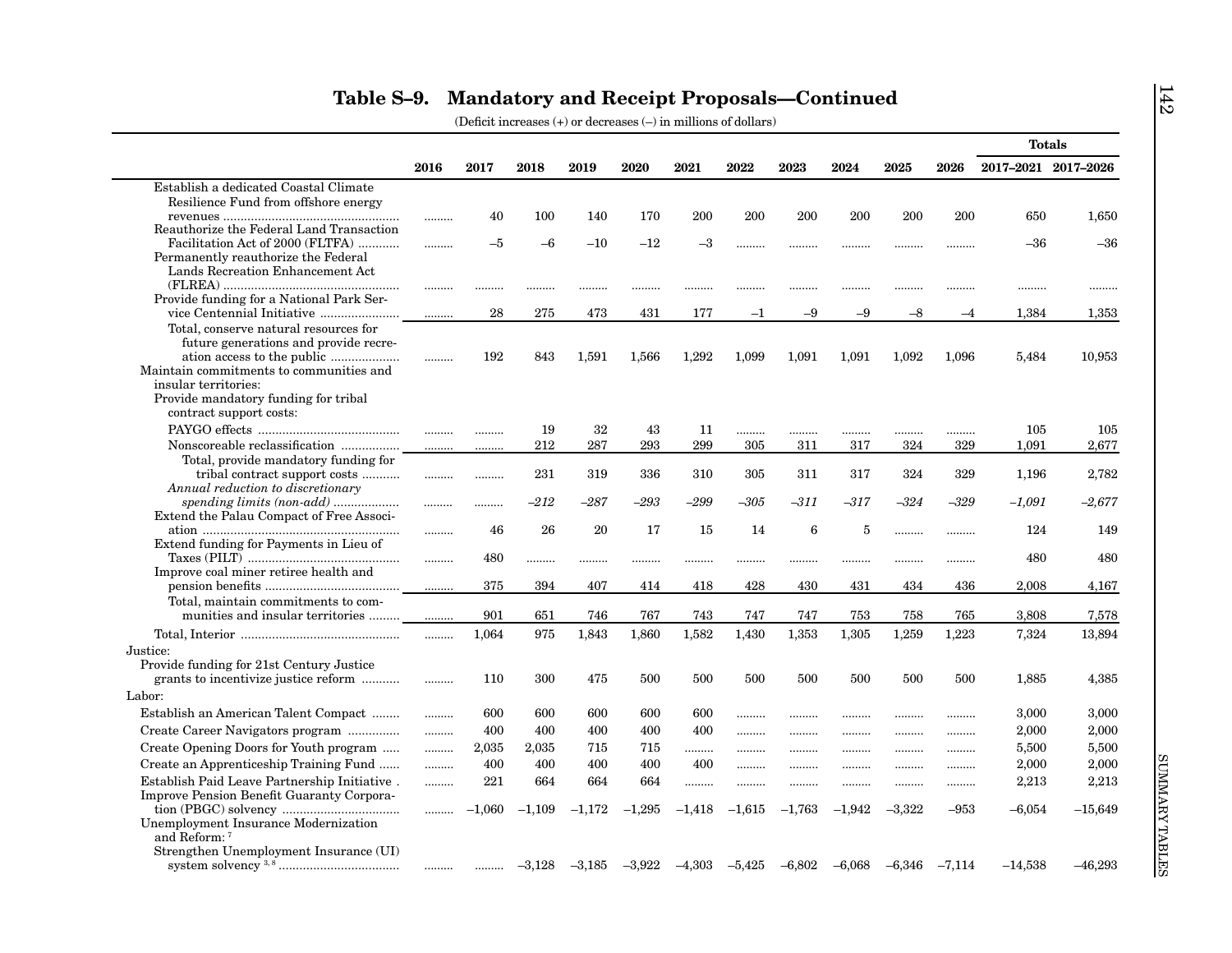|                                                                                                                                                                               |             |                |                |                |                |                |                |                |                |                |                | <b>Totals</b>       |           |
|-------------------------------------------------------------------------------------------------------------------------------------------------------------------------------|-------------|----------------|----------------|----------------|----------------|----------------|----------------|----------------|----------------|----------------|----------------|---------------------|-----------|
|                                                                                                                                                                               | 2016        | 2017           | 2018           | 2019           | 2020           | 2021           | 2022           | 2023           | 2024           | 2025           | 2026           | 2017-2021 2017-2026 |           |
| Improve UI Extended Benefits                                                                                                                                                  |             | 741            | 2,033          | 2,533          | 2,989          | 3,477          | 3,933          | 4,136          | 5,381          | 5,828          | 5,602          | 11,773              | 36,653    |
|                                                                                                                                                                               | .           | 2,057          | 2,587          | 1,224          | 1,185          | 950            | 854            | 1,340          | 1,267          | 1,299          | 1,348          | 8,003               | 14,111    |
| Expand Short-Time Compensation                                                                                                                                                | .           | 177            | 178            | 178            | 179            | 179            | 180            | 180            | 180            | 184            | 187            | 891                 | 1,802     |
| Create a wage insurance program                                                                                                                                               | .           | .              | 302            | 935            | 1,293          | 1,338          | 1,382          | 1,422          | 1,467          | 1,504          | 1,541          | 3,868               | 11,184    |
|                                                                                                                                                                               | .           | $-69$          | $-108$         | $-141$         | $-184$         | $-178$         | $-171$         | $-166$         | $-136$         | $-178$         | $-154$         | $-680$              | $-1,485$  |
| Implement cap adjustments for UI program                                                                                                                                      | .           | $-76$          | $-56$          | 8              | 13             | 14             | 13             | 11             | 10             | 8              | 6              | $-97$               | $-49$     |
| Outlays from reduction to discretionary                                                                                                                                       |             |                |                |                |                |                |                |                |                |                |                |                     |           |
|                                                                                                                                                                               |             | .              | -154           | $-157$         | $-160$         | $-163$         | -166           | $-170$         | $-173$         | $-177$         | –180           | -634                | $-1,500$  |
| Outlays from program integrity discretionary                                                                                                                                  |             | 30             | 5              | .              |                |                |                |                |                |                |                | 35                  | 35        |
| Create mandatory Reemployment Services<br>and Eligibility Assessment program <sup>3</sup>                                                                                     |             |                | $-28$          | $-322$         | $-326$         | $-308$         | $-229$         | $-228$         | $-233$         | $-210$         | $-211$         | $-984$              | $-2,095$  |
| Pilot models for providing multiple-employer                                                                                                                                  |             | 25             | 50             | 25             | .              | .              |                |                |                |                |                | 100                 | 100       |
| Expand Foreign Labor Certification fees                                                                                                                                       | $rac{1}{2}$ |                | .              |                |                |                |                |                |                |                |                |                     |           |
|                                                                                                                                                                               | .           | 5,451          | 4.820          | 2.862          | 2,711          | 1,151          | $-1,078$       | $-1,870$       | $-74$          | $-1.233$       | 252            | 16,995              | 12,992    |
| Treasury:                                                                                                                                                                     |             |                |                |                |                |                |                |                |                |                |                |                     |           |
| Establish a Pay for Success Incentive Fund<br>Authorize Treasury to locate and recover<br>assets of the United States and to retain a                                         |             | 29             | 21             | 10             | 24             | 40             | 56             | 46             | 42             | 27             | $\overline{5}$ | 124                 | 300       |
| portion of amounts collected to pay for the<br>Increase delinquent Federal non-tax debt                                                                                       | .           | $-8$           | $-8$           | $-8$           | $-8$           | -8             | -9             | $-9$           | $-9$           | $-9$           | $-9$           | $-40$               | -85       |
| collections by authorizing administrative<br>bank garnishment for non-tax debts<br>Allow offset of Federal income tax refunds to<br>collect delinquent State income taxes for | .           | $-32$          | $-32$          | $-32$          | $-32$          | $-32$          | -32            | $-32$          | $-32$          | $-32$          | $-32$          | $-160$              | $-320$    |
| Reduce costs for States collecting delinquent                                                                                                                                 |             |                | .              |                |                |                |                |                |                |                | .              |                     | .         |
|                                                                                                                                                                               |             |                |                | .              | .              | .              |                |                |                |                | .              |                     |           |
| Reauthorize the State Small Business Credit                                                                                                                                   | .           | 212            | 571            | 235            | 312            | 130            |                |                |                |                |                | 1,460               | 1,460     |
| Implement tax enforcement program integri-                                                                                                                                    |             | $-278$         | $-1.585$       | $-3,263$       | $-5,008$       | $-6,763$       | $-8,327$       | $-9,264$       | $-9.590$       | $-9,737$       | $-9,814$       | $-16,897$           | $-63,629$ |
| Outlays from discretionary cap adjustment                                                                                                                                     |             |                |                |                |                |                |                |                |                |                |                |                     |           |
| Create a Financing America's Infrastructure                                                                                                                                   |             | 458            | 890            | 1,255          | 1,622          | 1,996          | 2,125          | 2,153          | 2,180          | 2,206          | 2,231          | 6,221               | 17,116    |
| Establish Financial Innovation for Working<br>Families Challenge and Demonstration                                                                                            | .           | $\overline{2}$ | $\overline{2}$ | $\overline{2}$ | $\overline{2}$ | $\overline{2}$ | $\overline{2}$ | $\overline{2}$ | $\overline{2}$ | $\overline{2}$ | $\overline{2}$ | 10                  | 20        |
|                                                                                                                                                                               |             | 15             | 45             | 40             | .              |                |                |                |                |                |                | 100                 | 100       |
| Provide allotment for Puerto Rico earned<br>income tax credit (EITC) payments                                                                                                 |             | 601            | 613            | 626            | 640            | 655            | 670            | 685            | 701            | 717            | 734            | 3,135               | 6,642     |
|                                                                                                                                                                               |             | 541            | $-373$         | $-2,390$       | $-4.070$       | $-5.976$       | $-7,640$       | $-8.572$       | $-8.886$       | $-9.032$       | $-9.114$       | $-12,268$           | $-55,512$ |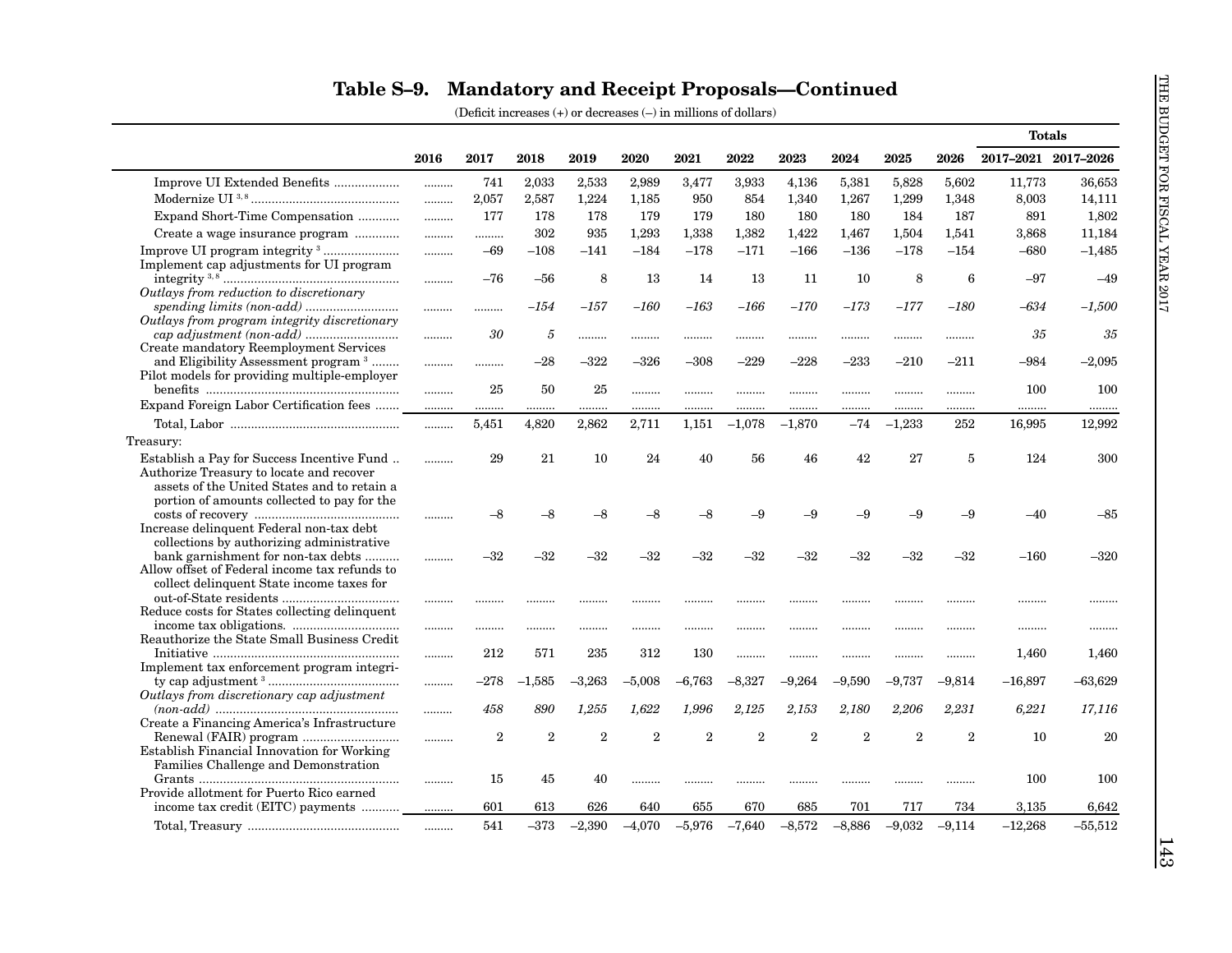|                                                                             |      |                |                |                |                |                |                |                |                |                |                | <b>Totals</b>       |                  |
|-----------------------------------------------------------------------------|------|----------------|----------------|----------------|----------------|----------------|----------------|----------------|----------------|----------------|----------------|---------------------|------------------|
|                                                                             | 2016 | 2017           | 2018           | 2019           | 2020           | 2021           | 2022           | 2023           | 2024           | 2025           | 2026           | 2017-2021 2017-2026 |                  |
| Veterans Affairs (VA):                                                      |      |                |                |                |                |                |                |                |                |                |                |                     |                  |
| Extend round-down of cost of living adjust-                                 |      |                |                |                |                |                |                |                |                |                |                |                     |                  |
|                                                                             |      | $^{-21}$       | -64            | $-120$         | $-169$         | -225           | –246           | -258           | $^{-272}$      | $-286$         | $-291$         | -599                | $-1,952$         |
| Extend round-down of cost of living adjust-                                 |      |                |                |                |                |                |                |                |                |                |                |                     |                  |
|                                                                             |      | $-1$           | $^{-1}$        | $-1$           | $-2$           | $-2$           | $-2$           | $-2$           | $-2$           | $-3$           | $-2$           | $-7$                | $-18$            |
| Provide burial receptacles for certain new                                  |      |                |                |                |                |                |                |                |                |                |                |                     |                  |
|                                                                             |      | $\overline{2}$ | 3              | 1              | $\overline{2}$ | 3              | $\overline{2}$ | $\overline{4}$ | $\overline{2}$ | $\overline{7}$ | 1              | 11                  | 27               |
|                                                                             |      | $\mathbf{1}$   | $\mathbf{1}$   | $\mathbf{1}$   | $\mathbf{1}$   | $\mathbf{1}$   | $\mathbf{1}$   | $\mathbf{1}$   | $\mathbf{1}$   | $\mathbf{1}$   | $\mathbf{1}$   | 5                   | 10               |
| Increase cap on vocational rehabilitation                                   |      |                |                |                |                |                |                |                |                |                |                |                     |                  |
|                                                                             | .    | 1              | $\mathbf{1}$   | 1              | 1              | 1              | $\mathbf{1}$   | $\mathbf{1}$   | 1              | 1              | $\mathbf{1}$   | 5                   | 10               |
| Extend supplemental service disabled veter-                                 |      |                |                |                |                |                |                |                |                |                |                |                     |                  |
|                                                                             |      |                |                | .              |                | 1              |                | .              | 1              | 1              | $\mathbf{1}$   | 1                   | $\overline{4}$   |
| Clarify evidentiary threshold at which VA is                                |      |                |                |                |                |                |                |                |                |                |                |                     |                  |
| required to provide medical examination                                     |      | $-120$         | $-125$         | $-130$         | $-135$         | $-140$         | $-146$         | $-152\,$       | $-158$         | $-164$         | $-171$         | $-650$              | $-1,441$         |
| Cap Post-9/11 GI Bill benefits for flight                                   |      |                |                |                |                |                |                |                |                |                |                |                     |                  |
|                                                                             | .    | $-44$          | $-45$          | -47            | $-50$          | -52            | $-54$          | -57            | $-59$          | $-62$          | $-65$          | $-238$              | $-535$           |
| Expand eligibility for Montgomery GI Bill                                   |      |                |                |                |                |                |                |                |                |                |                |                     |                  |
|                                                                             |      | $\overline{2}$ | $\overline{2}$ | $\overline{2}$ | $\overline{2}$ | $\mathbf{1}$   | $\overline{2}$ | 3              | $\overline{2}$ | $\overline{2}$ | $\overline{2}$ | 9                   | 20               |
| Extend authorization of work-study activi-                                  |      |                |                |                |                |                |                |                |                |                |                |                     |                  |
|                                                                             |      | $\mathbf{1}$   | 1              | $\mathbf{1}$   | $\mathbf{1}$   | $\mathbf{1}$   | $\mathbf{1}$   | $\mathbf{1}$   | $\overline{2}$ | $\mathbf{1}$   | $\mathbf{1}$   | $\overline{5}$      | 11               |
| Pro-rate GI Bill benefit usage for certification                            |      |                |                |                |                |                |                |                |                |                |                |                     |                  |
|                                                                             |      | $\mathbf{2}$   | 1              | 1              | 1              | $\mathbf{1}$   | $\mathbf{1}$   | $\mathbf{1}$   | 1              | $\overline{2}$ | $\overline{2}$ | 6                   | 13               |
| Modernize the definition of Automobile                                      |      |                |                |                |                |                |                |                |                |                |                |                     |                  |
|                                                                             |      | $^{-3}$        | $-3$           | $-2$           | $-1$           | $-2$           | $-2$           | $-2$           | $-1$           | $-1$           | $-1$           | $-11$               | $-18$            |
| Eliminate reductions of special monthly                                     |      |                |                |                |                |                |                |                |                |                |                |                     |                  |
| compensation for hospitalized veterans                                      |      |                | 1              | 1              | $\mathbf{1}$   |                | 1              | $\mathbf{1}$   | 1              | 1              | 1              | 3                   | 8                |
| Restore the eligibility of certain veterans for                             |      |                |                |                |                |                |                |                |                |                |                |                     |                  |
| special aid and attendance allowance                                        | .    | $\overline{2}$ | $\overline{2}$ | $\overline{2}$ | $\overline{2}$ | 3              | 3              | 3              | 3              | 3              | 3              | 11                  | 26               |
| Reissue VA benefit payments to all victims of                               |      |                | $\overline{2}$ |                | $\mathbf{2}$   | $\overline{2}$ | $\overline{2}$ | $\overline{2}$ | $\overline{2}$ | $\overline{2}$ | 2              |                     |                  |
|                                                                             |      | $\mathbf{2}$   |                | $\overline{2}$ |                |                |                |                |                |                |                | 10                  | 20               |
| Increase Burial Benefit Allowances with                                     |      |                | $\overline{2}$ | 3              | $\overline{5}$ | $\overline{7}$ | 9              | 11             | 13             |                | 18             | 18                  |                  |
| Remove annual income from net worth calcu-                                  | .    | 1              |                |                |                |                |                |                |                | 15             |                |                     | 84               |
|                                                                             |      |                |                |                |                |                |                |                |                |                | 1              |                     | $\overline{4}$   |
|                                                                             |      |                |                |                |                | 1              |                |                | 1              | 1              |                | 1                   |                  |
| Restore program entitlement when approval<br>is withdrawn during enrollment |      |                |                |                |                | 1              |                |                |                | 1              | 1              | 1                   | 3                |
| Add Section 12304b of Title 10 as qualifica-                                |      |                | .              | .              | .              |                |                |                |                |                |                |                     |                  |
| tion for active duty for GI Bill eligibility                                |      |                | 17             | 32             | 36             | 38             | 40             | 42             | 43             | 45             | 47             | 123                 | 340              |
| Move home modifications under a rehabili-                                   |      | .              |                |                |                |                |                |                |                |                |                |                     |                  |
| tation program to the Specially Adapted                                     |      |                |                |                |                |                |                |                |                |                |                |                     |                  |
|                                                                             |      | $-1$           | $-1$           | $-1$           | $-1$           |                |                | $-1$           | $-1$           | $-1$           | $-1$           | $-4$                | $-8$             |
|                                                                             |      |                |                |                |                |                |                |                |                |                |                |                     |                  |
| Expand eligibility for Medal of Honor marker                                | .    | .              |                | .              | .              |                |                |                |                |                |                | .                   |                  |
| Eliminate sunset date for vocational rehabil-                               |      |                | $-2$           | $-2$           | $-2$           |                |                |                |                |                |                |                     |                  |
|                                                                             | .    | 11             |                |                |                | $-1$           | $-1$           | $-1$           | $-1$           | $-1$           | $^{-1}$        | $\overline{4}$      | $^{-1}$          |
| Allow extension of a period of employment                                   |      |                |                |                |                |                |                |                |                |                |                |                     |                  |
|                                                                             |      | 1              |                |                |                |                |                | 1              |                |                |                | 1                   | $\boldsymbol{2}$ |
| Sunset Montgomery GI Bill Active Duty                                       |      |                |                |                |                |                |                |                |                |                |                |                     |                  |
|                                                                             |      |                |                | .              |                |                |                | 19             | 69             | 45             | 34             |                     | 167              |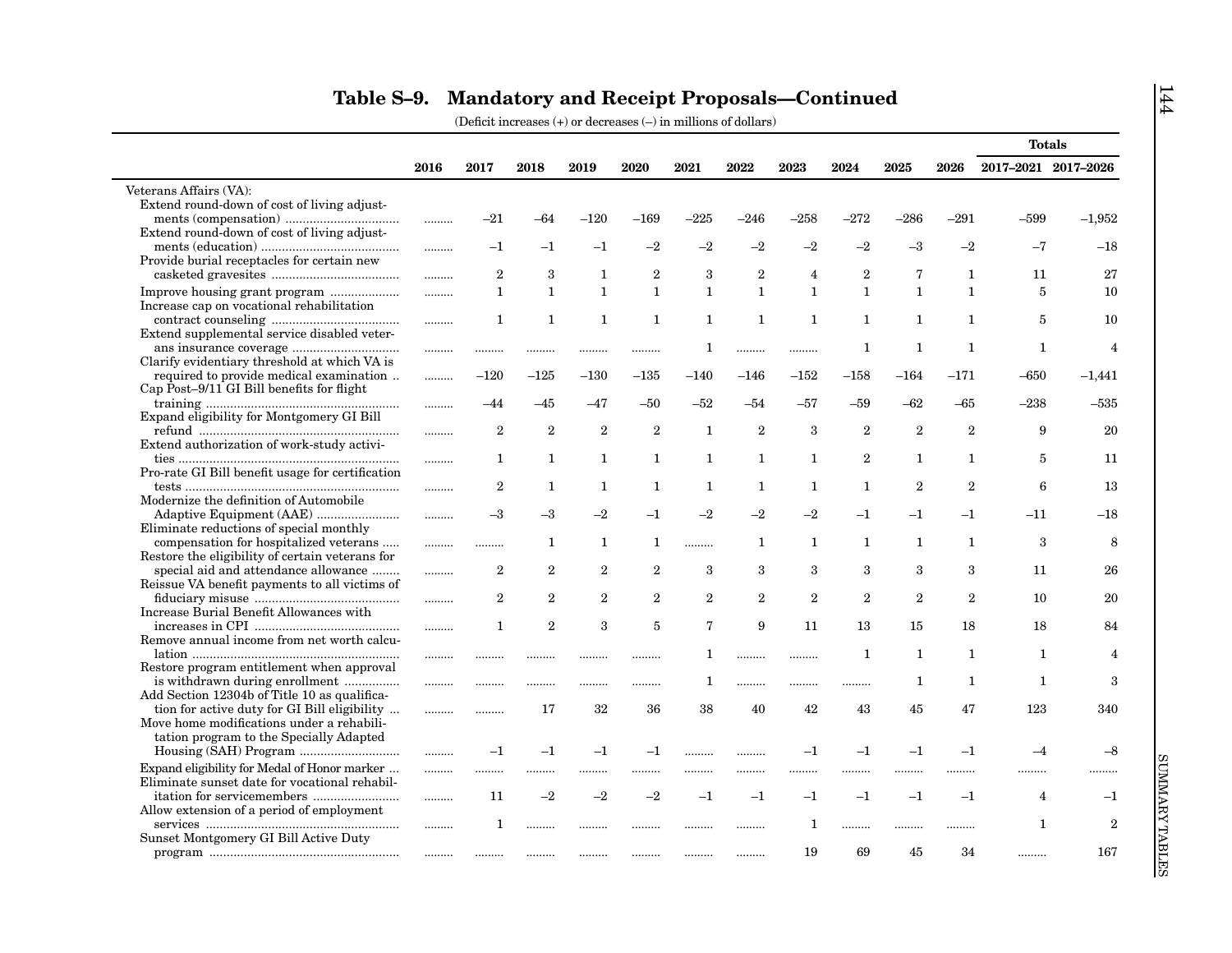|                                                                                                                                            |       |              |        |        |             |                |                |                |        |              |              | <b>Totals</b>       |          |
|--------------------------------------------------------------------------------------------------------------------------------------------|-------|--------------|--------|--------|-------------|----------------|----------------|----------------|--------|--------------|--------------|---------------------|----------|
|                                                                                                                                            | 2016  | 2017         | 2018   | 2019   | <b>2020</b> | 2021           | 2022           | 2023           | 2024   | 2025         | 2026         | 2017-2021 2017-2026 |          |
| Expansion of eligibility for medallion or<br>other device to signify status of deceased                                                    |       |              | 1      | 1      | 1           | $\mathbf{1}$   | 1              | $\mathbf{1}$   | 1      | $\mathbf{1}$ | $\mathbf{1}$ | $\overline{4}$      | 9        |
| <b>Expansion of Specially Adapted Housing</b><br>Assistance for certain veterans with dis-                                                 | <br>. | $\mathbf{2}$ | 3      | 3      | 3           | $\overline{2}$ |                |                |        |              |              | 13                  | 13       |
| Authorize the Secretary to establish debts<br>for breaching 38 U.S.C. Section 2101<br>(Specially Adapted Housing) contractual              |       |              |        |        |             |                |                |                |        |              |              |                     |          |
| Corps of Engineers:                                                                                                                        | .     | $-162$       | $-204$ | $-252$ | $-302$      | $-358$         | $-387$         | $-382$         | $-351$ | $-389$       | $-415$       | $-1,278$            | $-3,202$ |
| Reform inland waterways financing 3                                                                                                        | .     | $^{-3}$      | $-78$  | $-118$ | $-156$      | $-156$         | $-156$         | $-156$         | $-156$ | $-155$       | $-155$       | –511                | $-1,289$ |
| Environmental Protection Agency (EPA):<br>Eliminate statutory cap on pre-manufacture<br>Enact confidential business information            | .     | -4           | $-8$   | $-8$   | -8          |                |                | -8             | -8     | $-8$         | $-8$         | -36                 | -76      |
| Lift restrictions on EPA spending of Federal                                                                                               | .     | .            | $-2$   | $-2$   |             |                |                |                |        |              | .            | $-4$                | $-4$     |
| Insecticide, Fungicide, and Rodenticide Act                                                                                                |       | 6            | 6      | 1      |             | .              | .              |                | .      |              |              | 14                  | 14       |
| Total, Environmental Protection Agency                                                                                                     | .     | 2            | $-4$   | $-9$   | $-7$        | $-8$           | $-8$           | $-8$           | $-8$   | $-8$         | $-8$         | $-26$               | -66      |
| General Services Administration:<br>Establish an Information Technology Mod-<br>National Aeronautics and Space Administra-<br>tion (NASA): |       | 1,500        | 600    | 750    |             |                |                | .              | .      |              | .            | 2,850               | 2,850    |
| Provide additional R&D funding for NASA<br>National Science Foundation (NSF):                                                              | .     | 325          | 283    | 56     |             |                |                | .              | .      |              | .            | 664                 | 664      |
| Provide additional R&D funding for NSF<br>Other Defense-Civil Programs:                                                                    | .     | 77           | 157    | 88     | 34          | 13             | $\overline{4}$ | $\overline{4}$ | 23     |              | .            | 369                 | 400      |
| Increase TRICARE pharmacy copayments<br>Increase annual premiums for TRICARE-                                                              | .     | $-35$        | $-54$  | $-93$  | $-351$      | $-394$         | $-433$         | $-507$         | $-601$ | $-724$       | $-767$       | $-927$              | $-3,959$ |
| Increase TRICARE pharmacy copayments                                                                                                       | .     | $-3$         | $-16$  | $-44$  | $-85$       | $-117$         | $-153\,$       | $-192$         | $-235$ | $-281$       | –332         | $-265$              | $-1,458$ |
| Increase annual premiums for TFL enroll-                                                                                                   | .     | 322          | 338    | 355    | 374         | 394            | 415            | 438            | 463    | 487          | 514          | 1,783               | 4,100    |
| Enact changes to the military retirement re-<br>form enacted in the 2016 National Defense                                                  |       | 281          | 286    | 294    | 303         | 311            | 328            | 346            | 366    | 385          | 408          | 1,475               | 3,308    |
|                                                                                                                                            | .     | $-394$       | $-408$ | $-388$ | $-380$      | $-315$         | $-308$         | $-299$         | $-298$ | $-292$       | $-291$       | $-1,885$            | $-3,373$ |
| Total, Other Defense–Civil Programs<br>Office of Personnel Management:<br>Streamline Federal Employee Health Benefit                       | .     | 171          | 146    | 124    | $-139$      | $-121$         | $-151$         | $-214$         | $-305$ | $-425$       | $-468$       | 181                 | $-1,382$ |
| Plan (FEHBP) pharmacy benefit contract-                                                                                                    |       |              | $-69$  | $-127$ | $-141$      | $-151$         | $-161$         | $-173$         | $-184$ | $-198$       | $-212$       | $-488$              | $-1,416$ |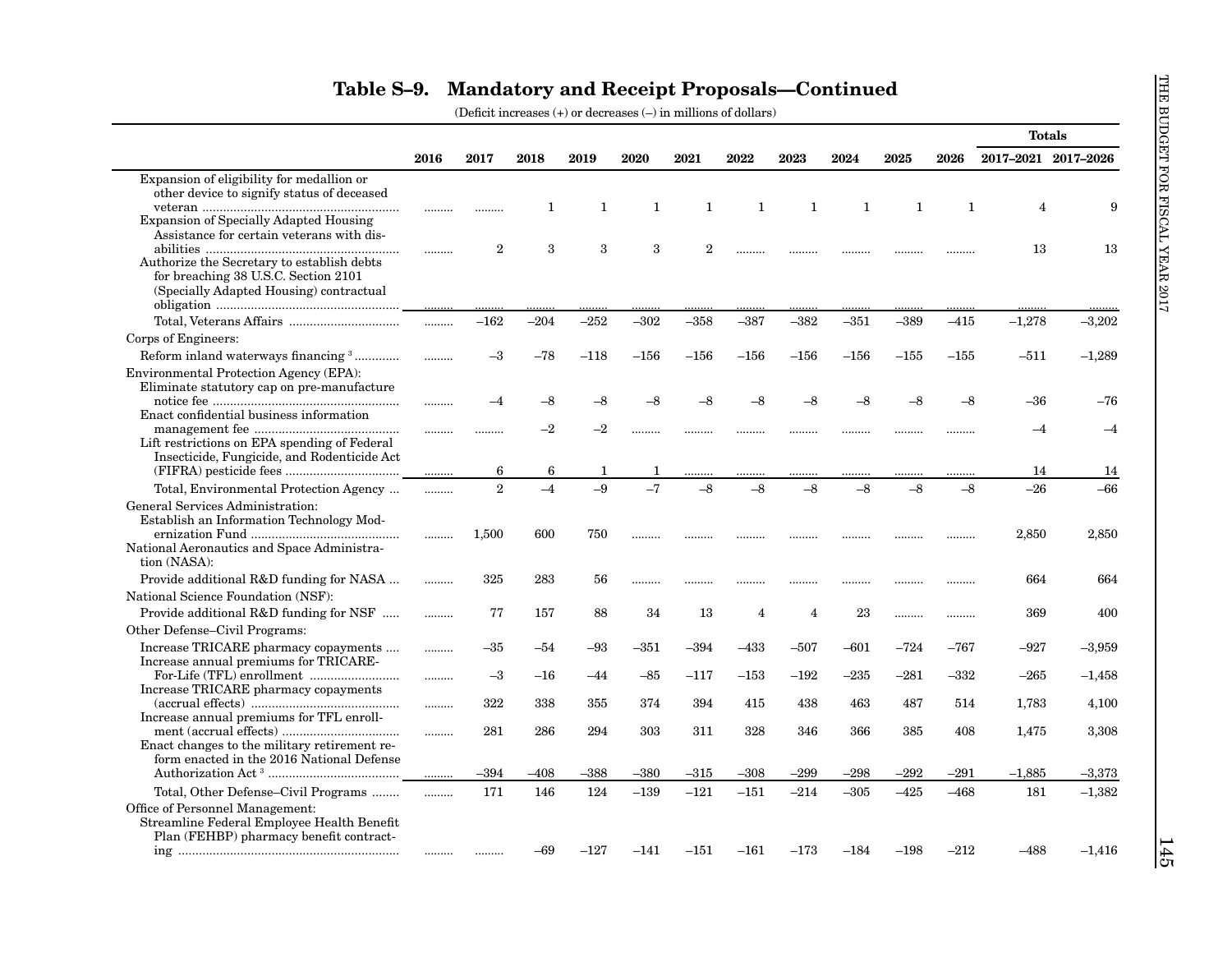|                                              |      |       |         |         |         |          |          |          |          |          |          | <b>Totals</b>       |          |
|----------------------------------------------|------|-------|---------|---------|---------|----------|----------|----------|----------|----------|----------|---------------------|----------|
|                                              | 2016 | 2017  | 2018    | 2019    | 2020    | 2021     | 2022     | 2023     | 2024     | 2025     | 2026     | 2017-2021 2017-2026 |          |
|                                              |      |       | $-1$    | $-3$    | $-5$    | $-7$     | $-8$     | $-12$    | $-15$    | $-18$    | $-19$    | $-16$               | $-88$    |
| Adjust FEHBP premiums for wellness           |      |       | 5       | $-11$   | $-47$   | $-81$    | $-119$   | $-164$   | $-233$   | $-315$   | $-421$   | $-134$              | $-1,386$ |
| Extend FEHBP to infants born to daughters    |      |       |         |         |         |          |          |          |          |          |          |                     |          |
| of FEHBP enrollees for 30 days               |      |       | 11      | 31      | 36      | 37       | 39       | 43       | 45       | 52       | 51       | 115                 | 345      |
| Add FEHBP to the Federal Anti-Kickback       |      |       |         |         |         |          |          |          |          |          |          |                     |          |
|                                              |      |       |         | .       | .       | .        |          |          |          |          |          | .                   |          |
| Total, Office of Personnel Management        | .    |       | $-54$   | $-110$  | $-157$  | $-202$   | $-249$   | $-306$   | $-387$   | $-479$   | $-601$   | $-523$              | $-2,545$ |
| Social Security Administration (SSA):        |      |       |         |         |         |          |          |          |          |          |          |                     |          |
| Hold fraud facilitators liable for overpay-  |      |       |         |         |         |          |          |          |          |          |          |                     |          |
|                                              |      |       |         | $^{-1}$ | $^{-1}$ | $^{-1}$  | $^{-1}$  | $^{-1}$  | $^{-1}$  | $^{-1}$  | $-1$     | $-3$                | $-8$     |
| Allow Government-wide use of Customs and     |      |       |         |         |         |          |          |          |          |          |          |                     |          |
| Border Protection (CBP) entry/exit data to   |      |       |         |         |         |          |          |          |          |          |          |                     |          |
|                                              |      |       |         | $^{-1}$ | $-5$    | $-11$    | $-20$    | $-26$    | $-31$    | $-40$    | $-43$    | $-17$               | $-177$   |
| Lower electronic wage reporting threshold to |      |       |         |         |         |          |          |          |          |          |          |                     |          |
|                                              |      |       | .       | .       | .       |          |          |          |          |          |          | .                   |          |
| Move from annual to quarterly wage report-   |      |       |         |         |         |          |          |          |          |          |          |                     |          |
|                                              |      | 20    | 30      | 90      | $-119$  | $-126$   | $-148$   | $-178$   | $-203$   | $-225$   | $-270$   | $-105$              | $-1,129$ |
| Improve collection of pension information    |      |       |         |         |         |          |          |          |          |          |          |                     |          |
| and transition to an alternative approach    |      |       |         |         |         |          |          |          |          |          |          |                     |          |
| based on years of non-covered earnings       |      | 18    | 28      | 24      | -433    | $-1,002$ | $-1,350$ | $-1,421$ | $-1,318$ | $-1,246$ | $-1.142$ | $-1,365$            | $-7,842$ |
| Establish workers compensation information   |      |       |         |         |         |          |          |          |          |          |          |                     |          |
|                                              |      | 5     | 5       |         |         |          |          |          |          |          |          | 10                  | 10       |
| Extend Supplemental Security Income (SSI)    |      |       |         | .       |         |          |          |          |          |          |          |                     |          |
| time limits for qualified refugees           |      | 48    | 57      | .       |         |          |          |          |          |          |          | 105                 | 105      |
| Conform treatment of State and local govern- |      |       |         |         |         |          |          |          |          |          |          |                     |          |
| ment EITC) and child tax credit (CTC for     |      |       |         |         |         |          |          |          |          |          |          |                     |          |
|                                              |      | .     |         |         | .       |          |          |          |          |          |          |                     |          |
| Terminate step-child benefits in the same    |      |       |         |         |         |          |          |          |          |          |          |                     |          |
|                                              |      |       | .       |         |         |          | .        | $^{-1}$  | $^{-1}$  | $^{-1}$  | $-1$     |                     | $-4$     |
| Use the Death Master File to prevent Feder-  |      |       |         |         |         |          |          |          |          |          |          |                     |          |
|                                              |      |       | .       | .       |         |          |          |          |          |          |          | .                   |          |
| Modernize SSA information technology         | .    | .     | 80      | 80      | 80      |          |          |          |          |          |          | 240                 | 240      |
| Authorize SSA to conduct a new continuing    |      |       |         |         |         |          |          |          |          |          |          |                     |          |
| disability review (CDR) when fraud was       |      |       |         |         |         |          |          |          |          |          |          |                     |          |
|                                              |      |       |         |         |         |          |          |          |          |          |          |                     |          |
| Authorize SSA to use all collection tools to |      |       |         |         |         |          |          |          |          |          |          |                     |          |
| recover funds in certain scenarios, such as  |      |       |         |         |         |          |          |          |          |          |          |                     |          |
| when someone improperly cashes a bene-       |      |       |         |         |         |          |          |          |          |          |          |                     |          |
| ficiary's check or removes a benefit from a  |      |       |         |         |         |          |          |          |          |          |          |                     |          |
|                                              |      |       | $^{-2}$ | $-2$    | $^{-3}$ |          |          | -5       | $-5$     | $-5$     | $-5$     | $-11$               | $-35$    |
| Allow SSA to use commercial databases to     |      |       |         |         |         |          |          |          |          |          |          |                     |          |
| verify real property data in the SSI pro-    |      |       |         |         |         |          |          |          |          |          |          |                     |          |
|                                              |      | $-12$ | $-28$   | $-44$   | -53     | -60      | -69      | $-70$    | $-68$    | $-76$    | $-79$    | $-197$              | $-559$   |
| Increase the minimum monthly Old-Age Sur-    |      |       |         |         |         |          |          |          |          |          |          |                     |          |
| vivors and Disability Insurance (OASDI)      |      |       |         |         |         |          |          |          |          |          |          |                     |          |
| overpayment collection from \$10 a month     |      |       |         |         |         |          |          |          |          |          |          |                     |          |
|                                              |      | –8    | -26     | –43     | -59     | $-77$    | $-93$    | $-107$   | $-135$   | –144     | $-156$   | $-213$              | $-848$   |
|                                              |      |       |         |         |         |          |          |          |          |          |          |                     |          |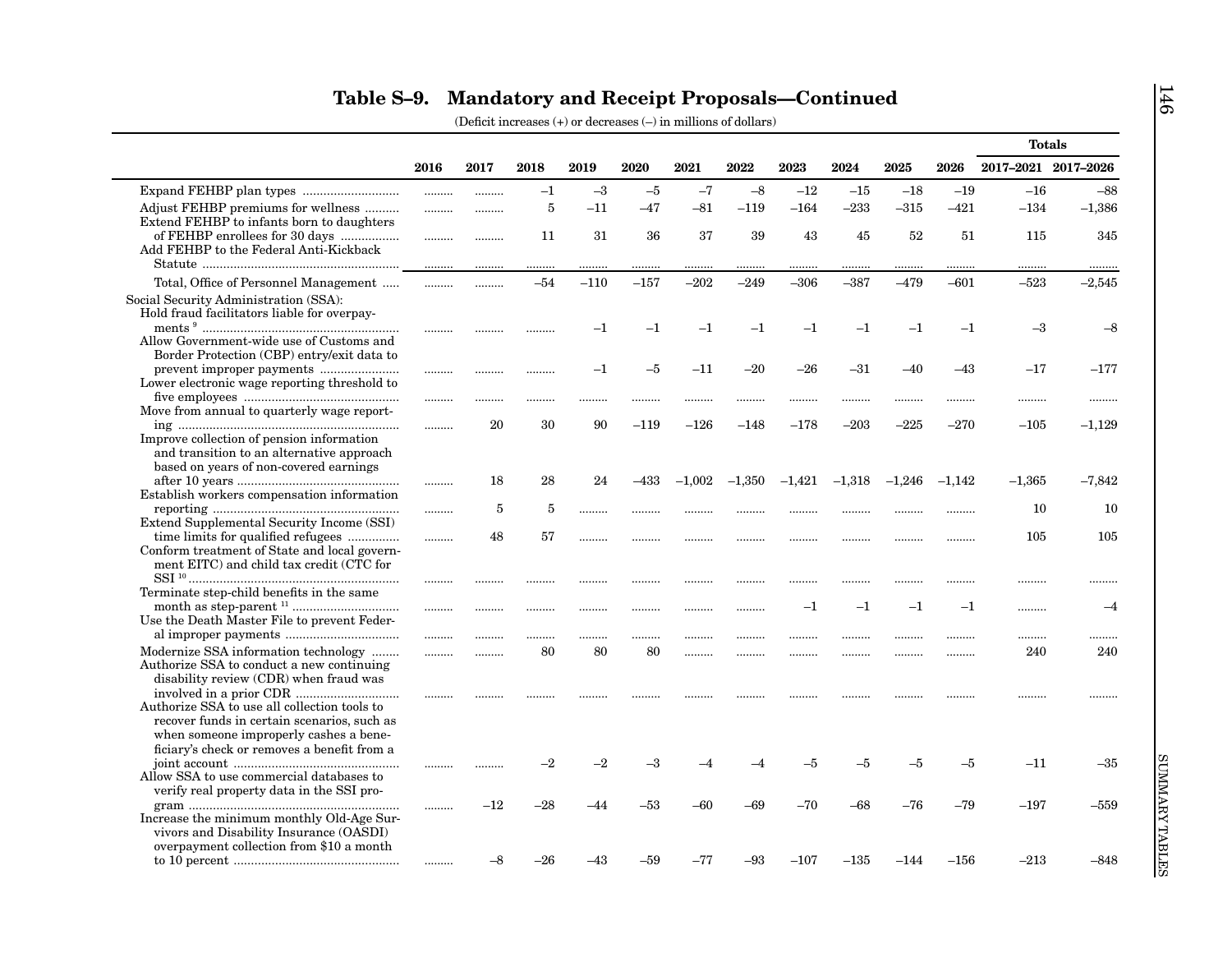|                                                                                                                                                                                           |        |                    |                |                         |                |                |                    |                    |                |           |                | <b>Totals</b>       |            |
|-------------------------------------------------------------------------------------------------------------------------------------------------------------------------------------------|--------|--------------------|----------------|-------------------------|----------------|----------------|--------------------|--------------------|----------------|-----------|----------------|---------------------|------------|
|                                                                                                                                                                                           | 2016   | 2017               | 2018           | 2019                    | 2020           | 2021           | 2022               | 2023               | 2024           | 2025      | 2026           | 2017-2021 2017-2026 |            |
| Exclude SSA debts from discharge in bank-                                                                                                                                                 |        |                    |                |                         |                |                |                    |                    |                |           |                |                     |            |
|                                                                                                                                                                                           |        | -9                 | $-18$          | $-23$                   | $-29$          | -34            | $-36$              | $-38$              | $-40$          | $-43$     | $-45$          | $-113$              | $-315$     |
| Eliminate SSI dedicated accounts                                                                                                                                                          | .      | 5                  | 3              |                         |                |                | .                  |                    | .              |           |                | 8                   | 8          |
| Modify the treatment of certain debt refer-                                                                                                                                               |        |                    |                |                         |                |                |                    |                    |                |           |                |                     |            |
| rals to the Treasury Offset Program                                                                                                                                                       |        | .                  | 6              | 5                       | 6              | 5              | 6                  | 5                  | 6              | 5         | 6              | 22                  | 50         |
| Total, Social Security Administration                                                                                                                                                     |        | 67                 | 135            | 85                      | $-616$         | $-1,310$       | $-1,715$           | $-1,842$           | $-1,796$       | $-1,776$  | $-1,736$       | $-1,639$            | $-10,504$  |
| Other Independent Agencies:                                                                                                                                                               |        |                    |                |                         |                |                |                    |                    |                |           |                |                     |            |
| Federal Communications Commission (FCC):<br>Enact Spectrum License User Fee and<br>allow the FCC to auction predominantly                                                                 |        | –225               | –325           | $-425$                  | $-550$         | $-550$         | $-550$             | $-550$             | –550           | $-550$    | $-550$         | $-2,075$            | $-4,825$   |
| Postal Service:<br>Enact Postal Service financial relief and                                                                                                                              | $-625$ | $-1,514$           | $-2,132$       | $-4.219$                | $-4,192$       | $-4,359$       | $-4,428$           | $-4,457$           | $-4,384$       | $-4,312$  | $-4.291$       | $-16,416$           | $-38,288$  |
| Railroad Retirement Board (RRB):<br>Amend Railroad Retirement Act and the<br>Railroad Unemployment Insurance Act<br>to include a felony charge for fraud<br>Promote RRB program integrity | <br>.  | <br>$\overline{4}$ | <br>4          | <br>4                   | 4              | 4              | <br>$\overline{4}$ | <br>$\overline{4}$ | <br>5          | <br>5     | <br>5          | <br>20              | <br>43     |
| Total, Railroad Retirement Board                                                                                                                                                          | .      | $\overline{4}$     | $\overline{4}$ | $\overline{\mathbf{4}}$ | $\overline{4}$ | $\overline{4}$ | $\overline{4}$     | $\overline{4}$     | $\overline{5}$ | $\bf 5$   | $\overline{5}$ | 20                  | 43         |
| National Infrastructure Bank:                                                                                                                                                             |        |                    |                |                         |                |                |                    |                    |                |           |                |                     |            |
|                                                                                                                                                                                           | .      | 33                 | 153            | 373                     | 595            | 831            | 1,058              | 1,158              | 1,233          | 1,207     | 1,062          | 1,985               | 7,703      |
| Total, Other Independent Agencies                                                                                                                                                         | $-625$ | $-1,702$           | $-2,300$       | $-4,267$                | $-4,143$       | $-4,074$       | $-3,916$           | $-3,845$           | $-3,696$       | $-3,650$  | $-3,774$       | $-16,486$           | $-35,367$  |
| Multi-Agency:                                                                                                                                                                             |        |                    |                |                         |                |                |                    |                    |                |           |                |                     |            |
| Establish hold harmless for Federal poverty                                                                                                                                               |        | 4,000              | 3,000          | $-5,000$                | $-10,000$      | $-20,000$      | $-20,000$          | $-25,000$          | $-29,000$      | $-34,000$ | $-34,000$      | $-28,000$           | $-170,000$ |
| Expand access to the National Directory of                                                                                                                                                | .<br>  | .<br>              | .              |                         | .              |                | <br>               |                    |                |           | .              | <br>                | .<br>      |
| Auction or assign via fee 1675–1680 mega-<br>Establish a consolidated TRICARE program<br>(mandatory effects in Coast Guard, Public                                                        | .      |                    | .              | $-150$                  | $-150$         |                |                    |                    |                |           | .              | $-300$              | $-300$     |
| Health Service, and National Oceanic and<br>Establish Interagency Coordinating Council                                                                                                    |        | 1                  | $-6$           | $^{-11}$                | $-12$          | $-13$          | $^{-15}$           | $-17$              | $-18$          | $-20$     | -22            | –41                 | $-133$     |
| Index the \$750 offset of SSA benefits to infla-                                                                                                                                          | .      | 51                 | 51             | 51                      | 51             | .              |                    |                    |                |           |                | 204                 | 204        |
| tion (Student Aid Bill of Rights proposal)<br>Enact 21st Century Clean Transportation                                                                                                     |        | 1,890              | 9              | 14                      | 21             | 27             | 33                 | 40                 | 46             | 53        | 60             | 1,961               | 2,193      |
|                                                                                                                                                                                           | .      | 5,392              | 14,616         | 22,470                  | 30,463         | 35,485         | 35,877             | 33,848             | 29,479         | 22,730    | 16,669         | 108,426             | 247,029    |
| Establish Family Energy Assistance Fund<br>Mandatory effects of proposal to authorize<br>additional Afghan Special Immigrant                                                              | .      | 1,445              | 2,903          | 4,343                   | 5,770          | 7,157          | 8,465              | 8,624              | 8,766          | 8,892     | 9,022          | 21,618              | 65,387     |
|                                                                                                                                                                                           |        |                    | 18             | 18                      | 16             | 15             | 16                 | 16                 | 15             | 15        | 16             | 67                  | 145        |
|                                                                                                                                                                                           | .      | 12,779             | 20,591         | 21,735                  | 26,159         | 22,671         | 24,376             | 17,511             | 9,288          | $-2,330$  | $-8,255$       | 103,935             | 144,525    |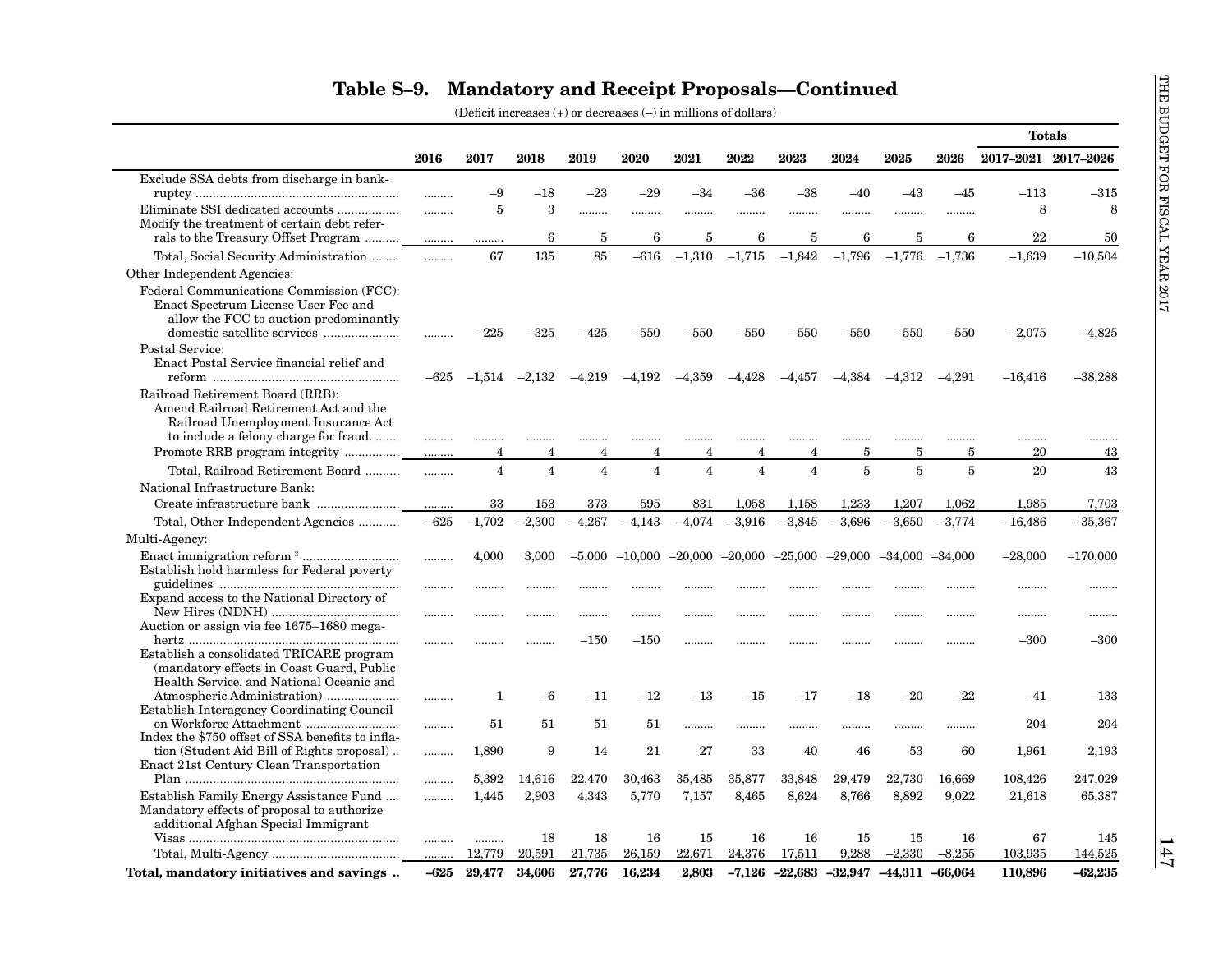|                                                                                                                                |      |           |           |                                                                                                     |           |           |           |           |           |           |                    | <b>Totals</b>       |            |
|--------------------------------------------------------------------------------------------------------------------------------|------|-----------|-----------|-----------------------------------------------------------------------------------------------------|-----------|-----------|-----------|-----------|-----------|-----------|--------------------|---------------------|------------|
|                                                                                                                                | 2016 | 2017      | 2018      | 2019                                                                                                | 2020      | 2021      | 2022      | 2023      | 2024      | 2025      | 2026               | 2017-2021 2017-2026 |            |
| Tax proposals:                                                                                                                 |      |           |           |                                                                                                     |           |           |           |           |           |           |                    |                     |            |
| Elements of business tax reform:                                                                                               |      |           |           |                                                                                                     |           |           |           |           |           |           |                    |                     |            |
| Reform the U.S. international tax system:<br>Restrict deductions for excessive inter-<br>est of members of financial reporting |      |           |           |                                                                                                     |           |           |           |           |           |           |                    |                     |            |
| Provide tax incentives for locating jobs<br>and business activity in the United                                                | .    | $-2,822$  | $-4,986$  | $-5,485$                                                                                            | $-6,033$  | $-6,637$  | $-7,300$  | $-8,030$  | $-8,833$  |           | $-9,717$ $-10,688$ | $-25,963$           | $-70,531$  |
| States and remove tax deductions for                                                                                           |      | 11        | 18        | 20                                                                                                  | 20        | 21        | 22        | 23        | 24        | 26        | 26                 | 90                  | 211        |
| Repeal delay in the implementation of<br>worldwide interest allocation                                                         |      | 1,406     | 2,400     | 2,496                                                                                               | 2,596     | 1,055     |           |           |           |           |                    | 9,953               | 9,953      |
| Impose a 19-percent minimum tax on                                                                                             |      | $-24,201$ | $-38,418$ | $-35,969$                                                                                           | $-33,192$ | $-32,831$ | $-34,211$ | $-35.651$ | $-37,117$ | $-38,635$ | $-40,166$          | $-164,611$          | $-350,391$ |
| Limit shifting of income through intangi-<br>Disallow the deduction for excess non-                                            |      | $-88$     | $-167$    | $-201$                                                                                              | $-237$    | $-275$    | $-315$    | $-361$    | $-413$    | $-473$    | $-542$             | $-968$              | $-3,072$   |
| taxed reinsurance premiums paid to                                                                                             |      | $-411$    | $-657$    | $-697$                                                                                              | $-731$    | $-771$    | $-815$    | $-848$    | $-882$    | $-918$    | $-958$             | $-3,267$            | $-7,688$   |
| Modify tax rules for dual capacity taxpay-                                                                                     |      | –465      | $-814$    | $-878$                                                                                              | $-930$    | $-970$    | $-992$    | $-1,032$  | $-1,074$  | $-1,121$  | $-1,359$           | $-4,057$            | $-9,635$   |
| Tax gain from the sale of a partnership<br>interest on look-through basis<br>Modify sections $338(h)(16)$ and $902$ to limit   |      | $-146$    | $-251$    | $-264$                                                                                              | $-277$    | $-291$    | $-305$    | $-321$    | –337      | $-354$    | $-371$             | $-1,229$            | $-2,917$   |
| credits when non-double taxation exists                                                                                        |      | $-59$     | $-102$    | $-105$                                                                                              | $-105$    | $-105$    | $-105$    | $-105$    | $-106$    | $-106$    | $-107$             | $-476$              | $-1,005$   |
| Close loopholes under subpart F<br>Restrict the use of hybrid arrangements                                                     |      | $-1,517$  | $-2,635$  | $-2,821$                                                                                            | $-3,019$  | $-3,230$  | $-3,453$  | $-3,692$  | $-3,945$  | $-4,215$  | $-4,501$           | $-13,222$           | $-33,028$  |
| Limit the ability of domestic entities to                                                                                      |      | $-115$    | $-201$    | $-215$                                                                                              | $-230$    | $-247$    | $-264$    | $-283$    | $-304$    | $-326$    | $-350$             | $-1,008$            | $-2,535$   |
|                                                                                                                                | .    | $-118$    | $-327$    | -556                                                                                                | $-807$    | $-1,083$  | $-1,383$  | $-1,711$  | $-2,068$  | $-2,457$  | $-2,880$           | $-2,891$            | $-13,390$  |
| Total, reform the U.S. international<br>Simplification and tax relief for small busi-                                          | .    |           |           | $-28,525$ $-46,140$ $-44,675$ $-42,945$ $-45,364$ $-49,121$ $-52,011$ $-55,055$ $-58,296$ $-61,896$ |           |           |           |           |           |           |                    | $-207,649$          | $-484,028$ |
| ness:                                                                                                                          |      |           |           |                                                                                                     |           |           |           |           |           |           |                    |                     |            |
| Expand expensing for small business<br>Expand simplified accounting for small<br>business and establish a uniform defi-        |      | 2,101     | 2,863     | 2,072                                                                                               | 1,625     | 1,335     | 1,132     | 1,009     | 961       | 971       | 997                | 9,996               | 15,066     |
| nition of small business for accounting<br>Increase the limitations for deductible new                                         |      | 6,248     | 4,874     | 2,819                                                                                               | 1,975     | 1,814     | 1,745     | 1,724     | 1,819     | 1,839     | 1,845              | 17,730              | 26,702     |
| business expenditures and consolidate<br>provisions for start-up and organiza-                                                 | .    | 490       | 484       | 477                                                                                                 | 473       | 471       | 469       | 465       | 461       | 456       | 452                | 2,395               | 4,698      |
| Expand and simplify the tax credit pro-<br>vided to qualified small employers for<br>non-elective contributions to employee    |      |           |           |                                                                                                     |           |           |           |           |           |           |                    |                     |            |
|                                                                                                                                |      |           |           |                                                                                                     |           |           |           |           |           |           |                    |                     |            |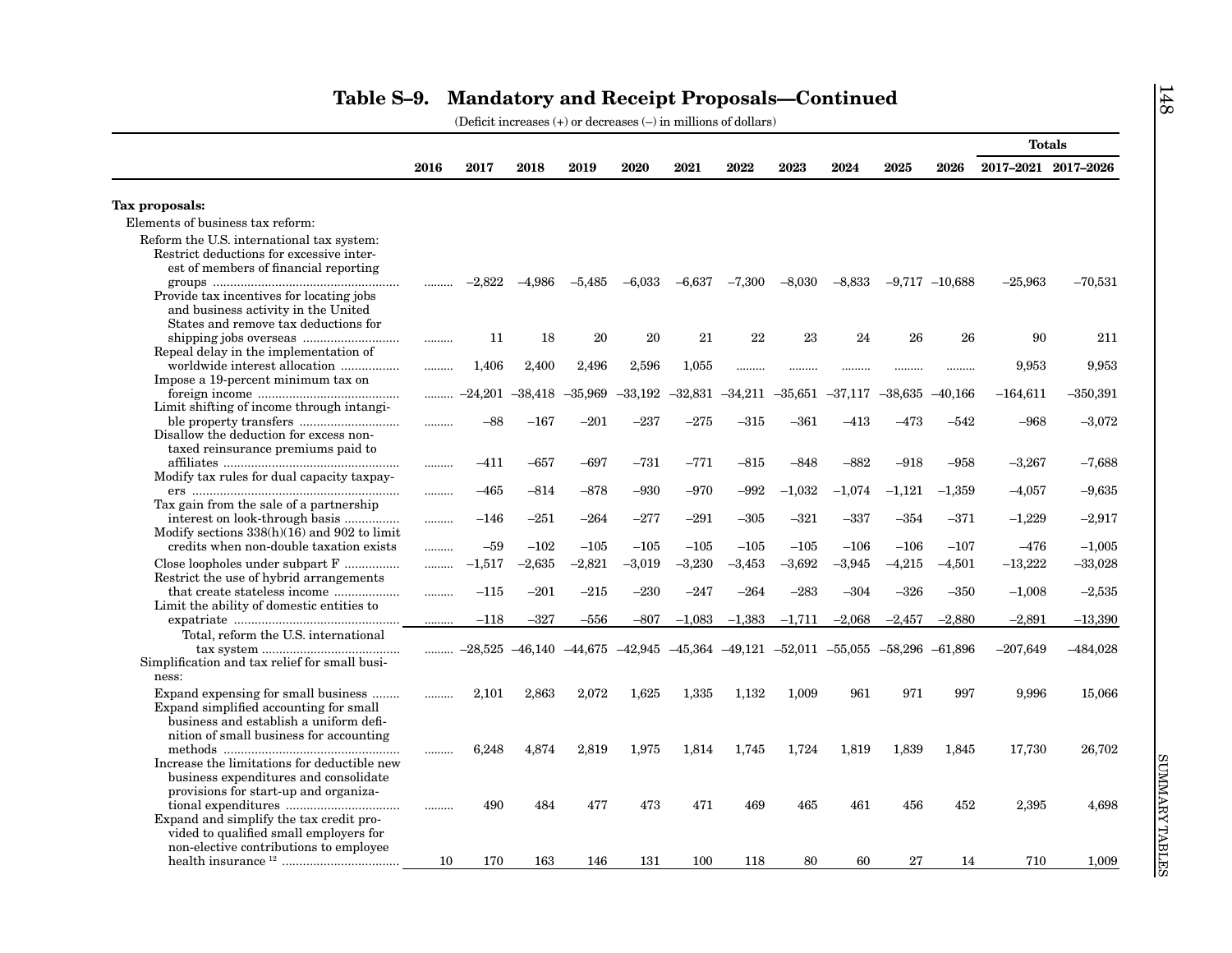|                                                                                                                           |              |                |             |       |             |       |                |       |         |        |        | <b>Totals</b>       |         |
|---------------------------------------------------------------------------------------------------------------------------|--------------|----------------|-------------|-------|-------------|-------|----------------|-------|---------|--------|--------|---------------------|---------|
|                                                                                                                           | 2016         | 2017           | 2018        | 2019  | 2020        | 2021  | 2022           | 2023  | 2024    | 2025   | 2026   | 2017-2021 2017-2026 |         |
| Total, simplification and tax relief for                                                                                  |              |                |             |       |             |       |                |       |         |        |        |                     |         |
| Incentives for job creation, manufacturing,<br>research, and clean energy:                                                | 10           | 9,009          | 8,384       | 5,514 | 4,204       | 3,720 | 3,464          | 3,278 | 3,301   | 3,293  | 3,308  | 30,831              | 47,475  |
| Enhance and simplify research incentives<br>Extend and modify certain employment<br>tax credits, including incentives for | .            | 959            | 1,896       | 2.154 | 2.409       | 2,660 | 2,913          | 3,166 | 3,426   | 3,690  | 3,964  | 10,078              | 27,237  |
| Provide new Manufacturing Communities                                                                                     |              | $\overline{2}$ | $\mathbf 7$ | 9     | 511         | 1,062 | 1,194          | 1,308 | 1,406   | 1,492  | 1,573  | 1,591               | 8,564   |
| Provide Community College Partnership                                                                                     |              | 97             | 277         | 483   | 619         | 693   | 751            | 788   | 677     | 417    | 107    | 2,169               | 4,909   |
|                                                                                                                           |              | 109            | 277         | 380   | 406         | 405   | 273            | 124   | 96      | 79     | 64     | 1,577               | 2,213   |
| Modify and permanently extend renewable<br>electricity production tax credit and                                          | .            | 301            | 610         | 681   | 829         | 902   | 836            | 786   | 752     | 730    | 723    | 3,323               | 7,150   |
| Modify and permanently extend the de-<br>duction for energy-efficient commercial                                          |              | 122            | 230         | 345   | 587         | 1,041 | 1,359          | 1,633 | 3,990   | 6,549  | 8,287  | 2,325               | 24,143  |
| Provide a carbon dioxide investment and                                                                                   |              | 159            | 268         | 281   | 285         | 283   | 279            | 277   | 273     | 270    | 272    | 1,276               | 2,647   |
| Provide additional tax credits for invest-<br>ment in qualified property used in a<br>qualifying advanced energy manufac- | .            | 9              | 34          | 47    | 48          | 388   | 709            | 409   | 791     | 677    | 338    | 526                 | 3,450   |
| Extend the tax credit for second genera-                                                                                  |              | 74             | 194         | 1,118 | 787         | 111   | $\overline{4}$ | $-34$ | $-28$   | $-14$  | $-3$   | 2,284               | 2,209   |
| Provide a tax credit for the production of                                                                                |              | 87             | 157         | 172   | 175         | 175   | 175            | 153   | 118     | 83     | 48     | 766                 | 1,343   |
| Provide a tax credit for medium- and                                                                                      | .            | 505            | 503         | 497   | 469         | 386   | 220            | 83    | $-161$  | $-296$ | –267   | 2,360               | 1,939   |
| heavy-duty alternative-fuel commercial<br>Modify and extend the tax credit for the                                        |              | 44             | 78          | 85    | 89          | 93    | 61             | 15    | .       |        |        | 389                 | 465     |
| construction of energy-efficient new                                                                                      | .            | 82             | 182         | 238   | 268         | 288   | 306            | 323   | 351     | 382    | 405    | 1.058               | 2,825   |
| Total, incentives for job creation,<br>manufacturing, research, and clean                                                 |              |                |             |       |             |       |                |       |         |        |        |                     |         |
| Incentives to promote regional growth:<br>Modify and permanently extend the New                                           |              | 2,550          | 4,713       | 6,490 | 7,482       | 8,487 | 9,080          | 9,031 | 11,691  | 14,059 | 15,511 | 29,722              | 89,094  |
| Reform and expand the Low-Income Hous-                                                                                    |              |                |             |       | 97          | 278   | 483            | 716   | 970     | 1,235  | 1,505  | 375                 | 5,284   |
|                                                                                                                           | 1            | 19             | 99          | 272   | 512         | 769   | 1,031          | 1,300 | 1,576   | 1,860  | 2,152  | 1,671               | 9,590   |
| Total, incentives to promote regional                                                                                     | $\mathbf{1}$ | 19             | 99          | 272   | 609         | 1.047 | 1.514          | 2,016 | 2.546   | 3.095  | 3.657  | 2,046               | 14,874  |
| Incentives for investment in infrastructure:<br>Provide America Fast Forward Bonds and                                    |              |                |             |       | $^{\rm -1}$ | 1     | .              |       | $^{-1}$ |        |        |                     | $^{-1}$ |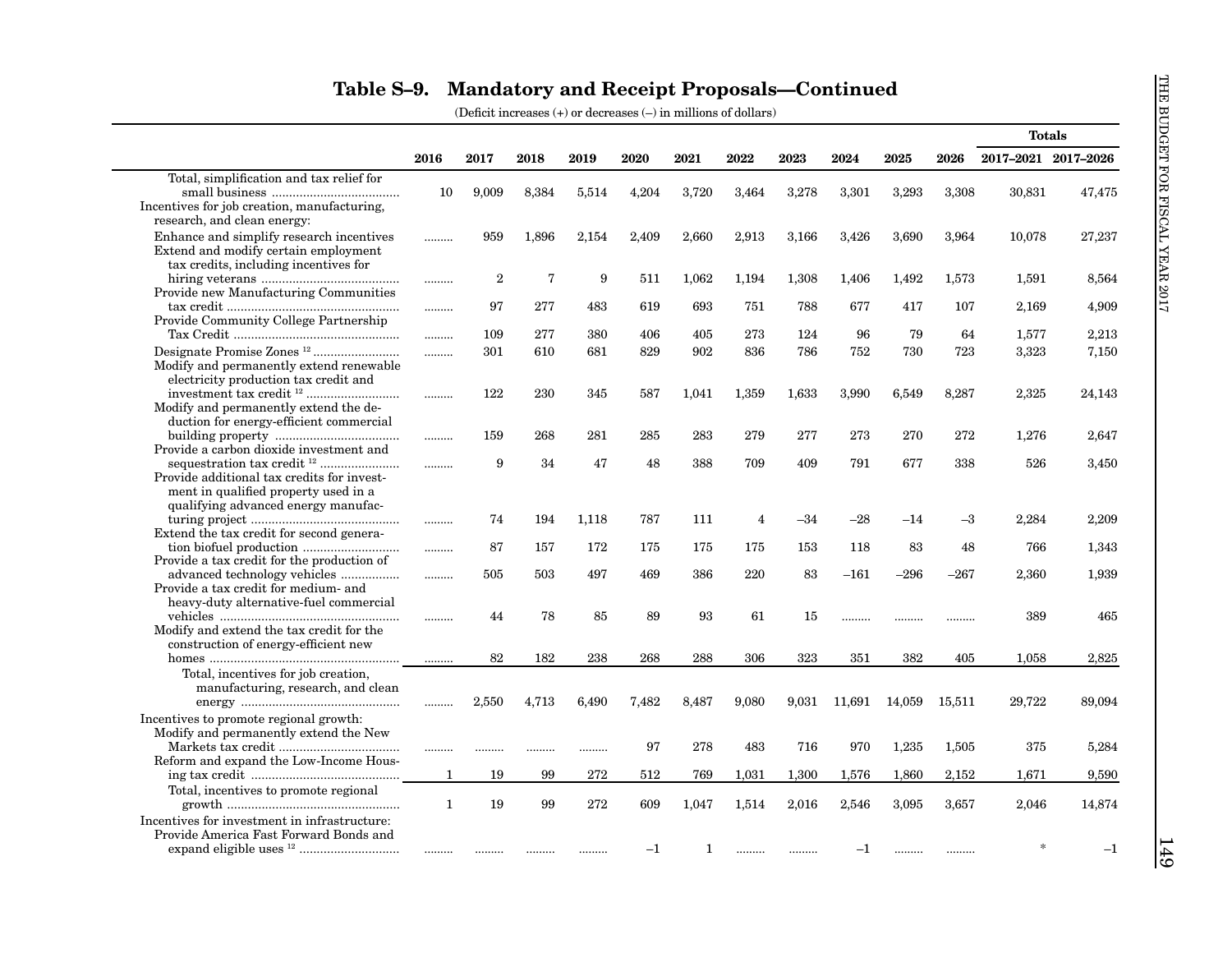|                                                                                |                 |                |          |          |                |          |              |                |          |          |                | <b>Totals</b>       |           |
|--------------------------------------------------------------------------------|-----------------|----------------|----------|----------|----------------|----------|--------------|----------------|----------|----------|----------------|---------------------|-----------|
|                                                                                | 2016            | 2017           | 2018     | 2019     | 2020           | 2021     | 2022         | 2023           | 2024     | 2025     | 2026           | 2017-2021 2017-2026 |           |
| Allow eligible uses of America Fast                                            |                 |                |          |          |                |          |              |                |          |          |                |                     |           |
| Forward Bonds to include financing all                                         |                 |                |          |          |                |          |              |                |          |          |                |                     |           |
| qualified private activity bond program                                        |                 |                |          |          |                |          |              |                |          |          |                |                     |           |
|                                                                                | .               | 1              | 4        | 10       | 15             | 20       | 26           | 32             | 38       | 44       | 48             | 50                  | 238       |
| Allow current refundings of State and                                          |                 |                |          |          |                |          |              |                |          |          |                |                     |           |
|                                                                                |                 | 1              | 5        | 5        | $\overline{5}$ | 5        | 5            | $\overline{5}$ | 5        | 5        | $\overline{5}$ | 21                  | 46        |
| Repeal the \$150 million non-hospital bond                                     |                 |                |          |          |                |          |              |                |          |          |                |                     |           |
| limitation on all qualified $501(c)(3)$                                        |                 |                |          |          |                |          |              |                |          |          |                |                     |           |
|                                                                                | .               | .              | 1        | 3        | 5              | 7        | 9            | 11             | 13       | 16       | 17             | 16                  | 82        |
| Increase national limitation amount for                                        |                 |                |          |          |                |          |              |                |          |          |                |                     |           |
| qualified highway or surface freight                                           |                 |                |          |          |                |          |              |                |          |          |                |                     |           |
|                                                                                | 6               | 28             | 60       | 93       | 125            | 153      | 167          | 163            | 136      | 96       | 55             | 459                 | 1,076     |
| Provide a new category of qualified pri-                                       |                 |                |          |          |                |          |              |                |          |          |                |                     |           |
| vate activity bonds for infrastructure                                         |                 |                |          |          |                |          |              |                |          |          |                |                     |           |
| projects referred to as "qualified public"                                     |                 |                |          |          |                |          |              |                |          |          |                |                     |           |
| $\begin{minipage}{0.9\linewidth} \textbf{infrastructure bonds} \end{minipage}$ | .               | 27             | 121      | 258      | 397            | 534      | 646          | 698            | 714      | 728      | 741            | 1,337               | 4,864     |
| Modify qualified private activity bonds for                                    |                 |                |          |          |                |          |              |                |          |          |                |                     |           |
|                                                                                |                 |                |          |          |                |          |              |                |          | .        |                |                     |           |
| Modify treatment of banks investing in                                         |                 |                |          |          |                |          |              |                |          |          |                |                     |           |
|                                                                                | .               | 5              | 38       | 131      | 225            | 317      | 405          | 493            | 574      | 630      | 616            | 716                 | 3,434     |
| Repeal tax-exempt bond financing of pro-                                       |                 |                |          |          |                |          |              |                |          |          |                |                     |           |
|                                                                                | .               | $-3$           | $-11$    | $-23$    | $-35$          | -47      | $-60$        | $-72$          | $-85$    | $-97$    | $-109$         | $-119$              | $-542$    |
| Allow more flexible research arrange-                                          |                 |                |          |          |                |          |              |                |          |          |                |                     |           |
| ments for purposes of private business                                         |                 |                |          |          |                |          |              |                |          |          |                |                     |           |
|                                                                                |                 |                |          | .        | 1              | 1        | $\mathbf{1}$ | 3              | 3        | 3        | $\overline{4}$ | $\overline{2}$      | 16        |
| Modify tax-exempt bonds for Indian tribal                                      |                 |                |          |          |                |          |              |                |          |          | 12             | 52                  |           |
|                                                                                |                 | $\overline{4}$ | 12       | 12       | 12             | 12       | 12           | 12             | 12       | 12       |                |                     | 112       |
| Total, incentives for investment in infra-                                     |                 |                |          |          |                |          |              |                |          |          |                |                     |           |
|                                                                                | $6\phantom{1}6$ | 63             | 230      | 489      | 749            | 1,003    | 1,211        | 1,345          | 1,409    | 1,437    | 1,389          | 2,534               | 9,325     |
| Eliminate fossil fuel tax preferences:                                         |                 |                |          |          |                |          |              |                |          |          |                |                     |           |
| Treat publicly-traded partnerships for                                         |                 |                |          |          |                |          |              |                |          |          |                |                     |           |
|                                                                                |                 |                | .        | .        |                | .        | $-201$       | $-280$         | $-295$   | $-309$   | $-323$         |                     | $-1,408$  |
| Eliminate oil and natural gas preferences:                                     |                 |                |          |          |                |          |              |                |          |          |                |                     |           |
| Repeal enhanced oil recovery credit                                            | .               | $-235$         | $-559$   | $-792$   | -979           | $-1,070$ | $-1,049$     | $-1,011$       | $-1,010$ | $-1,038$ | $-1,060$       | $-3,635$            | $-8,803$  |
| Repeal credit for oil and natural gas                                          |                 |                |          |          |                |          |              |                |          |          |                |                     |           |
| produced from marginal wells                                                   |                 |                |          |          |                |          |              |                |          |          |                |                     |           |
| Repeal expensing of intangible drilling                                        |                 |                |          |          |                |          |              |                |          |          |                |                     |           |
|                                                                                |                 | -966           | $-1,541$ | $-1,439$ | $-1,645$       | $-1,526$ | $-1,100$     | $-733$         | $-472$   | $-340$   | $-288$         | $-7,117$            | $-10,050$ |
| Repeal deduction for tertiary injectants                                       | .               | $-5$           | $-8$     | $-8$     | $-8$           | $-8$     | $-8$         | $-8$           | $-8$     | $-8$     | $-8$           | $-37$               | $-77$     |
| Repeal exception to passive loss limita-                                       |                 |                |          |          |                |          |              |                |          |          |                |                     |           |
| tions for working interests in oil and                                         |                 |                |          |          |                |          |              |                |          |          |                |                     |           |
|                                                                                |                 | $-9$           | $-12$    | $-12$    | $-12$          | $-11$    | $-10$        | $-10$          | $-9$     | $-9$     | $-9$           | -56                 | $-103$    |
| Repeal percentage depletion for oil and                                        |                 |                |          |          |                |          |              |                |          |          |                |                     |           |
|                                                                                | .               | $-483$         | $-770$   | $-725$   | $-666$         | –589     | –509         | $-429$         | $-350$   | $-270$   | $-199$         | $-3,233$            | $-4,990$  |
| Repeal domestic manufacturing deduc-                                           |                 |                |          |          |                |          |              |                |          |          |                |                     |           |
| tion for oil and natural gas produc-                                           |                 |                |          |          |                |          |              |                |          |          |                |                     |           |
|                                                                                | .               | –470           | $-836$   | –869     | –901           | –932     | -962         | –993           | $-1,026$ | $-1,062$ | $-1.098$       | $-4,008$            | $-9,149$  |

150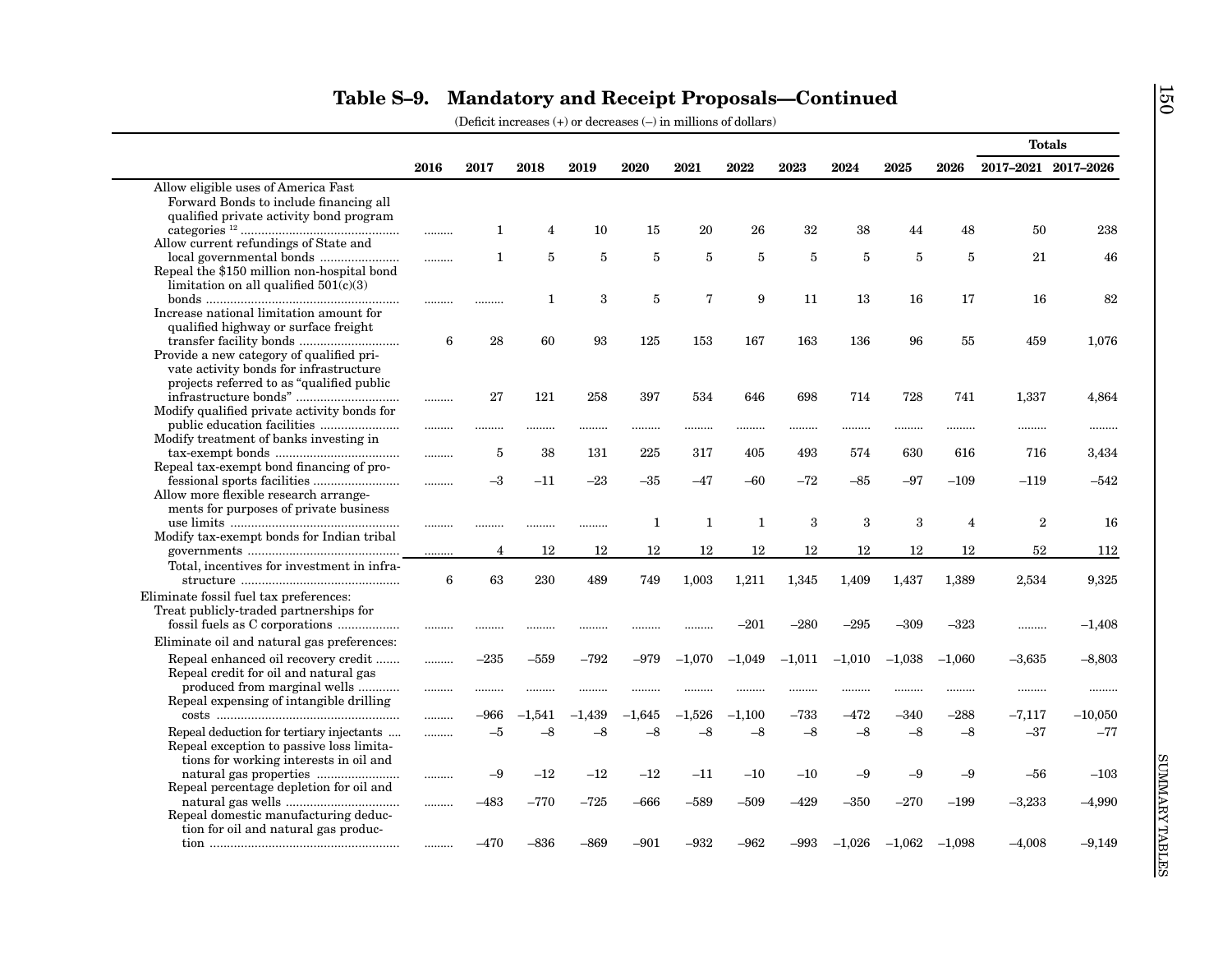|                                              |      |          |          |          |          |          |           |          |          |          |          | <b>Totals</b>       |           |
|----------------------------------------------|------|----------|----------|----------|----------|----------|-----------|----------|----------|----------|----------|---------------------|-----------|
|                                              | 2016 | 2017     | 2018     | 2019     | 2020     | 2021     | 2022      | 2023     | 2024     | 2025     | 2026     | 2017-2021 2017-2026 |           |
| Increase geological and geophysical          |      |          |          |          |          |          |           |          |          |          |          |                     |           |
| amortization period for independent          |      |          |          |          |          |          |           |          |          |          |          |                     |           |
|                                              |      | $-54$    | $-197$   | $-307$   | $-296$   | $-235$   | $-170$    | $-103$   | $-58$    | -47      | $-48$    | $-1.089$            | $-1,515$  |
| Subtotal, eliminate oil and natural          |      |          |          |          |          |          |           |          |          |          |          |                     |           |
|                                              | .    | $-2,222$ | $-3,923$ | $-4,152$ | $-4,507$ | $-4,371$ | $-3,808$  | $-3,287$ | $-2,933$ | $-2,774$ | $-2,710$ | $-19,175$           | $-34,687$ |
| Eliminate coal preferences:                  |      |          |          |          |          |          |           |          |          |          |          |                     |           |
| Repeal expensing of exploration and          |      |          |          |          |          |          |           |          |          |          |          |                     |           |
|                                              |      | $-20$    | $-35$    | $-35$    | $-33$    | $-32$    | $-30$     | $-27$    | $-25$    | $-24$    | $-24$    | $-155$              | $-285$    |
| Repeal percentage depletion for hard         |      |          |          |          |          |          |           |          |          |          |          |                     |           |
|                                              |      | $-113$   | $-183$   | $-177$   | $-145$   | $-114$   | $-99$     | -87      | $-75$    | -66      | -62      | $-732$              | $-1,121$  |
| Repeal capital gains treatment for roy-      |      |          |          |          |          |          |           |          |          |          |          |                     |           |
|                                              |      | $-26$    | $-52$    | $-52$    | $-52$    | $-52$    | -52       | -52      | $-52$    | -52      | -52      | $-234$              | $-494$    |
| Repeal domestic manufacturing deduc-         |      |          |          |          |          |          |           |          |          |          |          |                     |           |
| tion for the production of coal and          |      |          |          |          |          |          |           |          |          |          |          |                     |           |
|                                              |      | $-11$    | $-20$    | $-21$    | $-22$    | $-23$    | $-24$     | $-25$    | $-26$    | $-27$    | $-28$    | -97                 | $-227$    |
| Subtotal, eliminate coal                     |      |          |          |          |          |          |           |          |          |          |          |                     |           |
|                                              | .    | $-170$   | $-290$   | $-285$   | $-252$   | $-221$   | $-205$    | $-191$   | $-178$   | $-169$   | $-166$   | $-1,218$            | $-2,127$  |
| Total, eliminate fossil fuel tax             |      |          |          |          |          |          |           |          |          |          |          |                     |           |
|                                              |      | $-2,392$ | $-4,213$ | $-4,437$ | $-4,759$ | $-4,592$ | $-4,214$  | $-3,758$ | $-3,406$ | $-3,252$ | $-3,199$ | $-20,393$           | $-38,222$ |
| Reform the treatment of financial and insur- |      |          |          |          |          |          |           |          |          |          |          |                     |           |
| ance industry products:                      |      |          |          |          |          |          |           |          |          |          |          |                     |           |
| Require that derivative contracts be         |      |          |          |          |          |          |           |          |          |          |          |                     |           |
| marked to market with resulting gain         |      |          |          |          |          |          |           |          |          |          |          |                     |           |
|                                              | .    | $-3,674$ | $-5,415$ | $-4,347$ | $-2.743$ | $-1,665$ | $-1,124$  | –679     | $-466$   | $-434$   | $-405$   | $-17,844$           | $-20,952$ |
| Modify rules that apply to sales of life     |      | $-26$    | $-44$    | $-46$    | $-48$    | $-50$    | $-54$     | $-56$    | $-58$    | $-61$    | $-63$    | $-214$              | $-506$    |
| Modify proration rules for life insurance    |      |          |          |          |          |          |           |          |          |          |          |                     |           |
| company general and separate accounts        |      | $-345$   | $-527$   | $-534$   | $-551$   | $-579$   | $-609$    | $-628$   | $-642$   | $-658$   | $-681$   | $-2,536$            | $-5,754$  |
| Expand pro rata interest expense disallow-   | .    |          |          |          |          |          |           |          |          |          |          |                     |           |
| ance for corporate-owned life insurance      | .    | $-116$   | $-232$   | $-337$   | $-457$   | $-597$   | –753      | $-910$   | $-1,075$ | $-1,245$ | $-1,422$ | $-1,739$            | $-7,144$  |
| Conform net operating loss (NOL) rules       |      |          |          |          |          |          |           |          |          |          |          |                     |           |
| of life insurance companies to those of      |      |          |          |          |          |          |           |          |          |          |          |                     |           |
|                                              | .    | $-18$    | $-28$    | $-30$    | $-31$    | $-33$    | -35       | $-36$    | $-38$    | -39      | -41      | $-140$              | $-329$    |
| Total, reform the treatment of               |      |          |          |          |          |          |           |          |          |          |          |                     |           |
| financial and insurance industry             |      |          |          |          |          |          |           |          |          |          |          |                     |           |
|                                              |      | $-4,179$ | $-6.246$ | $-5.294$ | $-3.830$ | $-2.924$ | $-2.575$  | $-2,309$ | $-2.279$ | $-2.437$ | $-2.612$ | $-22,473$           | –34,685   |
| Other business revenue changes and loop-     |      |          |          |          |          |          |           |          |          |          |          |                     |           |
| hole closers:                                |      |          |          |          |          |          |           |          |          |          |          |                     |           |
| Repeal LIFO method of accounting for         |      |          |          |          |          |          |           |          |          |          |          |                     |           |
|                                              |      | $-5,369$ | $-7,647$ | $-8,307$ | $-8,394$ | $-8,611$ | $-8,082$  | $-8,032$ | $-8,455$ | $-9,475$ | $-8.963$ | $-38,328$           | $-81,335$ |
| Repeal lower-of-cost-or-market inventory     |      |          |          |          |          |          |           |          |          |          |          |                     |           |
|                                              |      | $-878$   | $-1,321$ | $-1,381$ | $-1,390$ | $-521$   | $-240$    | $-250$   | $-260$   | $-271$   | $-283$   | $-5,491$            | $-6,795$  |
| Modify like-kind exchange rules              |      | $-2,684$ | $-7,828$ | $-6,889$ | $-5,903$ | $-4,870$ | $-3,986$  | $-3,668$ | $-3,748$ | $-3,831$ | $-3,916$ | $-28,174$           | $-47,323$ |
| Modify depreciation rules for purchases of   |      |          |          |          |          |          |           |          |          |          |          |                     |           |
| general aviation passenger aircraft          | .    | –48      | $-159$   | $-260$   | $-345$   | $-460$   | $^{-511}$ | $-434$   | $-346$   | $-286$   | $-208$   | $-1,272$            | $-3,057$  |
| Expand the definition of substantial built-  |      |          |          |          |          |          |           |          |          |          |          |                     |           |
| in loss for purposes of partnership loss     |      |          |          |          |          |          |           |          |          |          |          |                     |           |
|                                              |      | -7       | -8       | $-8$     | -8       | -9       | -9        | $-10$    | $-10$    | $-10$    | $-10$    | $-40$               | $-89$     |
| Extend partnership basis limitation rules    |      |          |          |          |          |          |           |          |          |          |          |                     |           |
| to nondeductible expenditures                |      | $-89$    | $-122$   | $-126$   | $-129$   | $-132$   | $-134$    | $-136$   | $-139$   | $-141$   | $-144$   | $-598$              | $-1,292$  |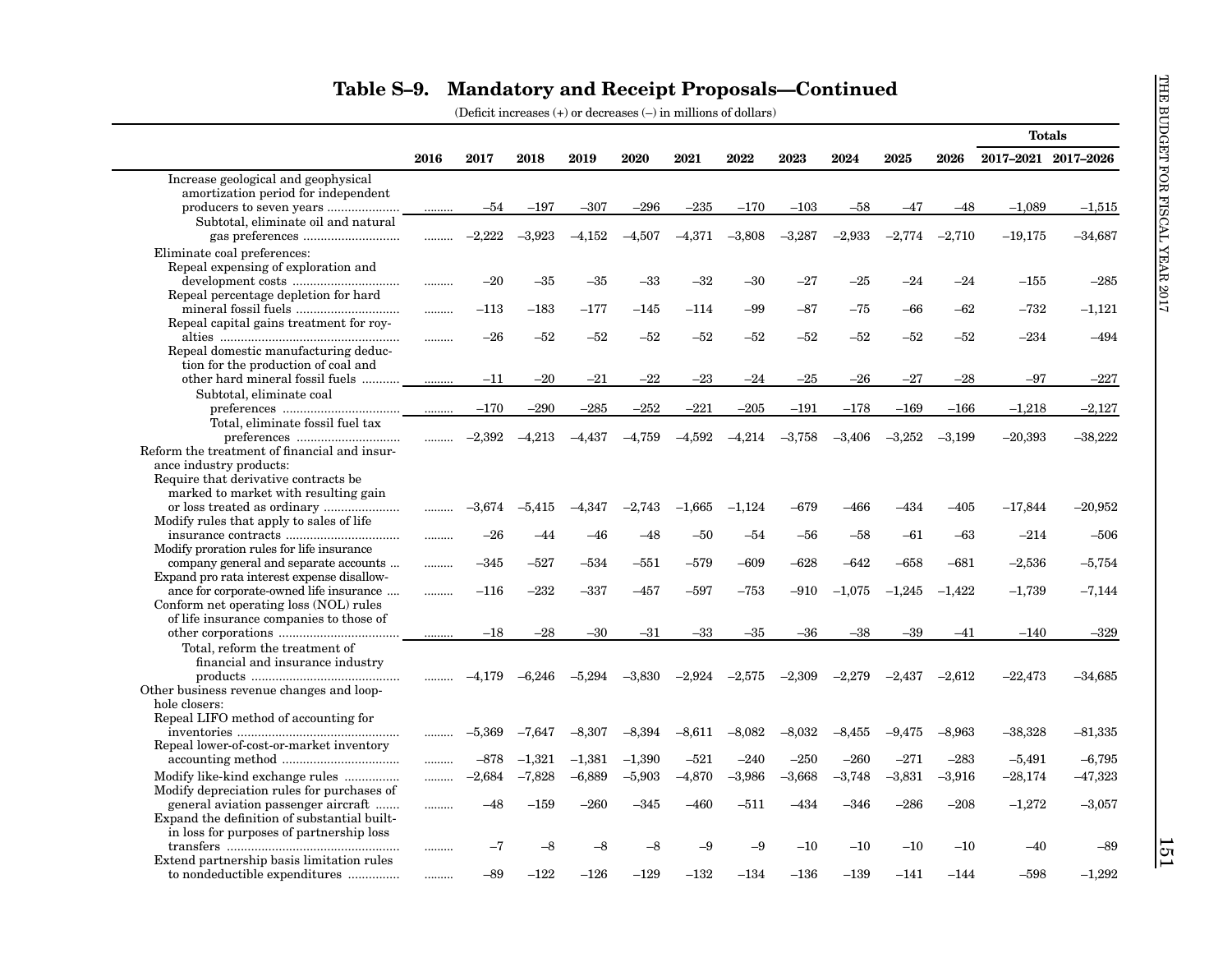|                                                                                                                                                                                                                                                                              |      |                |        |                                                            |        |                     |                                                                              |          |                                         |                     |          | <b>Totals</b>       |            |
|------------------------------------------------------------------------------------------------------------------------------------------------------------------------------------------------------------------------------------------------------------------------------|------|----------------|--------|------------------------------------------------------------|--------|---------------------|------------------------------------------------------------------------------|----------|-----------------------------------------|---------------------|----------|---------------------|------------|
|                                                                                                                                                                                                                                                                              | 2016 | 2017           | 2018   | 2019                                                       | 2020   | 2021                | 2022                                                                         | 2023     | 2024                                    | 2025                | 2026     | 2017-2021 2017-2026 |            |
| Deny deduction for punitive damages                                                                                                                                                                                                                                          | .    | $-48$          | $-70$  | $-72$                                                      | $-73$  | $-76$               | $-77$                                                                        | $-79$    | $-80$                                   | $-82$               | $-84$    | $-339$              | $-741$     |
| Conform corporate ownership standards                                                                                                                                                                                                                                        |      | $^{-1}$        | $-16$  | $-31$                                                      | $-32$  | $-33$               | $-34$                                                                        | $-35$    | $-36$                                   | $-38$               | $-40$    | $-113$              | $-296$     |
| Tax corporate distributions as dividends                                                                                                                                                                                                                                     | .    | $-48$          | $-82$  | $-87$                                                      | $-91$  | $-95$               | -99                                                                          | $-104$   | $-109$                                  | $-114$              | $-119$   | $-403$              | $-948$     |
|                                                                                                                                                                                                                                                                              | .    | $-729$         | $-883$ | $-921$                                                     | $-961$ | $-1,004$            | $-1,047$                                                                     | $-1,092$ | $-1,140$                                | $-1,189$            | $-1,241$ | $-4,498$            | $-10,207$  |
| Repeal the excise tax credit for distilled<br>spirits with flavor and wine additives 13                                                                                                                                                                                      |      | $-82$          | $-109$ | $-109$                                                     | $-109$ | $-109$              | $-109$                                                                       | $-109$   | $-109$                                  | $-109$              | $-109$   | $-518$              | $-1,063$   |
| Total, other revenue changes and loop-                                                                                                                                                                                                                                       |      |                |        | $-9,983$ $-18,245$ $-18,191$ $-17,435$ $-15,920$ $-14,328$ |        |                     |                                                                              |          | $-13,949$ $-14,432$ $-15,546$ $-15,117$ |                     |          | $-79,774$           | $-153,146$ |
| Total, elements of business tax reform                                                                                                                                                                                                                                       |      |                |        |                                                            |        |                     | $17 - 33,438 - 61,418 - 59,832 - 55,925 - 54,543 - 54,969 - 56,357 - 56,225$ |          |                                         | $-57,647$ $-58,959$ |          | $-265,156$          | $-549,313$ |
| Transition to a reformed business tax system:<br>Impose a 14-percent one-time tax on previ-<br>ously untaxed foreign income                                                                                                                                                  | .    |                |        | $-35,930$ $-59,883$ $-59,883$ $-59,883$                    |        | $-59,883$ $-23,953$ |                                                                              | .        | .                                       |                     | .        | $-275,462$          | $-299,415$ |
| Middle-class and pro-work tax reforms:                                                                                                                                                                                                                                       |      |                |        |                                                            |        |                     |                                                                              |          |                                         |                     |          |                     |            |
| Reform child care tax incentives <sup>12</sup><br>Simplify and better target tax benefits for                                                                                                                                                                                | .    | 684            | 3,539  | 3,720                                                      | 3,909  | 4,081               | 4,277                                                                        | 4,459    | 4,652                                   | 5,009               | 5,492    | 15,933              | 39,822     |
| Expand the EITC for workers without quali-                                                                                                                                                                                                                                   | .    | 19             | 4,518  | 4,622                                                      | 4,561  | 5,089               | 5,375                                                                        | 5,778    | 6,090                                   | 6,465               | 6,272    | 18,809              | 48,789     |
| Simplify the rules for claiming the EITC for                                                                                                                                                                                                                                 | .    | 468            | 6,255  | 6,387                                                      | 6,495  | 6,628               | 6,756                                                                        | 6,894    | 7,028                                   | 7,176               | 7,322    | 26,233              | 61,409     |
| workers without qualifying children <sup>12</sup>                                                                                                                                                                                                                            | .    | 41             | 550    | 540                                                        | 547    | 560                 | 572                                                                          | 587      | 601                                     | 615                 | 629      | 2.238               | 5,242      |
| Provide a second-earner tax credit <sup>12</sup>                                                                                                                                                                                                                             | .    | 2,037          | 8,926  | 9,065                                                      | 9,160  | 9,281               | 9,429                                                                        | 9,563    | 9,703                                   | 9,841               | 10,016   | 38,469              | 87,021     |
| Extend exclusion from income for cancella-                                                                                                                                                                                                                                   |      |                |        |                                                            |        |                     |                                                                              |          |                                         |                     |          |                     |            |
| tion of certain home mortgage debt                                                                                                                                                                                                                                           | .    | 2,467          | 822    | .                                                          |        |                     |                                                                              |          |                                         |                     | .        | 3,289               | 3,289      |
| Total, middle-class and pro-work tax                                                                                                                                                                                                                                         |      | 5,716          | 24,610 | 24,334                                                     | 24,672 | 25,639              | 26,409                                                                       | 27,281   | 28,074                                  | 29,106              | 29.731   | 104,971             | 245,572    |
| Reforms to retirement and health benefit plans:                                                                                                                                                                                                                              |      |                |        |                                                            |        |                     |                                                                              |          |                                         |                     |          |                     |            |
| Provide for automatic enrollment in IRAs,<br>including a small employer tax credit,<br>increase the tax credit for small employer<br>plan start-up costs, and provide an addi-<br>tional tax credit for small employer plans<br>newly offering auto-enrollment <sup>12</sup> |      |                | 959    |                                                            |        | 1.722               |                                                                              |          |                                         |                     |          |                     | 15.902     |
| Expand penalty-free withdrawals for long-                                                                                                                                                                                                                                    |      | .              |        | 1,556                                                      | 1,672  |                     | 1,779                                                                        | 1,885    | 1,989                                   | 2,119               | 2,221    | 5,909               |            |
| Require retirement plans to allow long-term                                                                                                                                                                                                                                  | .    | 226            | 231    | 235                                                        | 240    | 245                 | 250                                                                          | 255      | 260                                     | 265                 | 270      | 1,177               | 2,477      |
|                                                                                                                                                                                                                                                                              | .    | 46             | 47     | 49                                                         | 50     | 51                  | 52                                                                           | 53       | 55                                      | 56                  | 57       | 243                 | 516        |
|                                                                                                                                                                                                                                                                              |      |                | .      |                                                            | .      | .                   |                                                                              | .        |                                         |                     |          |                     |            |
| Simplify minimum required distribution                                                                                                                                                                                                                                       | .    | $\overline{5}$ | 6      | $\overline{2}$                                             | $-4$   | $-19$               | $-37$                                                                        | -61      | $-91$                                   | $-127$              | $-172$   | $-10$               | $-498$     |
| Allow all inherited plan and IRA balances to                                                                                                                                                                                                                                 |      |                |        |                                                            |        |                     |                                                                              |          |                                         |                     |          |                     |            |
| Permit unaffiliated employers to maintain a                                                                                                                                                                                                                                  | .    |                | .      |                                                            |        |                     |                                                                              |          | .                                       |                     |          |                     |            |
| single multi-employer defined contribution<br>Improve the excise tax on high cost employ-                                                                                                                                                                                    | .    | 97             | 137    | 147                                                        | 155    | 169                 | 181                                                                          | 196      | 209                                     | 230                 | 246      | 705                 | 1,767      |
|                                                                                                                                                                                                                                                                              |      |                |        |                                                            |        |                     |                                                                              |          |                                         |                     |          |                     |            |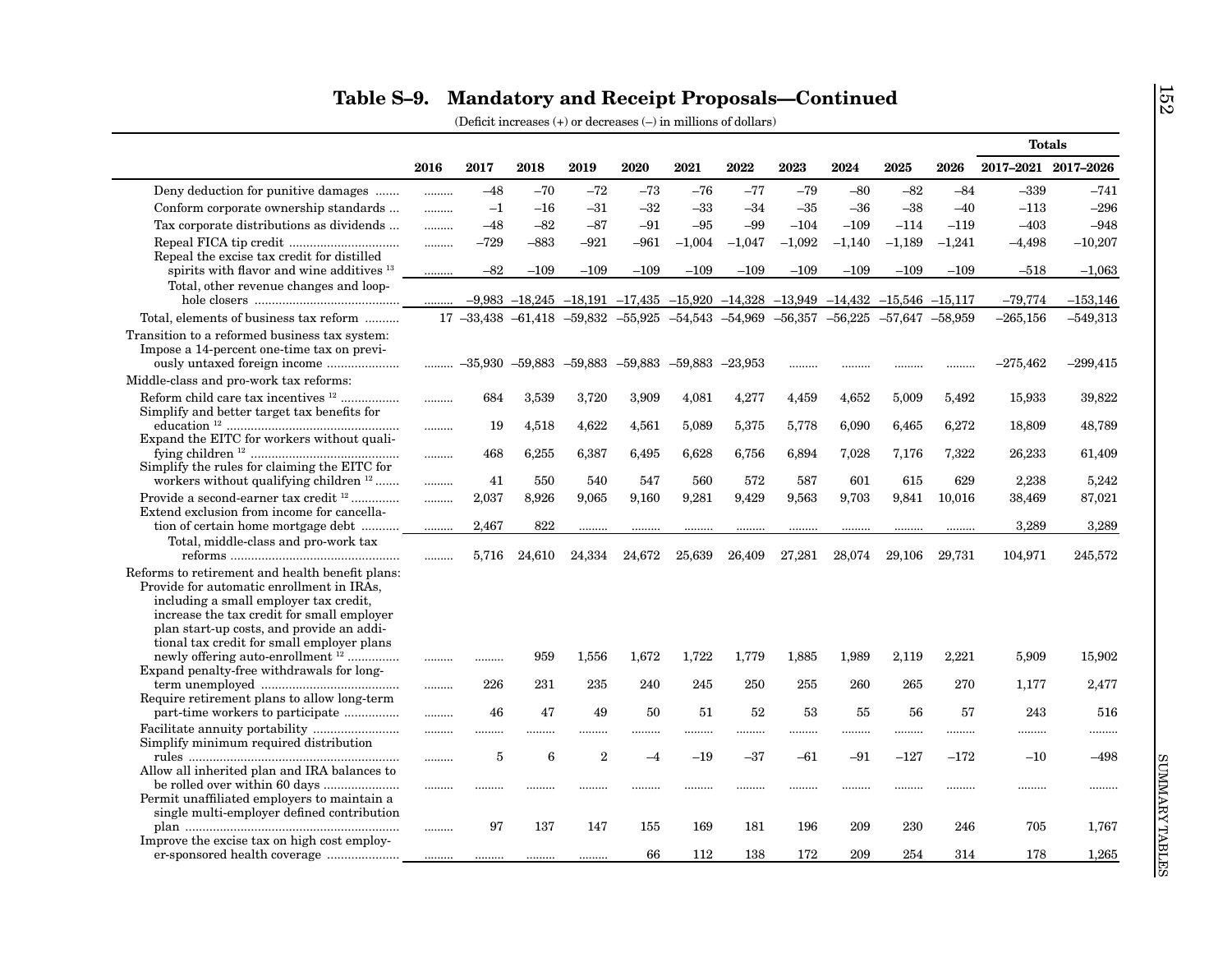|                                                                                                                                            |          |           |           |           |                                                                       |           |           |           |           |                                                                                                                    |           | <b>Totals</b>       |                         |
|--------------------------------------------------------------------------------------------------------------------------------------------|----------|-----------|-----------|-----------|-----------------------------------------------------------------------|-----------|-----------|-----------|-----------|--------------------------------------------------------------------------------------------------------------------|-----------|---------------------|-------------------------|
|                                                                                                                                            | 2016     | 2017      | 2018      | 2019      | 2020                                                                  | 2021      | 2022      | 2023      | 2024      | 2025                                                                                                               | 2026      | 2017-2021 2017-2026 |                         |
| Total, reforms to retirement and health                                                                                                    |          |           |           |           |                                                                       |           |           |           |           |                                                                                                                    |           |                     |                         |
| Reforms to capital gains taxation, upper-income.<br>tax benefits, and the taxation of financial<br>institutions:                           |          | 374       | 1,380     | 1,989     | 2,179                                                                 | 2,280     | 2,363     | 2,500     | 2,631     | 2,797                                                                                                              | 2,936     | 8,202               | 21,429                  |
| Reduce the value of certain tax expenditures                                                                                               | .        |           |           |           |                                                                       |           |           |           |           | $-31,092$ $-50,403$ $-54,946$ $-59,515$ $-63,910$ $-68,322$ $-72,776$ $-77,183$ $-81,525$ $-85,866$                |           | $-259,866$          | $-645,538$              |
| Reform the taxation of capital income<br>Implement the Buffett Rule by imposing a                                                          | .        |           |           |           | $-14,757$ $-24,669$ $-20,639$ $-22,015$ $-23,211$ $-23,426$ $-24,696$ |           |           |           | $-25,976$ | $-27,254$ $-28,565$                                                                                                |           | $-105,291$          | $-235,208$              |
|                                                                                                                                            | .        | $-7.848$  | 62        | $-1.317$  | $-3,102$                                                              | $-4,035$  | $-4,136$  | $-4,170$  | $-4.240$  | $-4.334$                                                                                                           | $-4.388$  | $-16,240$           | $-37,508$               |
|                                                                                                                                            | $\ldots$ |           |           |           |                                                                       |           |           |           |           | $-5,653$ $-11,084$ $-10,949$ $-11,163$ $-11,420$ $-11,683$ $-11,952$ $-12,226$ $-12,508$ $-12,795$                 |           | $-50,269$           | $-111,433$              |
| Total, reforms to capital gains taxation,<br>upper-income tax benefits, and the taxa-<br>tion of financial institutions                    |          |           |           |           |                                                                       |           |           |           |           | $\ldots$ $-59,350$ $-86,094$ $-87,851$ $-95,795$ $-102,576$ $-107,567$ $-113,594$ $-119,625$ $-125,621$ $-131,614$ |           |                     | $-431,666$ $-1,029,687$ |
| Loophole closers:<br>Require current inclusion in income of<br>accrued market discount and limit the<br>accrual amount for distressed debt | .        | -4        | $-12$     | $-20$     | $-28$                                                                 | $-34$     | -42       | -50       | $-58$     | -69                                                                                                                | $-79$     | -98                 | $-396$                  |
| Require that the cost basis of stock that is a<br>covered security must be determined using                                                |          |           |           |           |                                                                       |           |           |           |           |                                                                                                                    |           |                     |                         |
| Tax carried (profits) interests as ordinary                                                                                                |          | .         | $-74$     | $-223$    | $-377$                                                                | $-539$    | $-634$    | $-657$    | $-684$    | $-713$                                                                                                             | -744      | $-1,213$            | $-4,645$                |
| Require non-spouse beneficiaries of deceased<br>IRA owners and retirement plan partici-                                                    |          | $-2,619$  | $-2,633$  | $-2,520$  | $-2,420$                                                              | $-2,351$  | $-1,932$  | $-1,472$  | $-1,213$  | $-1.121$                                                                                                           | $-1.029$  | $-12,543$           | $-19,310$               |
| pants to take inherited distributions over                                                                                                 | .        | $-111$    | $^{-285}$ | $-471$    | -660                                                                  | $-853$    | $-891$    | $-841$    | $-780$    | $-718$                                                                                                             | $-654$    | $-2,380$            | $-6,264$                |
| Limit the total accrual of tax-favored retire-<br>Rationalize Net Investment Income and                                                    |          | $-1,616$  | $-2,302$  | $-2,406$  | $-2,639$                                                              | $-2,947$  | $-3,084$  | $-3,465$  | $-3,606$  | $-3,828$                                                                                                           | $-4.085$  | $-11,910$           | $-29,978$               |
|                                                                                                                                            |          | $-16.660$ | $-23,276$ | $-24,773$ | $-25.913$                                                             | $-26.943$ | $-28.124$ | $-29,421$ | $-30,816$ | $-32.163$                                                                                                          | $-33.570$ | $-117,565$          | $-271,659$              |
| Limit Roth conversions to pre-tax dollars<br>Eliminate deduction for dividends on stock<br>of publicly-traded corporations held in         | .        |           | $-5$      | $-10$     | $-16$                                                                 | $-20$     | $-20$     | $-21$     | $-28$     | $-32$                                                                                                              | $-99$     | $-51$               | $-251$                  |
| Repeal exclusion of net unrealized apprecia-                                                                                               | .        | $-702$    | -945      | $-962$    | -978                                                                  | $-995$    | $-1.011$  | $-1.028$  | $-1,044$  | $-1.062$                                                                                                           | $-1.079$  | $-4.582$            | $-9,806$                |
| Disallow the deduction for charitable con-                                                                                                 |          | $-16$     | $-27$     | $-28$     | $-13$                                                                 |           |           | 12        | 23        | 23                                                                                                                 | 24        | $-88$               | $-10$                   |
| tributions that are a prerequisite for pur-<br>chasing tickets to college sporting events                                                  | .        | $-150$    | –237      | –255      | $-272$                                                                | $-290$    | $-308$    | $-327$    | -348      | -369                                                                                                               | $-391$    | $-1.204$            | $-2,947$                |
|                                                                                                                                            | .        |           |           |           |                                                                       |           |           |           |           | $-21,878$ $-29,796$ $-31,668$ $-33,316$ $-34,976$ $-36,050$ $-37,270$ $-38,554$ $-40,052$ $-41,706$                |           | $-151.634$          | $-345,266$              |
| Modify estate and gift tax provisions:<br>Restore the estate, gift, and genera-<br>tion-skipping transfer (GST) tax parame-                |          |           |           |           |                                                                       |           |           |           |           |                                                                                                                    |           |                     |                         |
| Expand requirement of consistency in value                                                                                                 |          |           |           |           |                                                                       |           |           |           |           | $-15,717$ $-17,102$ $-18,415$ $-20,027$ $-21,695$ $-23,660$ $-25,815$ $-28,303$ $-31,020$                          |           | $-71,261$           | $-201,754$              |
| for transfer and income tax purposes                                                                                                       |          |           | $-142$    | $-143$    | $-169$                                                                | -174      | $-185$    | $-198$    | $-211$    | -228                                                                                                               | $-243$    | $-628$              | $-1,693$                |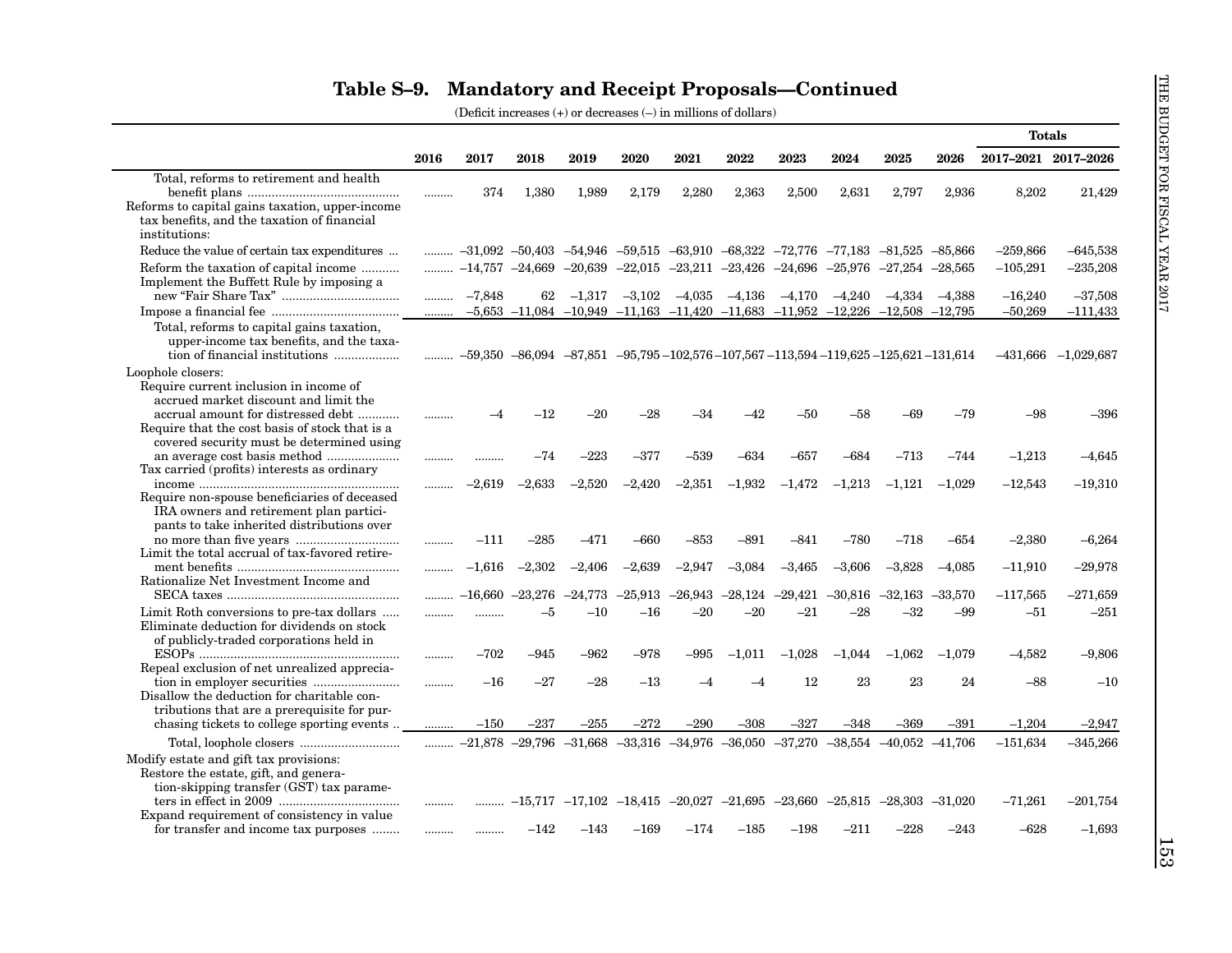|                                                                                                                                                                                                                                             |          |                          |             |                     |                                                                      |            |              |              |                                                                                                      |              |                      | <b>Totals</b>         |                         |
|---------------------------------------------------------------------------------------------------------------------------------------------------------------------------------------------------------------------------------------------|----------|--------------------------|-------------|---------------------|----------------------------------------------------------------------|------------|--------------|--------------|------------------------------------------------------------------------------------------------------|--------------|----------------------|-----------------------|-------------------------|
|                                                                                                                                                                                                                                             | 2016     | 2017                     | 2018        | 2019                | 2020                                                                 | 2021       | 2022         | 2023         | 2024                                                                                                 | 2025         | 2026                 | 2017-2021 2017-2026   |                         |
| Modify transfer tax rules for grantor re-<br>tained annuity trusts (GRATs) and other                                                                                                                                                        |          |                          | $-1,123$    | $-1,241$            | $-1,478$                                                             | $-1,622$   | $-1,969$     | $-2,374$     | $-2,743$                                                                                             | $-3,194$     | $-3,405$             | $-5,464$              | $-19,149$               |
| Limit duration of GST tax exemption<br>Extend the lien on estate tax deferrals where<br>estate consists largely of interest in closely                                                                                                      | .        | .                        |             |                     |                                                                      |            |              |              |                                                                                                      |              |                      |                       |                         |
| Modify GST tax treatment of Health and                                                                                                                                                                                                      | <br>     | <br>                     | $-24$<br>35 | $-25$<br>33         | $-26$<br>30                                                          | -27<br>29  | $-28$<br>27  | -29<br>26    | $-31$<br>24                                                                                          | $-34$<br>23  | -36<br>20            | $-102$<br>127         | $-260$<br>247           |
| Simplify gift tax exclusion for annual gifts<br>Expand applicability of definition of executor                                                                                                                                              | .<br>    | <br>                     | $-84$       | $-160$              | $-259$                                                               | $-336$<br> | $-413$<br>   | $-453$<br>   | $-548$<br>                                                                                           | $-657$       | $-770$<br>           | $-839$<br>.           | $-3,680$<br>            |
| Total, modify estate and gift tax provisions                                                                                                                                                                                                | .        | .                        |             | $-17,055$ $-18,638$ | $-20,317$ $-22,157$ $-24,263$                                        |            |              | $-26,688$    | $-29,324$                                                                                            | $-32,393$    | $-35,454$            | $-78,167$             | $-226,289$              |
| Other revenue raisers:<br>Increase and modify Oil Spill Liability Trust                                                                                                                                                                     |          |                          |             |                     | $-7,221$ $-14,439$ $-21,505$ $-28,450$ $-35,135$ $-41,377$ $-41,989$ |            |              |              | $-42,521$ $-42,977$ $-43,456$                                                                        |              |                      | $-106,750$            | $-319,070$              |
|                                                                                                                                                                                                                                             | .        | $-94$                    | $-133$      | $^{-135}$           | $-138$                                                               | $^{-138}$  | $-139$       | $-141$       | $-143$                                                                                               | $-144$       | $-147$               | $-638$                | $-1,352$                |
| Increase tobacco taxes and index for                                                                                                                                                                                                        | .        | $-1.596$                 | $-2.087$    | $-2,163$            | $-2,202$                                                             | $-2,276$   | $-2,300$     | $-2,359$     | $-2,399$                                                                                             | $-2,445$     | $-2,492$             | $-10,324$             | $-22,319$               |
| Make unemployment insurance surtax per-                                                                                                                                                                                                     | .        | $-1,172$                 | $-1,604$    | $-1,624$            | $-1,645$                                                             | $-1,667$   | $-1,690$     | $-1,712$     | $-9,982$ $-12,910$ $-12,715$ $-12,719$ $-12,329$ $-11,880$ $-11,436$ $-10,877$ $-10,399$<br>$-1,737$ | $-1,762$     | $-9.902$<br>$-1,789$ | $-60,655$<br>$-7,712$ | $-115,149$<br>$-16,402$ |
|                                                                                                                                                                                                                                             | <br>.    |                          |             |                     |                                                                      |            |              |              | $-20,065$ $-31,173$ $-38,142$ $-45,154$ $-51,545$ $-57,386$ $-57,637$ $-57,677$ $-57,727$ $-57,786$  |              |                      | $-186,079$            | $-474,292$              |
| Reduce the tax gap and make reforms:                                                                                                                                                                                                        |          |                          |             |                     |                                                                      |            |              |              |                                                                                                      |              |                      |                       |                         |
| Expand information reporting:<br>Improve information reporting for certain<br>Provide an exception to the limitation on<br>disclosing tax return information to<br>expand TIN matching beyond forms<br>where payments are subject to backup | .        | $^{-15}$                 | -36         | -60                 | -82                                                                  | -85        | -89          | -93          | -97                                                                                                  | $-102$       | $-106$               | $-278$                | $-765$                  |
| Provide for reciprocal reporting of infor-<br>mation in connection with the imple-                                                                                                                                                          |          |                          |             |                     |                                                                      |            |              |              |                                                                                                      |              |                      |                       |                         |
| Require Form W-2 reporting for employer<br>contributions to defined contribution                                                                                                                                                            |          |                          |             |                     |                                                                      |            |              |              |                                                                                                      |              |                      |                       |                         |
| Improve compliance by businesses:<br>Increase certainty with respect to worker                                                                                                                                                              | <br>$-5$ | <br>-93                  | <br>$-451$  | $-871$              | $-1,038$                                                             | $-1,127$   | <br>$-1,220$ | <br>$-1,321$ | <br>$-1,428$                                                                                         | <br>$-1,544$ | <br>$-1,668$         | <br>$-3,580$          | <br>$-10,761$           |
| Increase information sharing to adminis-                                                                                                                                                                                                    |          | $\overline{\phantom{a}}$ | $-9$        | $^{-13}$            | $-14$                                                                | $^{-16}$   | $-17$        | $-17$        | $-18$                                                                                                | $-18$        | $-19$                | -56                   | $-145$                  |
| Provide authority to readily share in-<br>formation about beneficial ownership<br>information of U.S. companies with law<br>Strengthen tax administration:                                                                                  |          | .                        | $^{-1}$     | $^{-2}$             | -9                                                                   |            |              | -3           | $^{-3}$                                                                                              | $^{-3}$      | $-3$                 | $-18$                 | $-34$                   |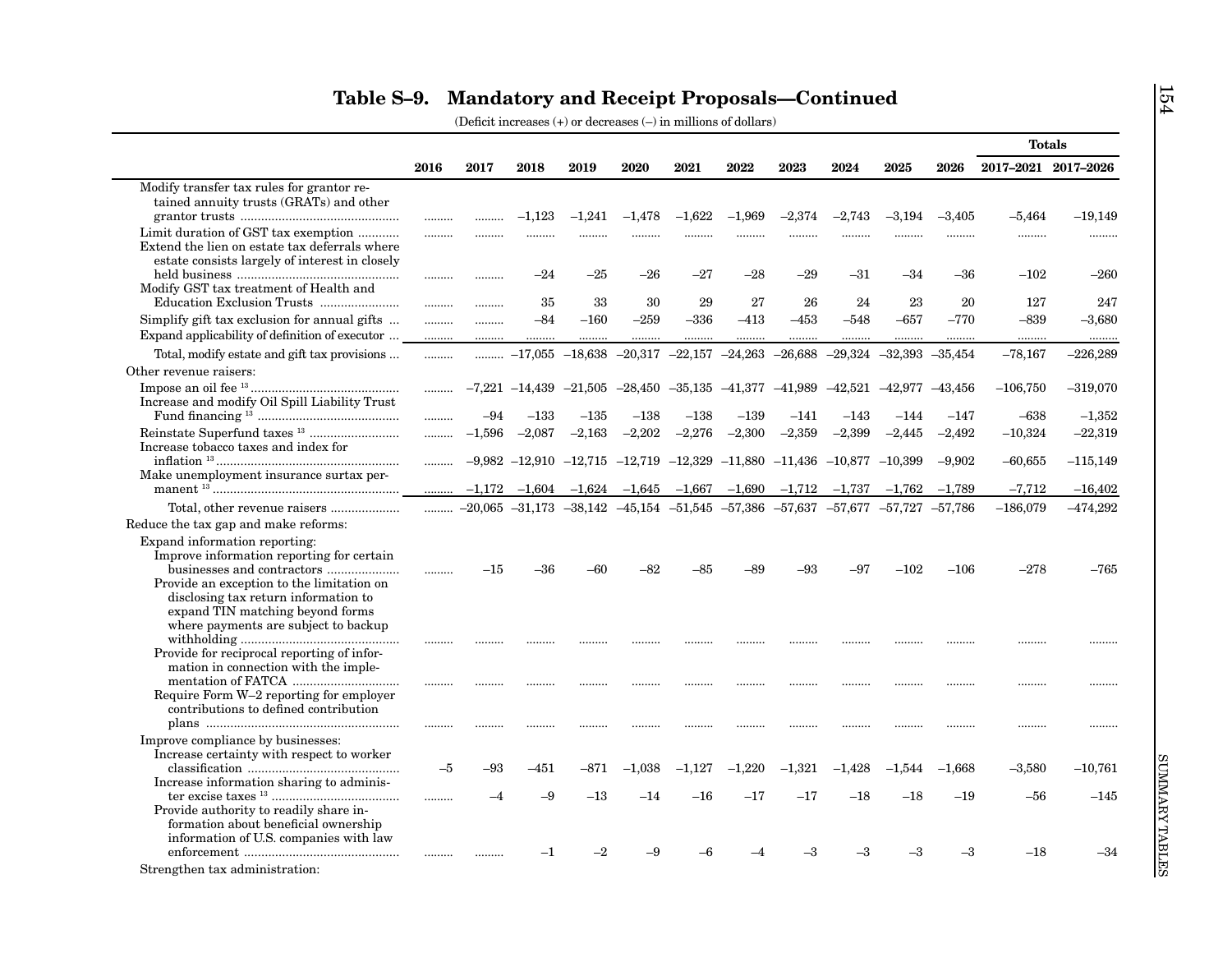|                                                                                                                                                                    |       |         |                |             |          |              |              |              |              |              |          | <b>Totals</b>       |             |
|--------------------------------------------------------------------------------------------------------------------------------------------------------------------|-------|---------|----------------|-------------|----------|--------------|--------------|--------------|--------------|--------------|----------|---------------------|-------------|
|                                                                                                                                                                    | 2016  | 2017    | 2018           | 2019        | 2020     | 2021         | 2022         | 2023         | 2024         | 2025         | 2026     | 2017-2021 2017-2026 |             |
| Modify the conservation easement deduc-<br>tion and pilot a conservation credit<br>Impose liability on shareholders to collect                                     |       | $-6$    | $-22$          | $-46$       | $-63$    | $-72$        | $-79$        | $-83$        | $-89$        | $-94$        | $-101$   | $-209$              | $-655$      |
| unpaid income taxes of applicable corpo-<br>Revise offer-in-compromise application                                                                                 | .     | –395    | $-423$         | -442        | $-461$   | $-481$       | $-502$       | $^{-524}$    | –546         | $-570$       | $-595$   | $-2,202$            | $-4,939$    |
| Make repeated willful failure to file a tax                                                                                                                        | .     | $-1$    | $-2$           | $-2$        | $-2$     | $-2$         | $-2$         | $-2$         | $-2$         | $-2$         | $-2$     | $-9$                | $-19$       |
| Facilitate tax compliance with local juris-                                                                                                                        |       |         | .              | .           | $^{-1}$  | $^{-1}$      | $^{-1}$      | $^{-1}$      | $-2$         | $-2$         | $-2$     | $-2$                | $-10$       |
|                                                                                                                                                                    | .     | $-1$    | $-1$           | $-1$        | $^{-2}$  | $-2$         | $-2$         | $-2$         | $-2$         | $-2$         | $-2$     | $-7$                | $-17$       |
| Improve investigative disclosure statute<br>Allow the IRS to absorb credit and debit<br>card processing fees for certain tax                                       |       |         |                | .           | $^{-1}$  | $-1$         | $-1$         | $-1$         | $-2$         | $-2$         | $-2$     | $-2$                | $-10$       |
| Provide the IRS with greater flexibility to                                                                                                                        |       | $-2$    | $^{-2}$        | $-2$        | $^{-2}$  | $^{-2}$      | $^{-2}$      | $-2$         | $-2$         | $-2$         | $-2$     | $-10$               | $-20$       |
| address correctable errors <sup>12</sup>                                                                                                                           |       | $-31$   | $-62$          | $-62$       | -63      | -65          | –66          | $-68$        | $-70$        | $-72$        | $-74$    | $-283$              | $-633$      |
| Enhance electronic filing of returns                                                                                                                               |       | .       | .              | .           | $-1$     | $-1$         | $^{-1}$      | $^{-1}$      | $-2$         | $-2$         | $-2$     | $-2$                | $-10$       |
| Improve the whistleblower program                                                                                                                                  |       |         | .              | .           |          |              |              |              |              |              |          |                     |             |
| Index all civil tax penalties for inflation                                                                                                                        | .     |         | .              | .           | .        | .            |              |              |              |              |          |                     |             |
| Combat tax-related identity theft<br>Allow States to send notices of intent to<br>offset Federal tax refunds to collect<br>State tax obligations by regular first- | .     |         |                | .           |          |              |              |              |              |              |          |                     |             |
| class mail instead of certified mail<br>Accelerate information return filing due                                                                                   |       |         |                | .           |          |              |              |              |              |              |          |                     |             |
| Increase oversight of tax return                                                                                                                                   |       | $^{-3}$ | $-5$           | $^{-11}$    | $-12$    | $-12$        | $^{-13}$     | $^{-13}$     | $-13$        | $-13$        | $-14$    | $-43$               | $-109$      |
| Enhance administrability of the appraiser                                                                                                                          |       | $-14$   | -31            | –34         | -37      | -41          | -45          | $-49$        | -54          | $-57$        | $-62$    | $-157$              | -424        |
| Request a program integrity cap adjust-<br>ment for the reemployment services                                                                                      |       | .       |                |             |          |              |              |              |              |              | .        |                     | .           |
| and eligibility assessment (RESEA)                                                                                                                                 |       | .       | $\overline{2}$ | $\mathbf 7$ | 10       | 11           | 10           | 9            | 9            | 7            | 5        | 30                  | 70          |
| Total, reduce the tax gap and make                                                                                                                                 | $-5$  | -565    | $-1,043$       | $-1,539$    | $-1,778$ | $-1,903$     | $-2,034$     | $-2,171$     | $-2,321$     | $-2,478$     | $-2,649$ | $-6,828$            | $-18,481$   |
| Simplify the tax system:<br>Modify adoption credit to allow tribal deter-                                                                                          |       |         | .              | .           | 1        | $\mathbf{1}$ | $\mathbf{1}$ | $\mathbf{1}$ | $\mathbf{1}$ | $\mathbf{1}$ | 1        | $\mathbf{2}$        | $\mathbf 7$ |
| Repeal non-qualified preferred stock designa-                                                                                                                      | .     | $-33$   | –55            | -55         | –53      | -50          | –46          | -41          | $-36$        | $-32$        | $-29$    | –246                | $-430$      |
| Reform excise tax based on investment<br>income of private foundations                                                                                             |       | 5       | 5              | 6           | 6        | 6            | 6            | 6            | 7            | 7            | 7        | 28                  | 61          |
| Simplify arbitrage investment restrictions                                                                                                                         | .<br> |         | $\overline{2}$ | 10          | 18       | 28           | 38           | 46           | 58           | 68           | 76       | 58                  | 344         |
| Simplify single-family housing mortgage                                                                                                                            |       |         | 1              | 3           | 5        | 7            | 10           | 12           | 17           | 20           | 22       | 16                  | 97          |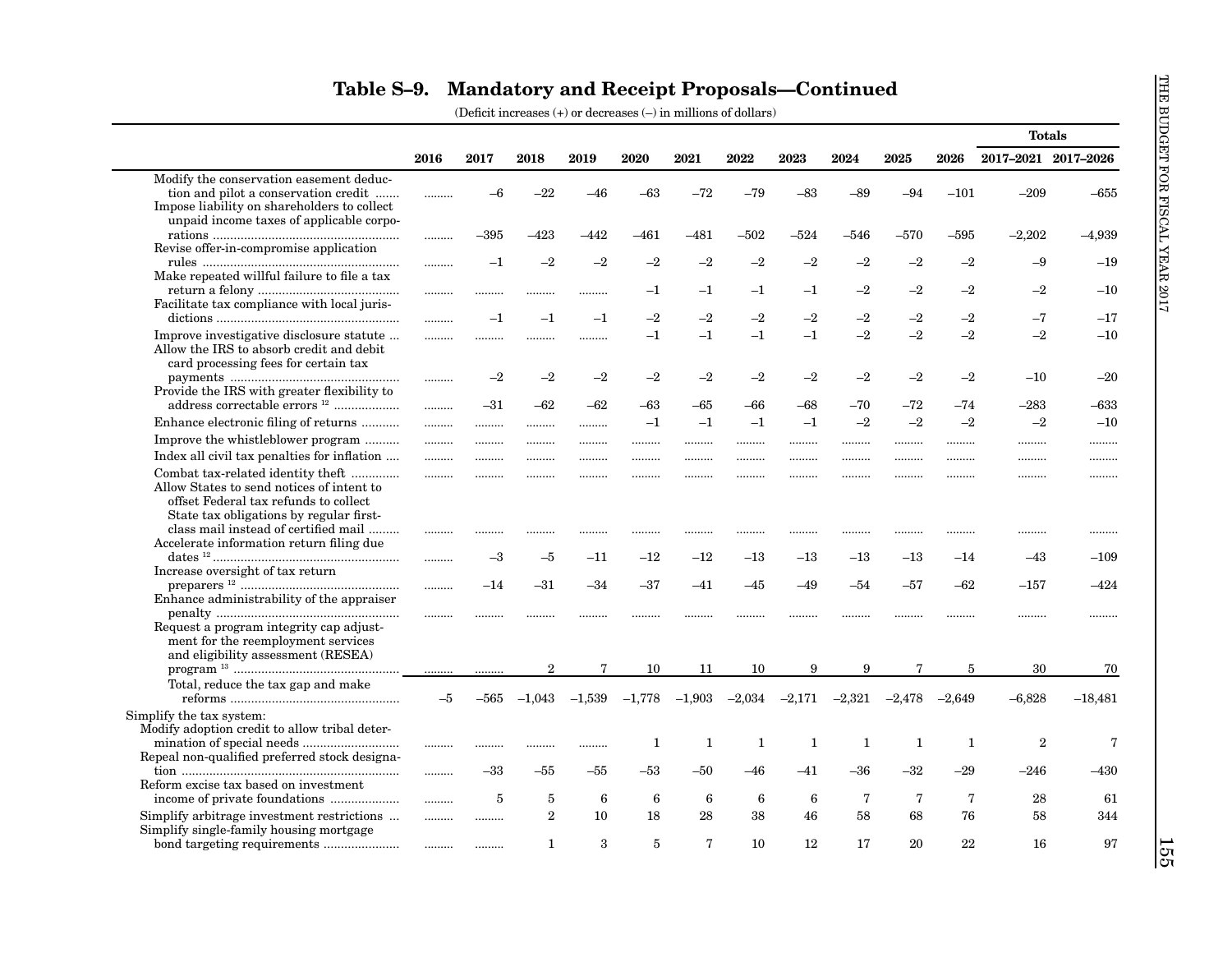|                                                                                                                                                                                                                                                                                                                                                                                                                         |      |       |              |       |       |       |       |       |       |       |       | <b>Totals</b>                                                                                                                      |        |
|-------------------------------------------------------------------------------------------------------------------------------------------------------------------------------------------------------------------------------------------------------------------------------------------------------------------------------------------------------------------------------------------------------------------------|------|-------|--------------|-------|-------|-------|-------|-------|-------|-------|-------|------------------------------------------------------------------------------------------------------------------------------------|--------|
|                                                                                                                                                                                                                                                                                                                                                                                                                         | 2016 | 2017  | 2018         | 2019  | 2020  | 2021  | 2022  | 2023  | 2024  | 2025  | 2026  | 2017-2021 2017-2026                                                                                                                |        |
| Streamline private activity limits on govern-                                                                                                                                                                                                                                                                                                                                                                           |      |       |              |       |       |       |       |       |       |       |       |                                                                                                                                    |        |
|                                                                                                                                                                                                                                                                                                                                                                                                                         |      |       | $\mathbf{1}$ | 3     | 5     | 7     | 9     | 11    | 13    | 15    | 17    | 16                                                                                                                                 | 81     |
| Repeal technical terminations of partner-                                                                                                                                                                                                                                                                                                                                                                               |      | $-13$ | $-19$        | $-21$ | $-23$ | $-25$ | $-27$ | $-29$ | $-30$ | $-32$ | $-33$ | $-101$                                                                                                                             | $-252$ |
|                                                                                                                                                                                                                                                                                                                                                                                                                         | .    |       |              |       |       |       |       |       |       |       |       |                                                                                                                                    |        |
| Repeal anti-churning rules of section 197<br>Repeal special estimated tax payment provi-                                                                                                                                                                                                                                                                                                                                | .    | 24    | 99           | 198   | 281   | 338   | 370   | 378   | 378   | 378   | 378   | 940                                                                                                                                | 2,822  |
| sion for certain insurance companies                                                                                                                                                                                                                                                                                                                                                                                    |      |       |              |       |       | .     |       |       |       |       |       | .                                                                                                                                  |        |
| Repeal the telephone excise tax <sup>13</sup>                                                                                                                                                                                                                                                                                                                                                                           | .    | 368   | 327          | 287   | 248   | 209   | 170   | 132   | 94    | 57    | 44    | 1,439                                                                                                                              | 1,936  |
| Increase the standard mileage rate for auto-                                                                                                                                                                                                                                                                                                                                                                            |      |       |              |       |       |       |       |       |       |       |       |                                                                                                                                    |        |
|                                                                                                                                                                                                                                                                                                                                                                                                                         |      | 20    | 62           | 65    | 68    | 69    | 71    | 72    | 74    | 76    | 79    | 284                                                                                                                                | 656    |
| Consolidate contribution limitations for                                                                                                                                                                                                                                                                                                                                                                                |      |       |              |       |       |       |       |       |       |       |       |                                                                                                                                    |        |
| charitable deductions and extend the                                                                                                                                                                                                                                                                                                                                                                                    |      |       |              |       |       |       |       |       |       |       |       |                                                                                                                                    |        |
| carryforward period for excess charitable                                                                                                                                                                                                                                                                                                                                                                               |      |       |              |       |       |       |       |       |       |       |       |                                                                                                                                    |        |
| contribution deduction amounts                                                                                                                                                                                                                                                                                                                                                                                          |      |       | 93           | 51    | 6     | 6     | 6     | 491   | 1,188 | 1,830 | 2,416 | 156                                                                                                                                | 6,087  |
| Exclude from gross income subsidies from<br>public utilities for purchase of water run-                                                                                                                                                                                                                                                                                                                                 |      |       |              |       |       |       |       |       |       |       |       |                                                                                                                                    |        |
|                                                                                                                                                                                                                                                                                                                                                                                                                         | .    |       |              |       |       |       |       |       |       |       |       |                                                                                                                                    |        |
| Provide relief for certain accidental dual                                                                                                                                                                                                                                                                                                                                                                              |      |       |              | .     |       |       |       |       |       |       |       |                                                                                                                                    | .      |
|                                                                                                                                                                                                                                                                                                                                                                                                                         |      | 63    | 108          | 58    | 23    | 25    | 26    | 28    | 29    | 30    | 32    | 277                                                                                                                                | 422    |
|                                                                                                                                                                                                                                                                                                                                                                                                                         | .    | 434   | 624          | 605   | 585   | 621   | 634   | 1,107 | 1,793 | 2,418 | 3,010 | 2,869                                                                                                                              | 11,831 |
| Trade initiatives:                                                                                                                                                                                                                                                                                                                                                                                                      |      |       |              |       |       |       |       |       |       |       |       |                                                                                                                                    |        |
| Enact the Trans-Pacific Partnership Trade                                                                                                                                                                                                                                                                                                                                                                               |      |       |              |       |       |       |       |       |       |       |       |                                                                                                                                    |        |
| ${\bf Agreement~^{13}}~\\$                                                                                                                                                                                                                                                                                                                                                                                              |      |       | 1,690        | 2,343 | 2,586 | 2,858 | 3,147 | 3,445 | 3,724 | 4,003 | 4,318 | 9,477                                                                                                                              | 28,114 |
| Other initiatives:                                                                                                                                                                                                                                                                                                                                                                                                      |      |       |              |       |       |       |       |       |       |       |       |                                                                                                                                    |        |
| Allow offset of Federal income tax refunds to                                                                                                                                                                                                                                                                                                                                                                           |      |       |              |       |       |       |       |       |       |       |       |                                                                                                                                    |        |
| collect delinquent State income taxes for                                                                                                                                                                                                                                                                                                                                                                               |      |       |              |       |       |       |       |       |       |       |       |                                                                                                                                    |        |
| $\textbf{out-of-State}~\text{residents}~\dots\hspace{-.5em}\dots\hspace{-.5em}\dots\hspace{-.5em}\dots\hspace{-.5em}\dots\hspace{-.5em}\dots\hspace{-.5em}\dots\hspace{-.5em}\dots\hspace{-.5em}\dots\hspace{-.5em}\dots\hspace{-.5em}\dots\hspace{-.5em}\dots\hspace{-.5em}\dots\hspace{-.5em}\dots\hspace{-.5em}\dots\hspace{-.5em}\dots\hspace{-.5em}\dots\hspace{-.5em}\dots\hspace{-.5em}\dots\hspace{-.5em}\dots$ |      |       |              |       |       |       |       |       |       |       |       |                                                                                                                                    |        |
| Improve disclosure for child support enforce-                                                                                                                                                                                                                                                                                                                                                                           |      |       |              |       |       |       |       |       |       |       |       |                                                                                                                                    |        |
| Authorize the limited sharing of business tax                                                                                                                                                                                                                                                                                                                                                                           |      |       | .            |       |       |       |       |       |       |       |       | .                                                                                                                                  |        |
| return information to improve the accura-                                                                                                                                                                                                                                                                                                                                                                               |      |       |              |       |       |       |       |       |       |       |       |                                                                                                                                    |        |
| cy of important measures of the economy                                                                                                                                                                                                                                                                                                                                                                                 |      |       |              |       |       |       |       | .     |       | .     |       | .                                                                                                                                  |        |
| Eliminate certain reviews conducted by the                                                                                                                                                                                                                                                                                                                                                                              |      |       |              |       |       |       |       |       |       |       |       |                                                                                                                                    |        |
| U.S. Treasury Inspector General for Tax                                                                                                                                                                                                                                                                                                                                                                                 |      |       |              |       |       |       |       |       |       |       |       |                                                                                                                                    |        |
|                                                                                                                                                                                                                                                                                                                                                                                                                         |      |       |              |       |       |       |       | .     | .     | .     |       |                                                                                                                                    |        |
| Modify indexing to prevent deflationary                                                                                                                                                                                                                                                                                                                                                                                 |      |       |              |       |       |       |       |       |       |       |       |                                                                                                                                    |        |
|                                                                                                                                                                                                                                                                                                                                                                                                                         |      |       |              |       |       |       |       |       |       |       |       |                                                                                                                                    |        |
|                                                                                                                                                                                                                                                                                                                                                                                                                         | .    |       |              | .     |       | .     |       | .     | .     | .     |       |                                                                                                                                    |        |
|                                                                                                                                                                                                                                                                                                                                                                                                                         |      |       |              |       |       |       |       |       |       |       |       | 12-164,702-258,158-268,282-282,146-296,185-273,669-259,384-267,504-277,594-288,173-1,269,473-2,635,797                             |        |
| Grand total, mandatory and receipt pro-                                                                                                                                                                                                                                                                                                                                                                                 |      |       |              |       |       |       |       |       |       |       |       |                                                                                                                                    |        |
|                                                                                                                                                                                                                                                                                                                                                                                                                         |      |       |              |       |       |       |       |       |       |       |       | $-613 - 135,225 - 223,552 - 240,506 - 265,912 - 293,382 - 280,795 - 282,067 - 300,451 - 321,905 - 354,237 - 1,158,577 - 2,698,032$ |        |
| Note: For receipt effects, positive figures indicate lower receipts. For outlay effects, positive figures indicate higher outlays. For net costs, positive figures indicate higher                                                                                                                                                                                                                                      |      |       |              |       |       |       |       |       |       |       |       |                                                                                                                                    |        |
| deficits.<br><sup>1</sup> Based on placeholder credit subsidy rate. Actual approvals would be evaluated and estimated for each fund application individually.                                                                                                                                                                                                                                                           |      |       |              |       |       |       |       |       |       |       |       |                                                                                                                                    |        |
|                                                                                                                                                                                                                                                                                                                                                                                                                         |      |       |              |       |       |       |       |       |       |       |       |                                                                                                                                    |        |
| $\rm{^{2}}$ In the Fall of 2015, the President took action within his existing authority to implement eligibility expansions to income-based repayment plans proposed in the 2015 Bud-                                                                                                                                                                                                                                  |      |       |              |       |       |       |       |       |       |       |       |                                                                                                                                    |        |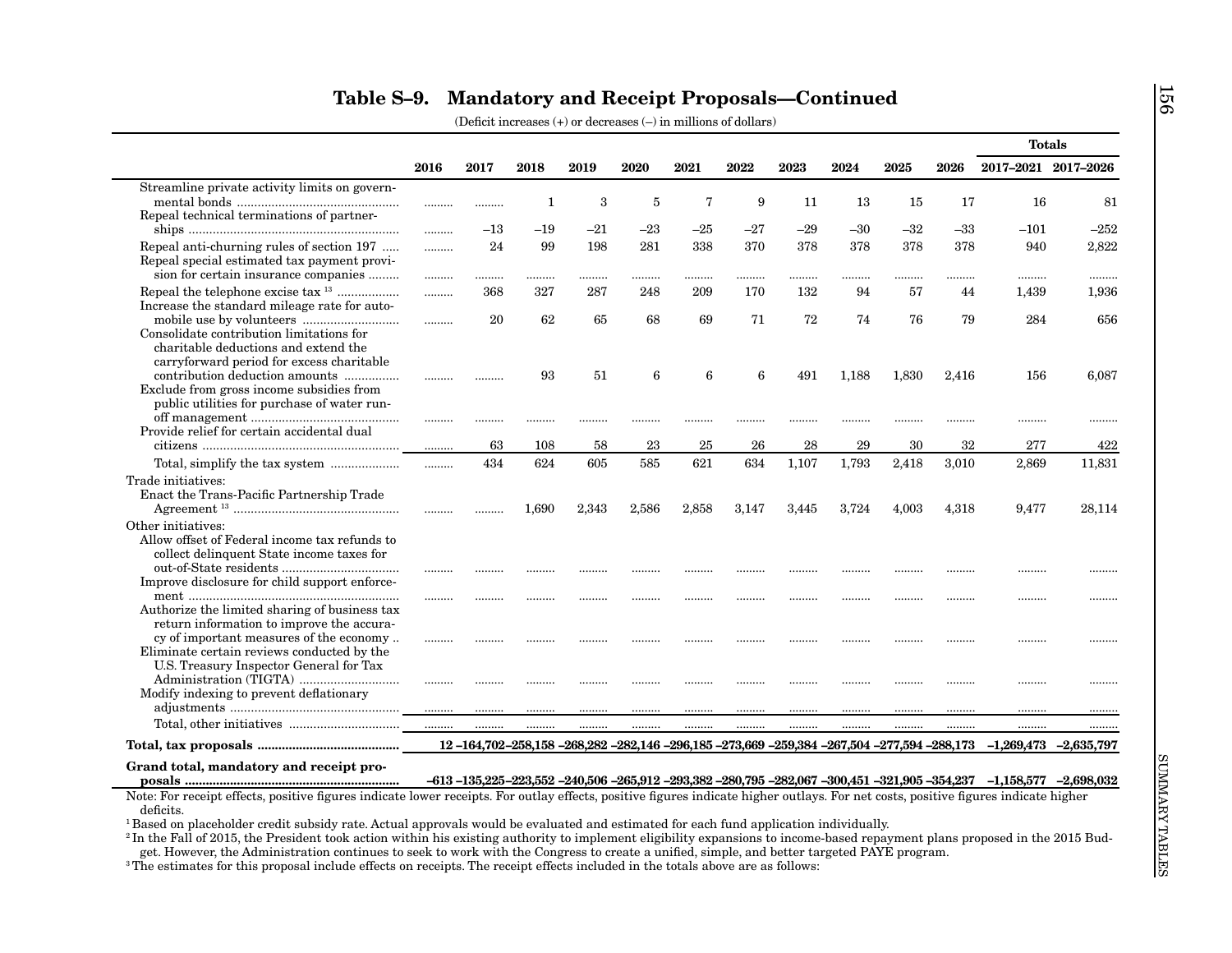|                                                                                                                                                                                                                                                                                                                                                                                                                    |      |          |                                                            |                |                               |          |           |           |                     |                                          |                | <b>Totals</b>       |               |
|--------------------------------------------------------------------------------------------------------------------------------------------------------------------------------------------------------------------------------------------------------------------------------------------------------------------------------------------------------------------------------------------------------------------|------|----------|------------------------------------------------------------|----------------|-------------------------------|----------|-----------|-----------|---------------------|------------------------------------------|----------------|---------------------|---------------|
|                                                                                                                                                                                                                                                                                                                                                                                                                    | 2016 | 2017     | 2018                                                       | 2019           | 2020                          | 2021     | 2022      | 2023      | 2024                | 2025                                     | 2026           | 2017-2021 2017-2026 |               |
| Reauthorize special assessment from domestic                                                                                                                                                                                                                                                                                                                                                                       |      |          |                                                            |                |                               |          |           |           |                     |                                          |                |                     |               |
|                                                                                                                                                                                                                                                                                                                                                                                                                    |      | $-208$   | $-212$                                                     | $-217$         | $-222$                        | $-227$   | $-232$    | $-237$    | $-243$              | $-248$                                   | $-254$         | $-1,086$            | $-2,300$      |
| Create State option to provide 12-month con-                                                                                                                                                                                                                                                                                                                                                                       |      |          |                                                            |                |                               |          |           |           |                     |                                          |                |                     |               |
| tinuous Medicaid eligibility for adults                                                                                                                                                                                                                                                                                                                                                                            |      |          | $-37$                                                      | $-77$          | $-158$                        | $-165$   | $-174$    | $-181$    | $-191$              | $-200$                                   | $-209$         | $-437$              | $-1,392$      |
| Extend CHIP funding through 2019                                                                                                                                                                                                                                                                                                                                                                                   |      | .        | $-66$                                                      | $-454$         | $-528$                        | .        |           |           |                     |                                          | .              | $-1,048$            | $-1,048$      |
| Establish user fee for Electronic Visa Update                                                                                                                                                                                                                                                                                                                                                                      |      |          |                                                            |                |                               |          |           |           |                     | $-24$                                    |                |                     |               |
|                                                                                                                                                                                                                                                                                                                                                                                                                    |      | $-31$    | $-25$                                                      | $-27$          | $-31$                         | $-27$    | $-31$     | $-29$     | $-34$               |                                          | $-28$          | $-141$              | $-287$        |
| Establish an AML hardrock reclamation fund                                                                                                                                                                                                                                                                                                                                                                         |      | .        | $-200$                                                     | $-200$         | $-200$                        | $-200$   | $-200$    | $-200$    | $-200$              | $-200$                                   | $-200$         | $-800$              | $-1,800$      |
| Increase coal AML fee to pre-2006 levels                                                                                                                                                                                                                                                                                                                                                                           |      | $-49$    | $-50$                                                      | $-52$          | $-53$                         | -54      | .         |           |                     |                                          |                | $-258$              | $-258$        |
| Strengthen Unemployment Insurance (UI)                                                                                                                                                                                                                                                                                                                                                                             |      |          | $-3,128$                                                   | $-3,185$       | $-3,922$                      | $-4,303$ | $-5,425$  | $-6,802$  | $-6,068$            | $-6,346$                                 | $-7,114$       | $-14,538$           | $-46,293$     |
|                                                                                                                                                                                                                                                                                                                                                                                                                    |      | .        |                                                            |                |                               |          |           |           |                     |                                          |                |                     |               |
|                                                                                                                                                                                                                                                                                                                                                                                                                    |      | .        |                                                            | $-514$         | $-468$                        | $-415$   | $-429$    | $-410$    | $-560$              | $-585$                                   | $-604$         | $-1,397$            | $-3,985$      |
|                                                                                                                                                                                                                                                                                                                                                                                                                    |      |          | 1                                                          | 7              | 16                            | 29       | 43        | 60        | 96                  | 61                                       | 99             | 53                  | 412           |
| Implement cap adjustments for UI program                                                                                                                                                                                                                                                                                                                                                                           |      |          | $\overline{2}$                                             | 8              | 13                            | 14       | 13        | 11        | 10                  | 8                                        | 6              | 37                  | 85            |
| Create mandatory Reemployment Services and                                                                                                                                                                                                                                                                                                                                                                         |      |          |                                                            |                |                               |          |           |           |                     |                                          |                |                     |               |
|                                                                                                                                                                                                                                                                                                                                                                                                                    |      |          |                                                            | $\overline{4}$ | 24                            | 65       | 168       | 195       | 216                 | 267                                      | 293            | 93                  | 1,232         |
| Implement tax enforcement program integrity                                                                                                                                                                                                                                                                                                                                                                        |      |          |                                                            |                |                               |          |           |           |                     |                                          |                |                     |               |
|                                                                                                                                                                                                                                                                                                                                                                                                                    |      | $-278$   | $\textcolor{red}{\textbf{-1.585}}$                         | $-3,263$       | $-5,008$                      | -6,763   | $-8,327$  | $-9,264$  | $-9,590$            | –9,737                                   | -9,814         | $-16,897$           | $-63,629$     |
|                                                                                                                                                                                                                                                                                                                                                                                                                    | .    | $-3$     | $-78$                                                      | $-118$         | $-156$                        | $-156$   | $-156$    | $-156$    | $-156$              | $-155$                                   | $-155$         | $-511$              | $-1,289$      |
| Enact changes to the military retirement                                                                                                                                                                                                                                                                                                                                                                           |      |          |                                                            |                |                               |          |           |           |                     |                                          |                |                     |               |
| reform enacted in the 2016 National Defense                                                                                                                                                                                                                                                                                                                                                                        |      |          |                                                            |                |                               |          |           |           |                     |                                          |                |                     |               |
|                                                                                                                                                                                                                                                                                                                                                                                                                    |      |          | 53                                                         | 85             | 94                            | 110      | 126       | 144       | 154                 | 169                                      | 180            | 342                 | 1,115         |
|                                                                                                                                                                                                                                                                                                                                                                                                                    | .    | $-1.000$ | $-7,000$                                                   |                | $-20,000$ $-30,000$ $-40,000$ |          | $-45,000$ | $-55,000$ | $-64,000$ $-74,000$ |                                          | $-84,000$      | $-98,000$           | $-420,000$    |
| Total receipt effects of mandatory proposals.                                                                                                                                                                                                                                                                                                                                                                      |      |          |                                                            |                |                               |          |           |           |                     | $-71,869$ $-80,566$ $-90,990$ $-101,800$ |                | $-134,588$          | $-539,437$    |
|                                                                                                                                                                                                                                                                                                                                                                                                                    | .    |          | $-1,569$ $-12,325$ $-28,003$ $-40,599$ $-52,092$ $-59,624$ |                |                               |          |           |           |                     |                                          |                |                     |               |
| <sup>4</sup> Makes assumptions regarding the timing and magnitudes of future droughts in the SWPA region.                                                                                                                                                                                                                                                                                                          |      |          |                                                            |                |                               |          |           |           |                     |                                          |                |                     |               |
| <sup>5</sup> Health savings in Table S-2 includes all HHS health savings and OPM FEHBP savings.                                                                                                                                                                                                                                                                                                                    |      |          |                                                            |                |                               |          |           |           |                     |                                          |                |                     |               |
|                                                                                                                                                                                                                                                                                                                                                                                                                    |      |          |                                                            |                |                               |          |           |           |                     |                                          |                |                     |               |
|                                                                                                                                                                                                                                                                                                                                                                                                                    |      |          |                                                            |                |                               |          |           |           |                     |                                          |                |                     |               |
| billion over 10 years.                                                                                                                                                                                                                                                                                                                                                                                             |      |          |                                                            |                |                               |          |           |           |                     |                                          |                |                     |               |
| <sup>8</sup> Revenues are net of the 20 percent Treasury offset.                                                                                                                                                                                                                                                                                                                                                   |      |          |                                                            |                |                               |          |           |           |                     |                                          |                |                     |               |
| <sup>6</sup> Authorization expires in 2025.<br><sup>7</sup> Unemployment insurance reform also includes the proposal to make the unemployment insurance surtax permanent. On net, the package increases the deficit by \$1.1<br><sup>9</sup> This proposal also saves less than \$500,000 in SSI over 10 years.<br><sup>10</sup> This proposals costs less than \$500,000 in each year and over five and 10 years. |      |          |                                                            |                |                               |          |           |           |                     |                                          |                |                     |               |
|                                                                                                                                                                                                                                                                                                                                                                                                                    |      |          |                                                            |                |                               |          |           |           |                     |                                          |                |                     |               |
| $12$ The estimates for this proposal include effects on outlays. The outlay effects included in the totals above are as follows:                                                                                                                                                                                                                                                                                   |      |          |                                                            |                |                               |          |           |           |                     |                                          |                |                     |               |
|                                                                                                                                                                                                                                                                                                                                                                                                                    |      |          |                                                            |                |                               |          |           |           |                     |                                          |                | <b>Totals</b>       |               |
|                                                                                                                                                                                                                                                                                                                                                                                                                    |      |          |                                                            |                |                               |          |           |           |                     |                                          |                |                     |               |
|                                                                                                                                                                                                                                                                                                                                                                                                                    | 2016 | 2017     | 2018                                                       | 2019           | 2020                          | 2021     | 2022      | 2023      | 2024                | 2025                                     | 2026           | 2017-2021 2017-2026 |               |
| Expand and simplify the tax credit provided                                                                                                                                                                                                                                                                                                                                                                        |      |          |                                                            |                |                               |          |           |           |                     |                                          |                |                     |               |
| to qualified small employers for non-elec-                                                                                                                                                                                                                                                                                                                                                                         |      |          |                                                            |                |                               |          |           |           |                     |                                          |                |                     |               |
| tive contributions to employee health                                                                                                                                                                                                                                                                                                                                                                              |      | 21       | 23                                                         | 19             | 17                            | 12       | 14        | 10        | 7                   | $\overline{4}$                           | $\overline{2}$ | 92                  | 129           |
|                                                                                                                                                                                                                                                                                                                                                                                                                    |      |          |                                                            |                |                               |          |           |           |                     |                                          |                |                     |               |
|                                                                                                                                                                                                                                                                                                                                                                                                                    |      | 27       | 29                                                         | 29             | 31                            | 31       | 33        | 35        | 37                  | 37                                       | 39             | 147                 |               |
| <sup>11</sup> Savings of \$1 million over five years and \$4 million over 10 years.<br>Modify and permanently extend renewable<br>electricity production tax credit and in-                                                                                                                                                                                                                                        |      |          |                                                            |                |                               |          |           |           |                     |                                          |                |                     |               |
|                                                                                                                                                                                                                                                                                                                                                                                                                    |      | 58       | 155                                                        | 281            | 453                           | 695      | 973       | 1,300     | 1,695               | 2,117                                    | 2,629          | 1,642               | 328<br>10,356 |
|                                                                                                                                                                                                                                                                                                                                                                                                                    |      |          |                                                            |                |                               |          |           |           |                     |                                          |                |                     |               |

|                                                                                                                                    |      |      |      |      |      |      |      |           |       |       |       | <b>Totals</b> |                     |
|------------------------------------------------------------------------------------------------------------------------------------|------|------|------|------|------|------|------|-----------|-------|-------|-------|---------------|---------------------|
|                                                                                                                                    | 2016 | 2017 | 2018 | 2019 | 2020 | 2021 | 2022 | 2023      | 2024  | 2025  | 2026  |               | 2017-2021 2017-2026 |
| Expand and simplify the tax credit provided<br>to qualified small employers for non-elec-<br>tive contributions to employee health |      | 21   | 23   | 19   |      | 12   | 14   | 10        |       |       |       | 92            | 129                 |
| Modify and permanently extend renewable<br>electricity production tax credit and in-                                               |      | 27   | 29   | 29   | 31   | 31   | 33   | 35        | 37    | 37    | 39    | 147           | 328                 |
|                                                                                                                                    | .    | 58   | 155  | 28   | 453  | 695  | 973  | $1.300\,$ | .,695 | 2,117 | 2.629 | 1.642         | 10,356              |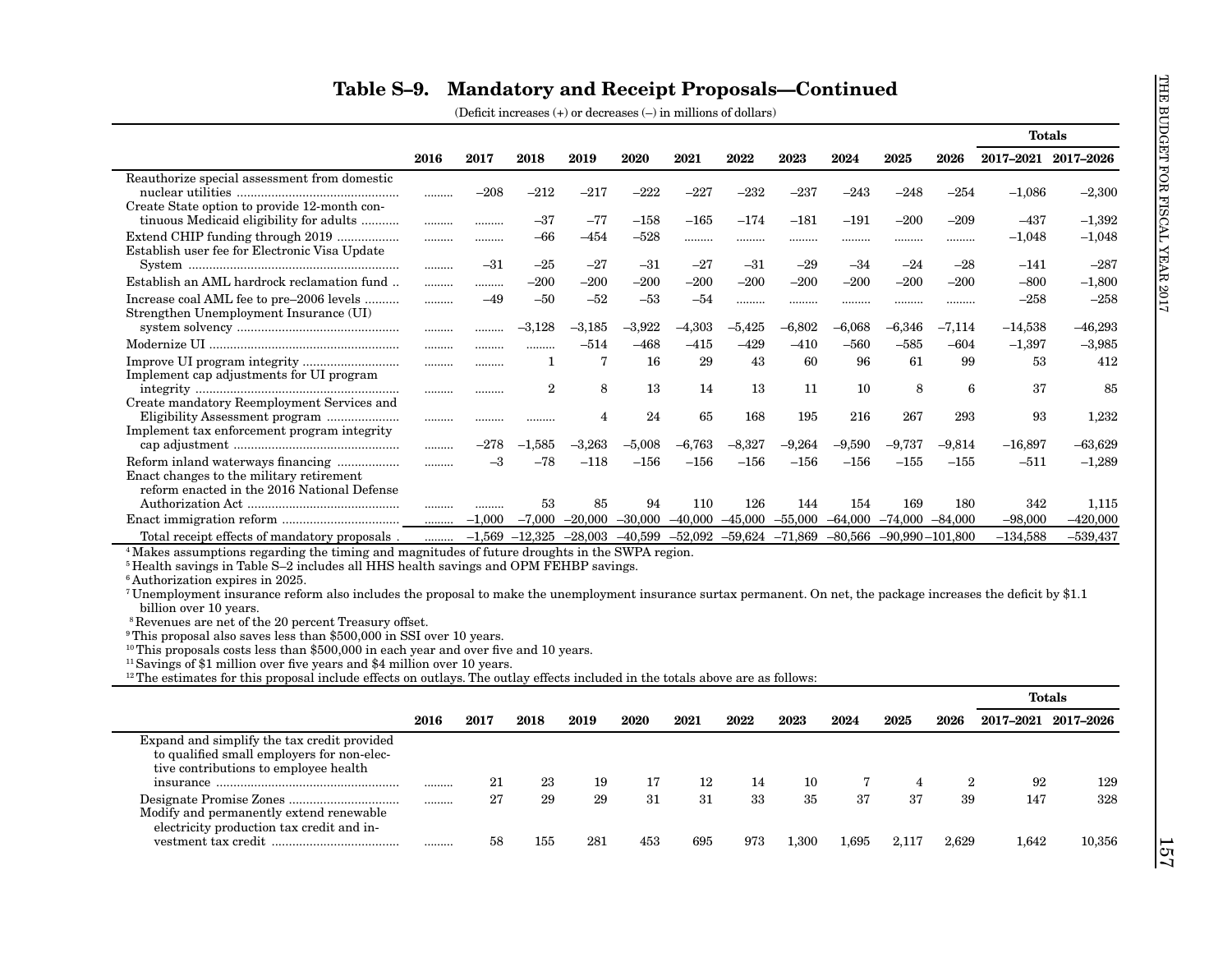|                                                                                         | 2016 | 2017  | 2018   | 2019   | 2020   | 2021   | 2022   | 2023   | 2024   | 2025   | 2026   | 2017-2021 2017-2026 |         |
|-----------------------------------------------------------------------------------------|------|-------|--------|--------|--------|--------|--------|--------|--------|--------|--------|---------------------|---------|
| Provide a carbon dioxide investment and                                                 |      |       |        |        |        |        |        |        |        |        |        |                     |         |
|                                                                                         |      | .     |        |        |        | 142    | 280    | 123    | 338    | 226    | .      | 142                 | 1,109   |
| Provide America Fast Forward Bonds and                                                  |      |       |        |        |        |        |        |        |        |        |        |                     |         |
|                                                                                         | .    | 239   | 1,085  | 2,328  | 3,635  | 5,002  | 6,407  | 7,836  | 9,282  | 10,743 | 12,217 | 12,289              | 58,774  |
| Allow eligible uses of America Fast Forward<br>Bonds to include financing all qualified |      |       |        |        |        |        |        |        |        |        |        |                     |         |
| private activity bond program categories                                                | .    | 49    | 221    | 475    | 742    | 1,020  | 1,307  | 1,599  | 1,894  | 2,192  | 2,492  | 2,507               | 11,991  |
|                                                                                         |      |       | 962    | 1,009  | 1,051  | 1,091  | 1,147  | 1,182  | 1,227  | 1,264  | 1,268  | 4,113               | 10,201  |
| Simplify and better target tax benefits for                                             |      |       |        |        |        |        |        |        |        |        |        |                     |         |
|                                                                                         |      |       | 4,377  | 4,521  | 4,479  | 4,663  | 5,079  | 5,255  | 5,679  | 5,870  | 5,833  | 18,040              | 45,756  |
| Expand the EITC for workers without quali-                                              |      |       |        |        |        |        |        |        |        |        |        |                     |         |
|                                                                                         | .    | 273   | 5,468  | 5,577  | 5,677  | 5,796  | 5,906  | 6,020  | 6,134  | 6,262  | 6,383  | 22,791              | 53,496  |
| Simplify the rules for claiming the EITC for                                            |      |       |        |        |        |        |        |        |        |        |        |                     |         |
| workers without qualifying children                                                     |      | 24    | 484    | 475    | 481    | 492    | 503    | 516    | 528    | 541    | 553    | 1,956               | 4,597   |
| Provide a second-earner tax credit                                                      |      | .     | 739    | 735    | 735    | 740    | 754    | 758    | 760    | 759    | 754    | 2,949               | 6,734   |
| Provide for automatic enrollment in IRAs,                                               |      |       |        |        |        |        |        |        |        |        |        |                     |         |
| including a small employer tax credit,                                                  |      |       |        |        |        |        |        |        |        |        |        |                     |         |
| increase the tax credit for small employer                                              |      |       |        |        |        |        |        |        |        |        |        |                     |         |
| plan start-up costs, and provide an addi-                                               |      |       |        |        |        |        |        |        |        |        |        |                     |         |
| tional tax credit for small employer plans<br>newly offering auto-enrollment            |      |       | 126    | 198    | 203    | 207    | 215    | 222    | 228    | 230    | 236    | 734                 | 1,865   |
| Provide the IRS with greater flexibility to                                             |      | .     |        |        |        |        |        |        |        |        |        |                     |         |
|                                                                                         |      | $-26$ | $-53$  | $-52$  | $-53$  | $-54$  | $-55$  | -56    | $-58$  | -59    | $-61$  | $-238$              | $-527$  |
| Accelerate information return filing due                                                |      |       |        |        |        |        |        |        |        |        |        |                     |         |
|                                                                                         | .    | $-1$  | $-3$   | $-6$   | $-7$   | $-7$   | $-8$   | $-8$   | $-8$   | $-8$   | $-8$   | $-24$               | $-64$   |
| Increase oversight of tax return preparers                                              | .    | $-2$  | $-14$  | $-15$  | $-16$  | $-18$  | $-19$  | $-21$  | $-23$  | $-24$  | $-26$  | $-65$               | $-178$  |
| Total, outlay effects of receipt proposals                                              | .    | 662   | 13,599 | 15,574 | 17,428 | 19,812 | 22,536 | 24,771 | 27,720 | 30,154 | 32,311 | 67,075              | 204,567 |
| <sup>13</sup> Net of income offsets.                                                    |      |       |        |        |        |        |        |        |        |        |        |                     |         |
|                                                                                         |      |       |        |        |        |        |        |        |        |        |        |                     |         |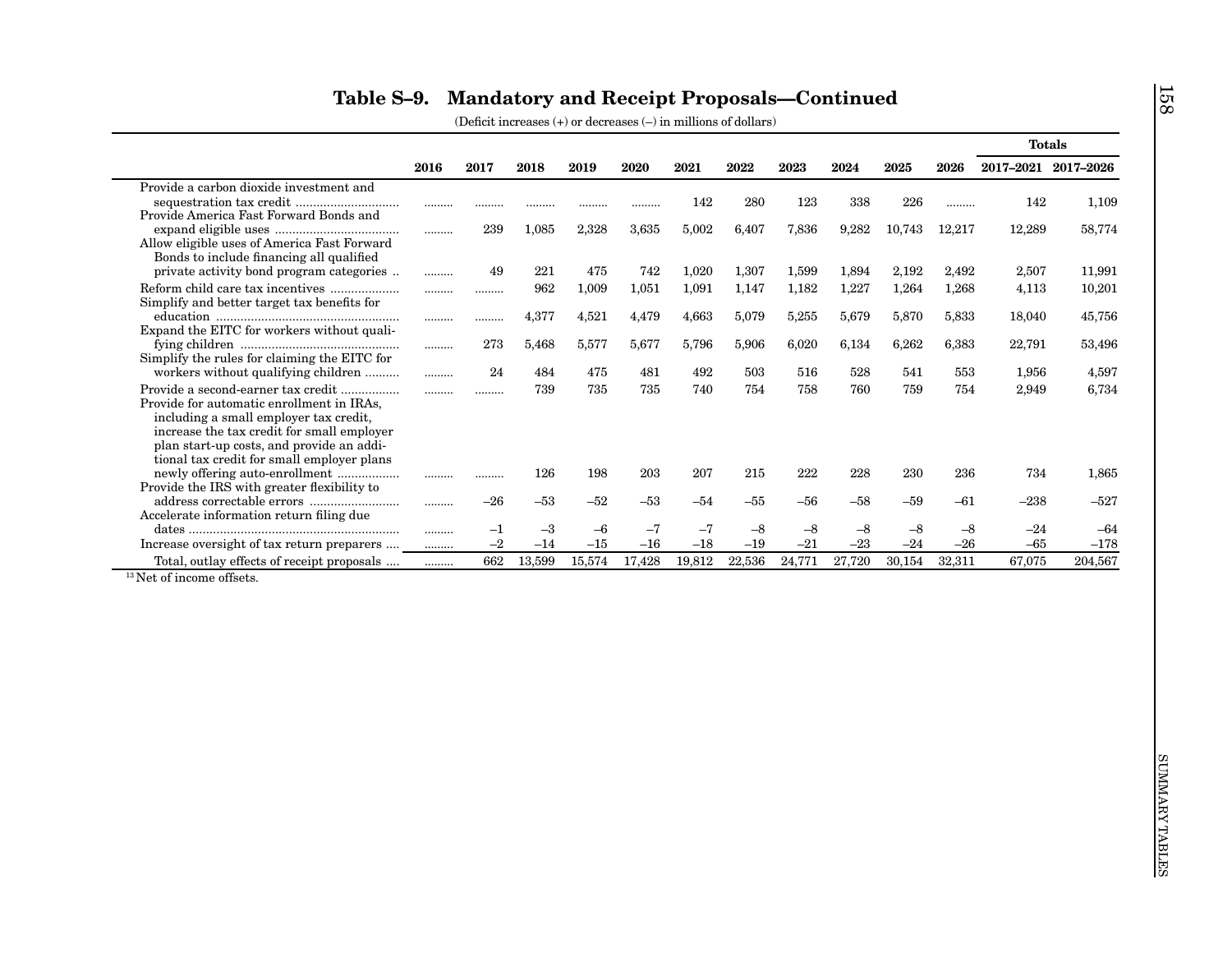|                                                                                                                                                                                                                                                                                                                                                                                                                                                                        |                |                                       |              |              |              |              |                |                  |                |                |                |                | <b>Totals</b>  |                |
|------------------------------------------------------------------------------------------------------------------------------------------------------------------------------------------------------------------------------------------------------------------------------------------------------------------------------------------------------------------------------------------------------------------------------------------------------------------------|----------------|---------------------------------------|--------------|--------------|--------------|--------------|----------------|------------------|----------------|----------------|----------------|----------------|----------------|----------------|
|                                                                                                                                                                                                                                                                                                                                                                                                                                                                        | 2015           | <b>Actual Enacted Request</b><br>2016 | 2017         | 2018         | 2019         | 2020         | 2021           | Outyears<br>2022 | 2023           | 2024           | 2025           | 2026           | 2017-<br>2021  | 2017-<br>2026  |
| Discretionary Adjusted Baseline by Category: <sup>1</sup>                                                                                                                                                                                                                                                                                                                                                                                                              |                |                                       |              |              |              |              |                |                  |                |                |                |                |                |                |
|                                                                                                                                                                                                                                                                                                                                                                                                                                                                        | 521            | 548                                   | 551          | 549          | 562          | 576          | 590            | 660              | 676            | 692            | 709            | 727            | 2,828          | 6,292          |
|                                                                                                                                                                                                                                                                                                                                                                                                                                                                        | 508            | 536                                   | 519          | 516          | 530          | 543          | 556            | 604              | 619            | 634            | 650            | 666            | 2,662          | 5,836          |
| Total, Base Discretionary Funding                                                                                                                                                                                                                                                                                                                                                                                                                                      | 1.030          | 1.085                                 | 1,070        | 1,065        | 1,092        | 1,119        | 1,146          | 1,264            | 1,295          | 1,327          | 1,359          | 1,392          | 5,490          | 12,128         |
| Discretionary Policy Changes to Baseline Caps:                                                                                                                                                                                                                                                                                                                                                                                                                         |                |                                       |              |              |              |              |                |                  |                |                |                |                |                |                |
| Proposed Cap Changes: <sup>2</sup>                                                                                                                                                                                                                                                                                                                                                                                                                                     |                |                                       |              |              |              |              |                |                  |                |                |                |                |                |                |
| $\label{eq:3} \textbf{Define} \textbf{ Categorical} \textbf{  } \textbf{  } \textbf{  } \textbf{  } \textbf{  } \textbf{  } \textbf{  } \textbf{  } \textbf{  } \textbf{  } \textbf{  } \textbf{  } \textbf{  } \textbf{  } \textbf{  } \textbf{  } \textbf{  } \textbf{  } \textbf{  } \textbf{  } \textbf{  } \textbf{  } \textbf{  } \textbf{  } \textbf{  } \textbf{  } \textbf{  } \textbf{  } \textbf{  } \textbf{  } \textbf{  } \textbf{  } \textbf{  } \text$ |                |                                       |              | $+35$        | $+31$        | $+23$        | $+24$          | -36              | $-40$          | -44            | $-48$          | -53            | $+113$         | $-108$         |
|                                                                                                                                                                                                                                                                                                                                                                                                                                                                        |                |                                       |              | $+36$        | $+31$        | $+23$        | $+25$          | $-14$            | $-17$          | $-20$          | $-23$          | $-26$          | $+114$         | $+14$          |
| Non-Defense Category Reclassifications:                                                                                                                                                                                                                                                                                                                                                                                                                                |                |                                       |              |              |              |              |                |                  |                |                |                |                |                |                |
| Surface Transportation Programs                                                                                                                                                                                                                                                                                                                                                                                                                                        | $-4$           | $-4$                                  | $-4$         | $-4$         | $-5$         | $-5$         | -5             | -5               | -5             | $-5$           | -5             | -5             | $-23$          | $-48$          |
|                                                                                                                                                                                                                                                                                                                                                                                                                                                                        | .              |                                       | .            | $-*$         | —*           | $\_^*$       | $-^{\ast}$     | $-*$             | $-^*$          | $-^\ast$       | $-^*$          | $-*$           | $-1$           | $-2$           |
|                                                                                                                                                                                                                                                                                                                                                                                                                                                                        |                |                                       |              | $^{-1}$      | $-1$         | $-1$         | $-1$           | $-1$             | $^{-1}$        | $-1$           | $-1$           | $-1$           | $-5$           | $-11$          |
| Proposed Discretionary Policy by Category:                                                                                                                                                                                                                                                                                                                                                                                                                             |                |                                       |              |              |              |              |                |                  |                |                |                |                |                |                |
|                                                                                                                                                                                                                                                                                                                                                                                                                                                                        | 521            | 548                                   | 551          | 584          | 593          | 599          | 614            | 624              | 636            | 648            | 661            | 674            | 2,941          | 6,184          |
|                                                                                                                                                                                                                                                                                                                                                                                                                                                                        | 504            | 532                                   | 514          | 546          | 555          | 560          | 574            | 584              | 596            | 608            | 620            | 633            | 2,748          | 5,789          |
|                                                                                                                                                                                                                                                                                                                                                                                                                                                                        | 1,025          | 1,080                                 | 1,065        | 1,130        | 1,147        | 1,158        | 1,188          | 1,208            | 1,232          | 1,256          | 1,281          | 1,307          | 5,690          | 11,973         |
| Discretionary Cap Adjustments and Other Funding (not included above):3                                                                                                                                                                                                                                                                                                                                                                                                 |                |                                       |              |              |              |              |                |                  |                |                |                |                |                |                |
| Overseas Contingency Operations <sup>4</sup>                                                                                                                                                                                                                                                                                                                                                                                                                           | 74             | 74                                    | 74           | 11           | 11           | 11           | 11             | .                |                |                |                |                | 118            | 118            |
|                                                                                                                                                                                                                                                                                                                                                                                                                                                                        | $\overline{7}$ | 7                                     | 7            |              |              |              |                |                  | .              | .              |                |                | $\overline{7}$ | $\overline{7}$ |
|                                                                                                                                                                                                                                                                                                                                                                                                                                                                        | $\mathbf{1}$   | $\overline{2}$                        | 3            | 3            | 3            | 3            | $\overline{4}$ | $\overline{4}$   | $\overline{4}$ | $\overline{4}$ | $\overline{4}$ | $\overline{A}$ | 16             | 37             |
|                                                                                                                                                                                                                                                                                                                                                                                                                                                                        | .              | .                                     | $\mathbf{1}$ | $\mathbf{1}$ | $\mathbf{1}$ | $\mathbf{1}$ | $\mathbf{1}$   | $\mathbf{1}$     | $\mathbf{1}$   | 1              | $\mathbf 1$    | $\mathbf{1}$   | 6              | 13             |
| Other Emergency/Supplemental Funding                                                                                                                                                                                                                                                                                                                                                                                                                                   | 5              | $\ast$                                |              |              |              |              | .              |                  |                |                |                |                |                | .              |
|                                                                                                                                                                                                                                                                                                                                                                                                                                                                        | 87             | 83                                    | 84           | 15           | 15           | 16           | 16             | 5                | 5              | 5              | 6              | 6              | 146            | 174            |
| <b>Grand Total, Discretionary</b>                                                                                                                                                                                                                                                                                                                                                                                                                                      |                |                                       |              |              |              |              |                |                  |                |                |                |                |                |                |
|                                                                                                                                                                                                                                                                                                                                                                                                                                                                        | 1,113          | 1,163                                 | 1,149        | 1,145        | 1,163        | 1,174        | 1,205          | 1,213            | 1,237          | 1,261          | 1,287          | 1,313          |                | 5,836 12,147   |
|                                                                                                                                                                                                                                                                                                                                                                                                                                                                        |                |                                       | 2017         | 2018         | 2019         | 2020         | 2021           | 2018-<br>2021    |                |                |                |                |                |                |
| <b>Changes to Existing BBEDCA Caps<sup>5</sup></b>                                                                                                                                                                                                                                                                                                                                                                                                                     |                |                                       |              |              |              |              |                |                  |                |                |                |                |                |                |
| <b>Memorandum: Current Law and Proposed</b>                                                                                                                                                                                                                                                                                                                                                                                                                            |                |                                       | N/A          | $-91$        | $-90$        | $-89$        | $-88$          | $-359$           |                |                |                |                |                |                |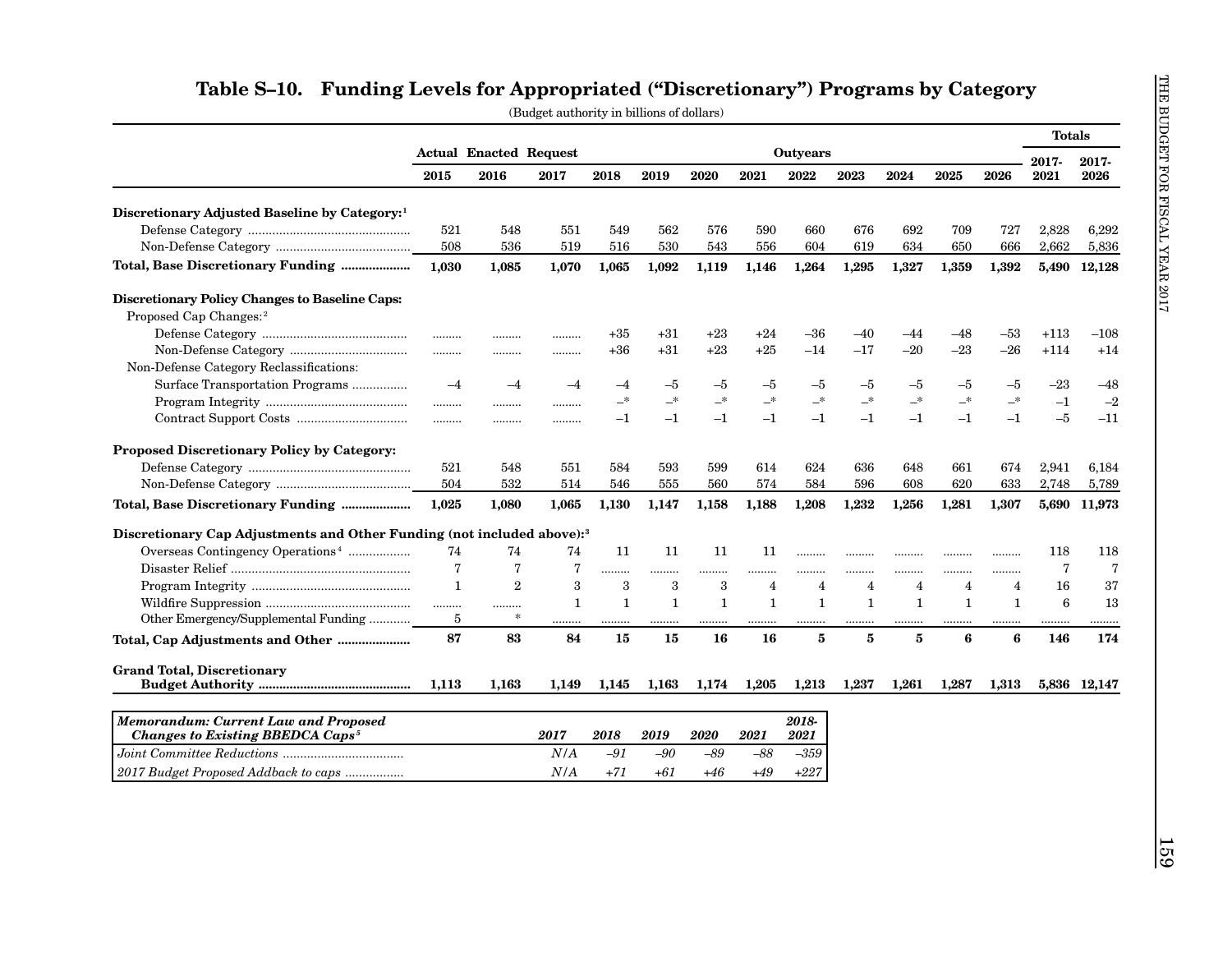The state that the state of the state of the Appropriated (This results of the state of the state of the state of the state of the state of the state of the state of the state of the state of the state of the state of the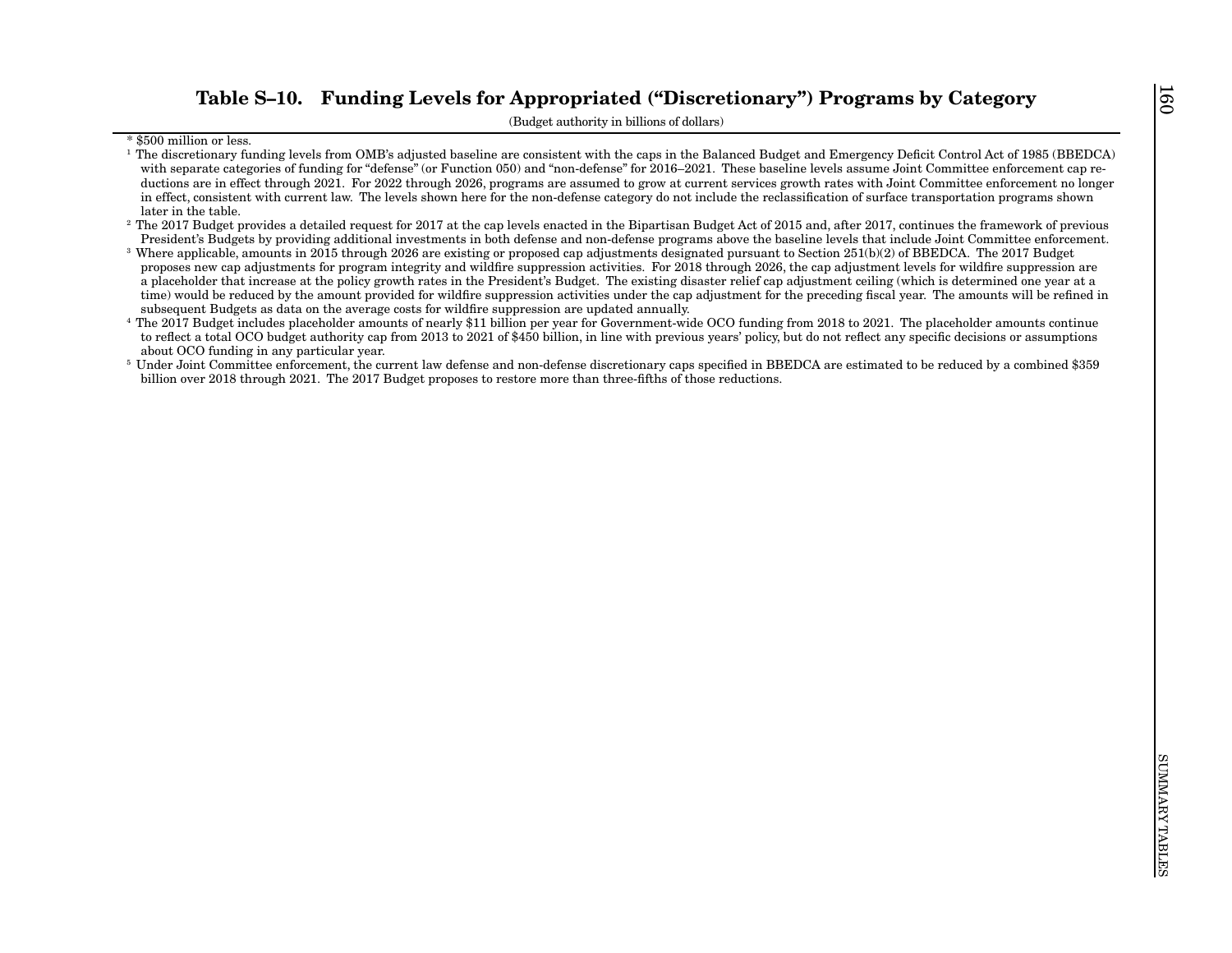|                                                                                       |        |                               |       |         |         |              |              |                                                                                 |              |         |         |         | <b>Totals</b> |                  |
|---------------------------------------------------------------------------------------|--------|-------------------------------|-------|---------|---------|--------------|--------------|---------------------------------------------------------------------------------|--------------|---------|---------|---------|---------------|------------------|
|                                                                                       |        | <b>Actual Enacted Request</b> |       |         |         |              |              | Outyears                                                                        |              |         |         |         | 2017-         | 2017-            |
|                                                                                       | 2015   | 2016                          | 2017  | 2018    | 2019    | 2020         | 2021         | 2022                                                                            | 2023         | 2024    | 2025    | 2026    | 2021          | 2026             |
| Base Discretionary Funding by Agency: <sup>1</sup>                                    |        |                               |       |         |         |              |              |                                                                                 |              |         |         |         |               |                  |
|                                                                                       | 24.9   | 25.2                          | 23.4  | 24.9    | 25.2    | 25.8         | 26.2         | 26.8                                                                            | 27.3         | 27.9    | 28.5    | 29.1    | 125.4         | 265.0            |
|                                                                                       | 8.6    | 9.4                           | 9.7   | 10.1    | 11.4    | 15.7         | 10.4         | 10.2                                                                            | 10.4         | 10.6    | 11.1    | 11.4    | 57.3          | 111.0            |
|                                                                                       | 1.1    | 1.4                           | 1.6   | 1.8     | 2.9     | 7.1          | 1.6          | 1.2                                                                             | 1.3          | 1.3     | 1.5     | 1.7     | 15.1          | 22.1             |
|                                                                                       | 496.1  | 521.7                         | 523.9 | 556.7   | 564.8   | 570.4        | 585.2        | 597.2                                                                           | 609.4        | 621.9   | 634.7   | 647.7   | 2,801.1       | 5,912.1          |
|                                                                                       | 66.9   | 68.3                          | 69.4  | 70.3    | 71.3    | 72.3         | 73.2         | 74.3                                                                            | 75.3         | 76.3    | 77.4    | 78.5    | 356.5         | 738.3            |
|                                                                                       | 27.4   | 29.6                          | 30.2  | 30.1    | 32.2    | 34.0         | 35.8         | 36.5                                                                            | 37.2         | 38.0    | 38.7    | 39.5    | 162.4         | 352.3            |
| National Nuclear Security Administration <sup>2</sup>                                 | 11.4   | 12.5                          | 12.9  | 11.9    | 12.4    | 12.6         | 13.0         | 13.3                                                                            | 13.5         | 13.8    | 14.1    | 14.4    | 62.8          | 131.9            |
|                                                                                       | 80.3   | 84.6                          | 77.9  | 87.2    | 88.9    | 90.7         | 92.5         | 94.3                                                                            | 96.2         | 98.2    | 100.1   | 102.1   | 437.2         | 928.1            |
|                                                                                       | 39.9   |                               | 40.6  | 41.8    | 42.5    |              |              | 44.9                                                                            | 45.8         | 46.7    | 47.6    | 48.5    | 212.2         | 445.7            |
|                                                                                       | 30.4   | 41.1<br>37.5                  | 38.0  | 39.0    | 39.7    | 43.3<br>40.5 | 44.0<br>41.2 | 42.0                                                                            | 42.7         | 43.5    | 44.3    | 45.1    | 198.4         | 416.0            |
|                                                                                       | 12.2   | 13.2                          | 12.9  | 13.0    | 13.2    |              | 13.7         | 14.0                                                                            |              | 14.6    | 14.9    | 15.2    | 66.3          | 139.3            |
|                                                                                       | 26.3   | 28.7                          | 18.1  | 30.0    | 30.6    | 13.5<br>31.2 | 31.8         | 32.4                                                                            | 14.3<br>33.1 | 33.7    | 34.4    | 35.1    | 141.6         | 310.4            |
|                                                                                       | 11.9   | 12.2                          | 12.8  | 12.8    | 13.1    | 13.3         | 13.5         | 13.7                                                                            | 14.0         | 14.2    | 14.5    | 14.7    | 65.4          | 136.6            |
|                                                                                       |        |                               |       |         |         |              |              |                                                                                 |              | 52.2    |         |         |               | 490.3            |
| State and Other International Programs                                                | 40.9   | 37.9                          | 37.8  | 46.5    | 47.4    | 48.3         | 49.2         | 50.2                                                                            | 51.2         |         | 53.3    | 54.3    | 229.1         |                  |
|                                                                                       | 13.8   | 14.3                          | 12.0  | 14.7    | 15.0    | 15.3         | 15.6         | 15.9                                                                            | 16.2         | 16.6    | 16.9    | 17.2    | 72.6          | 155.5            |
|                                                                                       | 12.2   | 12.6                          | 12.6  | 13.6    | 13.9    | 14.2         | 14.5         | 14.8                                                                            | 15.1         | 15.5    | 15.8    | 16.2    | 68.7          | 146.1            |
|                                                                                       | 65.1   | 71.6                          | 75.1  | 78.5    | 79.4    | 81.0         | 82.6         | 84.3                                                                            | 86.0         | 87.7    | 89.4    | 91.2    | 396.7         | 835.2            |
|                                                                                       | 5.6    | 6.0                           | 4.6   | 4.7     | 4.8     | 4.9          | 5.0          | 5.1                                                                             | 5.2          | 5.3     | 5.4     | 5.5     | 24.0          | 50.5             |
| Environmental Protection Agency                                                       | 8.1    | 8.1                           | 8.3   | 8.4     | 8.6     | 8.8          | 8.9          | 9.1                                                                             | 9.3          | 9.5     | 9.7     | 9.9     | 43.0          | 90.5             |
|                                                                                       | $-0.4$ | 0.6                           | 0.4   | 0.4     | 0.4     | 0.4          | 0.4          | 0.4                                                                             | 0.4          | 0.4     | 0.4     | 0.4     | 1.9           | 4.0              |
| National Aeronautics & Space Administration                                           | 18.0   | 19.3                          | 18.3  | 18.6    | 19.0    | 19.4         | 19.8         | 20.2                                                                            | 20.6         | 21.0    | 21.4    | 21.8    | 95.0          | 200.0            |
|                                                                                       | 7.3    | 7.5                           | 7.6   | 8.1     | 8.3     | 8.5          | 8.6          | 8.8                                                                             | 9.0          | 9.1     | 9.3     | 9.5     | 41.0          | 86.8             |
|                                                                                       | 0.9    | 0.9                           | 0.7   | 0.7     | 0.7     | 0.8          | 0.8          | 0.8                                                                             | 0.8          | 0.8     | 0.8     | 0.9     | 3.7           | 7.8              |
|                                                                                       | 9.0    | 9.3                           | 9.6   | 9.8     | 10.1    | 10.5         | 10.7         | 10.9                                                                            | 11.1         | 11.3    | 11.5    | 11.7    | 50.7          | 107.0            |
| Corporation for National & Community                                                  | 1.1    | 1.1                           | 1.1   | 1.1     | 1.1     | $1.2\,$      | $1.2\,$      | $1.2\,$                                                                         | $1.2\,$      | 1.3     | $1.3\,$ | 1.3     | 5.7           | 12.0             |
|                                                                                       | 18.9   | 19.5                          | 20.3  | 20.5    | 21.2    | 21.9         | 22.7         | 23.2                                                                            | 23.6         | 24.1    | 24.5    | 25.0    | 106.6         | 227.0            |
|                                                                                       |        |                               |       | $-11.5$ | $-15.4$ | $-26.9$      | $-19.1$      | $-23.3$                                                                         | $-23.9$      | $-24.8$ | $-24.6$ | $-24.6$ | $-73.0$       | $-194.2$         |
| Subtotal, Base Discretionary Funding 1,025.4                                          |        | <br>1,080.2                   |       |         |         |              |              | 1,065.2 1,130.2 1,147.4 1,158.4 1,188.4 1,207.8 1,231.7 1,255.5 1,281.4 1,307.3 |              |         |         |         |               | 5.689.6 11.973.2 |
|                                                                                       |        |                               |       |         |         |              |              |                                                                                 |              |         |         |         |               |                  |
| Discretionary Cap Adjustments and Other<br>Funding (not included above): <sup>5</sup> |        |                               |       |         |         |              |              |                                                                                 |              |         |         |         |               |                  |
| <b>Overseas Contingency Operations </b>                                               | 73.7   | 73.7                          | 73.7  | 11.0    | 11.0    | 11.0         | 11.0         |                                                                                 |              |         |         |         | 117.6         | 117.6            |
|                                                                                       | 64.2   | 58.6                          | 58.8  | .       |         |              |              |                                                                                 |              | .       |         |         | 58.8          | 58.8             |
|                                                                                       | 0.2    | 0.2                           |       |         |         |              |              |                                                                                 |              |         |         |         |               |                  |
| State and Other International Programs                                                | 9.3    | 14.9                          | 14.9  |         |         |              |              |                                                                                 |              | .       |         |         | 14.9          | 14.9             |
| Overseas Contingency Operations Outyears <sup>6</sup>                                 |        |                               |       | 11.0    | 11.0    | 11.0         | 11.0         |                                                                                 |              |         |         |         | 43.9          | 43.9             |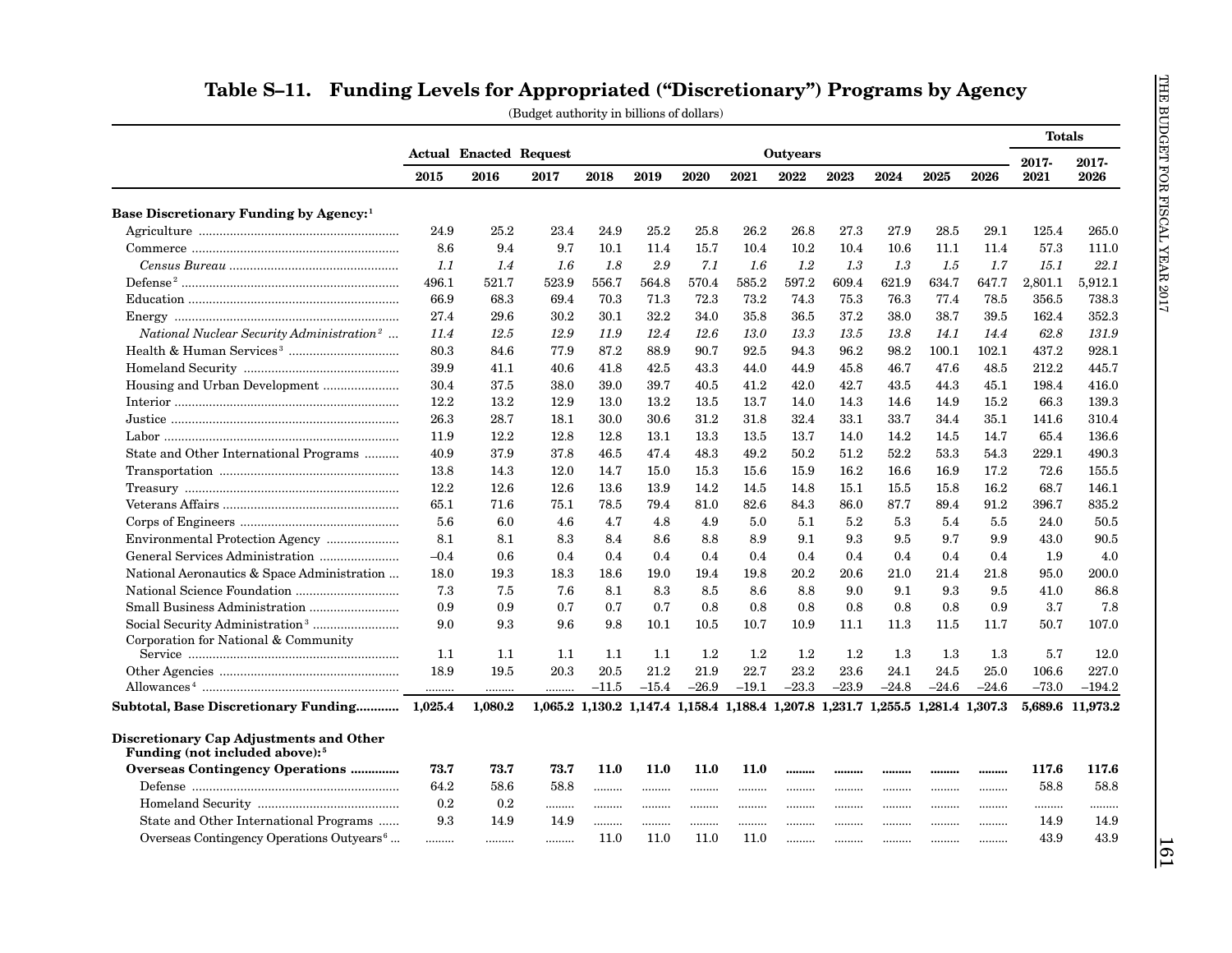| Outyears<br><b>Actual Enacted Request -</b><br>2019<br>2020<br>2021<br>2022<br>2023<br>2024<br>2015<br>2016<br>2017<br>2018<br>2.8<br>3.2<br>3.8<br>1.5<br>1.5<br>$2.5\,$<br>3.5<br>4.0<br>4.1<br>0.4<br>0.5<br>0.4<br>0.4<br>0.5<br>0.5<br>0.5<br>0.5<br>0.4<br>$\ast$<br>.<br><br>.<br>.<br>.<br>.<br><br>.<br>0.9<br>1.3<br>2.0<br>2.1<br>2.2<br>0.5<br>1.7<br>.<br><br>1.2<br>1.5<br>1.3<br>1.1<br>1.4<br>1.3<br>1.3<br>1.4<br>1.5<br>6.5<br>7.1<br>6.9<br><br><br><br><br><br><br>0.1<br>0.1<br>.<br><br><br><br><br><br><br>6.4<br>6.7<br>6.7<br><br><br><br><br><br><br>Housing and Urban Development<br>0.3<br>.<br>.<br><br><br><br><br><br><br>0.2<br><br><br>.<br><br>.<br><br><br><br>1.2<br>$1.2\,$<br>$1.2\,$<br>$1.2\,$<br>$1.2\,$<br>$1.3\,$<br>$1.3\,$<br><br><br>0.9<br>0.9<br>0.9<br>0.9<br>0.9<br>1.0<br>1.0<br><br><br>0.3<br>0.3<br>0.3<br>0.3<br>0.3<br>0.3<br>0.3<br><br><br>5.4<br>0.4<br><br><br><br><br><br><br><br>0.3<br>.<br><br><br><br><br>.<br><br><br>0.1<br>.<br><br><br><br><br><br><br><br>2.8<br>.<br>.<br><br><br><br><br>.<br>2.5<br>State and Other International Programs<br>0.1<br>.<br><br><br><br><br><br><br>Grand Total, Discretionary Funding  1,112.5<br>$1,\!163.0$<br>1,149.4 1,145.2 1,162.7 1,174.0 1,204.5 1,213.1 1,237.0 1,261.0 1,287.0 1,313.0 5,835.9 12,147.0<br>\$50 million or less.<br><sup>1</sup> Amounts in the actual and enacted years of 2015 and 2016 exclude changes in mandatory programs enacted in appropriations bills since those amounts have been rebased<br>as mandatory, whereas amounts in 2017 are net of these proposals.<br><sup>2</sup> The Department of Defense (DOD) levels in 2018–2026 include funding that will be allocated, in annual increments, to the National Nuclear Security Administration<br>(NNSA). Current estimates by which DOD's budget authority will decrease and NNSA's will increase are, in millions of dollars: 2018: \$1,665; 2019: \$1,698; 2020: \$1,735;<br>2021: \$1,770; 2018–2026: \$16,263. DOD and NNSA are reviewing NNSA's outyear requirements and these will be included in future reports to the Congress. | 2025<br>4.3<br>0.6<br><br>2.2<br>1.5<br><br><br><br><br><br>1.4<br>1.0<br>0.3<br><br><br> | 4.2<br>0.6<br>.<br>2.2<br>1.4<br><br><br><br><br>.<br>$1.3\,$<br>1.0<br>0.3<br><br>. |  |  |  |  | 2026<br>4.4<br>0.6<br><br>2.2<br>1.5<br><br><br><br> | 2017-<br>2021<br>15.8<br>2.3<br>$\ast$<br>6.5<br>7.0<br>6.9<br><br>6.7<br>. | 2017-<br>2026<br>36.7<br>5.1<br>$\ast$<br>17.4<br>14.2<br>6.9<br><br>6.7<br> |
|------------------------------------------------------------------------------------------------------------------------------------------------------------------------------------------------------------------------------------------------------------------------------------------------------------------------------------------------------------------------------------------------------------------------------------------------------------------------------------------------------------------------------------------------------------------------------------------------------------------------------------------------------------------------------------------------------------------------------------------------------------------------------------------------------------------------------------------------------------------------------------------------------------------------------------------------------------------------------------------------------------------------------------------------------------------------------------------------------------------------------------------------------------------------------------------------------------------------------------------------------------------------------------------------------------------------------------------------------------------------------------------------------------------------------------------------------------------------------------------------------------------------------------------------------------------------------------------------------------------------------------------------------------------------------------------------------------------------------------------------------------------------------------------------------------------------------------------------------------------------------------------------------------------------------------------------------------------------------------------------------------------------------------------------------------------------------------------------------------------------------------------|-------------------------------------------------------------------------------------------|--------------------------------------------------------------------------------------|--|--|--|--|------------------------------------------------------|-----------------------------------------------------------------------------|------------------------------------------------------------------------------|
|                                                                                                                                                                                                                                                                                                                                                                                                                                                                                                                                                                                                                                                                                                                                                                                                                                                                                                                                                                                                                                                                                                                                                                                                                                                                                                                                                                                                                                                                                                                                                                                                                                                                                                                                                                                                                                                                                                                                                                                                                                                                                                                                          |                                                                                           |                                                                                      |  |  |  |  |                                                      |                                                                             |                                                                              |
|                                                                                                                                                                                                                                                                                                                                                                                                                                                                                                                                                                                                                                                                                                                                                                                                                                                                                                                                                                                                                                                                                                                                                                                                                                                                                                                                                                                                                                                                                                                                                                                                                                                                                                                                                                                                                                                                                                                                                                                                                                                                                                                                          |                                                                                           |                                                                                      |  |  |  |  |                                                      |                                                                             |                                                                              |
|                                                                                                                                                                                                                                                                                                                                                                                                                                                                                                                                                                                                                                                                                                                                                                                                                                                                                                                                                                                                                                                                                                                                                                                                                                                                                                                                                                                                                                                                                                                                                                                                                                                                                                                                                                                                                                                                                                                                                                                                                                                                                                                                          |                                                                                           |                                                                                      |  |  |  |  |                                                      |                                                                             |                                                                              |
|                                                                                                                                                                                                                                                                                                                                                                                                                                                                                                                                                                                                                                                                                                                                                                                                                                                                                                                                                                                                                                                                                                                                                                                                                                                                                                                                                                                                                                                                                                                                                                                                                                                                                                                                                                                                                                                                                                                                                                                                                                                                                                                                          |                                                                                           |                                                                                      |  |  |  |  |                                                      |                                                                             |                                                                              |
|                                                                                                                                                                                                                                                                                                                                                                                                                                                                                                                                                                                                                                                                                                                                                                                                                                                                                                                                                                                                                                                                                                                                                                                                                                                                                                                                                                                                                                                                                                                                                                                                                                                                                                                                                                                                                                                                                                                                                                                                                                                                                                                                          |                                                                                           |                                                                                      |  |  |  |  |                                                      |                                                                             |                                                                              |
|                                                                                                                                                                                                                                                                                                                                                                                                                                                                                                                                                                                                                                                                                                                                                                                                                                                                                                                                                                                                                                                                                                                                                                                                                                                                                                                                                                                                                                                                                                                                                                                                                                                                                                                                                                                                                                                                                                                                                                                                                                                                                                                                          |                                                                                           |                                                                                      |  |  |  |  |                                                      |                                                                             |                                                                              |
|                                                                                                                                                                                                                                                                                                                                                                                                                                                                                                                                                                                                                                                                                                                                                                                                                                                                                                                                                                                                                                                                                                                                                                                                                                                                                                                                                                                                                                                                                                                                                                                                                                                                                                                                                                                                                                                                                                                                                                                                                                                                                                                                          |                                                                                           |                                                                                      |  |  |  |  |                                                      |                                                                             |                                                                              |
|                                                                                                                                                                                                                                                                                                                                                                                                                                                                                                                                                                                                                                                                                                                                                                                                                                                                                                                                                                                                                                                                                                                                                                                                                                                                                                                                                                                                                                                                                                                                                                                                                                                                                                                                                                                                                                                                                                                                                                                                                                                                                                                                          |                                                                                           |                                                                                      |  |  |  |  |                                                      |                                                                             |                                                                              |
|                                                                                                                                                                                                                                                                                                                                                                                                                                                                                                                                                                                                                                                                                                                                                                                                                                                                                                                                                                                                                                                                                                                                                                                                                                                                                                                                                                                                                                                                                                                                                                                                                                                                                                                                                                                                                                                                                                                                                                                                                                                                                                                                          |                                                                                           |                                                                                      |  |  |  |  |                                                      |                                                                             |                                                                              |
|                                                                                                                                                                                                                                                                                                                                                                                                                                                                                                                                                                                                                                                                                                                                                                                                                                                                                                                                                                                                                                                                                                                                                                                                                                                                                                                                                                                                                                                                                                                                                                                                                                                                                                                                                                                                                                                                                                                                                                                                                                                                                                                                          |                                                                                           |                                                                                      |  |  |  |  |                                                      |                                                                             |                                                                              |
|                                                                                                                                                                                                                                                                                                                                                                                                                                                                                                                                                                                                                                                                                                                                                                                                                                                                                                                                                                                                                                                                                                                                                                                                                                                                                                                                                                                                                                                                                                                                                                                                                                                                                                                                                                                                                                                                                                                                                                                                                                                                                                                                          |                                                                                           |                                                                                      |  |  |  |  | .                                                    | 0.2                                                                         | 0.2                                                                          |
|                                                                                                                                                                                                                                                                                                                                                                                                                                                                                                                                                                                                                                                                                                                                                                                                                                                                                                                                                                                                                                                                                                                                                                                                                                                                                                                                                                                                                                                                                                                                                                                                                                                                                                                                                                                                                                                                                                                                                                                                                                                                                                                                          |                                                                                           |                                                                                      |  |  |  |  | 1.4                                                  | 6.0                                                                         | 12.6                                                                         |
|                                                                                                                                                                                                                                                                                                                                                                                                                                                                                                                                                                                                                                                                                                                                                                                                                                                                                                                                                                                                                                                                                                                                                                                                                                                                                                                                                                                                                                                                                                                                                                                                                                                                                                                                                                                                                                                                                                                                                                                                                                                                                                                                          |                                                                                           |                                                                                      |  |  |  |  | 1.0                                                  | 4.5                                                                         | 9.5                                                                          |
|                                                                                                                                                                                                                                                                                                                                                                                                                                                                                                                                                                                                                                                                                                                                                                                                                                                                                                                                                                                                                                                                                                                                                                                                                                                                                                                                                                                                                                                                                                                                                                                                                                                                                                                                                                                                                                                                                                                                                                                                                                                                                                                                          |                                                                                           |                                                                                      |  |  |  |  | 0.3                                                  | 1.5                                                                         | 3.2                                                                          |
|                                                                                                                                                                                                                                                                                                                                                                                                                                                                                                                                                                                                                                                                                                                                                                                                                                                                                                                                                                                                                                                                                                                                                                                                                                                                                                                                                                                                                                                                                                                                                                                                                                                                                                                                                                                                                                                                                                                                                                                                                                                                                                                                          |                                                                                           |                                                                                      |  |  |  |  |                                                      |                                                                             |                                                                              |
|                                                                                                                                                                                                                                                                                                                                                                                                                                                                                                                                                                                                                                                                                                                                                                                                                                                                                                                                                                                                                                                                                                                                                                                                                                                                                                                                                                                                                                                                                                                                                                                                                                                                                                                                                                                                                                                                                                                                                                                                                                                                                                                                          |                                                                                           |                                                                                      |  |  |  |  | .                                                    |                                                                             | .                                                                            |
|                                                                                                                                                                                                                                                                                                                                                                                                                                                                                                                                                                                                                                                                                                                                                                                                                                                                                                                                                                                                                                                                                                                                                                                                                                                                                                                                                                                                                                                                                                                                                                                                                                                                                                                                                                                                                                                                                                                                                                                                                                                                                                                                          |                                                                                           | .                                                                                    |  |  |  |  |                                                      |                                                                             |                                                                              |
|                                                                                                                                                                                                                                                                                                                                                                                                                                                                                                                                                                                                                                                                                                                                                                                                                                                                                                                                                                                                                                                                                                                                                                                                                                                                                                                                                                                                                                                                                                                                                                                                                                                                                                                                                                                                                                                                                                                                                                                                                                                                                                                                          |                                                                                           |                                                                                      |  |  |  |  | .                                                    | .                                                                           |                                                                              |
|                                                                                                                                                                                                                                                                                                                                                                                                                                                                                                                                                                                                                                                                                                                                                                                                                                                                                                                                                                                                                                                                                                                                                                                                                                                                                                                                                                                                                                                                                                                                                                                                                                                                                                                                                                                                                                                                                                                                                                                                                                                                                                                                          |                                                                                           |                                                                                      |  |  |  |  |                                                      |                                                                             |                                                                              |
|                                                                                                                                                                                                                                                                                                                                                                                                                                                                                                                                                                                                                                                                                                                                                                                                                                                                                                                                                                                                                                                                                                                                                                                                                                                                                                                                                                                                                                                                                                                                                                                                                                                                                                                                                                                                                                                                                                                                                                                                                                                                                                                                          |                                                                                           |                                                                                      |  |  |  |  |                                                      |                                                                             |                                                                              |
|                                                                                                                                                                                                                                                                                                                                                                                                                                                                                                                                                                                                                                                                                                                                                                                                                                                                                                                                                                                                                                                                                                                                                                                                                                                                                                                                                                                                                                                                                                                                                                                                                                                                                                                                                                                                                                                                                                                                                                                                                                                                                                                                          |                                                                                           |                                                                                      |  |  |  |  |                                                      |                                                                             |                                                                              |
|                                                                                                                                                                                                                                                                                                                                                                                                                                                                                                                                                                                                                                                                                                                                                                                                                                                                                                                                                                                                                                                                                                                                                                                                                                                                                                                                                                                                                                                                                                                                                                                                                                                                                                                                                                                                                                                                                                                                                                                                                                                                                                                                          |                                                                                           |                                                                                      |  |  |  |  |                                                      |                                                                             |                                                                              |
|                                                                                                                                                                                                                                                                                                                                                                                                                                                                                                                                                                                                                                                                                                                                                                                                                                                                                                                                                                                                                                                                                                                                                                                                                                                                                                                                                                                                                                                                                                                                                                                                                                                                                                                                                                                                                                                                                                                                                                                                                                                                                                                                          |                                                                                           |                                                                                      |  |  |  |  |                                                      |                                                                             |                                                                              |
|                                                                                                                                                                                                                                                                                                                                                                                                                                                                                                                                                                                                                                                                                                                                                                                                                                                                                                                                                                                                                                                                                                                                                                                                                                                                                                                                                                                                                                                                                                                                                                                                                                                                                                                                                                                                                                                                                                                                                                                                                                                                                                                                          |                                                                                           |                                                                                      |  |  |  |  |                                                      |                                                                             |                                                                              |
|                                                                                                                                                                                                                                                                                                                                                                                                                                                                                                                                                                                                                                                                                                                                                                                                                                                                                                                                                                                                                                                                                                                                                                                                                                                                                                                                                                                                                                                                                                                                                                                                                                                                                                                                                                                                                                                                                                                                                                                                                                                                                                                                          |                                                                                           |                                                                                      |  |  |  |  |                                                      |                                                                             |                                                                              |
| <sup>3</sup> Funding from the Hospital Insurance and Supplementary Medical Insurance trust funds for administrative expenses incurred by the Social Security Administration that                                                                                                                                                                                                                                                                                                                                                                                                                                                                                                                                                                                                                                                                                                                                                                                                                                                                                                                                                                                                                                                                                                                                                                                                                                                                                                                                                                                                                                                                                                                                                                                                                                                                                                                                                                                                                                                                                                                                                         |                                                                                           |                                                                                      |  |  |  |  |                                                      |                                                                             |                                                                              |
| support the Medicare program are included in the Health and Human Services total and not in the Social Security Administration total.                                                                                                                                                                                                                                                                                                                                                                                                                                                                                                                                                                                                                                                                                                                                                                                                                                                                                                                                                                                                                                                                                                                                                                                                                                                                                                                                                                                                                                                                                                                                                                                                                                                                                                                                                                                                                                                                                                                                                                                                    |                                                                                           |                                                                                      |  |  |  |  |                                                      |                                                                             |                                                                              |
| <sup>4</sup> The 2017 Budget includes allowances, similar to the Function 920 allowances used in Budget Resolutions, to represent amounts to be allocated among the respective                                                                                                                                                                                                                                                                                                                                                                                                                                                                                                                                                                                                                                                                                                                                                                                                                                                                                                                                                                                                                                                                                                                                                                                                                                                                                                                                                                                                                                                                                                                                                                                                                                                                                                                                                                                                                                                                                                                                                           |                                                                                           |                                                                                      |  |  |  |  |                                                      |                                                                             |                                                                              |
| agencies to reach the proposed defense and non-defense caps for 2018 and beyond. These levels are determined for illustrative purposes but do not reflect specific policy<br>decisions.                                                                                                                                                                                                                                                                                                                                                                                                                                                                                                                                                                                                                                                                                                                                                                                                                                                                                                                                                                                                                                                                                                                                                                                                                                                                                                                                                                                                                                                                                                                                                                                                                                                                                                                                                                                                                                                                                                                                                  |                                                                                           |                                                                                      |  |  |  |  |                                                      |                                                                             |                                                                              |
| <sup>5</sup> Where applicable, amounts in 2015 through 2026 are existing or proposed cap adjustments designated pursuant to Section $251(b)(2)$ of BBEDCA.                                                                                                                                                                                                                                                                                                                                                                                                                                                                                                                                                                                                                                                                                                                                                                                                                                                                                                                                                                                                                                                                                                                                                                                                                                                                                                                                                                                                                                                                                                                                                                                                                                                                                                                                                                                                                                                                                                                                                                               |                                                                                           |                                                                                      |  |  |  |  |                                                      |                                                                             |                                                                              |
| <sup>6</sup> The 2017 Budget includes placeholder amounts of nearly \$11 billion per year for Government-wide OCO funding from 2018 to 2021. The placeholder amounts continue                                                                                                                                                                                                                                                                                                                                                                                                                                                                                                                                                                                                                                                                                                                                                                                                                                                                                                                                                                                                                                                                                                                                                                                                                                                                                                                                                                                                                                                                                                                                                                                                                                                                                                                                                                                                                                                                                                                                                            |                                                                                           |                                                                                      |  |  |  |  |                                                      |                                                                             |                                                                              |
| to reflect a total OCO budget authority cap from 2013 to 2021 of \$450 billion, in line with previous years' policy, but do not reflect any specific decisions or assumptions                                                                                                                                                                                                                                                                                                                                                                                                                                                                                                                                                                                                                                                                                                                                                                                                                                                                                                                                                                                                                                                                                                                                                                                                                                                                                                                                                                                                                                                                                                                                                                                                                                                                                                                                                                                                                                                                                                                                                            |                                                                                           |                                                                                      |  |  |  |  |                                                      |                                                                             |                                                                              |
| about OCO funding in any particular year.<br>$\frac{7}{1}$ For 2018 through 2026, the cap adjustment levels are a placeholder that increase at the policy growth rates in the President's Budget. The existing disaster relief cap                                                                                                                                                                                                                                                                                                                                                                                                                                                                                                                                                                                                                                                                                                                                                                                                                                                                                                                                                                                                                                                                                                                                                                                                                                                                                                                                                                                                                                                                                                                                                                                                                                                                                                                                                                                                                                                                                                       |                                                                                           |                                                                                      |  |  |  |  |                                                      |                                                                             |                                                                              |
| adjustment ceiling (which is determined one year at a time) would be reduced by the amount provided for wildfire suppression activities under the cap adjustment for the                                                                                                                                                                                                                                                                                                                                                                                                                                                                                                                                                                                                                                                                                                                                                                                                                                                                                                                                                                                                                                                                                                                                                                                                                                                                                                                                                                                                                                                                                                                                                                                                                                                                                                                                                                                                                                                                                                                                                                 |                                                                                           |                                                                                      |  |  |  |  |                                                      |                                                                             |                                                                              |
| preceding fiscal year. Those amounts will be refined in subsequent Budgets as data on the average costs for wildfire suppression are updated annually.                                                                                                                                                                                                                                                                                                                                                                                                                                                                                                                                                                                                                                                                                                                                                                                                                                                                                                                                                                                                                                                                                                                                                                                                                                                                                                                                                                                                                                                                                                                                                                                                                                                                                                                                                                                                                                                                                                                                                                                   |                                                                                           |                                                                                      |  |  |  |  |                                                      |                                                                             |                                                                              |

162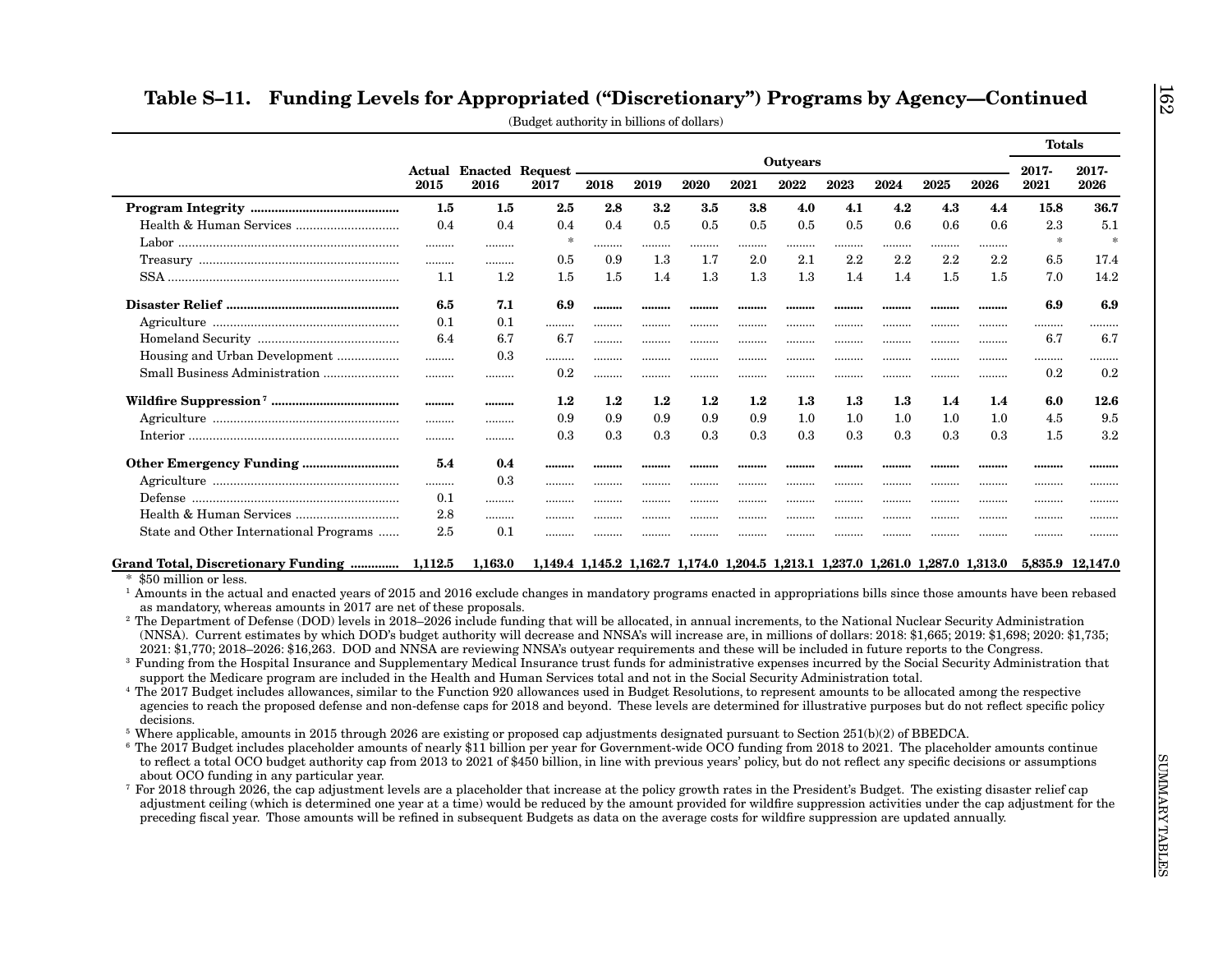|                                                                                                    | Actual. |         |         |         |         |        | Projections |        |        |         |         |         |         |
|----------------------------------------------------------------------------------------------------|---------|---------|---------|---------|---------|--------|-------------|--------|--------|---------|---------|---------|---------|
|                                                                                                    | 2014    | 2015    | 2016    | 2017    | 2018    | 2019   | 2020        | 2021   | 2022   | 2023    | 2024    | 2025    | 2026    |
| <b>Gross Domestic Product (GDP):</b>                                                               |         |         |         |         |         |        |             |        |        |         |         |         |         |
|                                                                                                    | 17,348  | 17,948  | 18,669  | 19,510  | 20,345  | 21,237 | 22,155      | 23,121 | 24,128 | 25,179  | 26,272  | 27,413  | 28,603  |
|                                                                                                    | 4.1     | $3.5\,$ | 4.0     | 4.5     | $4.3\,$ | 4.4    | 4.3         | 4.4    | 4.4    | 4.4     | 4.3     | $4.3\,$ | 4.3     |
|                                                                                                    | 2.4     | $2.4\,$ | 2.6     | 2.6     | 2.4     | 2.3    | 2.3         | 2.3    | 2.3    | $2.3\,$ | 2.3     | 2.3     | 2.3     |
|                                                                                                    | 2.5     | 2.2     | 2.7     | 2.5     | 2.4     | 2.3    | 2.3         | 2.3    | 2.3    | 2.3     | 2.3     | 2.3     | 2.3     |
| GDP chained price index, percent change, year/year                                                 | 1.6     | 1.0     | 1.4     | 1.9     | 1.8     | 2.0    | 2.0         | 2.0    | 2.0    | 2.0     | 2.0     | 2.0     | 2.0     |
| Consumer Price Index, <sup>2</sup> percent change, year/year                                       | 1.6     | 0.1     | $1.5\,$ | $2.1\,$ | 2.1     | 2.3    | 2.2         | 2.3    | 2.3    | 2.3     | 2.3     | 2.3     | 2.3     |
| Interest rates, percent: 3                                                                         |         |         |         |         |         |        |             |        |        |         |         |         |         |
|                                                                                                    | $\ast$  | $\ast$  | 0.7     | 1.8     | $2.6\,$ | 3.1    | 3.3         | 3.4    | 3.4    | 3.3     | $3.3\,$ | $3.2\,$ | $3.2\,$ |
|                                                                                                    | 2.5     | 2.1     | 2.9     | 3.5     | 3.9     | 4.1    | 4.2         | 4.2    | 4.2    | 4.2     | 4.2     | 4.2     | 4.2     |
|                                                                                                    | 6.2     | 5.3     | 4.7     | 4.5     | 4.6     | 4.6    | 4.7         | 4.7    | 4.8    | 4.9     | 4.9     | 4.9     | $4.9\,$ |
| <sup>3</sup> Annual average.<br><sup>4</sup> Average rate, secondary market (bank discount basis). |         |         |         |         |         |        |             |        |        |         |         |         |         |
|                                                                                                    |         |         |         |         |         |        |             |        |        |         |         |         |         |
|                                                                                                    |         |         |         |         |         |        |             |        |        |         |         |         |         |
|                                                                                                    |         |         |         |         |         |        |             |        |        |         |         |         |         |
|                                                                                                    |         |         |         |         |         |        |             |        |        |         |         |         |         |
|                                                                                                    |         |         |         |         |         |        |             |        |        |         |         |         |         |
|                                                                                                    |         |         |         |         |         |        |             |        |        |         |         |         |         |
|                                                                                                    |         |         |         |         |         |        |             |        |        |         |         |         |         |
|                                                                                                    |         |         |         |         |         |        |             |        |        |         |         |         |         |
|                                                                                                    |         |         |         |         |         |        |             |        |        |         |         |         |         |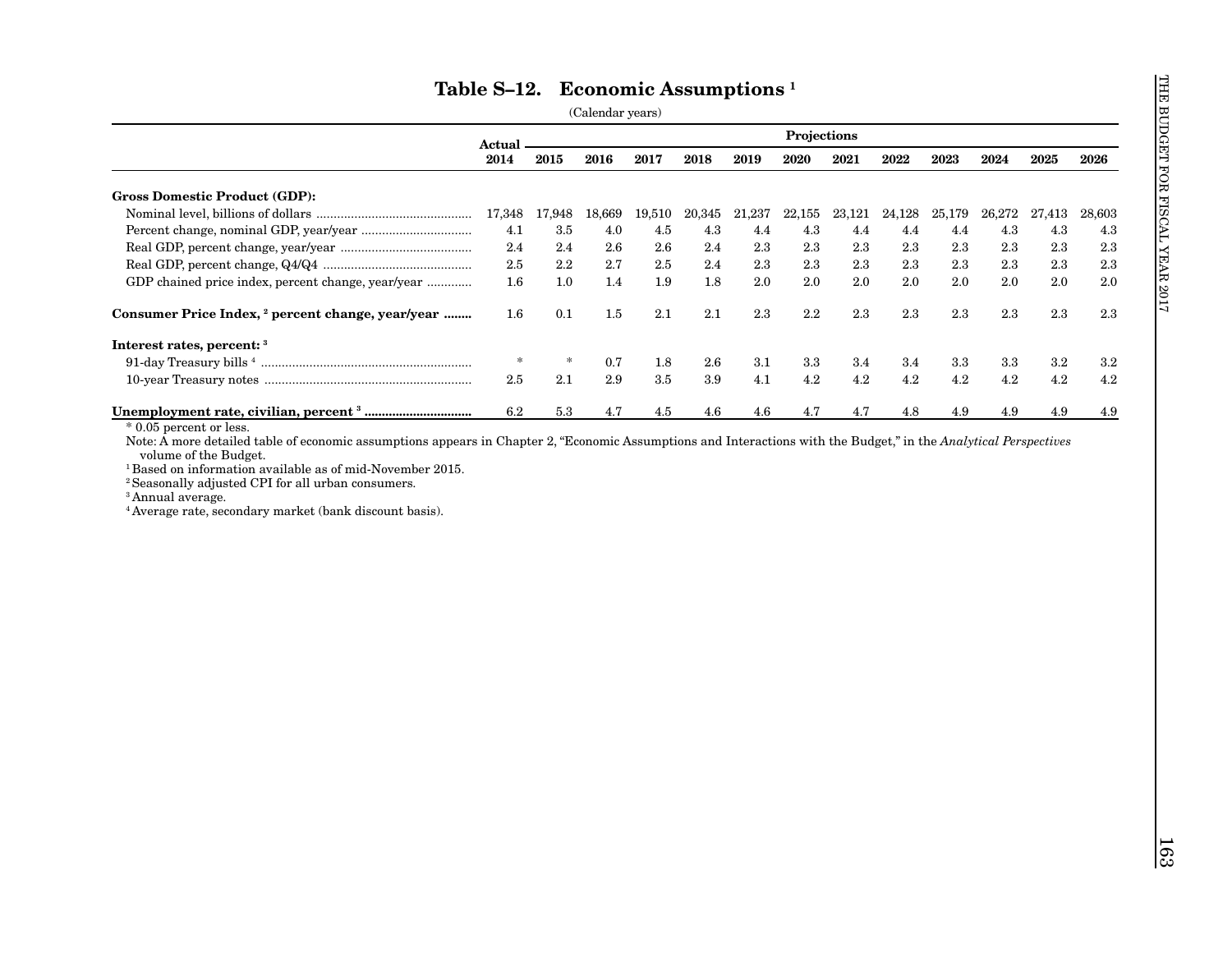|                                                                   | <b>Estimate</b><br>Actual |          |                  |                            |                            |        |                |                |                  |                  |        |                |
|-------------------------------------------------------------------|---------------------------|----------|------------------|----------------------------|----------------------------|--------|----------------|----------------|------------------|------------------|--------|----------------|
|                                                                   | 2015                      | 2016     | 2017             | 2018                       | 2019                       | 2020   | 2021           | 2022           | 2023             | 2024             | 2025   | 2026           |
| <b>Financing:</b>                                                 |                           |          |                  |                            |                            |        |                |                |                  |                  |        |                |
| Unified budget deficit:                                           |                           |          |                  |                            |                            |        |                |                |                  |                  |        |                |
|                                                                   | 215                       | 376      | 201              | 69                         | 90                         | 11     | $-22$          | 39             | 9                | -56              | $-3$   | 6              |
|                                                                   | 223                       | 240      | 303              | 385                        | 460                        | 523    | 574            | 621            | 668              | 706              | 744    | 787            |
|                                                                   | 438                       | 616      | 503              | 454                        | 549                        | 534    | 552            | 660            | 677              | 650              | 741    | 793            |
|                                                                   | $2.5\%$                   | $3.3\%$  | 2.6%             | 2.3%                       | 2.6%                       | 2.4%   | 2.4%           | 2.8%           | 2.7%             | 2.5%             | 2.7%   | 2.8%           |
| Other transactions affecting borrowing from the public:           |                           |          |                  |                            |                            |        |                |                |                  |                  |        |                |
| Changes in financial assets and liabilities: <sup>1</sup>         |                           |          |                  |                            |                            |        |                |                |                  |                  |        |                |
|                                                                   | 40                        | 76       | .                |                            |                            | .      | .              |                |                  |                  | .      |                |
| Net disbursements of credit financing accounts:                   |                           |          |                  |                            |                            |        |                |                |                  |                  |        |                |
|                                                                   | 79                        | 104      | 129              | 109                        | 112                        | 103    | 103            | 102            | 104              | 108              | 110    | 110            |
|                                                                   | 9                         | 13       | 3                | $-1$                       | $-2$                       | $-4$   | $-6$           | $-7$           | $-3$             | $-2$             | $-2$   | $\overline{4}$ |
| Troubled Asset Relief Program (TARP)                              |                           |          |                  |                            |                            |        |                |                |                  |                  |        |                |
|                                                                   | $-1$                      |          | _*               | $-^*$                      | $\overline{\phantom{0}}^*$ | —*     | $-*$           | —*             | _*               | —*               | —*     | $-$ *          |
| Net purchases of non-Federal securities by the National           |                           |          |                  |                            |                            |        |                |                |                  |                  |        |                |
| Railroad Retirement Investment Trust (NRRIT)                      | $-1$                      | $\ast$   | $-1$             | $-1$                       | $-1$                       | $-1$   | $-1$           | $-1$           | —*               | $-1$             | —*     | $-$ *          |
| Net change in other financial assets and liabilities <sup>2</sup> | $-228$                    | 203      | .                | .                          | .                          |        |                |                |                  |                  | .      |                |
| Subtotal, changes in financial assets and liabilities             | $-101$                    | 397      | 131              | 107                        | 110                        | 99     | 97             | 94             | 101              | 105              | 107    | 114            |
|                                                                   | $-1$                      | $-^\ast$ | $-$ *            | $\overline{\phantom{a}}^*$ | $-^\ast$                   | —*     | $-$ *          | $-^{\ast}$     | $-$ *            | —*               | $-$ *  | $-$ *          |
| Total, other transactions affecting borrowing from the            |                           |          |                  |                            |                            |        |                |                |                  |                  |        |                |
|                                                                   | $-102$                    | 396      | 131              | 107                        | 109                        | 99     | 96             | 93             | 100              | 104              | 107    | 113            |
| Total, requirement to borrow from the public (equals)             |                           |          |                  |                            |                            |        |                |                |                  |                  |        |                |
| change in debt held by the public manu-                           | 337                       | 1,012    | 634              | 560                        | 659                        | 633    | 649            | 753            | 777              | 755              | 848    | 906            |
| <b>Changes in Debt Subject to Statutory Limitation:</b>           |                           |          |                  |                            |                            |        |                |                |                  |                  |        |                |
|                                                                   | 337                       | 1,012    | 634              | 560                        | 659                        | 633    | 649            | 753            | 777              | 755              | 848    | 906            |
|                                                                   | $-11$                     | 301      | 82               | 175                        | 152                        | 119    | 103            | 48             | 56               | 84               | 13     | $-11$          |
|                                                                   | 6                         | $-1$     | $\boldsymbol{2}$ | $\,2\,$                    | 3                          | 3      | $\overline{2}$ | $\overline{2}$ | $\boldsymbol{2}$ | $\boldsymbol{2}$ | 1      | $\,2$          |
|                                                                   | 332                       | 1,313    | 718              | 736                        | 814                        | 754    | 754            | 803            | 835              | 840              | 862    | 897            |
| Debt Subject to Statutory Limitation, End of Year:                |                           |          |                  |                            |                            |        |                |                |                  |                  |        |                |
|                                                                   | 18,094                    | 19,407   | 20,123           | 20,858                     | 21,671                     | 22,423 | 23,175         | 23,977         | 24,811           | 25,651           | 26,512 | 27,408         |
|                                                                   | 19                        | 19       | 21               | 22                         | 23                         | 25     | 26             | 27             | 28               | 29               | 29     | 30             |
| Adjustment for discount, premium, and coverage <sup>3</sup>       |                           |          |                  |                            |                            |        | 23,201         | 24,004         | 24,839           | 25,680           |        |                |